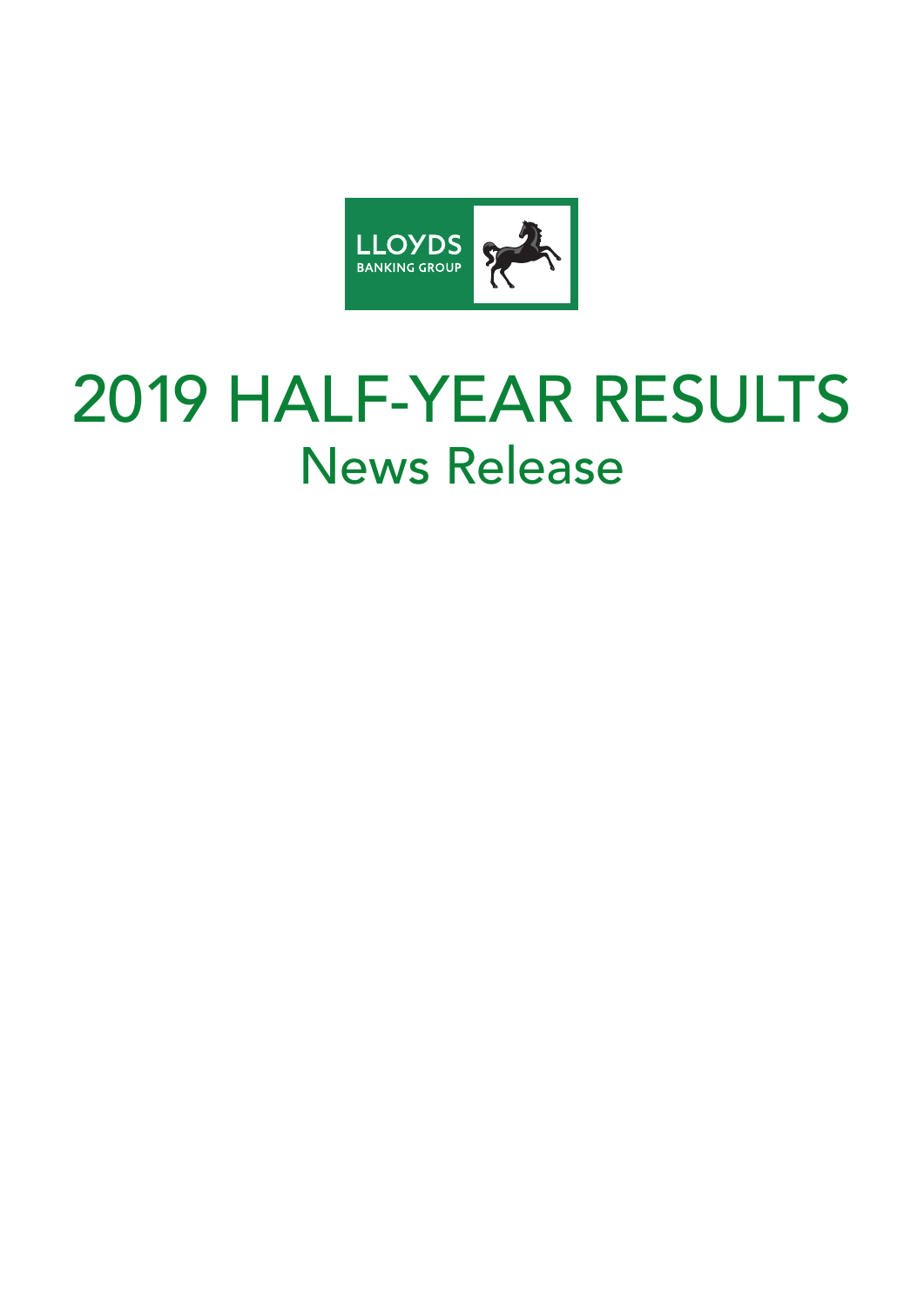#### **BASIS OF PRESENTATION**

This release covers the results of Lloyds Banking Group plc together with its subsidiaries (the Group) for the six months ended 30 June 2019.

**IFRS 16 and IAS 12** (further information in note 1 on page 67): The Group adopted IFRS 16 Leases from 1 January 2019 and as permitted elected to apply the standard retrospectively with the cumulative effect of initial application being recognised at that date; comparative information has not been restated. The Group has implemented the amendments to IAS 12 Income Taxes with effect from 1 January 2019 and as a result tax relief on distributions on other equity instruments, previously recognised in equity, is now reported within tax expense. Comparatives have been restated.

**Statutory basis:** Statutory information is set out on pages 58 to 108. However, a number of factors have had a significant effect on the comparability of the Group's financial position and results. Accordingly, the results are also presented on an underlying basis.

**Underlying basis:** The statutory results are adjusted for certain items which are listed below, to allow a comparison of the Group's underlying performance.

- − restructuring, including severance related costs, the rationalisation of the non-branch property portfolio, the establishment of the Schroders strategic partnership, the integration of MBNA and Zurich's UK workplace pensions and savings business;
- volatility and other items, which includes the effects of certain asset sales, the volatility relating to the Group's hedging arrangements and that arising in the insurance businesses, insurance gross up, the unwind of acquisition-related fair value adjustments and the amortisation of purchased intangible assets;
- − payment protection insurance provisions.

**Segment information:** The segment results have been restated to reflect the transfer of the Cardnet business from Retail into Commercial Banking and certain equities business from Commercial Banking into Central items. The underlying profit and statutory results at Group level are unchanged as a result of these restatements.

Unless otherwise stated, income statement commentaries throughout this document compare the six months ended 30 June 2019 to the six months ended 30 June 2018, and the balance sheet analysis compares the Group balance sheet as at 30 June 2019 to the Group balance sheet as at 31 December 2018.

**Alternative performance measures:** The Group uses a number of alternative performance measures, including underlying profit, in the discussion of its business performance and financial position. Further information on these measures is set out on page 112.

#### **FORWARD LOOKING STATEMENTS**

This document contains certain forward looking statements with respect to the business, strategy, plans and/or results of the Group and its current goals and expectations relating to its future financial condition and performance. Statements that are not historical facts, including statements about the Group's or its directors' and/or management's beliefs and expectations, are forward looking statements. By their nature, forward looking statements involve risk and uncertainty because they relate to events and depend upon circumstances that will or may occur in the future. Factors that could cause actual business, strategy, plans and/or results (including but not limited to the payment of dividends) to differ materially from forward looking statements made by the Group or on its behalf include, but are not limited to: general economic and business conditions in the UK and internationally; market related trends and developments; fluctuations in interest rates, inflation, exchange rates, stock markets and currencies; any impact of the transition from IBORs to alternative reference rates; the ability to access sufficient sources of capital, liquidity and funding when required; changes to the Group's credit ratings; the ability to derive cost savings and other benefits including, but without limitation as a result of any acquisitions, disposals and other strategic transactions; the ability to achieve strategic objectives; changing customer behaviour including consumer spending, saving and borrowing habits; changes to borrower or counterparty credit quality; concentration of financial exposure; management and monitoring of conduct risk; instability in the global financial markets, including Eurozone instability, instability as a result of uncertainty surrounding the exit by the UK from the European Union (EU) and as a result of such exit and the potential for other countries to exit the EU or the Eurozone and the impact of any sovereign credit rating downgrade or other sovereign financial issues; political instability including as a result of any UK general election; technological changes and risks to the security of IT and operational infrastructure, systems, data and information resulting from increased threat of cyber and other attacks; natural, pandemic and other disasters, adverse weather and similar contingencies outside the Group's control; inadequate or failed internal or external processes or systems; acts of war, other acts of hostility, terrorist acts and responses to those acts, geopolitical, pandemic or other such events; risks relating to climate change; changes in laws, regulations, practices and accounting standards or taxation, including as a result of the exit by the UK from the EU, or a further possible referendum on Scottish independence; changes to regulatory capital or liquidity requirements and similar contingencies outside the Group's control; the policies, decisions and actions of governmental or regulatory authorities or courts in the UK, the EU, the US or elsewhere including the implementation and interpretation of key legislation and regulation together with any resulting impact on the future structure of the Group; the ability to attract and retain senior management and other employees and meet its diversity objectives; actions or omissions by the Group's directors, management or employees including industrial action; changes to the Group's post-retirement defined benefit scheme obligations; the extent of any future impairment charges or write-downs caused by, but not limited to, depressed asset valuations, market disruptions and illiquid markets; the value and effectiveness of any credit protection purchased by the Group; the inability to hedge certain risks economically; the adequacy of loss reserves; the actions of competitors, including non-bank financial services, lending companies and digital innovators and disruptive technologies; and exposure to regulatory or competition scrutiny, legal, regulatory or competition proceedings, investigations or complaints. Please refer to the latest Annual Report on Form 20-F filed with the US Securities and Exchange Commission for a discussion of certain factors and risks together with examples of forward looking statements. Except as required by any applicable law or regulation, the forward looking statements contained in this document are made as of today's date, and the Group expressly disclaims any obligation or undertaking to release publicly any updates or revisions to any forward looking statements contained in this document to reflect any change in the Group's expectations with regard thereto or any change in events, conditions or circumstances on which any such statement is based. The information, statements and opinions contained in this document do not constitute a public offer under any applicable law or an offer to sell any securities or financial instruments or any advice or recommendation with respect to such securities or financial instruments.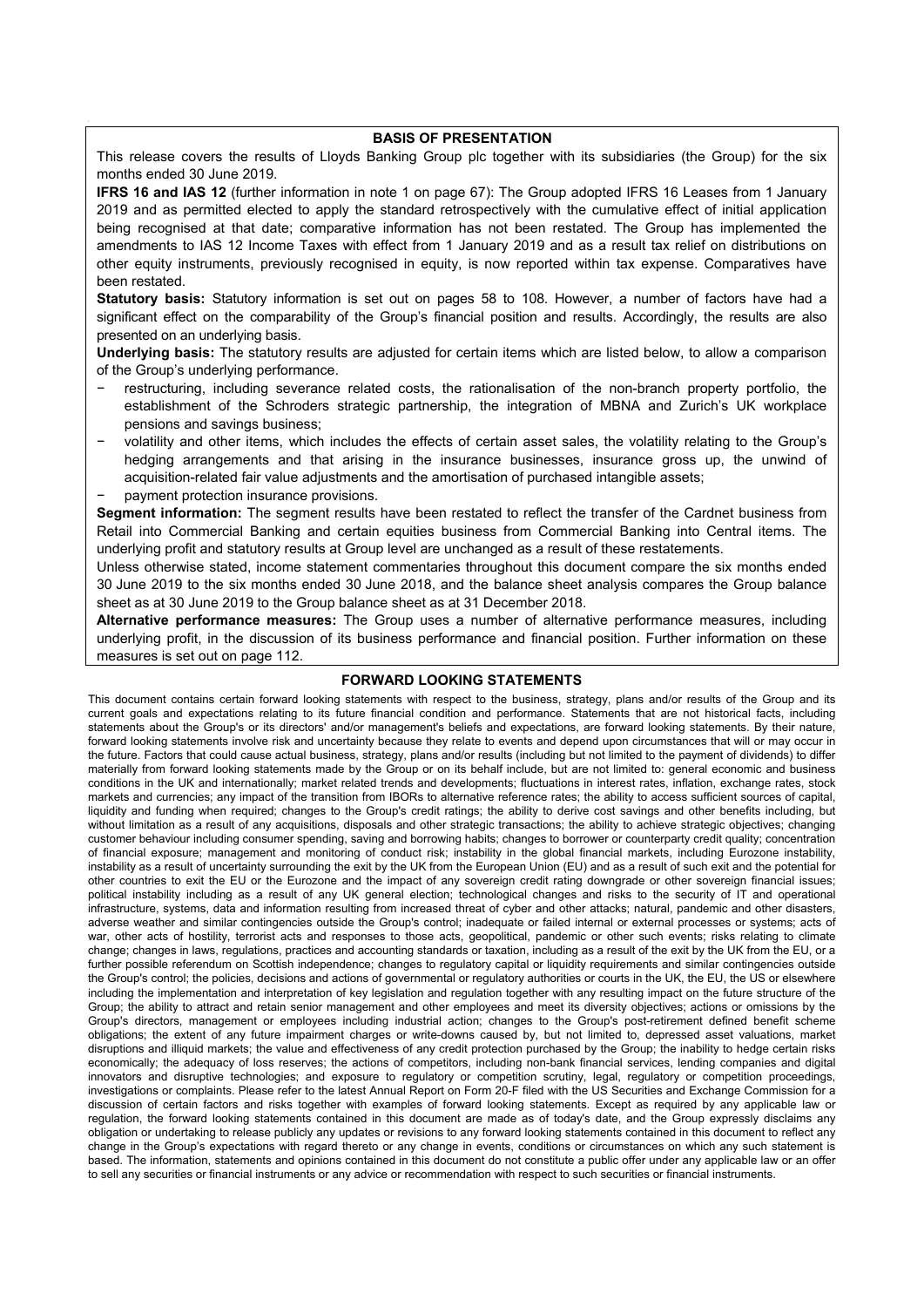# **CONTENTS**

|                                                                 | Page           |
|-----------------------------------------------------------------|----------------|
| Results for the half-year                                       | 1              |
| Income statement - underlying basis                             | $\overline{2}$ |
| Key balance sheet metrics                                       | $\overline{2}$ |
| Quarterly information                                           | 3              |
| Balance sheet analysis                                          | 4              |
| Group Chief Executive's statement                               | 5              |
| Summary of Group results                                        | 8              |
| Underlying basis segmental analysis                             | 15             |
| <b>Divisional results</b>                                       |                |
| Retail                                                          | 17             |
| <b>Commercial Banking</b>                                       | 19             |
| Insurance and Wealth                                            | 21             |
| Central items                                                   | 23             |
| <b>Other financial information</b>                              |                |
| Reconciliation between statutory and underlying basis results   | 24             |
| Banking net interest margin and average interest-earning assets | 25             |
| Volatility arising in insurance businesses                      | 25             |
| Tangible net assets per share                                   | 26             |
| Return on tangible equity                                       | 26             |
| <b>Risk management</b>                                          |                |
| Principal risks and uncertainties                               | 27             |
| Credit risk portfolio                                           | 29             |
| Funding and liquidity management                                | 44             |
| Capital management                                              | 49             |
| <b>Statutory information</b>                                    |                |
| Condensed consolidated half-year financial statements           |                |
| Consolidated income statement                                   | 59             |
| Consolidated statement of comprehensive income                  | 60             |
| Consolidated balance sheet                                      | 61             |
| Consolidated statement of changes in equity                     | 63             |
| Consolidated cash flow statement                                | 66             |
| Notes to the consolidated financial statements                  | 67             |
| Statement of directors' responsibilities                        | 109            |
| Independent review report to Lloyds Banking Group plc           | 110            |
| Summary of alternative performance measures                     | 112            |
| Key dates for the payment of the dividends                      | 112            |
| Contacts                                                        | 113            |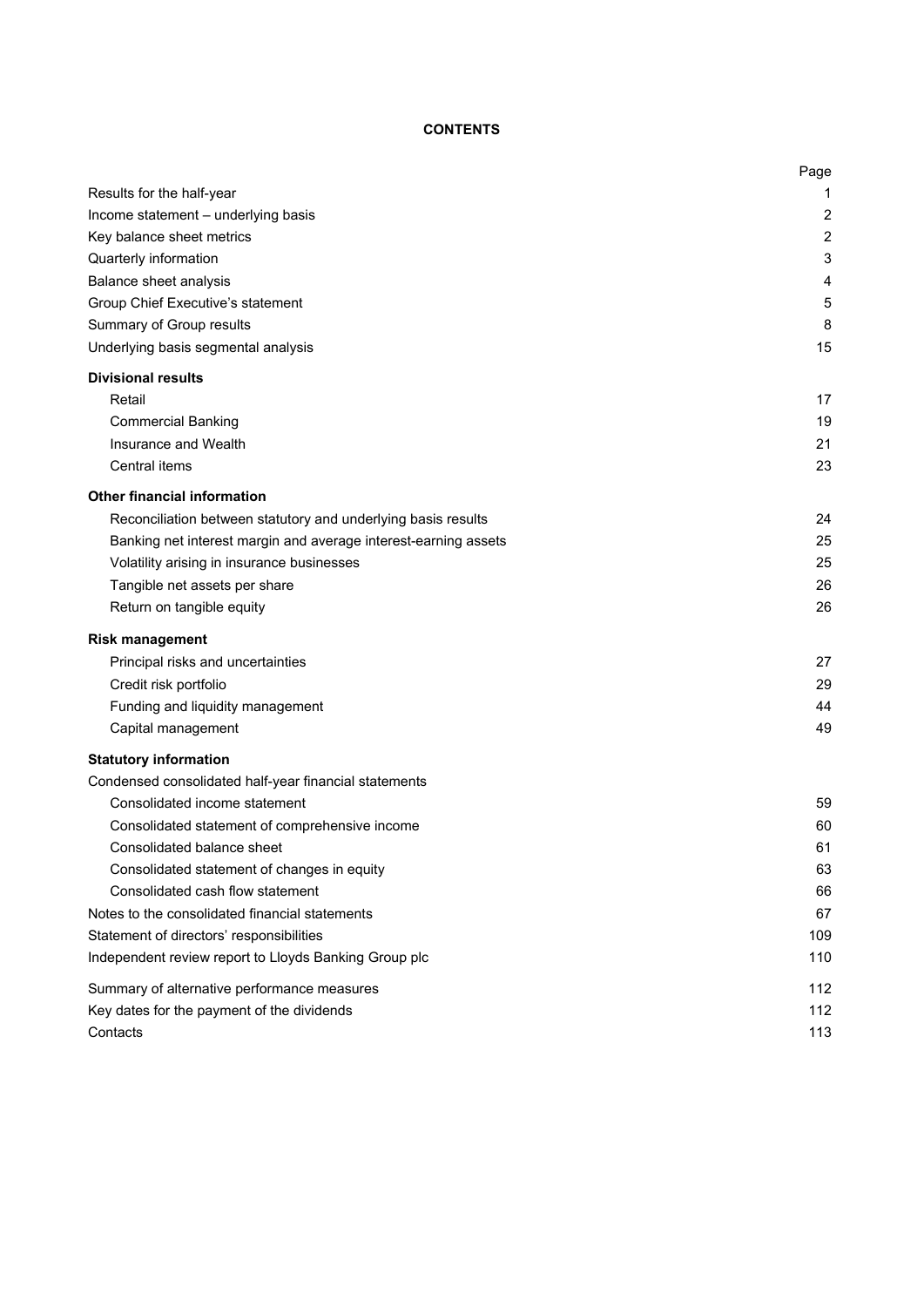# **RESULTS FOR THE HALF-YEAR**

The Group has continued to make strong strategic progress during the first half of 2019 and delivered a good financial performance with market leading efficiency and returns. The economy has remained resilient although economic uncertainty has led to some softening in business confidence as well as in international economic indicators. In this environment our strategy continues to be the right one and we are well placed to support our customers and continue to help Britain prosper.

#### António Horta-Osório, *Group Chief Executive*

## **Strong strategic progress and the right strategy in the current environment**

- The economy has remained resilient however, as indicated at the first quarter results, the continuing uncertainty is having an impact and leading to some softening in business confidence as well as in international economic indicators
- The Group has taken a prudent approach to growth and risk in recent years, whilst reducing costs and increasing the investment in the business for the benefit of our customers
- Since the launch of GSR3 in 2018, the Group has invested £1.5 billion in improving customer experience, increasing efficiency and delivering superior returns. This investment means the Group is well placed to continue to support its customers, help Britain prosper and deliver sustainable returns for shareholders

## **Good financial performance with market leading efficiency and returns**

- Statutory profit after tax of £2.2 billion with strong return on tangible equity of 11.5 per cent; earnings per share of 2.7 pence
- Robust underlying profit of £4.2 billion with slightly lower net income and expected higher impairment offset by lower total costs
- Net income of £8.8 billion with a resilient net interest margin of 2.90 per cent, slightly lower average interest earning banking assets and other income, with other income benefiting from strong performance in Insurance and Wealth
- Total costs of £4.0 billion down 5 per cent with operating costs down 3 per cent and remediation down 44 per cent. Market leading cost:income ratio further improved to 45.9 per cent and positive jaws of 3 per cent
- Credit quality remains strong with a net asset quality ratio of 26 basis points
- Additional PPI charge of £550 million in the second quarter driven by significant increase in information request volumes in the second quarter, ahead of the August deadline
- Tangible net assets per share of 53.0 pence
- Interim ordinary dividend of 1.12 pence per share, up 5 per cent, in line with our progressive and sustainable policy

# **Balance sheet strength maintained with lower capital requirement**

- Balance sheet remains strong with targeted lending and deposit growth in the quarter including the open mortgage book, SME, UK Motor Finance and current accounts
- CET1 capital build of 70 basis points after the impact of PPI (33 basis points) and IFRS 16 (11 basis points); pro forma CET1 ratio of 14.6 per cent, pre dividend
- As previously reported, given the lower Systemic Risk Buffer and Pillar 2A requirement, the Board's view of the level of capital required by the Group to grow the business, meet regulatory requirements and cover uncertainties has reduced from around 13 per cent to around 12.5 per cent, plus a management buffer of around 1 per cent

# **Outlook**

- The Group's strategy remains the right one in the current environment and the Group continues to expect to deliver sustainable, superior performance for its customers and shareholders
- The resilience of the Group's business model is reflected in its 2019 guidance:
	- Net interest margin of c.2.90 per cent
	- − Operating costs to be less than £8 billion and cost:income ratio expected to fall
	- Net asset quality ratio of less than 30 basis points
	- Given below the line charges, including PPI, in 2019 the Group now expects capital build to be at the lower end of the Group's ongoing 170 to 200 basis points range, and for return on tangible equity to be around 12 per cent
- Beyond 2019, longer term targets remain unchanged although continued economic uncertainty could impact outlook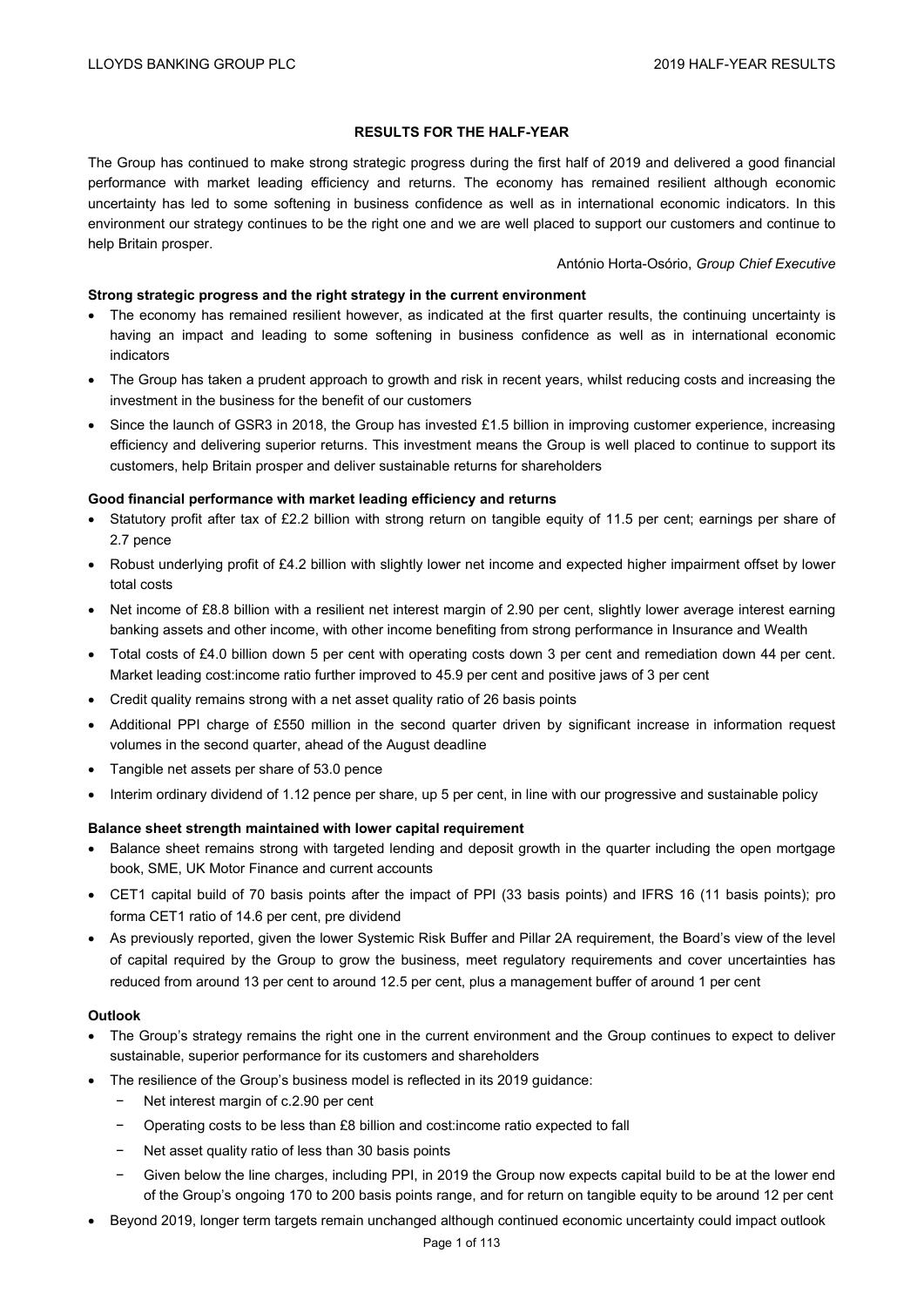## **INCOME STATEMENT − UNDERLYING BASIS**

|                                         | Half-year | Half-year<br>to 30 June<br>to 30 June |                 | Half-year<br>to 31 Dec |                  |  |
|-----------------------------------------|-----------|---------------------------------------|-----------------|------------------------|------------------|--|
|                                         | 2019      | 2018                                  | Change          | 2018                   | Change           |  |
|                                         | £m        | £m                                    | ℅               | £m                     | %                |  |
| Net interest income                     | 6,145     | 6,344                                 | (3)             | 6,370                  | (4)              |  |
| Other income                            | 3,100     | 3,124                                 | (1)             | 2,886                  | $\overline{7}$   |  |
| Operating lease depreciation            | (473)     | (497)                                 | 5               | (459)                  | (3)              |  |
| Vocalink gain on sale                   | 50        |                                       |                 |                        |                  |  |
| <b>Net income</b>                       | 8,822     | 8,971                                 | (2)             | 8,797                  |                  |  |
| Operating costs                         | (3,906)   | (4,024)                               | 3               | (4, 141)               | 6                |  |
| Remediation                             | (143)     | (257)                                 | 44              | (343)                  | 58               |  |
| <b>Total costs</b>                      | (4,049)   | (4,281)                               | 5               | (4, 484)               | 10               |  |
| Impairment                              | (579)     | (456)                                 | (27)            | (481)                  | (20)             |  |
| <b>Underlying profit</b>                | 4,194     | 4,234                                 | (1)             | 3,832                  | 9                |  |
| Restructuring                           | (182)     | (377)                                 | 52              | (502)                  | 64               |  |
| Volatility and other items              | (465)     | (190)                                 |                 | (287)                  | (62)             |  |
| Payment protection insurance provision  | (650)     | (550)                                 | (18)            | (200)                  |                  |  |
| <b>Statutory profit before tax</b>      | 2,897     | 3,117                                 | (7)             | 2,843                  | $\overline{2}$   |  |
| Tax expense <sup>1</sup>                | (672)     | (800)                                 | 16              | (654)                  | (3)              |  |
| Statutory profit after tax <sup>1</sup> | 2,225     | 2,317                                 | (4)             | 2,189                  | $\boldsymbol{2}$ |  |
| Earnings per share                      | 2.7p      | 2.9 <sub>p</sub>                      | (7)             | 2.6p                   | 4                |  |
| Interim dividend per share - ordinary   | 1.12p     | 1.07p                                 | 5               |                        |                  |  |
| Banking net interest margin             | 2.90%     | 2.93%                                 | (3)bp           | 2.93%                  | (3)bp            |  |
| Average interest-earning banking assets | £433bn    | £436bn                                | (1)             | £436bn                 | (1)              |  |
| Cost:income ratio                       | 45.9%     | 47.7%                                 | $(1.8)$ pp      | 51.0%                  | $(5.1)$ pp       |  |
| Asset quality ratio                     | 0.26%     | 0.20%                                 | 6 <sub>bp</sub> | 0.22%                  | 4bp              |  |
| Underlying return on tangible equity    | 16.3%     | 16.3%                                 |                 | 14.7%                  | 1.6pp            |  |
| Return on tangible equity               | 11.5%     | 12.1%                                 | $(0.6)$ pp      | 11.3%                  | 0.2pp            |  |

# **KEY BALANCE SHEET METRICS**

|                                                        | At 30 June<br>2019 | At 30 June<br>2018 | <b>Change</b><br>℅ | At 31 Dec<br>2018 | <b>Change</b><br>%       |
|--------------------------------------------------------|--------------------|--------------------|--------------------|-------------------|--------------------------|
| Loans and advances to customers <sup>2</sup>           | £441bn             | £442bn             | -                  | £444bn            | (1)                      |
| Customer deposits <sup>3</sup>                         | £418bn             | £418bn             | -                  | £416bn            | $\overline{\phantom{0}}$ |
| Loan to deposit ratio                                  | 106%               | 106%               | -                  | 107%              | $(1)$ pp                 |
| Capital build <sup>4</sup>                             | 70 <sub>bp</sub>   | 121bp              |                    | 210 <sub>bp</sub> |                          |
| Pro forma CET1 ratio pre dividend accrual <sup>5</sup> | 14.6%              | 15.1%              | $(0.5)$ pp         | 13.9%             | $0.7$ pp                 |
| Pro forma CET1 ratio <sup>5</sup>                      | 14.0%              | 14.5%              | $(0.5)$ pp         | 13.9%             | $0.1$ pp                 |
| Pro forma transitional MREL ratio <sup>5</sup>         | 32.2%              | 29.7%              | 2.5 <sub>pp</sub>  | 32.6%             | $(0.4)$ pp               |
| Pro forma UK leverage ratio <sup>5</sup>               | 5.1%               | 5.3%               | $(0.2)$ pp         | 5.6%              | $(0.5)$ pp               |
| Pro forma risk-weighted assets <sup>5</sup>            | £207bn             | £207bn             |                    | £206bn            |                          |
| Tangible net assets per share                          | 53.0 <sub>p</sub>  | 52.1 <sub>p</sub>  | 0.9 <sub>D</sub>   | 53.0 <sub>p</sub> |                          |

<sup>1</sup> Comparatives restated to reflect amendments to IAS 12, see basis of presentation.

<sup>2</sup> Excludes reverse repos of £54.1 billion (30 June 2018: £26.7 billion; 31 December 2018: £40.5 billion).

<sup>3</sup> Excludes repos of £4.1 billion (30 June 2018: £4.0 billion; 31 December 2018: £1.8 billion).

<sup>4</sup> Capital build is reported on a pro forma basis before ordinary dividends and share buyback.<br><sup>5</sup> The CET1, MREL and leverage ratios at 30 June 2019, 30 June 2018 and 31 December 2018 are reported on a pro forma basis, reflecting the dividend paid up by the Insurance business in the subsequent reporting period. The CET1 ratios at 31 December 2018 are reported post share buyback and post dividend accrual. In addition the pro forma ratios and pro forma risk-weighted assets at 30 June 2018 reflected the sale of the Irish mortgage portfolio.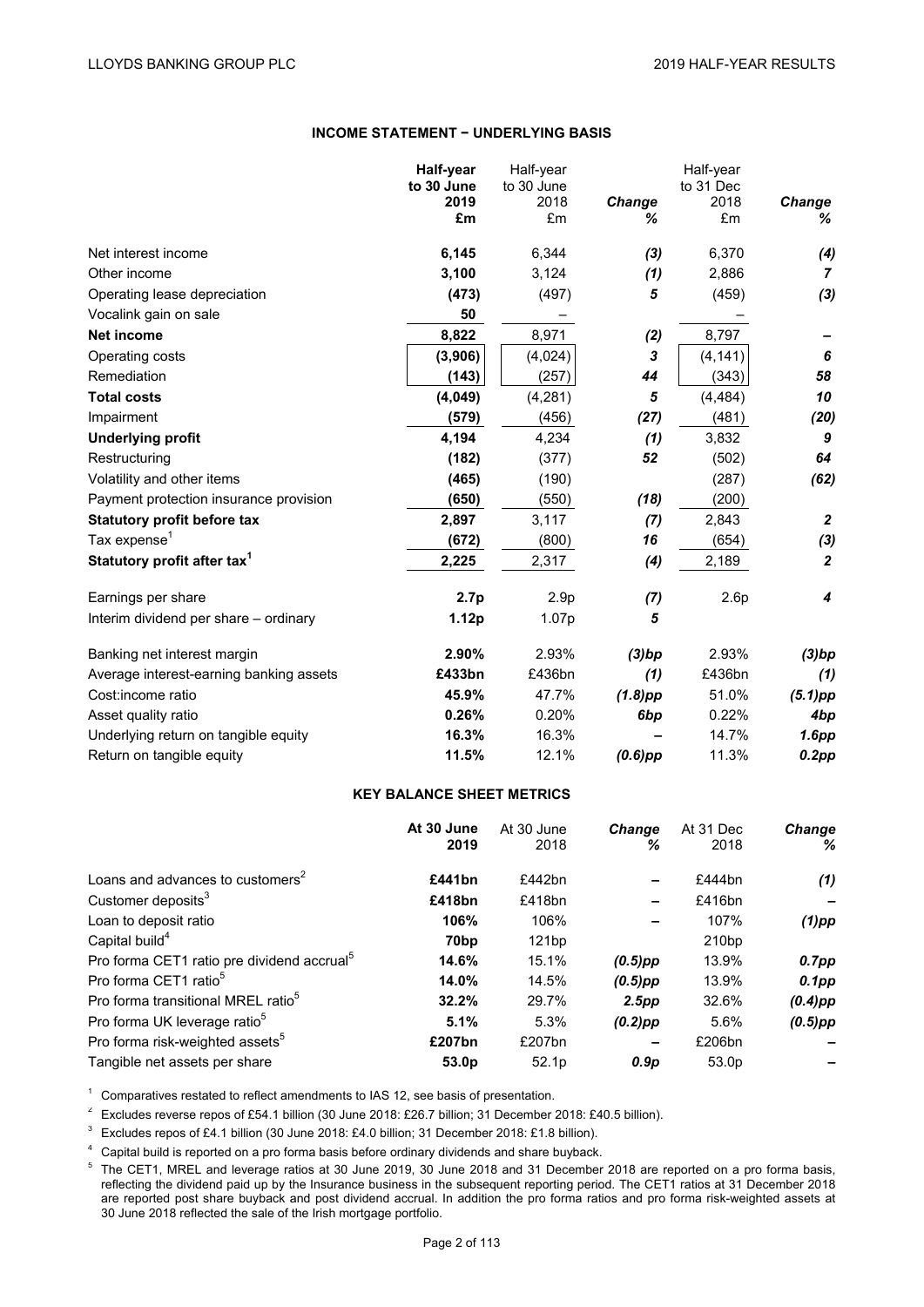# **QUARTERLY INFORMATION**

|                                                 | Quarter    | Quarter  | Quarter  | Quarter | Quarter  | Quarter |
|-------------------------------------------------|------------|----------|----------|---------|----------|---------|
|                                                 | ended      | ended    | ended    | ended   | ended    | ended   |
|                                                 | 30 June    | 31 Mar   | 31 Dec   | 30 Sept | 30 June  | 31 Mar  |
|                                                 | 2019<br>£m | 2019     | 2018     | 2018    | 2018     | 2018    |
|                                                 |            | £m       | £m       | £m      | £m       | £m      |
| Net interest income                             | 3,062      | 3,083    | 3,170    | 3,200   | 3,173    | 3,171   |
| Other income                                    | 1,594      | 1,506    | 1,400    | 1,486   | 1,713    | 1,411   |
| Operating lease depreciation                    | (254)      | (219)    | (225)    | (234)   | (245)    | (252)   |
| Vocalink gain on sale                           | -          | 50       |          |         |          |         |
| <b>Net income</b>                               | 4,402      | 4,420    | 4,345    | 4,452   | 4,641    | 4,330   |
| Operating costs                                 | (1, 949)   | (1, 957) | (2, 151) | (1,990) | (2,016)  | (2,008) |
| Remediation                                     | (123)      | (20)     | (234)    | (109)   | (197)    | (60)    |
| <b>Total costs</b>                              | (2,072)    | (1, 977) | (2, 385) | (2,099) | (2, 213) | (2,068) |
| Impairment                                      | (304)      | (275)    | (197)    | (284)   | (198)    | (258)   |
| <b>Underlying profit</b>                        | 2,026      | 2,168    | 1,763    | 2,069   | 2,230    | 2,004   |
| Restructuring                                   | (56)       | (126)    | (267)    | (235)   | (239)    | (138)   |
| Volatility and other items                      | (126)      | (339)    | (270)    | (17)    | (16)     | (174)   |
| Payment protection insurance                    | (550)      | (100)    | (200)    |         | (460)    | (90)    |
| provision<br><b>Statutory profit before tax</b> | 1,294      | 1,603    | 1,026    | 1,817   | 1,515    | 1,602   |
| Tax expense <sup>1</sup>                        |            | (403)    | (260)    |         | (369)    | (431)   |
|                                                 | (269)      |          | 766      | (394)   |          |         |
| Statutory profit after tax <sup>1</sup>         | 1,025      | 1,200    |          | 1,423   | 1,146    | 1,171   |
| Banking net interest margin                     | 2.89%      | 2.91%    | 2.92%    | 2.93%   | 2.93%    | 2.93%   |
| Average interest-earning banking<br>assets      | £433bn     | £433bn   | £436bn   | £435bn  | £436bn   | £437bn  |
| Cost:income ratio                               | 47.1%      | 44.7%    | 54.9%    | 47.1%   | 47.7%    | 47.8%   |
| Asset quality ratio                             | 0.27%      | 0.25%    | 0.18%    | 0.25%   | 0.18%    | 0.23%   |
| Gross asset quality ratio                       | 0.38%      | 0.30%    | 0.30%    | 0.30%   | 0.26%    | 0.27%   |
| Underlying return on tangible equity            | 15.6%      | 17.0%    | 13.6%    | 15.9%   | 17.3%    | 15.4%   |
| Return on tangible equity                       | 10.5%      | 12.5%    | 7.8%     | 14.8%   | 11.9%    | 12.3%   |
| Loans and advances to customers <sup>2</sup>    | £441bn     | £441bn   | £444bn   | £445bn  | £442bn   | £445bn  |
| Customer deposits <sup>3</sup>                  | £418bn     | £417bn   | £416bn   | £422bn  | £418bn   | £413bn  |
| Loan to deposit ratio                           | 106%       | 106%     | 107%     | 105%    | 106%     | 108%    |
| Risk-weighted assets <sup>4</sup>               | £207bn     | £208bn   | £206bn   | £207bn  | £207bn   | £211bn  |
| Tangible net assets per share                   | 53.0p      | 53.4p    | 53.0p    | 51.3p   | 52.1p    | 52.3p   |

 $1$  Comparatives restated to reflect amendments to IAS 12, see basis of presentation.

<sup>2</sup> Excludes reverse repos.

<sup>3</sup> Excludes repos.

<sup>4</sup> Risk-weighted assets at June 2018 are reported on a pro forma basis reflecting the sale of the Irish mortgage portfolio.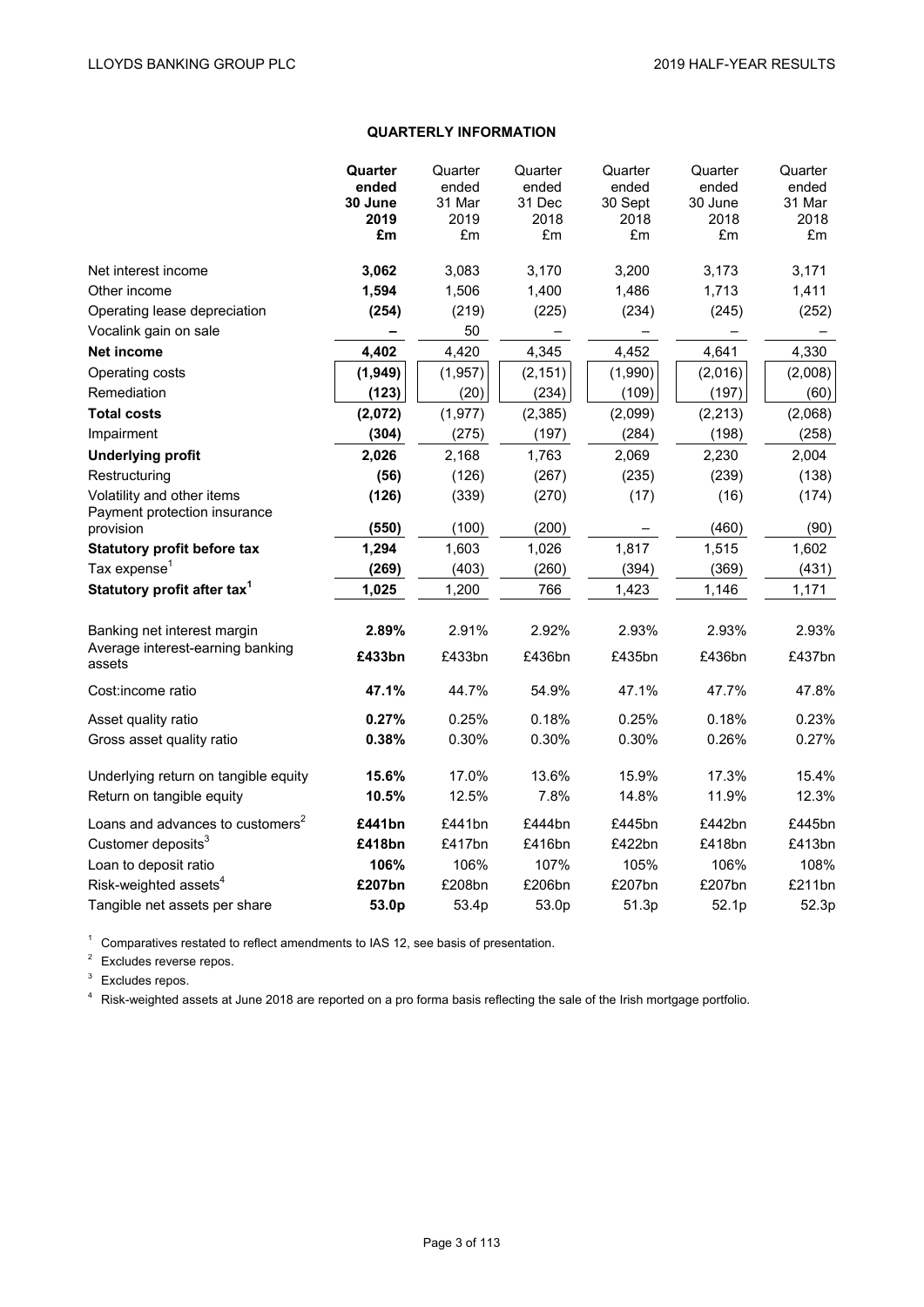# **BALANCE SHEET ANALYSIS**

|                                                 | At 30 June | At 31 Mar |                          | At 30 June |                   | At 31 Dec |                  |
|-------------------------------------------------|------------|-----------|--------------------------|------------|-------------------|-----------|------------------|
|                                                 | 2019       | 2019      | Change                   | 2018       | Change            | 2018      | <b>Change</b>    |
|                                                 | £bn        | £bn       | ℅                        | £bn        | ℅                 | £bn       | %                |
| Loans and advances to<br>customers              |            |           |                          |            |                   |           |                  |
| Open mortgage book                              | 264.9      | 264.1     |                          | 267.1      | (1)               | 266.6     | (1)              |
| Closed mortgage book                            | 19.8       | 20.5      | (3)                      | 22.2       | (11)              | 21.2      | (7)              |
| Credit cards                                    | 17.7       | 17.7      |                          | 18.5       | (4)               | 18.1      | (2)              |
| UK Retail unsecured loans                       | 8.2        | 8.1       | 1                        | 7.8        | 5                 | 7.9       | 4                |
| <b>UK Motor Finance</b>                         | 15.5       | 15.3      | 1                        | 13.9       | 12                | 14.6      | 6                |
| Overdrafts                                      | 1.2        | 1.2       | $\overline{\phantom{0}}$ | 1.2        | $\qquad \qquad -$ | 1.3       | (8)              |
| Retail other <sup>1</sup>                       | 9.0        | 8.5       | 6                        | 8.2        | 10                | 8.6       | 5                |
| SME <sup>2</sup>                                | 32.3       | 32.1      | 1                        | 31.5       | 3                 | 31.8      | $\overline{2}$   |
| Mid Markets                                     | 30.6       | 30.6      | —                        | 30.1       | $\mathbf{2}$      | 31.7      | (3)              |
| Global Corporates and Financial<br>Institutions | 34.7       | 34.3      | 1                        | 32.7       | 6                 | 34.4      | $\mathbf{1}$     |
| Commercial Banking other                        | 4.3        | 4.6       | (7)                      | 4.9        | (12)              | 4.3       |                  |
| Wealth                                          | 0.9        | 0.9       | $\overline{\phantom{0}}$ | 0.8        | 13                | 0.9       |                  |
| Central items                                   | 1.9        | 2.6       | (27)                     | 3.4        | (44)              | 3.0       | (37)             |
| Loans and advances to<br>customers <sup>3</sup> | 441.0      | 440.5     |                          | 442.3      |                   | 444.4     | (1)              |
| <b>Customer deposits</b>                        |            |           |                          |            |                   |           |                  |
| Retail current accounts                         | 76.0       | 75.2      | 1                        | 73.1       | 4                 | 73.7      | 3                |
| Commercial current accounts <sup>2,4</sup>      | 34.0       | 33.9      | $\overline{\phantom{0}}$ | 33.7       | 1                 | 34.9      | (3)              |
| Retail relationship savings                     |            |           |                          |            |                   |           | (1)              |
| accounts                                        | 144.4      | 144.7     |                          | 147.4      | (2)               | 145.9     |                  |
| Retail tactical savings accounts                | 15.3       | 15.6      | (2)                      | 18.4       | (17)              | 16.8      | (9)              |
| Commercial deposits <sup>2, 5</sup>             | 133.2      | 133.0     | $\overline{\phantom{0}}$ | 130.4      | $\mathbf{2}$      | 130.1     | $\boldsymbol{2}$ |
| Wealth                                          | 13.8       | 13.9      | (1)                      | 13.6       | 1                 | 14.1      | (2)              |
| Central items                                   | 0.9        | 0.7       | 29                       | $1.0$      | (10)              | 0.8       | 13               |
| Total customer deposits <sup>6</sup>            | 417.6      | 417.0     | $\overline{\phantom{0}}$ | 417.6      |                   | 416.3     |                  |
| Total assets <sup>7</sup>                       | 822.2      | 818.3     | $\overline{\phantom{0}}$ | 829.8      | (1)               | 797.6     | 3                |
| Total liabilities <sup>7</sup>                  | 773.2      | 767.8     | 1                        | 781.2      | (1)               | 747.4     | 3                |
| Shareholders' equity                            | 43.4       | 43.8      | (1)                      | 42.9       | 1                 | 43.4      |                  |
| Other equity instruments                        | 5.4        | 6.5       | (17)                     | 5.4        | —                 | 6.5       | (17)             |
| Non-controlling interests                       | 0.2        | 0.2       | $\overline{\phantom{0}}$ | 0.3        | (33)              | 0.3       | (33)             |
| <b>Total equity</b>                             | 49.0       | 50.5      | (3)                      | 48.6       | 1                 | 50.2      | (2)              |
| Ordinary shares in issue,                       | 70,740m    | 71,165m   |                          | 71,944m    |                   | 71,149m   | (1)              |
| excluding own shares                            |            |           | (1)                      |            | (2)               |           |                  |

<sup>1</sup> Primarily includes Europe.

<sup>2</sup> Includes Retail Business Banking.

<sup>3</sup> Excludes reverse repos.

<sup>4</sup> Primarily non interest-bearing Commercial Banking current accounts.

<sup>5</sup> Primarily Commercial Banking interest-bearing accounts.

<sup>6</sup> Excludes repos.

The adoption of IFRS 16 on 1 January 2019 resulted in the recognition of a right-of-use asset of £1.7 billion and lease liabilities of £1.8 billion.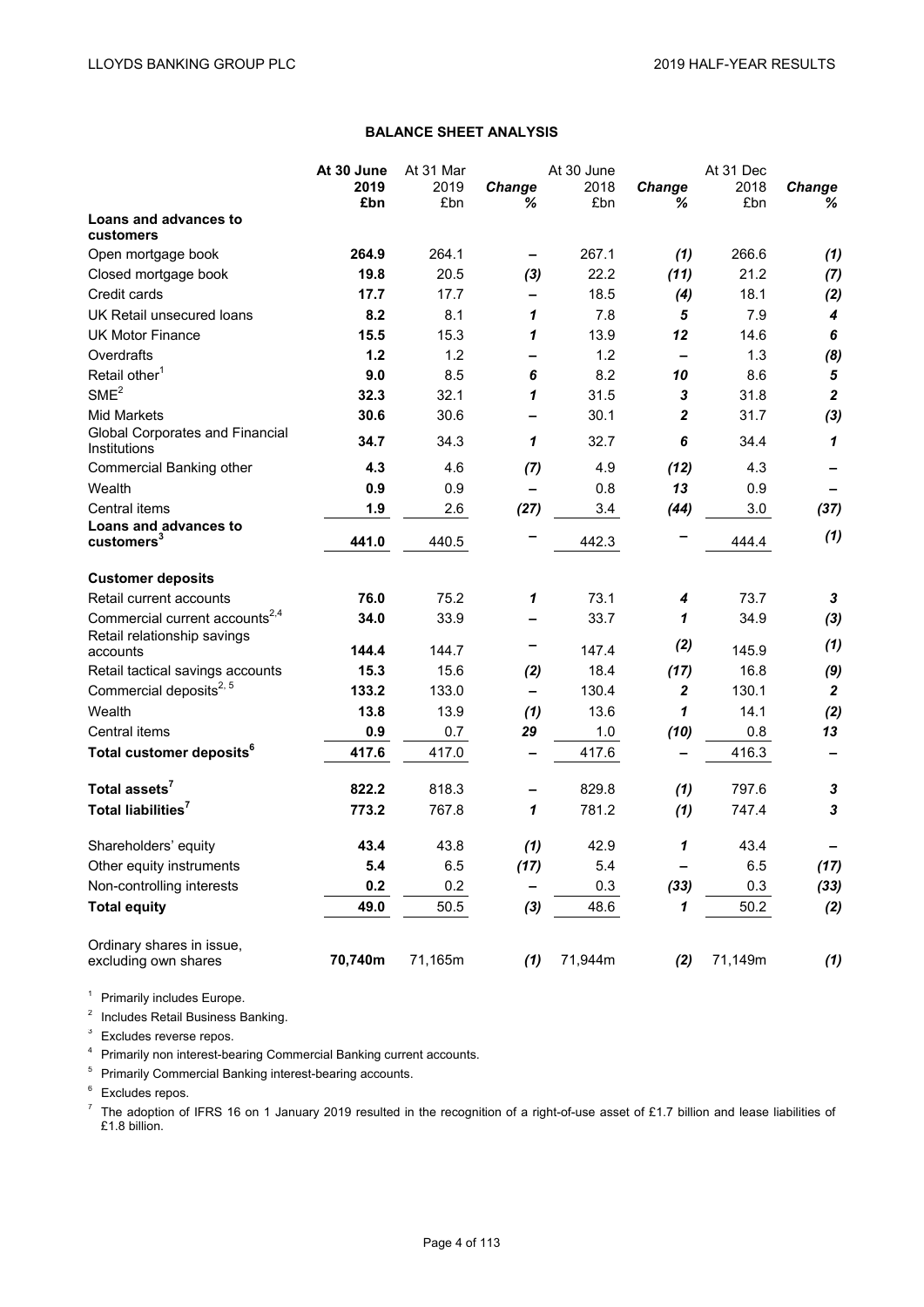## **GROUP CHIEF EXECUTIVE'S STATEMENT**

In the first six months of 2019 we have continued to deliver for our customers whilst making strong strategic progress, increasing investment in the business and helping Britain prosper. At the same time we have delivered a good financial performance with market leading efficiency and returns which has enabled the Board to announce an increased interim dividend.

Given our clear UK focus, our performance is inextricably linked with the health of the UK economy. The economy has remained resilient, however the continued economic uncertainty is having an impact on business confidence and leading to some softening in international economic indicators. Companies' investment and employment intentions have both declined in the second quarter of 2019 while global growth has softened and interest rate expectations have declined. Despite this the consumer sector remains robust with increased levels of employment and rising real wages, supporting consumption and GDP growth.

In recent years we have deliberately taken a prudent approach to growth and risk and have continued to invest in the business while maintaining a relentless focus on costs. The success of this approach is demonstrated by our financial performance in the first half of the year, which shows the resilience of our business model and the ability to generate market leading returns in an uncertain environment. This further reinforces my confidence that our strategy remains the right one in the current environment and that our significant cost advantage and unique business model mean the Group is well placed to continue to support its customers, help Britain prosper and deliver sustainable, superior returns to our shareholders.

#### **Financial performance**

In the first six months we have delivered a robust underlying profit of £4.2 billion, in line with prior year, with a statutory profit after tax of £2.2 billion, despite an additional PPI charge of £650 million. Net interest margin remained resilient at 2.90 per cent, cost:income ratio further improved to 45.9 per cent, while business as usual costs reduced 5 per cent due to our relentless focus on efficiency, enabling increased strategic investment in the business. Statutory return on tangible equity was strong at 11.5 per cent despite higher below the line charges including PPI. Credit quality also remains strong and our loan portfolios continue to be well positioned, reflecting the Group's prudent through the cycle approach to credit risk. The CET1 capital build totalled 70 basis points with the Group's pro forma CET1 ratio increasing to 14.6 per cent, pre dividend.

As announced in May, the Board's view of the level of CET1 capital targeted is around 12.5 per cent, plus a management buffer of around 1 per cent, following the notification by the regulator of the Systemic Risk Buffer and the reduction in the Group's Pillar 2A in July 2018.

The strong capital build has enabled the Board to announce an increased interim ordinary dividend of 1.12 pence per share, up 5 per cent, in line with the Group's progressive and sustainable ordinary dividend policy. Good progress has also been made on the share buyback that was announced with our full year results at the time of issuing results we have bought back approximately 1.4 billion shares, with around 50 per cent of the up to £1.75 billion programme now completed.

As also announced in May, the Group will commence paying quarterly dividends in 2020 which will provide a more regular flow of dividend income to shareholders.

#### **Strategic progress**

We are now half way through the third stage of our ambitious strategy launched in February 2018. In the last eighteen months we have made significant progress in transforming the Group for success in a digital world and, in line with our commitment to invest more than £3 billion over the plan period, have invested £1.5 billion to date to build new sources of competitive advantage across our four strategic pillars.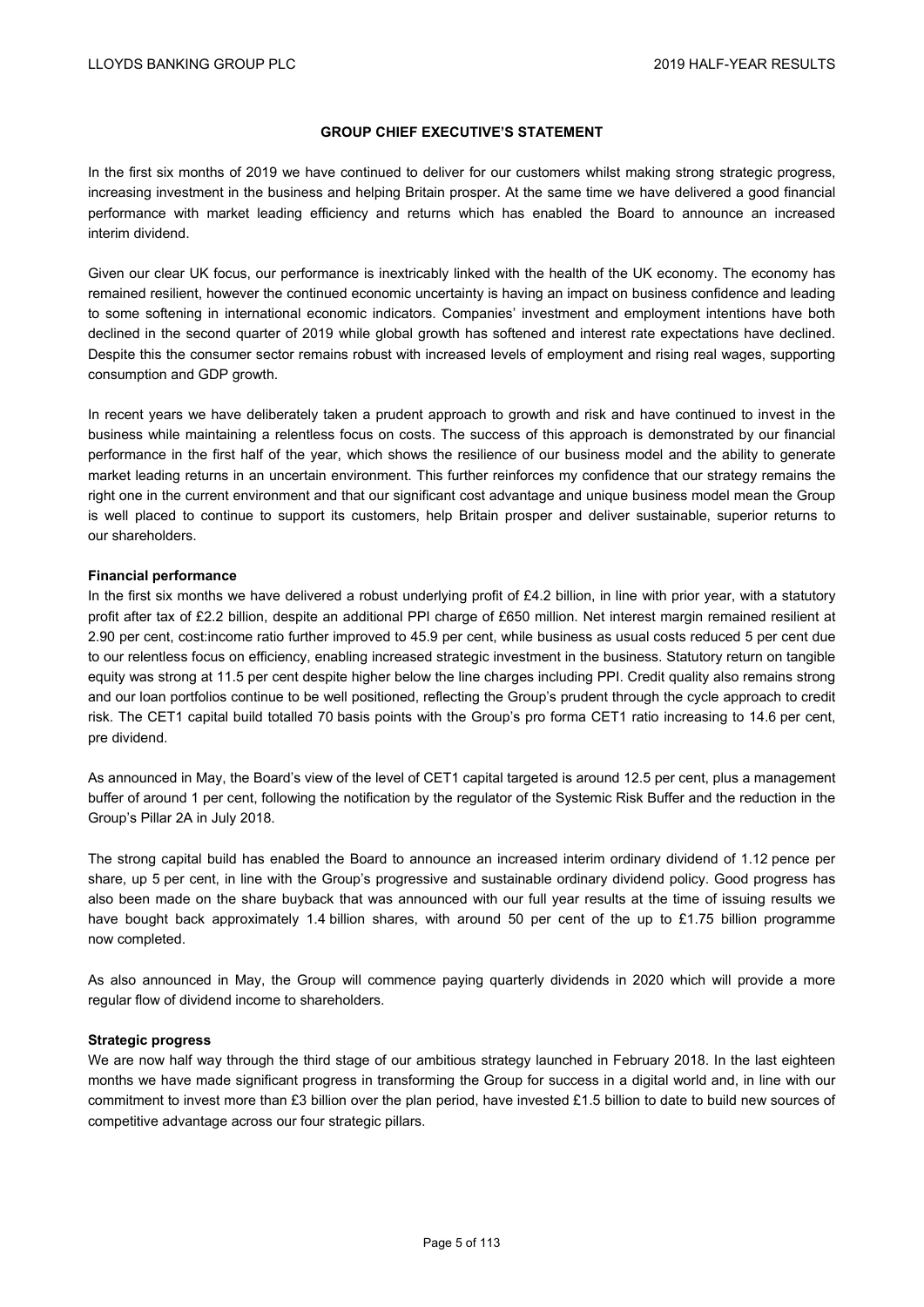## **GROUP CHIEF EXECUTIVE'S STATEMENT** (continued)

#### *Leading customer experience*

We continue to believe that our customers' evolving needs are best served through a multi-brand, multi-channel strategy and are therefore committed to maintaining the UK's largest digital bank and branch network. In line with this commitment, we have continued to improve our digital proposition, with our digitally active customer base increasing to 15.9 million, of which 9.8 million are mobile app customers. While 75 per cent of products are now initiated via digital channels, branches remain a vital channel for meeting our customers' more complex needs. Since the start of 2018, we have improved our relationship mortgage new business market share by 3 percentage points and, through Schroders Personal Wealth we will extend wealth capabilities to our branch network. Our overall success in improving the customer experience is reflected in our net promoter scores, which increased to 65 for all channels and 67 for digital channels, both up c.5 per cent since year end 2018.

#### *Digitising the Group*

We have continued to increase our investment in technology. This now represents 19 per cent of operating costs, up from 16 per cent in 2018, with over 70 per cent of this amount relating to enhancing existing capabilities and creating new ones. This investment is enabling us to improve the experience of our customers and colleagues, while also driving operational efficiencies that will support increased investment going forward. Consistent with this focus, we have made strong progress in transforming customer and colleague end-to-end processes, with activity to date having now covered c.40 per cent of our cost base, up from 12 per cent in the previous strategic plan period.

#### *Maximising the Group's capabilities*

We have continued to build on our Open Banking proposition, which is now available to all of our digital customers, and we were the first in the market to extend this functionality to both savings products and credit cards. In addition, our unique Single Customer View capability, which enables customers to view all of the pension and insurance products that they hold with the Group alongside their banking products, continues to go from strength to strength and is now available to more than four million customers, up by more than one million since the start of the year. We also established Schroders Personal Wealth in June and will launch this to the market in the second half of the year, with the ambition of becoming a top three financial planning business within five years.

#### *Transforming ways of working*

In 2019 we have increased our investment in our colleagues, with a focus on ensuring that we are able to continue to attract, develop and retain the talent and capabilities we will need in the future. As part of this, we have increased the 'skills of the future' training delivered to our colleagues to a cumulative 2.1 million hours since 2018, putting us well on track to meet our target of 4.4 million hours by the end of the plan period. We have also hired over 900 colleagues across critical areas such as engineering, data science and cyber security, in line with our plan to treble our strategic hiring compared to 2018. Consistent with our focus on improving our overall operating efficiency, building internal capabilities through these initiatives has also enabled us to reduce the use of external resource by 20 per cent since the end of 2017.

#### **Helping Britain Prosper Plan**

As part of our purpose of helping Britain prosper, we believe we have a responsibility to help address some of the societal, economic and environmental challenges that the UK faces. During the first half of the year, we contributed £10 billion of gross new lending to businesses, and we are on course to meet our commitment to lend up to £18 billion to UK businesses in 2019 as part of our continued support for the UK economy. Similarly, we are on track to meet our target of £6 billion of additional net lending to start-up, SME and Mid Market clients over the three years to the end of 2020.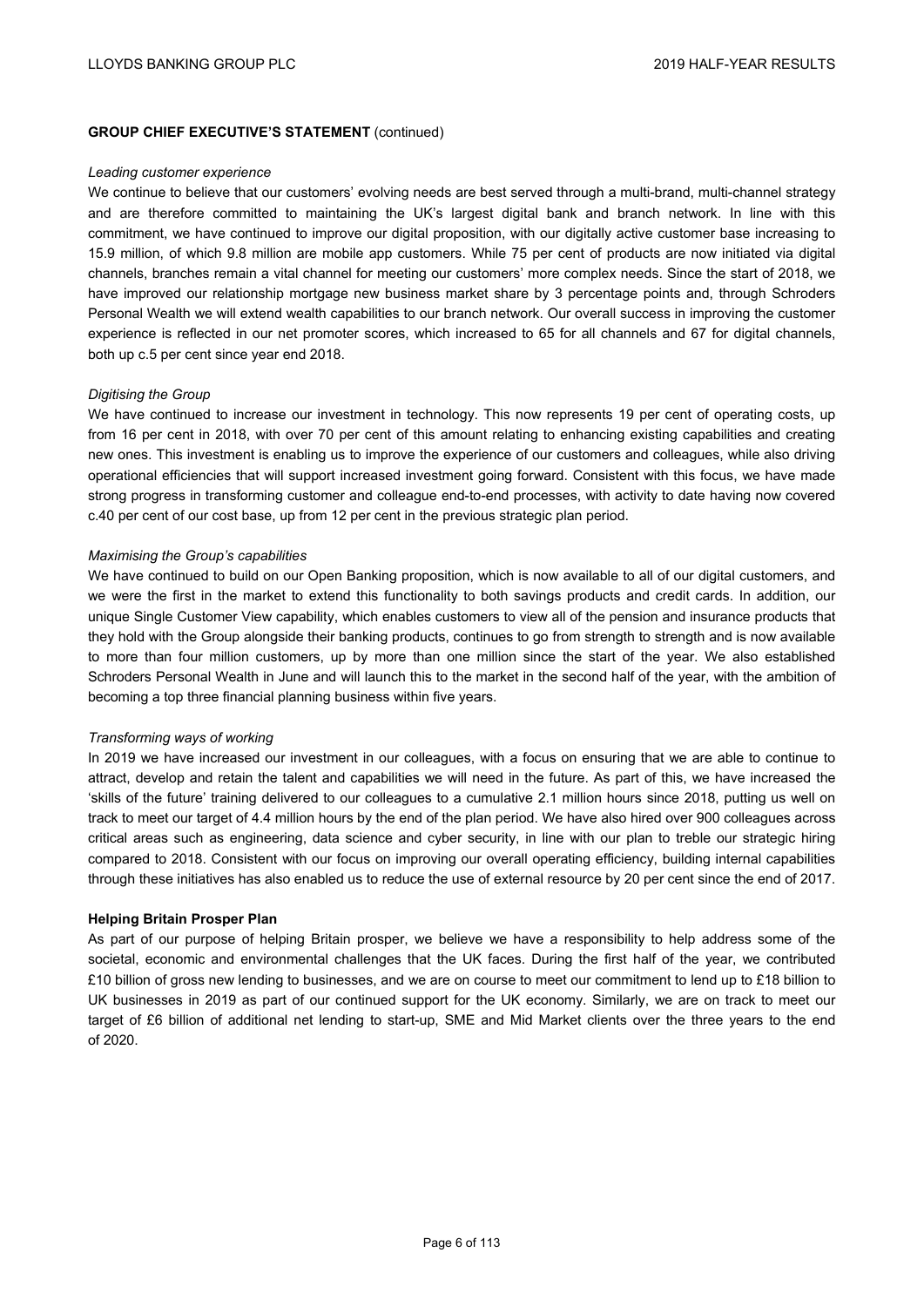## **GROUP CHIEF EXECUTIVE'S STATEMENT** (continued)

We have now trained around 4,000 people in digital life skills through our Lloyds Bank Academy and have around 23,000 colleagues volunteering as Digital Champions in their local communities as part of our efforts to help close the digital skills gap in the UK. I am also very proud of the Stonewall Top Financial Services Employer and Times Top 50 Employer for Women awards, which we received this year in recognition of our role in championing inclusion and diversity.

To help the UK transition into a sustainable, low carbon economy, which we believe is key to the UK's prosperity, we are actively incentivising sustainable lending with our clients. In recognition of the Green Lending Initiatives we have put in place so far, we recently won the Real Estate Capital Sustainable Finance Provider of the year award. We also have a portfolio of new propositions under development and are currently piloting a digital app which aims to help our Commercial Banking customers understand and improve the energy efficiency of their buildings.

#### **Outlook**

Our results for the first half of the year continue to demonstrate the resilience of our business model and that our strategy remains the right one in the current environment. We expect the Group to continue to deliver sustainable, superior performance for our customers and shareholders, and the resilience of the business model is reflected in our guidance for 2019:

- Net interest margin of c.2.90 per cent
- Operating costs of less than £8 billion and cost:income ratio expected to fall
- Net asset quality ratio of less than 30 basis points
- Given the below the line charges, including PPI, in 2019 we now expect capital build to be at the lower end of our ongoing 170 to 200 basis points range, and for return on tangible equity to be around 12 per cent

Beyond 2019, our longer term targets remain unchanged although continued economic uncertainty could impact outlook.

#### **Summary**

We will maintain our prudent approach to growth and risk whilst retaining our relentless focus on costs and continuing to invest and transform the business for success in a digital world. We are well placed to continue to support our customers, help Britain prosper, and deliver sustainable, superior returns for shareholders.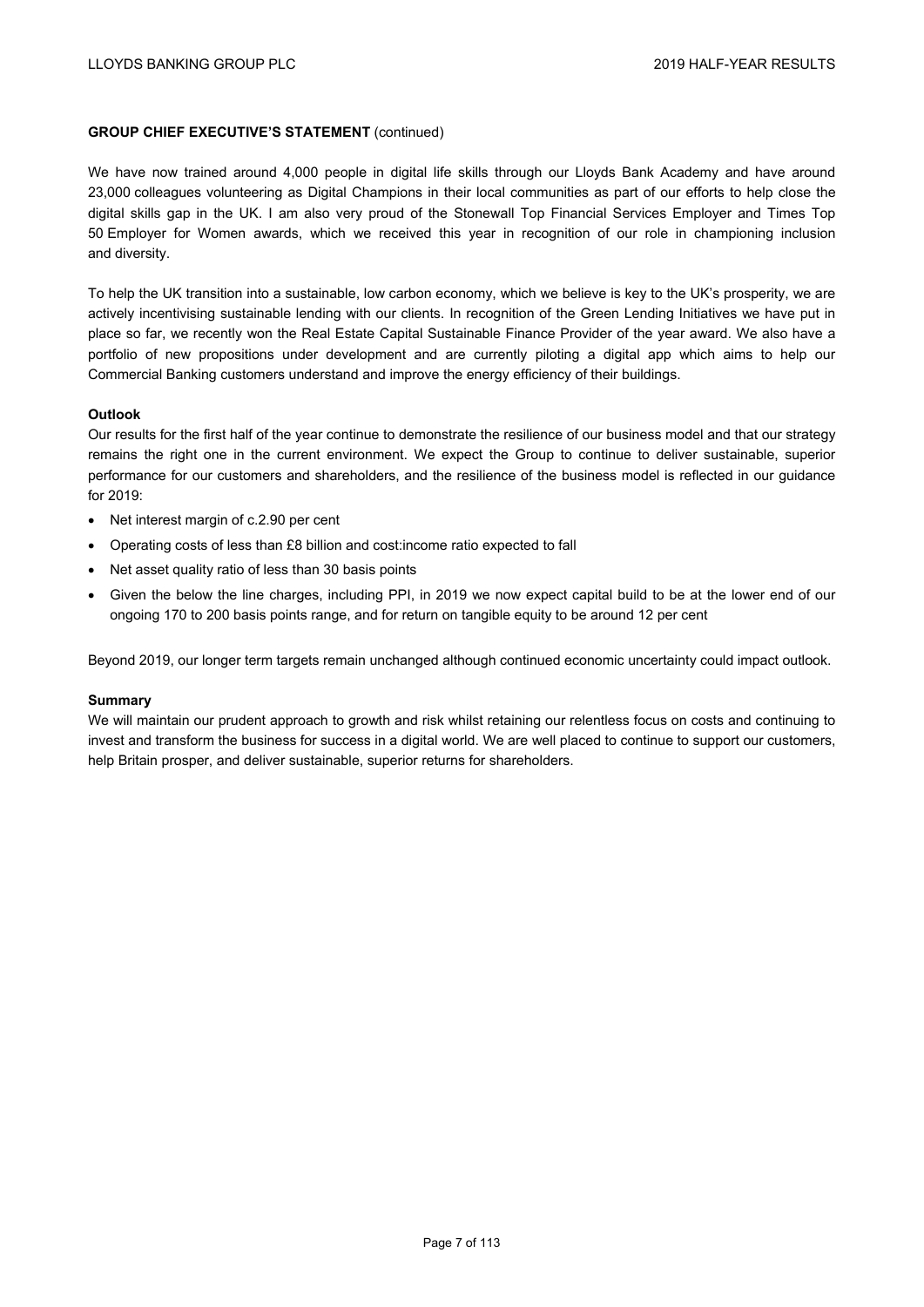# **SUMMARY OF GROUP RESULTS**

#### **Good financial performance with market leading efficiency and returns**

The Group's statutory profit after tax was £2,225 million, 4 per cent lower than in the first half of 2018 with robust underlying profit more than offset by higher below the line items, including the PPI provision charge. The return on tangible equity remained strong at 11.5 per cent.

Underlying profit of £4,194 million includes a 2 per cent reduction in net income and the expected higher impairment charge largely offset by lower total costs. The underlying return on tangible equity was 16.3 per cent.

The balance sheet remains strong with lending growth in targeted segments in the quarter including the open mortgage book and SME, and deposit growth largely driven by current accounts. The Group's pro forma CET1 ratio was 14.6 per cent pre dividend and 14.0 per cent post dividend with capital build in the first half of 2019 of 70 basis points, despite 33 basis points impact from PPI and 11 basis points from the implementation of IFRS 16. The capital build includes the impact of the interim Insurance dividend of £100 million paid in July 2019.

# **Net income**

|                                           | Half-year<br>to 30 June<br>2019<br>£m | Half-year<br>to 30 June<br>2018<br>£m | <b>Change</b><br>% | Half-year<br>to 31 Dec<br>2018<br>£m | <b>Change</b><br>% |
|-------------------------------------------|---------------------------------------|---------------------------------------|--------------------|--------------------------------------|--------------------|
| Net interest income                       | 6,145                                 | 6,344                                 | (3)                | 6,370                                | (4)                |
| Other income                              | 3,100                                 | 3,124                                 | (1)                | 2,886                                | 7                  |
| Operating lease depreciation <sup>1</sup> | (473)                                 | (497)                                 | 5                  | (459)                                | (3)                |
| Vocalink gain on sale                     | 50                                    |                                       |                    |                                      |                    |
| Net income                                | 8,822                                 | 8,971                                 | (2)                | 8,797                                |                    |
| Banking net interest margin               | 2.90%                                 | 2.93%                                 | (3)bp              | 2.93%                                | (3)bp              |
| Average interest-earning banking assets   | £433.3bn                              | £436.4bn                              | (1)                | £435.5bn                             | (1)                |

<sup>1</sup> Net of profits on disposal of operating lease assets of £14 million (half-year to 30 June 2018: £29 million; half-year to 31 December 2018: £31 million).

Net income of £8,822 million was 2 per cent lower than in the first half of 2018, with lower net interest income and a decrease of 1 per cent in other income partly offset by lower operating lease depreciation.

Net interest income of £6,145 million was down 3 per cent with a resilient net interest margin and lower average interestearning banking assets. Net interest margin was 2.90 per cent, in line with guidance, with the benefit of lower deposit costs and higher current account balances offset by continued pressure on asset margins. Average interest-earning banking assets were down £3.1 billion year on year with growth in targeted segments, in particular SME (£0.8 billion) and UK Motor Finance (£1.4 billion), more than offset by lower balances in the closed mortgage book (£2.4 billion) and the sale of the Irish mortgage portfolio (£3.3 billion).

The Group manages the risk to its earnings and capital from movements in interest rates centrally by hedging the net liabilities which are stable or less sensitive to movements in rates. As at 30 June 2019 the Group's hedge had a nominal balance of £172 billion (31 December 2018: £180 billion) and an average duration of around three years (31 December 2018: around four years). The Group generated £1.3 billion of income from the structural hedge balances in the first six months of 2019 (half-year to 30 June 2018: £1.3 billion). The benefit from the hedge in the six months was £0.5 billion over LIBOR (half-year to 30 June 2018: £0.8 billion) with a fixed earnings rate of approximately 0.6 per cent over LIBOR (half-year to 30 June 2018: 0.9 per cent).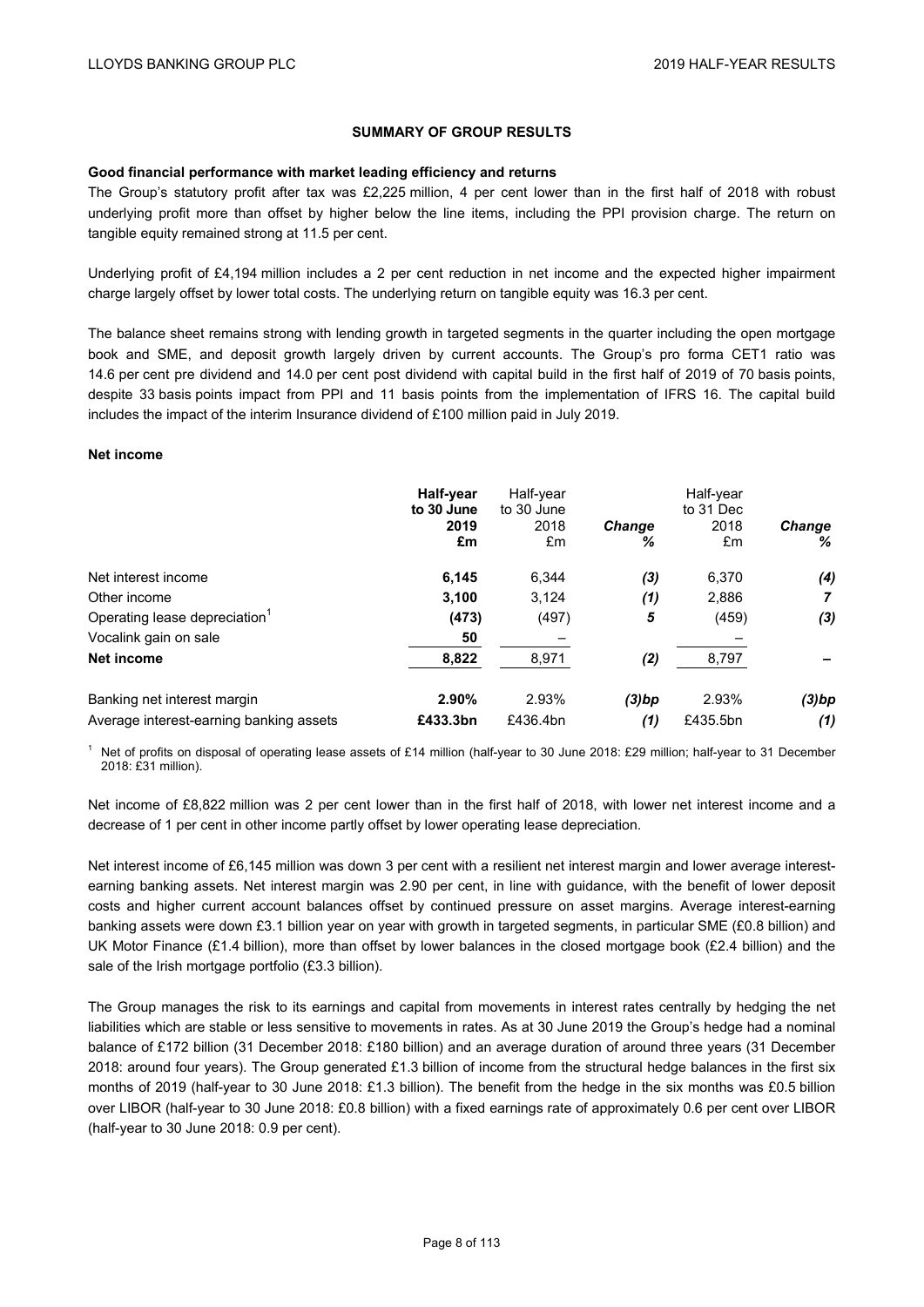Other income decreased by 1 per cent to £3,100 million with strong performance within Insurance and Wealth, which increased by 21 per cent reflecting increased workplace pensions new business income and the benefit from the planned change in investment management provider. In Retail, other income reduced 4 per cent with higher current account fee income offset by lower Lex Autolease volumes, with an associated reduction in operating lease depreciation. Commercial Banking income was down 13 per cent and continues to be impacted by challenging conditions in particular within the markets business, resulting in lower levels of client activity. Other income also included a gain of £181 million on the sale of £6 billion of gilts and other liquid assets, (half-year to 30 June 2018: £191 million gain). In addition, in the first quarter the Group recognised a £50 million performance related earn-out following the sale of Vocalink in 2017.

## **Total costs**

|                         | Half-year<br>to 30 June<br>2019<br>£m | Half-year<br>to 30 June<br>2018<br>£m | <b>Change</b><br>% | Half-year<br>to 31 Dec<br>2018<br>£m | <b>Change</b><br>℅ |
|-------------------------|---------------------------------------|---------------------------------------|--------------------|--------------------------------------|--------------------|
| Operating costs         | 3,906                                 | 4,024                                 | 3                  | 4,141                                | 6                  |
| Remediation             | 143                                   | 257                                   | 44                 | 343                                  | 58                 |
| <b>Total costs</b>      | 4,049                                 | 4,281                                 | 5                  | 4,484                                | 10                 |
| Business as usual costs | 2,677                                 | 2,832                                 | 5                  | 3,004                                | 11                 |
| Cost:income ratio       | 45.9%                                 | 47.7%                                 | $(1.8)$ pp         | 51.0%                                | $(5.1)$ pp         |

<sup>1</sup> Business as usual costs in the half-year to 30 June 2018 and half-year to 31 December 2018 are adjusted to reflect the impact of applying IFRS 16. Excluding the impact of IFRS 16 business as usual costs in the half-year to 2018 were £2,942 million and £3,106 million in the half-year to 31 December 2018.

Total costs of £4,049 million were 5 per cent lower than in the first half of 2018, driven by both a reduction in operating costs and lower remediation charges.

Operating costs of £3,906 million were 3 per cent lower than in the same period in 2018. The Group continues to focus on reducing its underlying cost base to create capacity to further invest in the business. Business as usual costs were down 5 per cent in the period driven by increased efficiency from digitalisation and process improvements in parallel with increased strategic investment of £0.6 billion in the business, up 41 per cent compared to the first half of 2018. During the first six months of 2019 the Group capitalised c.£0.8 billion of investment spend of which c.£0.5 billion related to intangible assets, which is deducted from capital. Total capitalised spend was equivalent to c.60 per cent of above the line investment, which was in line with the full year 2018.

Remediation charges were significantly lower than in the first half of 2018, at £143 million (half-year to 30 June 2018: £257 million) and included additional charges of £123 million in the second quarter of 2019 relating to a number of items across existing programmes.

The Group's market leading cost:income ratio continues to provide competitive advantage and improved by 1.8 percentage points to 45.9 per cent, with positive jaws of 3 per cent.

The Group continues to expect operating costs (which excludes remediation) of less than £8 billion for the full year 2019, and is targeting a cost:income ratio including remediation in the low 40s exiting 2020, with reductions every year.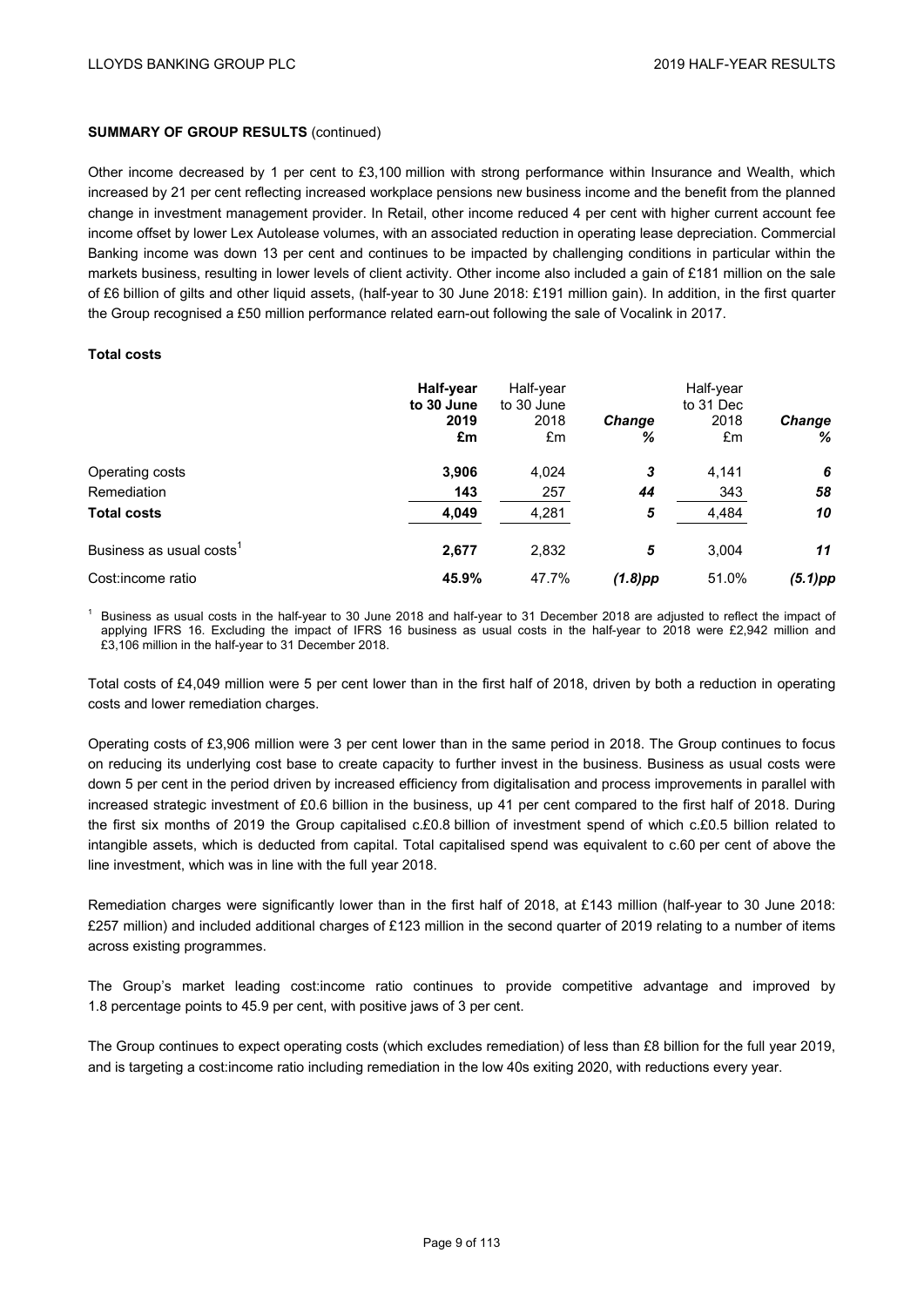#### **Impairment**

|                                                                    | Half-year<br>to 30 June              | Half-year<br>to 30 June        |                    | Half-year<br>to 31 Dec        |                    |
|--------------------------------------------------------------------|--------------------------------------|--------------------------------|--------------------|-------------------------------|--------------------|
|                                                                    | 2019<br>£m                           | 2018<br>£m                     | <b>Change</b><br>℅ | 2018<br>£m                    | <b>Change</b><br>% |
| Impairment charge                                                  | 579                                  | 456                            | (27)               | 481                           | (20)               |
| Asset quality ratio                                                | 0.26%                                | 0.20%                          | 6bp                | 0.22%                         | 4bp                |
| Gross asset quality ratio                                          | 0.34%                                | 0.27%                          | 7bp                | 0.30%                         | 4bp                |
|                                                                    | At 30 June<br>2019 <sup>1</sup><br>% | At 30 June<br>$2018^1$<br>$\%$ | Change             | At 31 Dec<br>$2018^1$<br>$\%$ | <b>Change</b>      |
| Stage 2 loans and advances to customers as % of total              | 8.1                                  | 9.8                            | $(1.7)$ pp         | 7.8                           | $0.3$ pp           |
| Stage 2 ECL <sup>2</sup> allowances as % of Stage 2 drawn balances | 3.6                                  | 3.6                            |                    | 4.1                           | $(0.5)$ pp         |
| Stage 3 loans and advances to customers as % of total              | 1.9                                  | 1.8                            | 0.1pp              | 1.9                           |                    |
| Stage 3 ECL <sup>2</sup> allowances as % of Stage 3 drawn balances | 23.0                                 | 25.2                           | $(2.2)$ pp         | 24.3                          | $(1.3)$ pp         |
| Total ECL <sup>2</sup> allowances as % of drawn balances           | 0.9                                  | 0.9                            |                    | 0.9                           |                    |

<sup>1</sup> Underlying basis.

<sup>2</sup> Expected credit losses.

Credit quality remains strong with a net asset quality ratio of 26 basis points and a gross asset quality ratio of 34 basis points compared with 20 basis points and 27 basis points respectively in the first half of 2018. The impairment charge increased to £579 million and was driven by a number of items including some weakening in used car prices, alignment of credit card provisioning methodologies, lower cash recoveries following prior year debt sales and two corporate cases in Commercial Banking.

The Group's loan portfolios continue to be well positioned, reflecting the Group's prudent, through the cycle approach to credit risk, and benefiting from continued low interest rates and a resilient UK economy.

Overall credit performance in the secured book remains strong with the average mortgage loan to value improving slightly to 42.6 per cent (Dec 2018: 44.1 per cent). New business average loan to value was 63.1 per cent and around 91 per cent of the portfolio has a loan to value ratio of less than 80 per cent. New to arrears as a proportion of the total book remains low in both the secured and unsecured books. In Commercial Banking, the book continues to benefit from effective risk management, including a prudent approach to vulnerable sectors and concentration risk.

The economic assumptions included in the Group's IFRS 9 model scenarios have been refined to reflect the economic outlook through 2019, although the impact on the overall Group expected credit loss (ECL) has not changed significantly. The Group's ECL allowance continues to reflect a probability-weighted view of future economic scenarios including a 30 per cent weighting of downside and a 10 per cent weighting of severe downside. Total ECL allowances as a percentage of drawn balances remains unchanged at 0.9 per cent over the last year.

Stage 2 loans and advances to customers as a percentage of total lending reduced by 1.7 percentage points to 8.1 per cent reflecting model refinements and portfolio improvements in 2018, whilst Stage 3 loans and advances were broadly stable at 1.9 per cent. The Group's coverage of Stage 2 assets was stable at 3.6 per cent whilst coverage of Stage 3 assets reduced by 2.2 percentage points to 23.0 per cent due to increased Commercial Banking Stage 3 balances with lower likelihood of net loss. The Group's total balance sheet provision at 30 June was £4.4 billion (31 December 2018: £4.4 billion), equivalent to around four years of total normalised annual cash write-offs.

The Group continues to expect an asset quality ratio of less than 30 basis points in 2019, reflecting strong credit quality.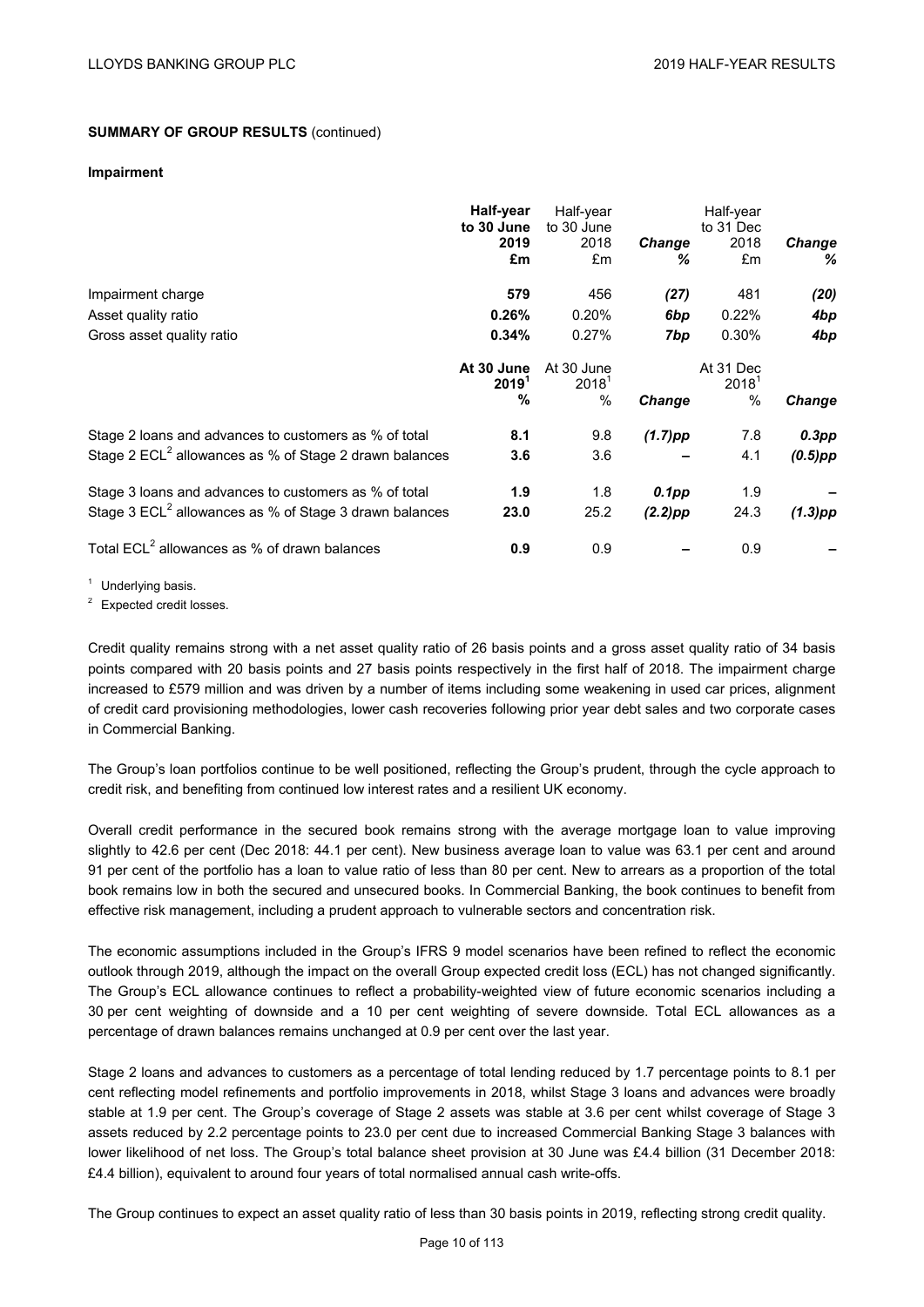#### **Statutory profit**

|                                         | Half-year<br>to 30 June | Half-year<br>to 30 June |             | Half-year<br>to 31 Dec |                |
|-----------------------------------------|-------------------------|-------------------------|-------------|------------------------|----------------|
|                                         | 2019<br>£m              | 2018<br>£m              | Change<br>℅ | 2018<br>£m             | Change<br>%    |
| Underlying profit                       | 4,194                   | 4,234                   | (1)         | 3,832                  | 9              |
| Restructuring                           | (182)                   | (377)                   | 52          | (502)                  | 64             |
| Volatility and other items              |                         |                         |             |                        |                |
| Market volatility and asset sales       | (296)                   | 34                      |             | (84)                   |                |
| Amortisation of purchased intangibles   | (34)                    | (53)                    | 36          | (55)                   | 38             |
| Fair value unwind and other             | (135)                   | (171)                   | 21          | (148)                  | 9              |
|                                         | (465)                   | (190)                   |             | (287)                  | (62)           |
| Payment protection insurance provision  | (650)                   | (550)                   | (18)        | (200)                  |                |
| <b>Statutory profit before tax</b>      | 2,897                   | 3,117                   | (7)         | 2,843                  | $\overline{2}$ |
| Tax expense $1$                         | (672)                   | (800)                   | 16          | (654)                  | (3)            |
| Statutory profit after tax <sup>1</sup> | 2,225                   | 2,317                   | (4)         | 2,189                  | $\overline{2}$ |
| Earnings per share                      | 2.7p                    | 2.9 <sub>p</sub>        | (7)         | 2.6p                   | 4              |
| Return on tangible equity               | 11.5%                   | 12.1%                   | $(0.6)$ pp  | 11.3%                  | $0.2$ pp       |

 $1$  Comparatives restated to reflect amendments to IAS 12, see basis of presentation.

Further information on the reconciliation of underlying to statutory results is included on page 24.

The Group's statutory profit after tax of £2,225 million was 4 per cent lower than in the first half of 2018 with robust underlying profit and lower restructuring costs more than offset by an increase in volatility and other items and a higher PPI provision charge. The return on tangible equity was 11.5 per cent and earnings per share was 2.7 pence.

Restructuring costs were £182 million, primarily reflecting the completion of the migration of MBNA in the first quarter of 2019, severance costs relating to the Group's strategic investment plans and the rationalisation of the non-branch property portfolio. Restructuring costs were significantly lower than the previous year due to the completion of the ringfencing programme and the completion of MBNA integration in the first quarter.

Market volatility and asset sales of £296 million included adverse movements in banking volatility and a charge for exiting the Standard Life Aberdeen investment management agreement.

The reduction in amortisation of purchased intangibles to £34 million (half-year to 30 June 2018: £53 million) was driven by a number of intangible assets fully amortising in 2018. Fair value unwind and other items reduced to £135 million (half-year to 30 June 2018: £171 million) reflecting the run down of the subordinated liabilities acquired during the HBOS acquisition.

The PPI provision charge of £650 million included an additional £550 million charged in the second quarter. The additional charge in the quarter is largely driven by the significant increase in PPI information requests received in the second quarter onwards, which will lead to higher total complaints and associated administration costs. PPI information requests and complaint volumes remain uncertain, however the outstanding balance sheet provision at 30 June 2019 was £1.1 billion and assumes total expected complaint volumes increasing from 5.6 million to 5.8 million.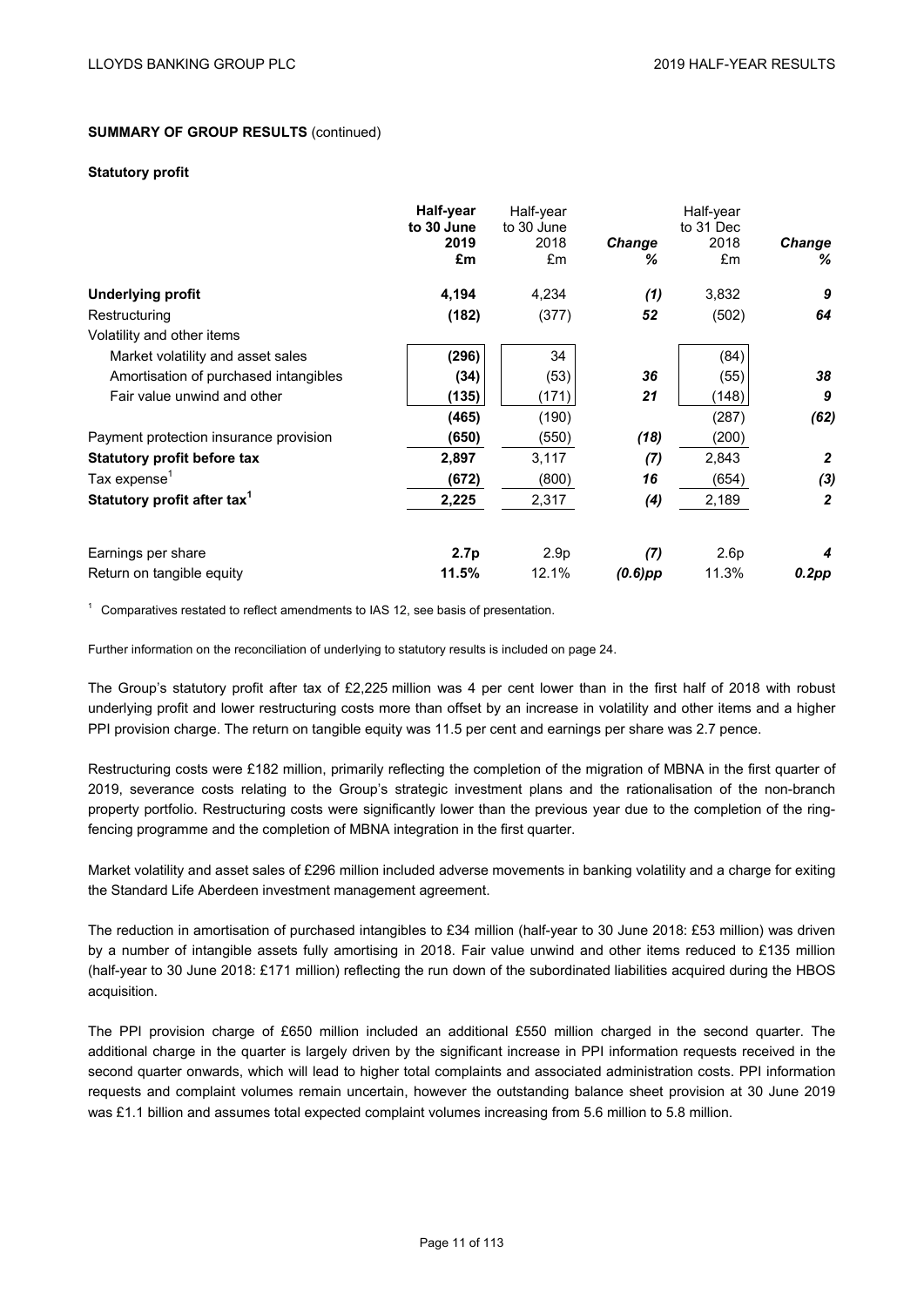#### **Taxation**

The tax expense was £672 million (half-year to 30 June 2018: £800 million) representing an effective tax rate of 23 per cent (half-year to 2018: 26 per cent) and benefited from the release of a deferred tax liability. The Group continues to expect the effective tax rate be around 25 per cent in 2020.

#### **Return on tangible equity**

The return on tangible equity was 11.5 per cent and the underlying return on tangible equity was flat at 16.3 per cent primarily reflecting robust underlying profit.

Given the below the line charges, including PPI, the Group now expects return on tangible equity to be around 12 per cent in 2019.

#### **Balance sheet**

|                                                                                                       | At 30 June<br>2019 | At 31 Mar<br>2019 | <b>Change</b><br>% | At 30 June<br>2018 | <b>Change</b><br>℅ | At 31 Dec<br>2018 | Change<br>℅  |
|-------------------------------------------------------------------------------------------------------|--------------------|-------------------|--------------------|--------------------|--------------------|-------------------|--------------|
| Loans and advances to<br>customers                                                                    | £441bn             | £441bn            | -                  | £442bn             |                    | £444 $bn$         | (1)          |
| Customer deposits <sup>2</sup>                                                                        | £418bn             | £417bn            | -                  | £418bn             | -                  | £416bn            |              |
| Loan to deposit ratio                                                                                 | 106%               | 106%              |                    | 106%               |                    | 107%              | $(1)$ pp     |
| Wholesale funding<br>Wholesale funding <1 year                                                        | £131bn             | £125bn            | 5                  | £122bn             | 7                  | £123bn            | 6            |
| maturity                                                                                              | £44bn              | £40bn             | 11                 | £38bn              | 17                 | £33bn             | 33           |
| Of which money-market funding<br><1 year maturity <sup>3</sup><br>Liquidity coverage ratio - eligible | £25bn              | £24bn             | 1                  | £25bn              |                    | £21bn             | 18           |
| assets                                                                                                | £132bn             | £135bn            | (2)                | £129bn             | $\mathbf{2}$       | £129bn            | $\mathbf{2}$ |
| Liquidity coverage ratio <sup>4</sup>                                                                 | 130%               | 129%              | 1pp                | 125%               | 5pp                | 128%              | 2pp          |

<sup>1</sup> Excludes reverse repos of £54.1 billion (30 June 2018: £26.7 billion; 31 December 2018: £40.5 billion).

<sup>2</sup> Excludes repos of £4.1 billion (30 June 2018: £4.0 billion; 31 December 2018: £1.8 billion).

<sup>3</sup> Excludes balances relating to margins of £5.1 billion (30 June 2018: 4.0 billion; 31 December 2018: £3.8 billion) and settlement accounts of £2.0 billion (30 June 2018: £1.7 billion; 31 December 2018: £1.2 billion).

<sup>4</sup> The Liquidity coverage ratio is calculated as a simple average of month end observations over the 12 months preceding the end of each quarter.

Loans and advances to customers were £441 billion with growth in a number of targeted segments in the last three months, including the open mortgage book, which grew £0.8 billion, SME and UK Motor Finance, offset by reductions in the closed mortgage book and Commercial Banking run-off. The Group continues to expect the open mortgage book at the year end to be in line with 2018.

The Group continues to optimise funding and target current account balance growth, with Retail current accounts up 3 per cent over the last six months at £76.0 billion (31 December 2018: £73.7 billion). The loan to deposit ratio was slightly lower at 106 per cent.

Wholesale funding increased by 6 per cent to £131 billion (31 December 2018: £123 billion) as the Group refinanced Funding for Lending Scheme (FLS) funding. The Group's liquidity continues to exceed the regulatory minimum and internal risk appetite.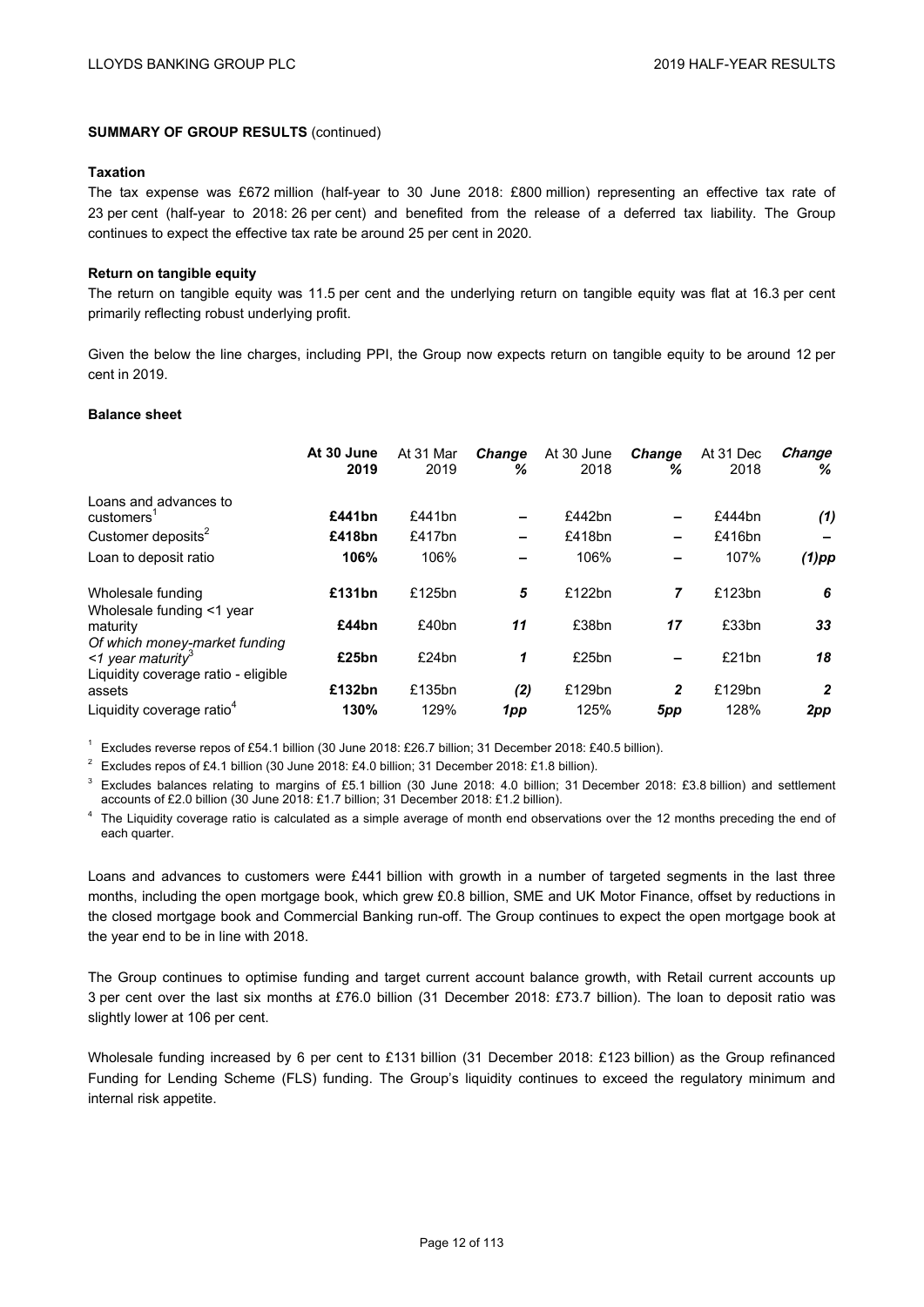#### **Capital**

|                                                         | At 30 June<br>2019 | At 30 June<br>2018 | <b>Change</b><br>% | At 31 Dec<br>2018 | <b>Change</b><br>℅ |
|---------------------------------------------------------|--------------------|--------------------|--------------------|-------------------|--------------------|
| Pro forma CET1 ratio pre dividend accrual <sup>1</sup>  | 14.6%              | 15.1%              | $(0.5)$ pp         | 13.9%             | 0.7pp              |
| Pro forma CET1 ratio <sup>1</sup>                       | 14.0%              | 14.5%              | $(0.5)$ pp         | 13.9%             | $0.1$ pp           |
| Pro forma transitional total capital ratio <sup>1</sup> | 21.7%              | 22.1%              | $(0.4)$ pp         | 23.1%             | $(1.4)$ pp         |
| Pro forma transitional MREL ratio <sup>1</sup>          | 32.2%              | 29.7%              | 2.5pp              | 32.6%             | $(0.4)$ pp         |
| Pro forma UK leverage ratio <sup>1</sup>                | 5.1%               | 5.3%               | $(0.2)$ pp         | 5.6%              | $(0.5)$ pp         |
| Pro forma risk-weighted assets <sup>1</sup>             | £207bn             | £207bn             |                    | £206bn            |                    |
| Shareholders' equity                                    | £43bn              | £43bn              |                    | £43bn             |                    |
| Tangible net assets per share                           | 53.0p              | 52.1 <sub>p</sub>  | 0.9p               | 53.0 <sub>p</sub> |                    |

 $1$  The CET1, total, MREL and leverage ratios at 30 June 2019, 30 June 2018 and 31 December 2018 are reported on a pro forma basis, reflecting the dividend paid up by the Insurance business in subsequent reporting period. The CET1 ratios at 31 December 2018 are reported post share buyback and post dividend accrual. In addition the pro forma ratios and pro forma risk-weighted assets at 30 June 2018 reflected the sale of the Irish mortgage portfolio.

The Group's balance sheet remains strong with capital build of 70 basis points in the first six months of 2019. The Group's CET1 capital ratio increased to 14.6 per cent on a pro forma basis pre dividend and 14.0 per cent post dividend (31 December 2018: 13.9 per cent pro forma post dividend and share buyback).

The increase in the CET1 capital ratio included 97 basis points from underlying capital build, primarily driven by underlying profit, and 5 basis points relating to the dividends received from the Insurance business. Market and other movements amounted to 12 basis points. This was partly offset by 33 basis points for PPI and 11 basis points from the implementation of IFRS 16.

The Group continues to expect an ongoing capital build of 170 to 200 basis points per annum, pre dividend. Given the additional below the line charges, particularly PPI, we now expect capital build to be at the lower end of this range in 2019.

The Board's view of the level of CET1 capital required by the Group to grow the business, meet regulatory requirements and cover uncertainties remains unchanged since the announced reduction in the first quarter of 2019, at around 12.5 per cent, plus a management buffer of around 1 per cent.

The transitional total capital ratio reduced to 21.7 per cent on a pro forma basis (30 June 2018: 22.1 per cent; 31 December 2018: 23.1 per cent) and the Group remains well positioned to meet its MREL requirement from 2020 with a pro forma transitional MREL ratio of 32.2 per cent (30 June 2018: 29.7 per cent; 31 December 2018: 32.6 per cent). The leverage ratio on a pro forma basis reduced to 5.1 per cent (30 June 2018: 5.3 per cent; 31 December 2018: 5.6 per cent pro forma).

Tangible net assets per share of 53.0 pence (30 June 2018: 52.1 pence; 31 December 2018: 53.0 pence) increased by 2.1 pence before the payment of the 2018 final dividend of 2.14 pence.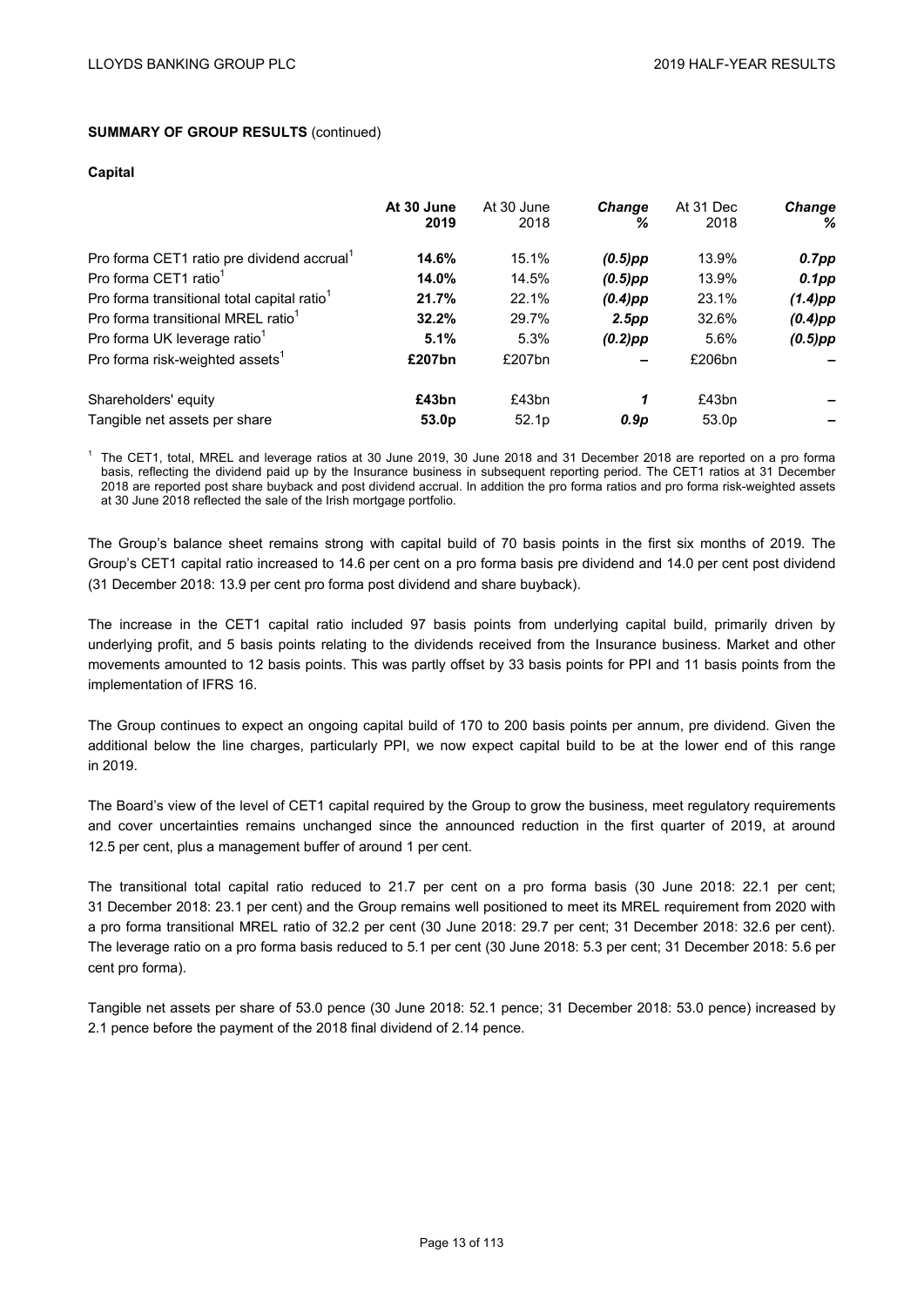#### **Dividend**

In respect of the first half of 2019, the Board has announced an interim ordinary dividend of 1.12 pence per share, an increase of 5 per cent on prior year and in line with the progressive and sustainable ordinary dividend policy.

The Board will continue to give due consideration at each year end to the return of any surplus capital. In February this year, the Board decided to return surplus capital through a share buyback programme of up to £1.75 billion. This commenced in March 2019 and at the time of issuing results is c.50 per cent complete having purchased c.1.4 billion shares.

The Group announced in May 2019 that it would move to the payment of quarterly dividends in 2020 in order to accelerate payment of dividends to all shareholders. The Group intends to adopt three equal interim ordinary dividend payments for the first three quarters of the year followed by, subject to performance, a larger final dividend for the fourth quarter of the year. The first three quarterly payments, payable in June, September and December will be 20 per cent of the previous year's total ordinary dividend per share. The fourth quarter payment will be announced with the full year results, with the amount reflecting the Group's financial performance and our objective of a progressive and sustainable ordinary dividend. The final dividend will continue to be paid in May, following approval at the Annual General Meeting.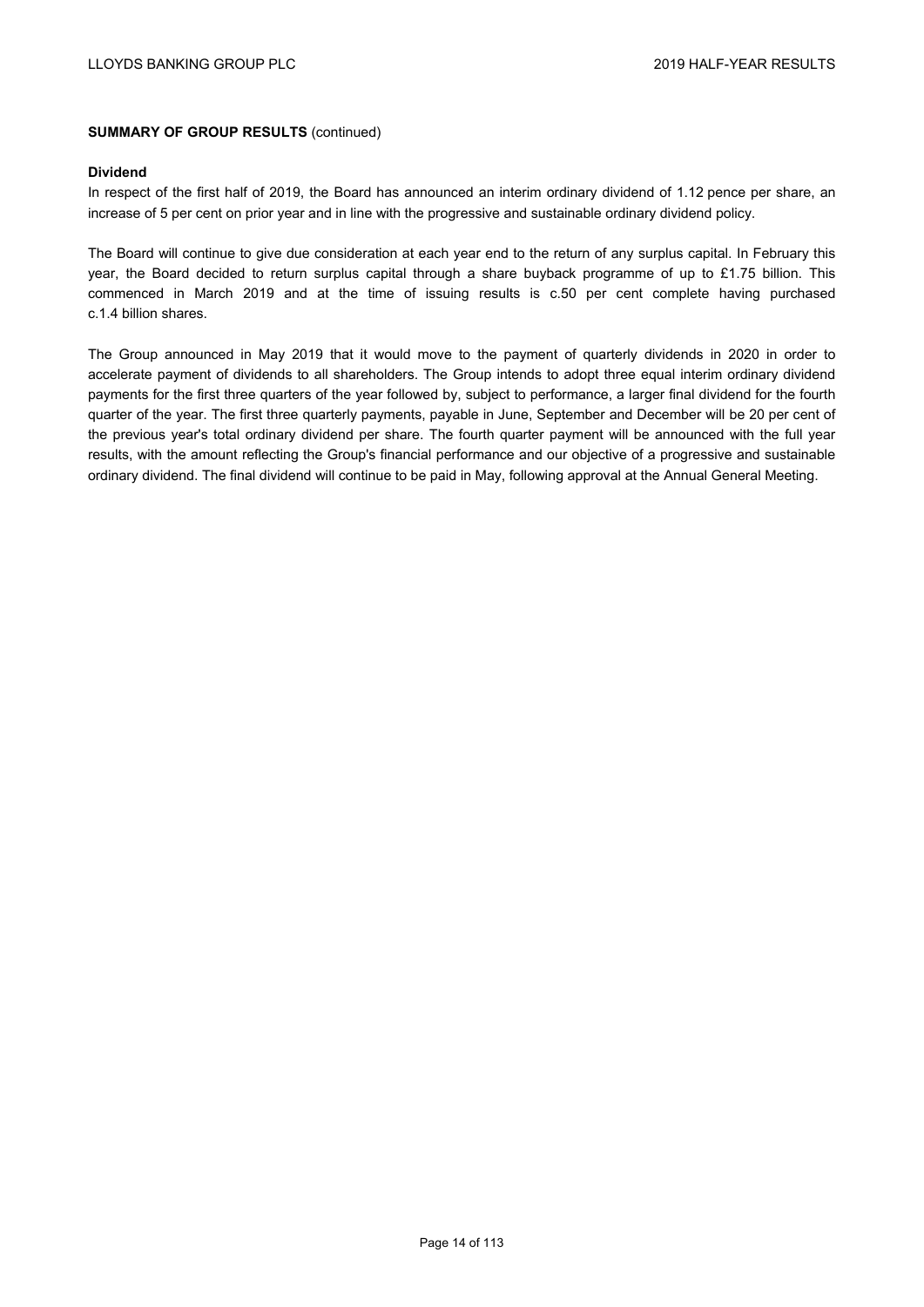# **UNDERLYING BASIS SEGMENTAL ANALYSIS**

# **Half-year to 30 June 2019**

| Hall-year to so Julie 2019                   |                           |                                     |                                |                                |             |
|----------------------------------------------|---------------------------|-------------------------------------|--------------------------------|--------------------------------|-------------|
|                                              | <b>Retail</b>             | <b>Commercial</b><br><b>Banking</b> | <b>Insurance</b><br>and Wealth | <b>Central</b><br><b>items</b> | Group       |
|                                              | £m                        | £m                                  | £m                             | £m                             | £m          |
|                                              |                           |                                     |                                |                                |             |
| Net interest income                          | 4,366                     | 1,460                               | 58                             | 261                            | 6,145       |
| Other income                                 | 1,007                     | 733                                 | 1,183                          | 177                            | 3,100       |
| Operating lease depreciation                 | (461)                     | (12)                                |                                |                                | (473)       |
| Vocalink gain on sale                        |                           | -                                   |                                | 50                             | 50          |
| <b>Net income</b>                            | 4,912                     | 2,181                               | 1,241                          | 488                            | 8,822       |
| Operating costs                              | (2, 325)                  | (1,034)                             | (539)                          | (8)                            | (3,906)     |
| Remediation                                  | (48)                      | (90)                                | (25)                           | 20                             | (143)       |
| <b>Total costs</b>                           | (2, 373)                  | (1, 124)                            | (564)                          | 12                             | (4,049)     |
| Impairment                                   | (556)                     | (65)                                |                                | 42                             | (579)       |
| <b>Underlying profit</b>                     | 1,983                     | 992                                 | 677                            | 542                            | 4,194       |
| Banking net interest margin                  | 2.64%                     | 3.15%                               |                                |                                | 2.90%       |
| Average interest-earning banking assets      | £339.8bn                  | £92.6bn                             | £0.9bn                         |                                | £433.3bn    |
| Asset quality ratio                          | 0.33%                     | 0.13%                               |                                |                                | 0.26%       |
| Return on risk-weighted assets               | 4.23%                     | 2.35%                               |                                |                                | 4.09%       |
| Loans and advances to customers <sup>1</sup> | £338.1bn                  | £100.1bn                            | £0.9bn                         | £1.9bn                         | £441.0bn    |
| Customer deposits <sup>2</sup>               | £252.4bn                  | £150.6bn                            | £13.8bn                        | £0.8bn                         | £417.6bn    |
| Risk-weighted assets                         | £95.8bn                   | £83.0bn                             | £1.3bn                         | £26.4bn                        | £206.5bn    |
| Half-year to 30 June 2018                    |                           |                                     |                                |                                |             |
|                                              |                           | Commercial                          | Insurance                      | Central                        |             |
|                                              | Retail <sup>3</sup><br>£m | Banking <sup>3</sup><br>£m          | and Wealth<br>£m               | items $3$<br>£m                | Group<br>£m |
|                                              |                           |                                     |                                |                                |             |
| Net interest income                          | 4,511                     | 1,501                               | 60                             | 272                            | 6,344       |
| Other income                                 | 1,052                     | 842                                 | 979                            | 251                            | 3,124       |
| Operating lease depreciation                 | (477)                     | (20)                                |                                |                                | (497)       |
| Net income                                   | 5,086                     | 2,323                               | 1,039                          | 523                            | 8,971       |
| Operating costs                              | (2,401)                   | (1,073)                             | (534)                          | (16)                           | (4,024)     |
| Remediation                                  | (91)                      | (75)                                | (25)                           | (66)                           | (257)       |
| <b>Total costs</b>                           | (2, 492)                  | (1, 148)                            | (559)                          | (82)                           | (4,281)     |
| Impairment                                   | (460)                     | 6                                   |                                | (2)                            | (456)       |
| Underlying profit                            | 2,134                     | 1,181                               | 480                            | 439                            | 4,234       |
| Banking net interest margin                  | 2.69%                     | 3.32%                               |                                |                                | 2.93%       |
| Average interest-earning banking assets      | £342.0bn                  | £90.3bn                             | £0.8bn                         | £3.3bn                         | £436.4bn    |
| Asset quality ratio                          | 0.27%                     | (0.03)%                             |                                |                                | 0.20%       |
| Return on risk-weighted assets               | 4.71%                     | 2.74%                               |                                |                                | 4.05%       |
| Loans and advances to customers <sup>1</sup> | £340.8bn                  | £97.3bn                             | £0.8bn                         | £3.4bn                         | £442.3bn    |
| Customer deposits <sup>2</sup>               | £254.6bn                  | £148.5bn                            | £13.6bn                        | £0.9bn                         | £417.6bn    |
| Risk-weighted assets                         | £92.4bn                   | £86.7bn                             | £1.3bn                         | £26.5bn                        | £206.9bn    |

<sup>1</sup> Excludes reverse repos.

<sup>2</sup> Excludes repos.

<sup>3</sup> Prior period segmental comparatives restated. See basis of presentation.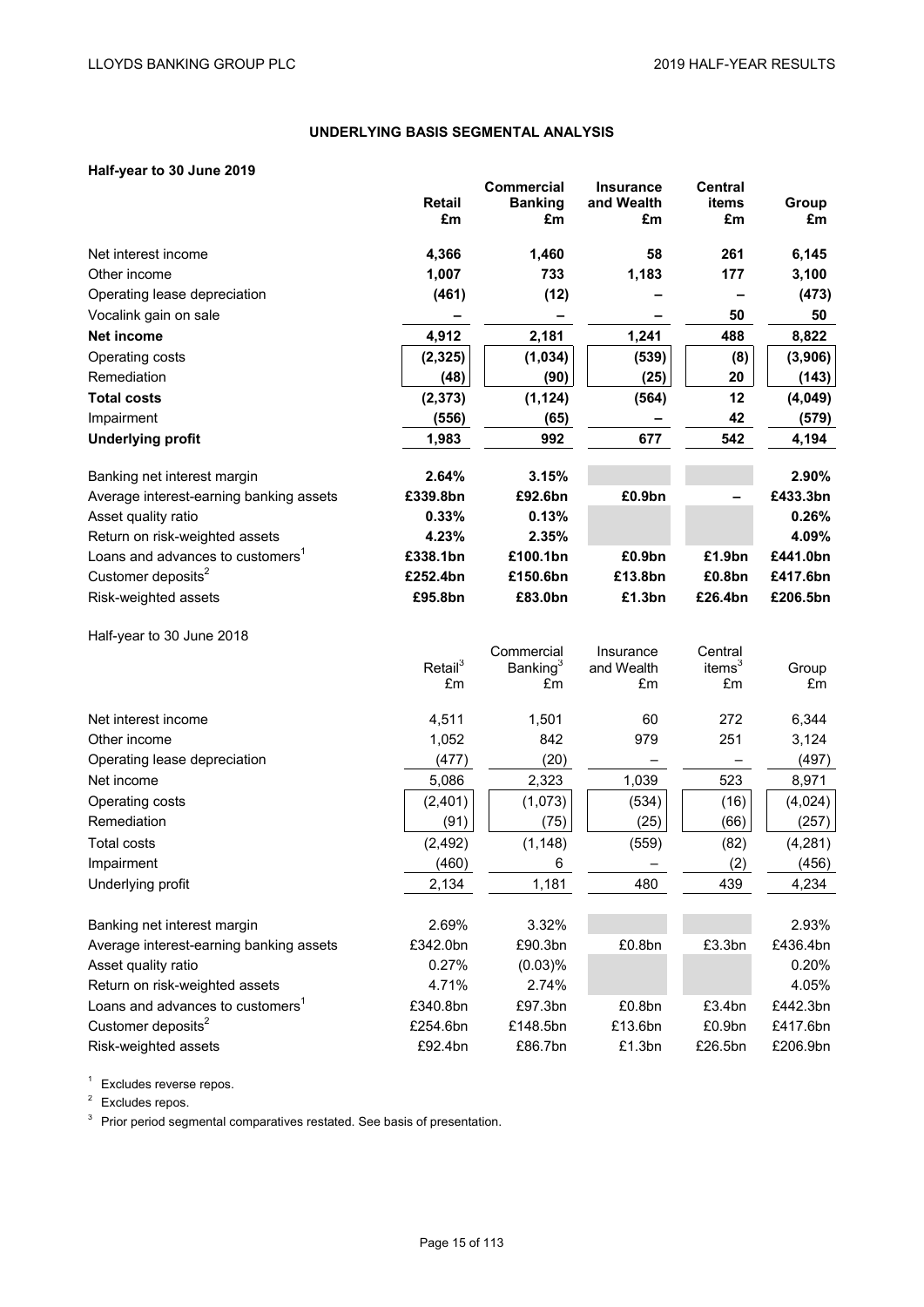# **UNDERLYING BASIS SEGMENTAL ANALYSIS** (continued)

Half-year to 31 December 2018

| Tidli-yedi tu 31 Deceniber zu lo             |                     |                                    |                         |                               |          |
|----------------------------------------------|---------------------|------------------------------------|-------------------------|-------------------------------|----------|
|                                              | Retail <sup>1</sup> | Commercial<br>Banking <sup>1</sup> | Insurance<br>and Wealth | Central<br>items <sup>1</sup> | Group    |
|                                              | £m                  | £m                                 | £m                      | £m                            | £m       |
| Net interest income                          | 4,549               | 1,512                              | 63                      | 246                           | 6,370    |
| Other income                                 | 1,045               | 828                                | 886                     | 127                           | 2,886    |
| Operating lease depreciation                 | (444)               | (15)                               |                         |                               | (459)    |
| Net income                                   | 5,150               | 2,325                              | 949                     | 373                           | 8,797    |
| Operating costs                              | (2, 496)            | (1, 118)                           | (487)                   | (40)                          | (4, 141) |
| Remediation                                  | (176)               | (128)                              | (14)                    | (25)                          | (343)    |
| Total costs                                  | (2,672)             | (1, 246)                           | (501)                   | (65)                          | (4, 484) |
| Impairment                                   | (401)               | (77)                               | (1)                     | (2)                           | (481)    |
| Underlying profit                            | 2,077               | 1,002                              | 447                     | 306                           | 3,832    |
| Banking net interest margin                  | 2.66%               | 3.22%                              |                         |                               | 2.93%    |
| Average interest-earning banking assets      | £342.6bn            | £92.1bn                            | £0.8bn                  |                               | £435.5bn |
| Asset quality ratio                          | 0.23%               | 0.16%                              |                         |                               | 0.22%    |
| Return on risk-weighted assets               | 4.43%               | 2.30%                              |                         |                               | 3.65%    |
| Loans and advances to customers <sup>2</sup> | £340.1bn            | £100.4bn                           | £0.9bn                  | £3.0 <sub>bn</sub>            | £444.4bn |
| Customer deposits <sup>3</sup>               | £252.8bn            | £148.6bn                           | £14.1bn                 | £0.8bn                        | £416.3bn |
| Risk-weighted assets                         | £93.5bn             | £86.5bn                            | £1.2bn                  | £25.2bn                       | £206.4bn |

 $1$  Prior period segmental comparatives restated. See basis of presentation.

 $2$  Excludes reverse repos.

<sup>3</sup> Excludes repos.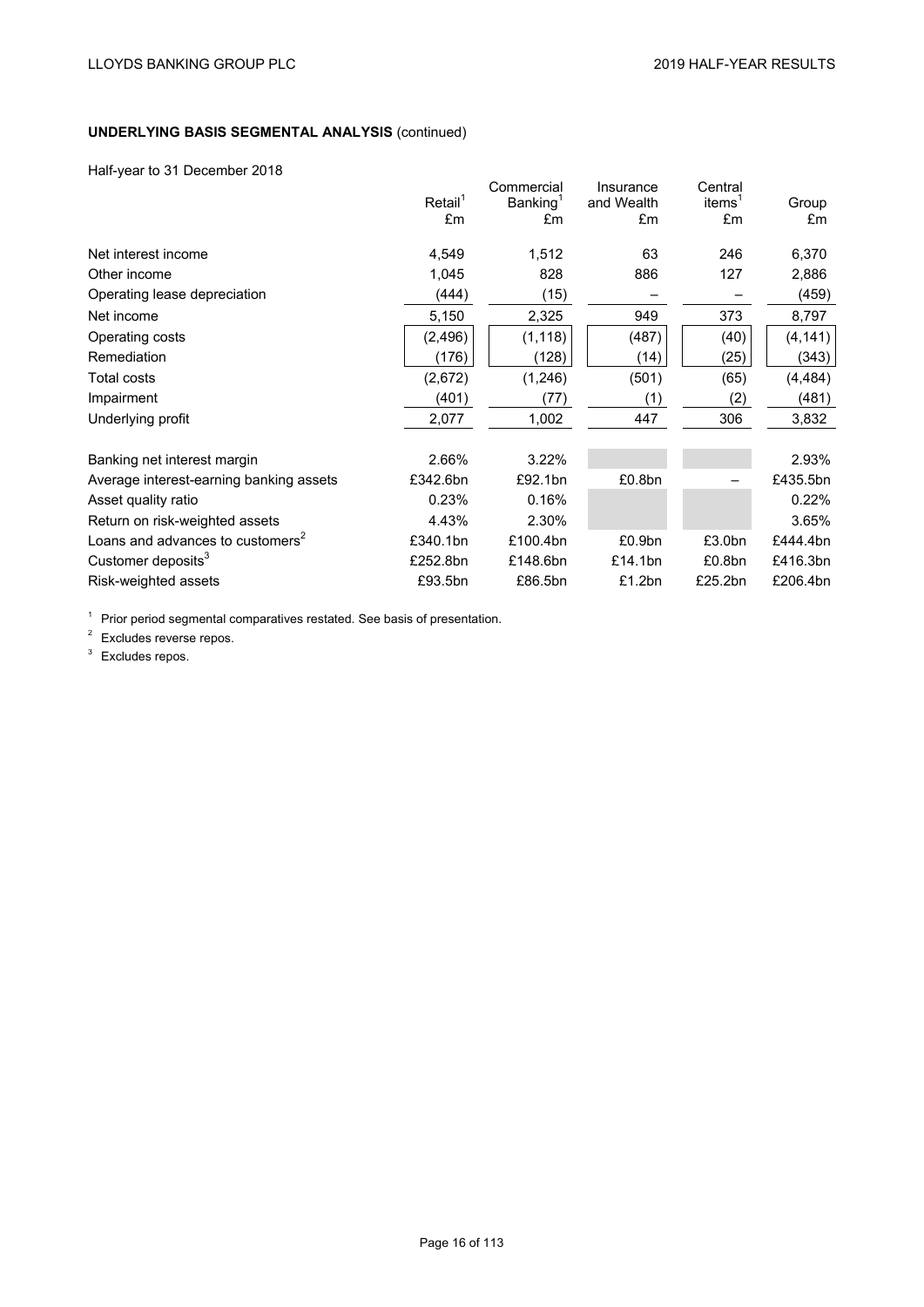# **DIVISIONAL RESULTS RETAIL**

Retail offers a broad range of financial service products to personal and business banking customers, including current accounts, savings, mortgages, credit cards, unsecured loans, motor finance and leasing solutions. Its aim is to be the best bank for customers in the UK, by building deep and enduring relationships that deliver value, and by providing customers with choice and flexibility, with propositions increasingly personalised to their needs. Retail operates a multibrand and multi-channel strategy. It continues to simplify its business and provide more transparent products, helping to improve service levels and reduce conduct risks, whilst working within a prudent risk appetite.

# **Progress against strategic priorities**

#### *Leading customer experience*

- UK's largest digital bank with 15.9 million active digital customers; 9.8 million mobile banking app customers and 75 per cent of new products are now originated digitally, whilst also maintaining the UK's largest branch network
- First to market in extending open banking functionality, to both savings products and credit cards
- Launched the Lloyds 'M Word' campaign to support customers being more confident and comfortable talking about money, along with a refreshed Halifax brand
- Supporting customers in branches with around 50 per cent of customer facing time spent on complex financial needs, resulting in the relationship new mortgage market share improving by 3 percentage points since start of 2018

## *Digitising the Group*

- Continued to significantly enhance the mobile app experience for customers by introducing:
	- − Virtual Assistant available any time resolving over 25 per cent of messaging queries
	- − Upcoming payments helping customers budget better, with over 40 million views since launch
	- − Self-service capability to update address, providing flexibility and control
	- − Relaunched Save the Change so more customers can establish a savings habit linked to everyday transactions
- Voice ID now the most popular form of security for telephone banking with over 12 million verifications since launch
- Rolled out Black Horse Finance Online, a new point of sale technology platform to around 4,000 motor retailers

#### *Maximising the Group's capabilities*

- MBNA integration completed ahead of schedule with migration of over 8 million customer accounts
- Launched an electric vehicle fund initiative through Lex Autolease to support lower UK emissions

# *Transforming ways of working*

- Launched a pilot with local shops to boost the number of retailers offering cashback to support access to cash
- Invested around 24,000 training hours in colleagues to support customers with fraud and disputes

# **Financial performance**

- Underlying profit of £1,983 million decreased 7 per cent
- Net interest income was 3 per cent lower, reflecting a 5 basis point reduction in net interest margin with continued mortgage competition pressure partly offset by lower funding costs
- Other income reduced 4 per cent with lower Lex fleet size, with an associated benefit in operating lease depreciation
- Operating costs reduced 3 per cent, as efficiency savings more than offset increased investment in the business.
- Impairment increased 21 per cent as a result of some weakening in used car prices, alignment of credit card methodologies and lower cash recoveries following prior year debt sales
- Customer lending was broadly flat with growth in Black Horse and unsecured loans being offset by mortgages. Open mortgage balances grew by £0.8 billion in the second quarter of 2019
- Customer deposits include improved current account mix, stable relationship balances and reduced tactical savings
- Risk-weighted assets increased by 4 per cent mainly driven by model refinements within mortgages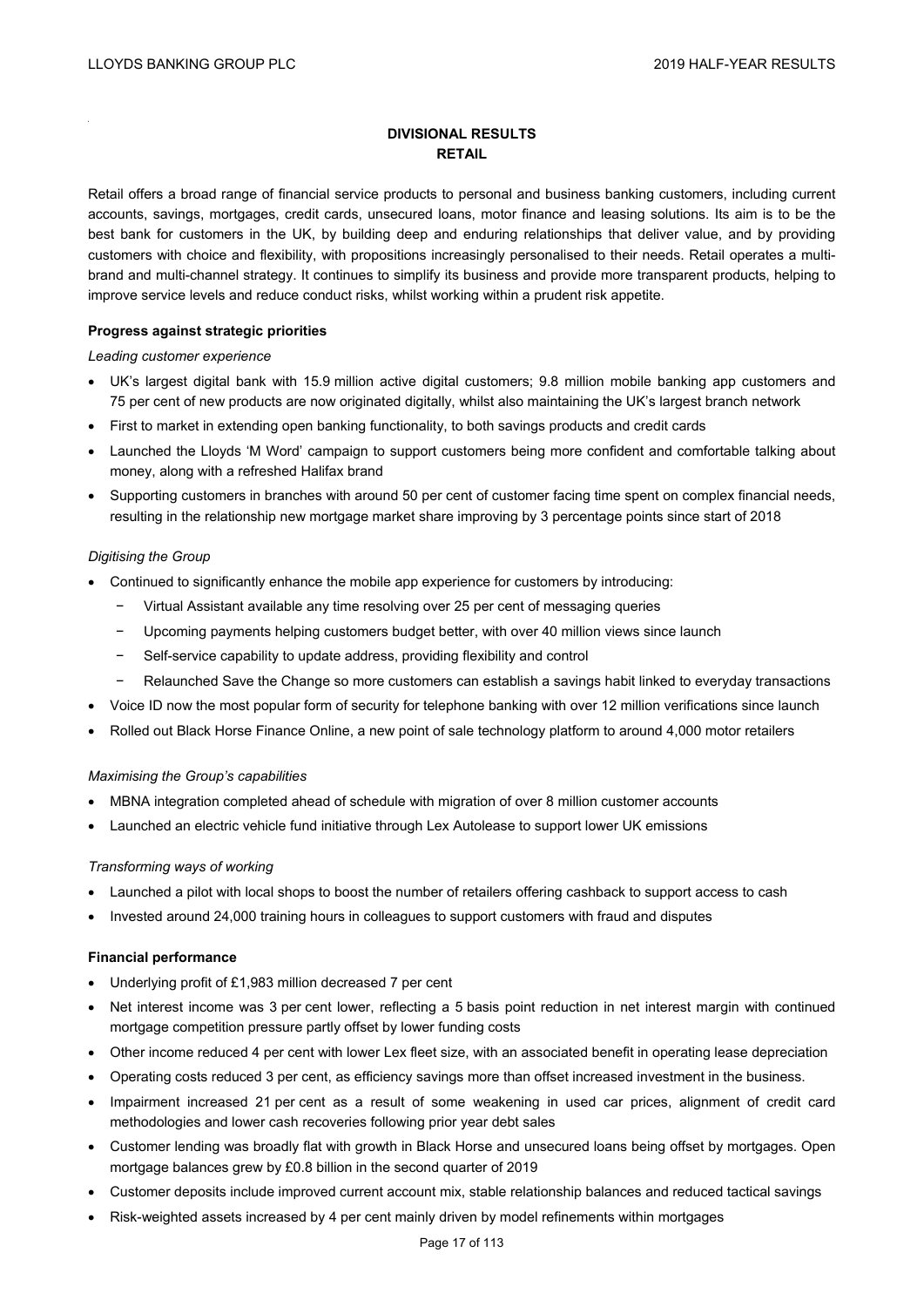# **Retail performance summary**

|                                         | Half-year<br>to 30 June<br>2019<br>£m | Half-year<br>to 30 June<br>2018 <sup>1</sup><br>£m | Change<br>℅              | Half-year<br>to 31 Dec<br>$2018^{\circ}$<br>£m | <b>Change</b><br>% |
|-----------------------------------------|---------------------------------------|----------------------------------------------------|--------------------------|------------------------------------------------|--------------------|
| Net interest income                     | 4,366                                 | 4,511                                              | $(3)$                    | 4,549                                          | (4)                |
| Other income                            | 1,007                                 | 1,052                                              | (4)                      | 1,045                                          | (4)                |
| Operating lease depreciation            | (461)                                 | (477)                                              | 3                        | (444)                                          | (4)                |
| Net income                              | 4,912                                 | 5,086                                              | $(3)$                    | 5,150                                          | (5)                |
| Operating costs                         | (2, 325)                              | (2,401)                                            | 3                        | (2, 496)                                       | $\overline{7}$     |
| Remediation                             | (48)                                  | (91)                                               | 47                       | (176)                                          | 73                 |
| <b>Total costs</b>                      | (2, 373)                              | (2, 492)                                           | 5                        | (2,672)                                        | 11                 |
| Impairment                              | (556)                                 | (460)                                              | (21)                     | (401)                                          | (39)               |
| <b>Underlying profit</b>                | 1,983                                 | 2,134                                              | (7)                      | 2,077                                          | (5)                |
| Banking net interest margin             | 2.64%                                 | 2.69%                                              | (5)bp                    | 2.66%                                          | (2)bp              |
| Average interest-earning banking assets | £339.8bn                              | £342.0bn                                           | (1)                      | £342.6bn                                       | (1)                |
| Asset quality ratio                     | 0.33%                                 | 0.27%                                              | 6 <sub>bp</sub>          | 0.23%                                          | 10 <sub>bp</sub>   |
| Return on risk-weighted assets          | 4.23%                                 | 4.71%                                              | (48)bp                   | 4.43%                                          | (20)bp             |
|                                         | At 30 June<br>2019<br>£bn             | At 30 June<br>2018<br>£bn                          | Change<br>℅              | At 31 Dec<br>2018<br>£bn                       | Change<br>℅        |
| Open mortgage book                      | 264.9                                 | 267.1                                              | (1)                      | 266.6                                          | (1)                |
| Closed mortgage book                    | 19.8                                  | 22.2                                               | (11)                     | 21.2                                           | (7)                |
| Credit cards                            | 17.7                                  | 18.5                                               | (4)                      | 18.1                                           | (2)                |
| UK unsecured loans                      | 8.2                                   | 7.8                                                | 5                        | 7.9                                            | 4                  |
| <b>UK Motor Finance</b>                 | 15.5                                  | 13.9                                               | 12                       | 14.6                                           | 6                  |
| <b>Business Banking</b>                 | 1.8                                   | 1.9                                                | (5)                      | 1.8                                            |                    |
| Overdrafts                              | 1.2                                   | 1.2                                                | $\overline{\phantom{0}}$ | 1.3                                            | (8)                |
| Other $2$                               | 9.0                                   | 8.2                                                | 10                       | 8.6                                            | 5                  |
| Loans and advances to customers         | 338.1                                 | 340.8                                              | (1)                      | 340.1                                          | (1)                |
| Operating lease assets                  | 4.5                                   | 4.7                                                | (4)                      | 4.7                                            | (4)                |
| <b>Total customer assets</b>            | 342.6                                 | 345.5                                              | (1)                      | 344.8                                          | (1)                |
| Relationship balances <sup>3</sup>      | 236.3                                 | 235.3                                              |                          | 235.3                                          |                    |
| Tactical balance <sup>3</sup>           | 16.1                                  | 19.3                                               | (17)                     | 17.5                                           | (8)                |
| <b>Customer deposits</b>                | 252.4                                 | 254.6                                              | (1)                      | 252.8                                          |                    |
| Risk-weighted assets                    | 95.8                                  | 92.4                                               | 4                        | 93.5                                           | $\boldsymbol{2}$   |

<sup>1</sup> Prior periods restated. See basis of presentation.

<sup>2</sup> Includes Europe and run-off.

<sup>3</sup> Prior period restated to show European deposits as tactical balances.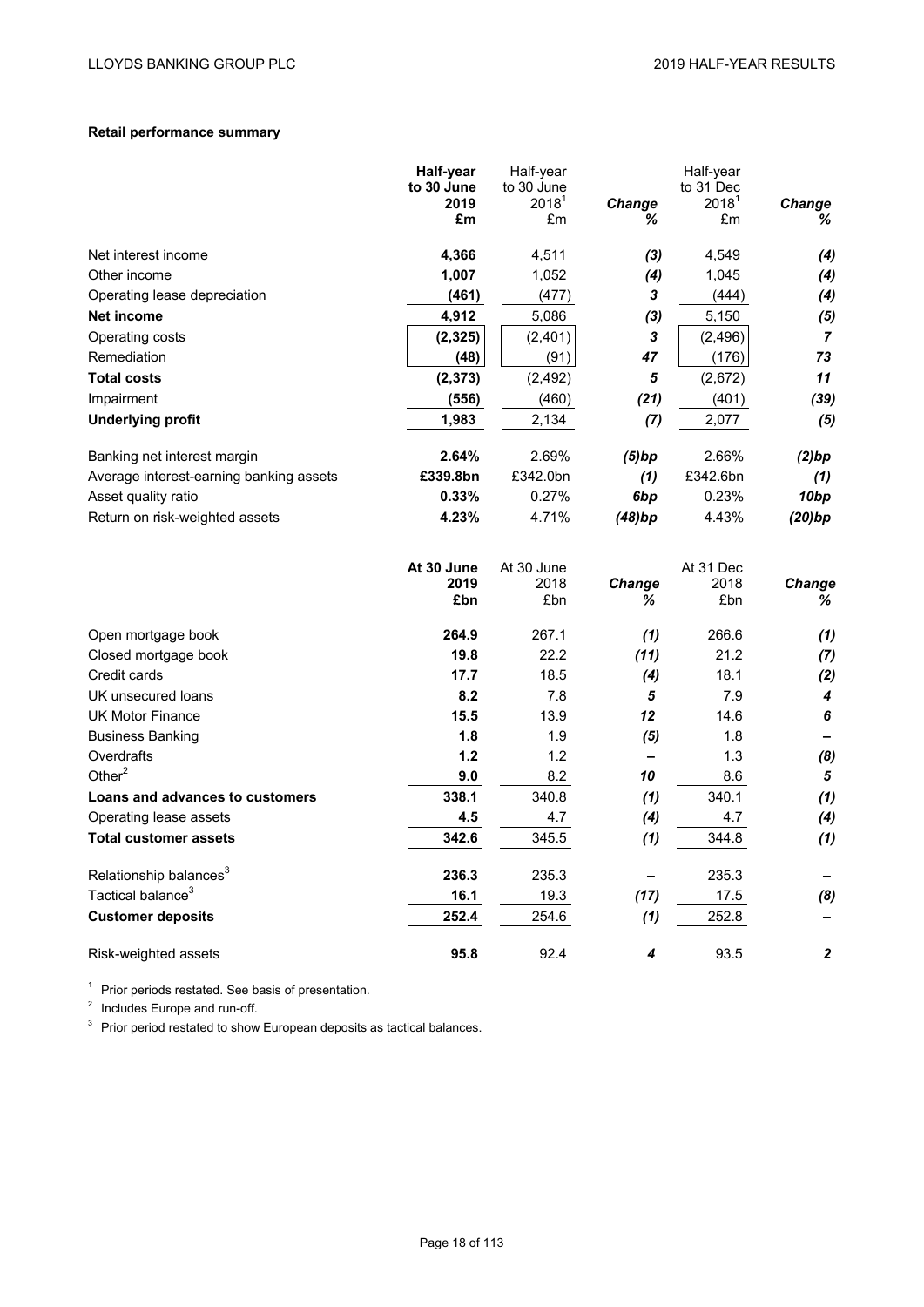# **COMMERCIAL BANKING**

Commercial Banking has a client-led, low risk, capital efficient strategy, and is committed to supporting UK based clients and international clients with a link to the UK. Through its segmented client coverage model, it provides clients with a range of products and services such as lending, transaction banking, working capital management, risk management and debt capital markets services. Continued investment in capabilities and digital propositions enables the delivery of a leading customer experience, supported by increasingly productive relationship managers, with more time spent on value-adding activity.

## **Progress against strategic priorities**

*Leading customer experience* 

- Co-piloted shared business banking hubs alongside major UK peers, improving accessibility for corporate clients through longer opening hours and ability to conduct transactions through a shared facility
- Awarded 'Business Bank of the Year' at the FDs' Excellence Awards for the 15th consecutive year

#### *Digitising the Group*

- Delivered the first release of our new cash management and payments platform, allowing clients to benefit from a multi-channel experience when making and receiving payments, supporting continued development of API enabled client propositions
- Improved our eTrading capability, enabling clients in LBCM to undertake FX trades electronically 24 hours per day across multiple geographies and in turn allowing us to support larger clients in automating their businesses

#### *Maximising the Group's capabilities*

- Contributed over £10 billion of gross new lending to businesses in the first half of the year, and on course to meet our commitment to lend up to £18 billion to UK businesses in 2019
- On track to meet our target of £6 billion additional net lending to start-up, SME and Mid Market clients by the end of 2020
- On course to meet our sustainability targets of supporting energy efficiency improvements for a further one million square feet of commercial real estate in 2019 and renewable energy projects capable of powering 3.5 million homes by 2020

#### *Transforming ways of working*

- Launched the SME Business Lending Tool, freeing up additional relationship manager time to allow for increased engagement with clients, as well as increasing productivity and simplifying the lending journey
- Over 450 relationship managers trained on climate change and sustainability related risks and opportunities in collaboration with Cambridge Institute for Sustainable Leadership

#### **Financial performance**

- Net interest income of £1,460 million reduced 3 per cent largely reflecting ongoing asset margin pressure
- Other income of £733 million was 13 per cent lower than the first half of 2018, driven by lower levels of client activity, particularly in the markets business
- Operating costs of £1,034 million reduced 4 per cent, as increased investment in the business was more than offset by efficiency savings
- Asset quality ratio of 13 basis points was 16 basis points higher, largely driven by provision increases on two individual corporate cases
- Return on risk-weighted assets of 2.35 per cent, was 39 basis points lower driven by lower underlying profit, partly offset by a reduction in risk-weighted assets of 4 per cent as a result of ongoing optimisation
- Continued lending growth in SME with balances up 2 per cent
- Increased customer deposits at £150.6 billion, reflected continued success in attracting high quality deposit balances in a competitive market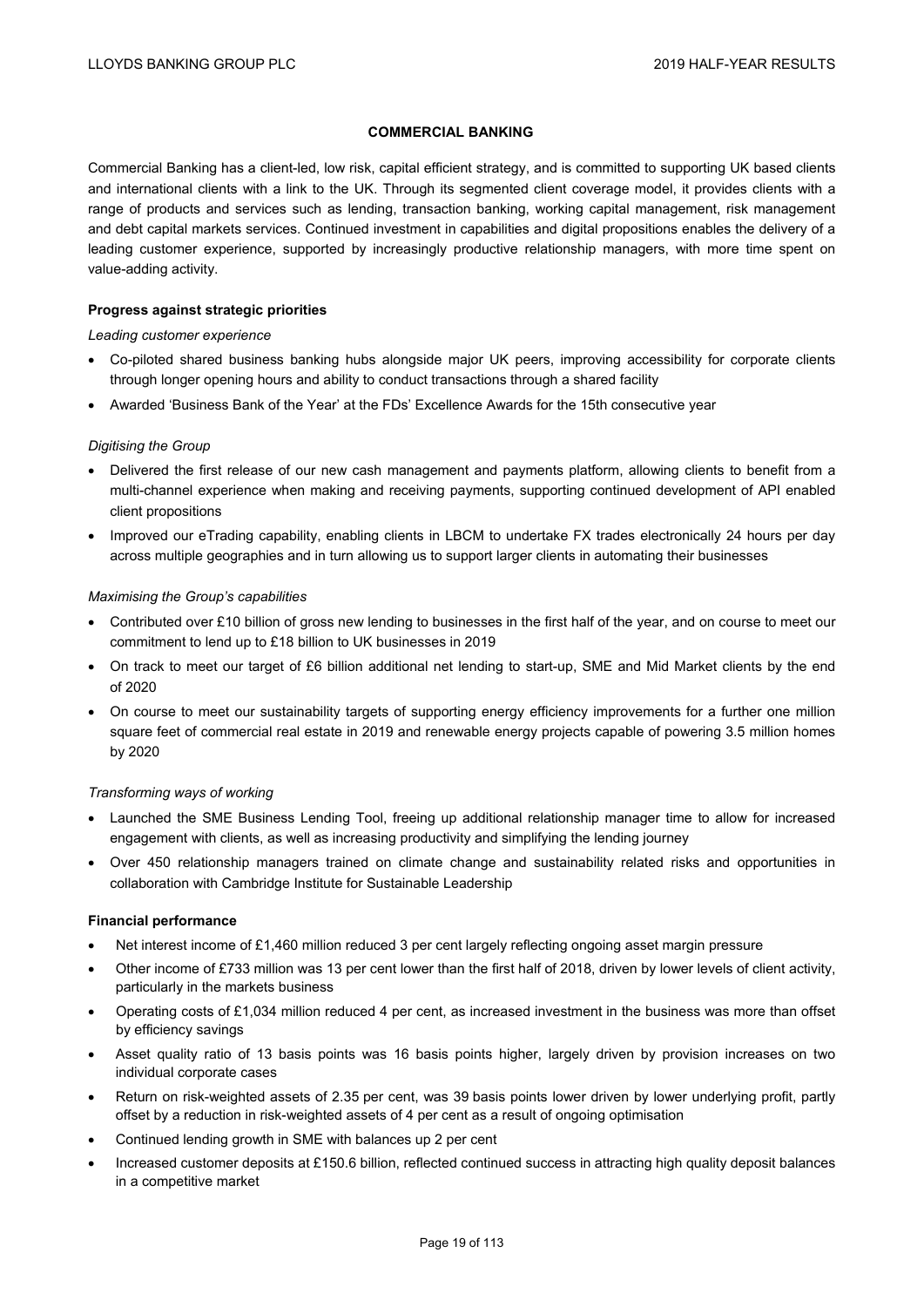# **Commercial Banking performance summary**

|                                              | Half-year          | Half-year              |                | Half-year                      |                  |
|----------------------------------------------|--------------------|------------------------|----------------|--------------------------------|------------------|
|                                              | to 30 June<br>2019 | to 30 June<br>$2018^1$ |                | to 31 Dec<br>2018 <sup>1</sup> |                  |
|                                              | £m                 | £m                     | Change<br>℅    | £m                             | Change<br>%      |
|                                              |                    |                        |                |                                |                  |
| Net interest income                          | 1,460              | 1,501                  | $(3)$          | 1,512                          | (3)              |
| Other income                                 | 733                | 842                    | (13)           | 828                            | (11)             |
| Operating lease depreciation                 | (12)               | (20)                   | 40             | (15)                           | 20               |
| <b>Net income</b>                            | 2,181              | 2,323                  | (6)            | 2,325                          | (6)              |
| Operating costs                              | (1, 034)           | (1,073)                | 4              | (1, 118)                       | 8                |
| Remediation                                  | (90)               | (75)                   | (20)           | (128)                          | 30               |
| <b>Total costs</b>                           | (1, 124)           | (1, 148)               | $\overline{2}$ | (1,246)                        | 10               |
| Impairment                                   | (65)               | 6                      |                | (77)                           | 16               |
| <b>Underlying profit</b>                     | 992                | 1,181                  | (16)           | 1,002                          | (1)              |
|                                              |                    |                        |                |                                |                  |
| Banking net interest margin                  | 3.15%              | 3.32%                  | (17)bp         | 3.22%                          | (7)bp            |
| Average interest-earning banking assets      | £92.6bn            | £90.3bn                | 3              | £92.1bn                        | 1                |
| Asset quality ratio                          | 0.13%              | (0.03)%                | 16bp           | 0.16%                          | (3)bp            |
| Return on risk-weighted assets               | 2.35%              | 2.74%                  | (39)bp         | 2.30%                          | 5bp              |
|                                              | At 30 June         | At 30 June             |                | At 31 Dec                      |                  |
|                                              | 2019               | 2018                   | Change         | 2018                           | Change           |
|                                              | £bn                | £bn                    | ℅              | £bn                            | ℅                |
| <b>SME</b>                                   | 30.5               | 29.6                   | 3              | 30.0                           | $\boldsymbol{2}$ |
| <b>Mid Markets</b>                           | 30.6               | 30.1                   | $\overline{c}$ | 31.7                           | (3)              |
| Global Corporates and Financial Institutions | 34.7               | 32.7                   | 6              | 34.4                           | $\mathbf{1}$     |
| Other                                        | 4.3                | 4.9                    | (12)           | 4.3                            |                  |
| Loans and advances to customers              | 100.1              | 97.3                   | 3              | 100.4                          |                  |
| <b>SME including Retail Business Banking</b> | 32.3               | 31.5                   | 3              | 31.8                           | $\boldsymbol{2}$ |
| Customer deposits                            | 150.6              | 148.5                  | 1              | 148.6                          | $\mathbf{1}$     |
| Risk-weighted assets                         | 83.0               | 86.7                   | (4)            | 86.5                           | (4)              |

<sup>1</sup> Prior periods restated. See basis of presentation.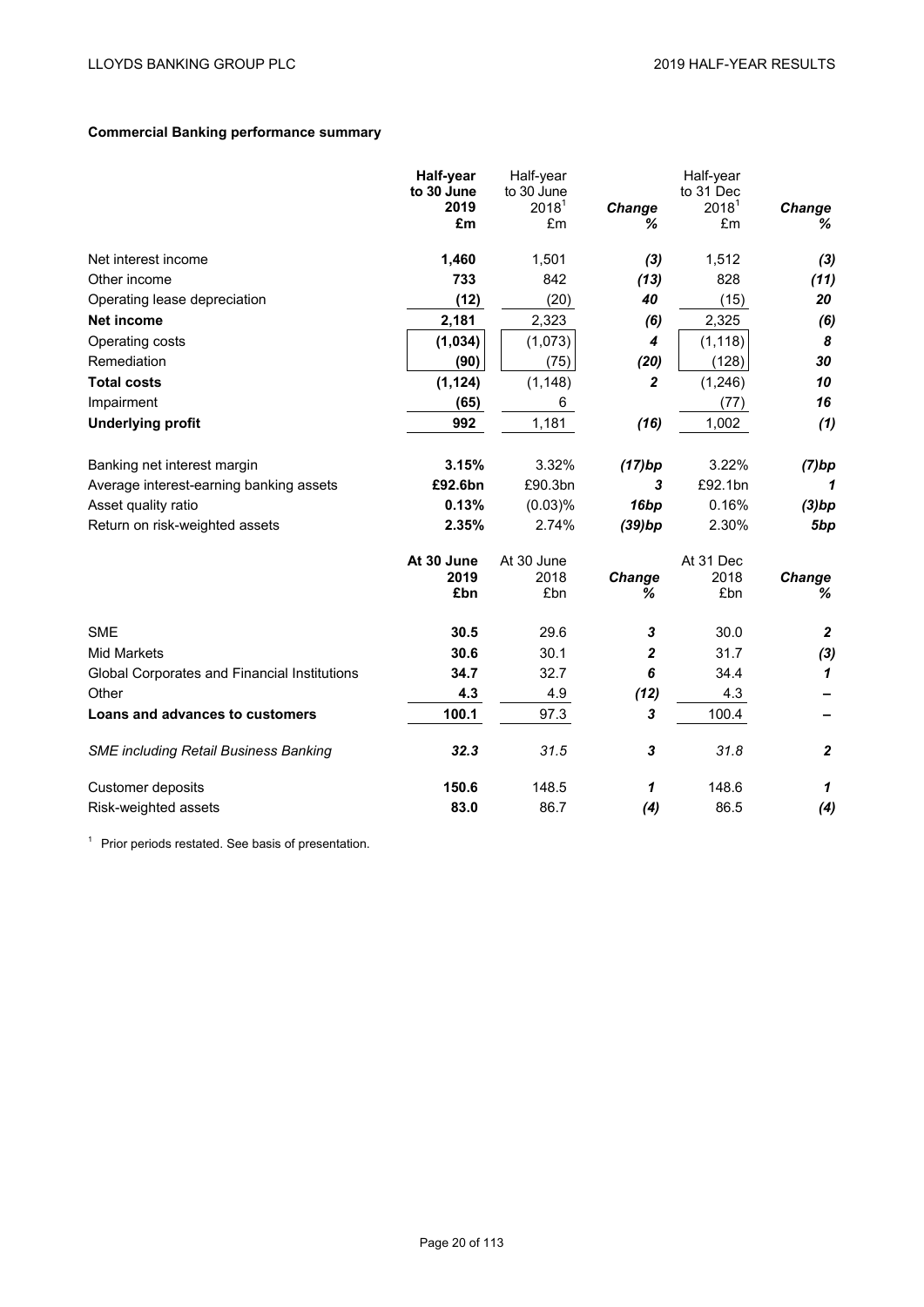# **INSURANCE AND WEALTH**

Insurance and Wealth offers insurance, investment and wealth management products and services. It supports around 10 million customers with assets under administration of £155 billion and annualised annuity payments in retirement of over £1 billion. The Group continues to invest significantly in the development of the business, with the aims of capturing considerable opportunities in pensions and financial planning, offering customers a single home for their banking and insurance needs, and driving growth across intermediary and relationship channels through a strong distribution model.

# **Progress against strategic priorities**

#### *Leading customer experience*

- Successful migration of around 200,000 policies from a number of legacy systems to a single platform managed by our long term partner Diligenta, enabling customers to better manage their policies with Scottish Widows
- Concluded remaining transfers of the acquired Zurich UK workplace pensions and savings business in July 2019, adding around £9 billion to assets under administration and bringing the total transferred to £18 billion
- Launched simple in branch application process for new 'Plan and Protect' life and critical illness product which takes c.30 minutes for cover up to £500,000, making it easier for homeowners to protect themselves and their families
- Scottish Widows won 'Pension Firm of the Year' at the FD Excellence Awards for the third consecutive year

## *Digitising the Group*

- Launched online home insurance claims process, with over 55 per cent of claims now being managed in this way
- Single Customer View, a unique capability that provides customers with integrated access to banking and insurance products, now available to over 4 million customers, with around 200,000 engaging with their pension every month

## *Maximising the Group's capabilities*

- As part of our partnership with Schroders plc, established Schroders Personal Wealth with around 300 advisers, and transferred over £500 million of high net worth customer assets to Cazenove Capital
- Good progress towards the target of growing open book assets under administration by £50 billion by the end of 2020, with strong customer net inflows of £12 billion (including the Zurich transfer in July) and positive market movements of £8 billion in the first half of 2019. Cumulative net inflows of £25 billion and small positive market movements give overall growth of £28 billion since the start of current strategic plan in 2018
- Already achieved the 1 million new pension customers target since the start of 2018

#### **Financial performance**

- Strong growth in life and pensions sales, up 14 per cent, driven by increases in new members in existing workplace schemes and increased auto enrolment workplace contributions
- New underwritten household premiums increased 33 per cent, reflecting progress of direct and corporate partnership propositions; total underwritten premiums decreased 2 per cent driven by a competitive renewal market
- Life and pensions new business income up 27 per cent to £340 million. Lower existing business income due to equity hedging strategy to reduce capital and earnings volatility. Higher experience and other items includes benefits from the planned change in investment management provider and higher in year benefits from changes to annuitant mortality assumptions. General insurance income net of claims benefits from benign weather in 2019
- Underlying profit increased by 41 per cent to £677 million. Net income increased by £202 million to £1,241 million whilst operating costs increased by £5 million with cost savings partly offsetting higher investment in the business

#### **Insurance capital**

- Estimated pre interim dividend Solvency II ratio of 149 per cent (31 December 2018 pre final dividend position: 165 per cent). The fall in the ratio primarily reflects the impact of a £350 million dividend paid to Group in February 2019 and market volatility over the period, particularly reductions in long term interest rates
- A dividend of £100 million was paid to Group in July 2019, with c.£7 billion cumulative dividends paid to the Group since 2011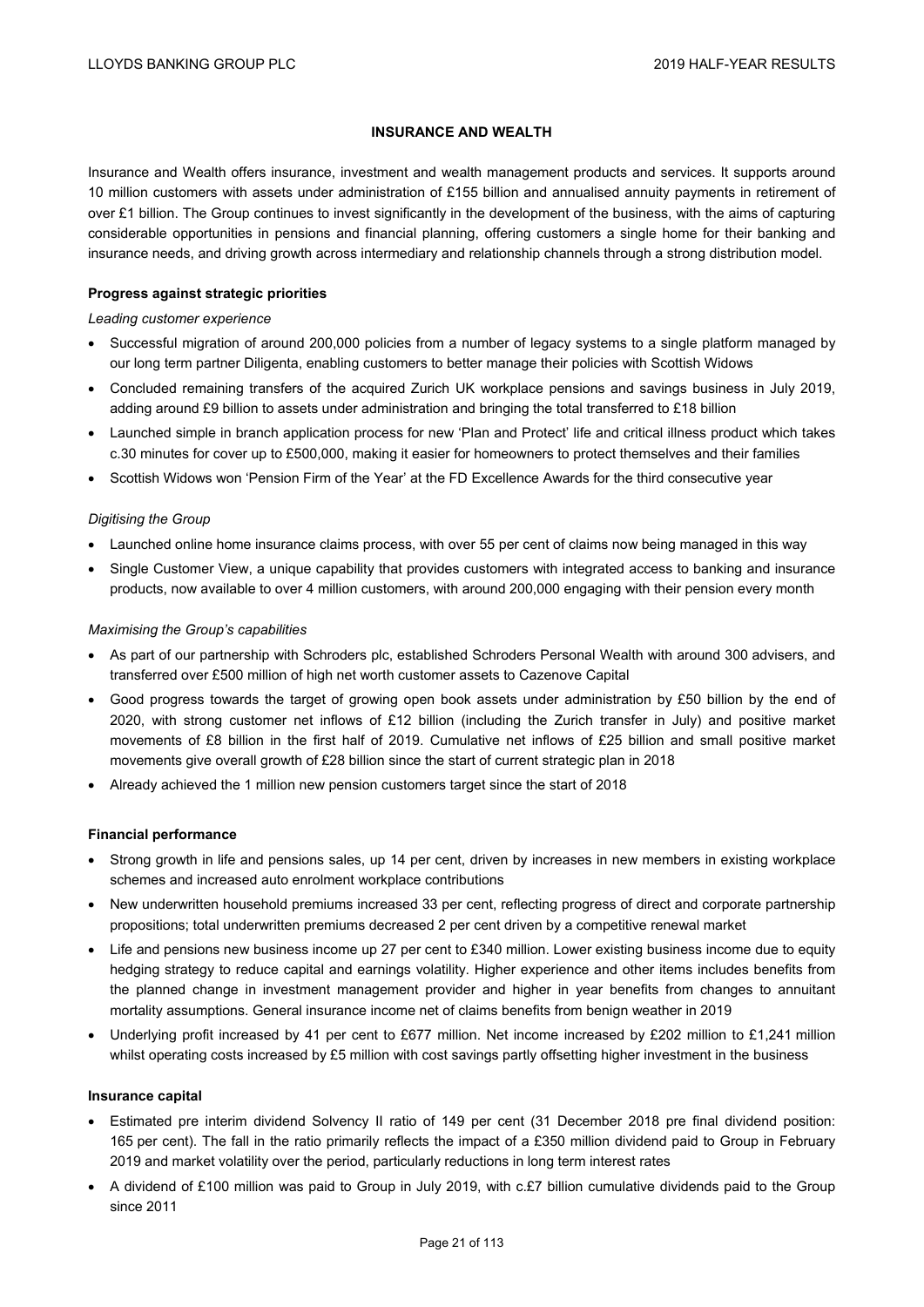# **Insurance and Wealth performance summary**

|                                                       | Half-year<br>to 30 June<br>2019<br>£m | Half-year<br>to 30 June<br>2018<br>£m | Change<br>℅   | Half-year<br>to 31 Dec<br>2018<br>£m | Change<br>℅   |
|-------------------------------------------------------|---------------------------------------|---------------------------------------|---------------|--------------------------------------|---------------|
| Net interest income                                   | 58                                    | 60                                    | (3)           | 63                                   | (8)           |
| Other income                                          | 1,183                                 | 979                                   | 21            | 886                                  | 34            |
| <b>Net income</b>                                     | 1,241                                 | 1,039                                 | 19            | 949                                  | 31            |
| Operating costs                                       | (539)                                 | (534)                                 | (1)           | (487)                                | (11)          |
| Remediation                                           | (25)                                  | (25)                                  |               | (14)                                 | (79)          |
| <b>Total costs</b>                                    | (564)                                 | (559)                                 | (1)           | (501)                                | (13)          |
| Impairment                                            |                                       |                                       |               | (1)                                  |               |
| <b>Underlying profit</b>                              | 677                                   | 480                                   | 41            | 447                                  | 51            |
| Life and pensions sales (PVNBP) <sup>1</sup>          | 8,568                                 | 7,483                                 | 14            | 6,901                                | 24            |
| General insurance underwritten new GWP <sup>2</sup>   | 64                                    | 48                                    | 33            | 59                                   | 8             |
| General insurance underwritten total GWP <sup>2</sup> | 335                                   | 342                                   | (2)           | 348                                  | (4)           |
| General insurance combined ratio                      | 80%                                   | 103%                                  | $(23)$ pp     | 89%                                  | $(9)$ pp      |
|                                                       | At 30 June<br>2019                    | At 30 June<br>2018                    | <b>Change</b> | At 31 Dec<br>2018                    | <b>Change</b> |

|                                            | 2019<br>£bn | 2018  |       | <b>Change</b> | 2018<br>£bn | <b>Change</b><br>% |
|--------------------------------------------|-------------|-------|-------|---------------|-------------|--------------------|
|                                            |             | £bn   | %     |               |             |                    |
| Insurance Solvency II ratio <sup>3</sup>   | 149%        | 153%  | (4)pp | 165%          | (16)pp      |                    |
| UK Wealth Loans and advances to customers  | 0.9         | 0.8   | 13    | 0.9           |             |                    |
| UK Wealth Customer deposits                | 13.8        | 13.6  |       | 14.1          | (2)         |                    |
| UK Wealth Risk-weighted assets             | 1.3         | 1.3   | -     | 1.2           | 8           |                    |
| Total customer assets under administration | 155.0       | 151.0 | 3     | 141.3         | 10          |                    |

# **Income by product group**

|                                                 | Half-year to 30 June 2019 |                 | Half-year to 30 June 2018 |            |          | Half-year |           |
|-------------------------------------------------|---------------------------|-----------------|---------------------------|------------|----------|-----------|-----------|
|                                                 | <b>New</b>                | <b>Existing</b> |                           | <b>New</b> | Existing |           | to 31 Dec |
|                                                 | business                  | business        | Total                     | business   | business | Total     | 2018      |
|                                                 | £m                        | £m              | £m                        | £m         | £m       | £m        | £m        |
| Workplace, planning and<br>retirement           | 245                       | 56              | 301                       | 165        | 75       | 240       | 246       |
| Individual and bulk annuities                   | 78                        | 34              | 112                       | 88         | 45       | 133       | 111       |
| Protection                                      | 11                        | 12              | 23                        | 8          | 11       | 19        | 23        |
| Longstanding LP&I                               | 6                         | 191             | 197                       | 7          | 208      | 215       | 212       |
|                                                 | 340                       | 293             | 633                       | 268        | 339      | 607       | 592       |
| Life and pensions experience<br>and other items |                           |                 | 248                       |            |          | 140       | 3         |
| General insurance                               |                           |                 | 179                       |            |          | 103       | 169       |
|                                                 |                           |                 | 1,060                     |            |          | 850       | 764       |
| Wealth                                          |                           |                 | 181                       |            |          | 189       | 185       |
| Net income                                      |                           |                 | 1,241                     |            |          | 1.039     | 949       |

<sup>1</sup> Present value of new business premiums. Further information on page 112.

<sup>2</sup> Gross written premiums.

 $3$  Equivalent regulatory view of ratio (including With Profits funds) at 30 June 2019 was 141 per cent (30 June 2018: 148 per cent; 31 December 2018: 156 per cent).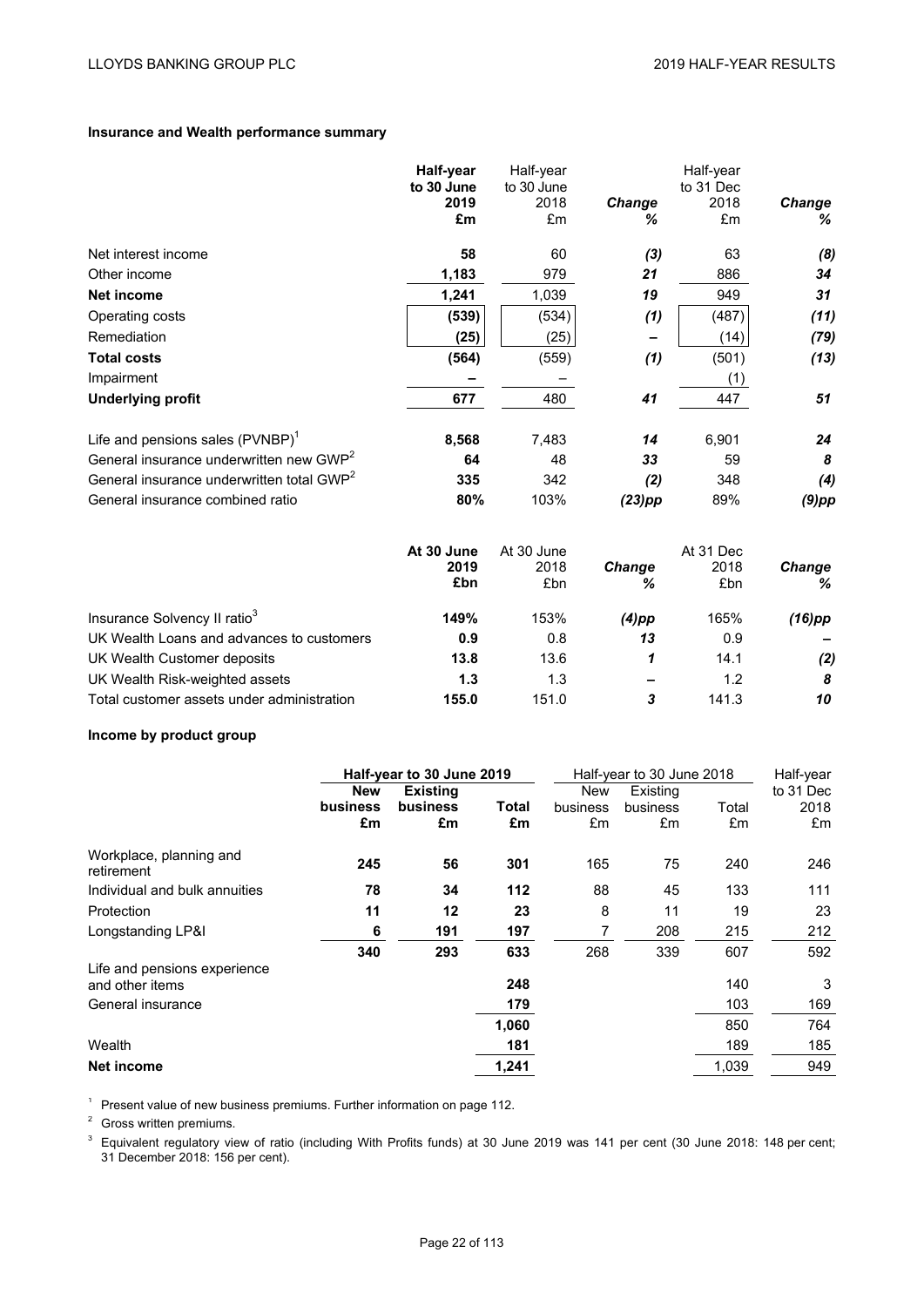# **CENTRAL ITEMS**

| Half-year<br>to 30 June<br>2019 | Half-year<br>to 30 June<br>$2018^1$ | <b>Change</b> | Half-year<br>2018 <sup>1</sup> | Change    |
|---------------------------------|-------------------------------------|---------------|--------------------------------|-----------|
| £m                              | £m                                  | %             | £m                             | %         |
| 488                             | 523                                 | (7)           | 373                            | 31        |
| (8)                             | (16)                                | 50            | (40)                           | 80        |
| 20                              | (66)                                |               | (25)                           |           |
| 12                              | (82)                                |               | (65)                           |           |
| 42                              | (2)                                 |               | (2)                            |           |
| 542                             | 439                                 | 23            | 306                            | 77        |
|                                 |                                     |               |                                | to 31 Dec |

<sup>1</sup> Prior periods restated. See basis of presentation.

Central items includes income and expenditure not attributed to divisions, including the costs of certain central and head office functions, and the Group's private equity business, Lloyds Development Capital.

Remediation in the half-year to 30 June 2019 reflects the release of provisions relating to discontinued business.

During the first half of 2019, impairment included releases relating to the reassessment of credit risk associated with debt instruments held within the Group's equity investments business.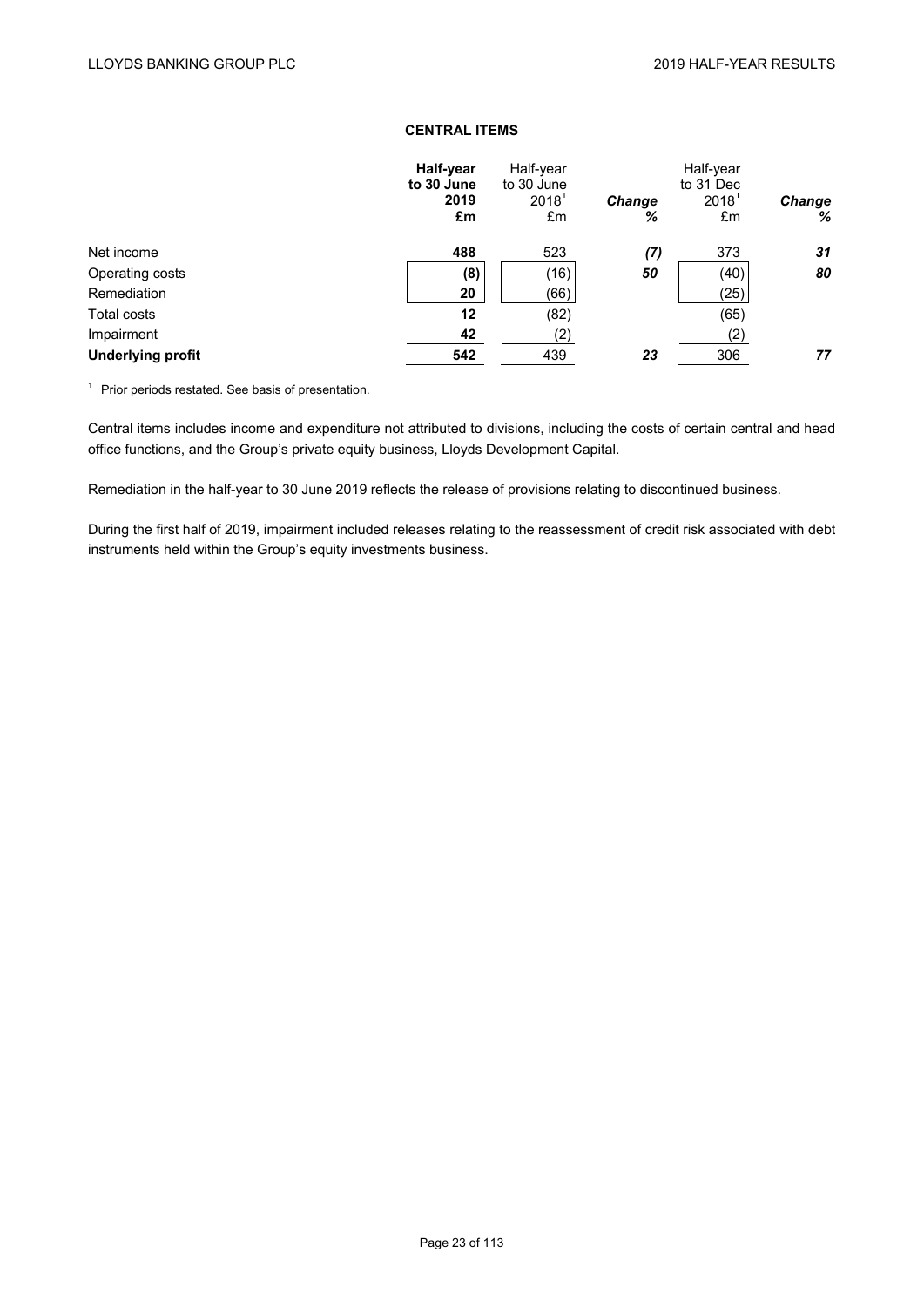## **OTHER FINANCIAL INFORMATION**

#### **1. Reconciliation between statutory and underlying basis results**

The tables below set out the reconciliation from the statutory results to the underlying basis results, the principles of which are set out on the inside front cover.

| Half-year to 30 June 2019             | <b>Statutory</b><br>basis<br>£m | <b>Volatility</b><br>and other<br>items $1,2,3$<br>£m | <b>Insurance</b><br>gross $up4$<br>£m | <b>PPI</b><br>£m | <b>Underlying</b><br>basis<br>£m |
|---------------------------------------|---------------------------------|-------------------------------------------------------|---------------------------------------|------------------|----------------------------------|
| Net interest income                   | 4,639                           | 203                                                   | 1,303                                 |                  | 6,145                            |
| Other income, net of insurance claims | 4,492                           | 76                                                    | (1, 418)                              |                  | 3,150                            |
| Operating lease depreciation          |                                 | (473)                                                 |                                       |                  | (473)                            |
| <b>Net income</b>                     | 9,131                           | (194)                                                 | (115)                                 |                  | 8,822                            |
| Operating expenses <sup>5</sup>       | (5,655)                         | 841                                                   | 115                                   | 650              | (4,049)                          |
| Impairment                            | (579)                           |                                                       |                                       |                  | (579)                            |
| <b>Profit before tax</b>              | 2,897                           | 647                                                   |                                       | 650              | 4,194                            |
| Half-year to 30 June 2018             |                                 |                                                       |                                       |                  |                                  |
| Net interest income                   | 6,007                           | 93                                                    | 244                                   |                  | 6,344                            |
| Other income, net of insurance claims | 3,564                           | (119)                                                 | (321)                                 |                  | 3,124                            |
| Operating lease depreciation          |                                 | (497)                                                 |                                       |                  | (497)                            |
| Net income                            | 9,571                           | (523)                                                 | (77)                                  |                  | 8,971                            |
| Operating expenses <sup>5</sup>       | (5,998)                         | 1,090                                                 | 77                                    | 550              | (4, 281)                         |
| Impairment                            | (456)                           |                                                       |                                       |                  | (456)                            |
| Profit before tax                     | 3,117                           | 567                                                   |                                       | 550              | 4,234                            |
| Half-year to 31 December 2018         |                                 |                                                       |                                       |                  |                                  |
| Net interest income                   | 7,389                           | 59                                                    | (1,078)                               |                  | 6,370                            |
| Other income, net of insurance claims | 1,666                           | 226                                                   | 994                                   |                  | 2,886                            |
| Operating lease depreciation          |                                 | (459)                                                 |                                       |                  | (459)                            |
| Net income                            | 9,055                           | (174)                                                 | (84)                                  |                  | 8,797                            |
| Operating expenses <sup>5</sup>       | (5, 731)                        | 963                                                   | 84                                    | 200              | (4, 484)                         |
| Impairment                            | (481)                           |                                                       |                                       |                  | (481)                            |
| Profit before tax                     | 2,843                           | 789                                                   |                                       | 200              | 3,832                            |

<sup>1</sup> Half-year to 30 June 2019 comprises the effects of asset sales (gains of £5 million); volatility and other items (losses of £301 million); the amortisation of purchased intangibles (£34 million); restructuring (£182 million, comprising severance related costs, the rationalisation of the non-branch property portfolio, the integration of MBNA and Zurich's UK workplace pensions and savings business); and the fair value unwind and other items (losses of £135 million).

<sup>2</sup> Half-year to 30 June 2018 comprises the effects of asset sales (losses of £120 million); volatility and other items (gains of £154 million); the amortisation of purchased intangibles (£53 million); restructuring (£377 million, comprising severance related costs, the rationalisation of the non-branch property portfolio, the work on implementing the ring-fencing requirements and the integration of MBNA and Zurich's UK workplace pensions and savings business); and the fair value unwind and other items (losses of £171 million).

<sup>3</sup> Half-year to 31 December 2018 comprises the effects of asset sales (losses of £25 million); volatility and other items (losses of £59 million); the amortisation of purchased intangibles (£55 million); restructuring (£502 million, comprising severance related costs, the rationalisation of the non-branch property portfolio, the work on implementing the ring-fencing requirements and the integration of MBNA and Zurich's UK workplace pensions and savings business); and the fair value unwind and other items (losses of £148 million).

<sup>4</sup> The Group's insurance businesses' income statements include income and expenditure which are attributable to the policyholders of the Group's long term assurance funds. These items have no impact in total upon the profit attributable to equity shareholders and, in order to provide a clearer representation of the underlying trends within the business, these items are shown net within the underlying results.

The statutory basis figure is the aggregate of operating costs and operating lease depreciation.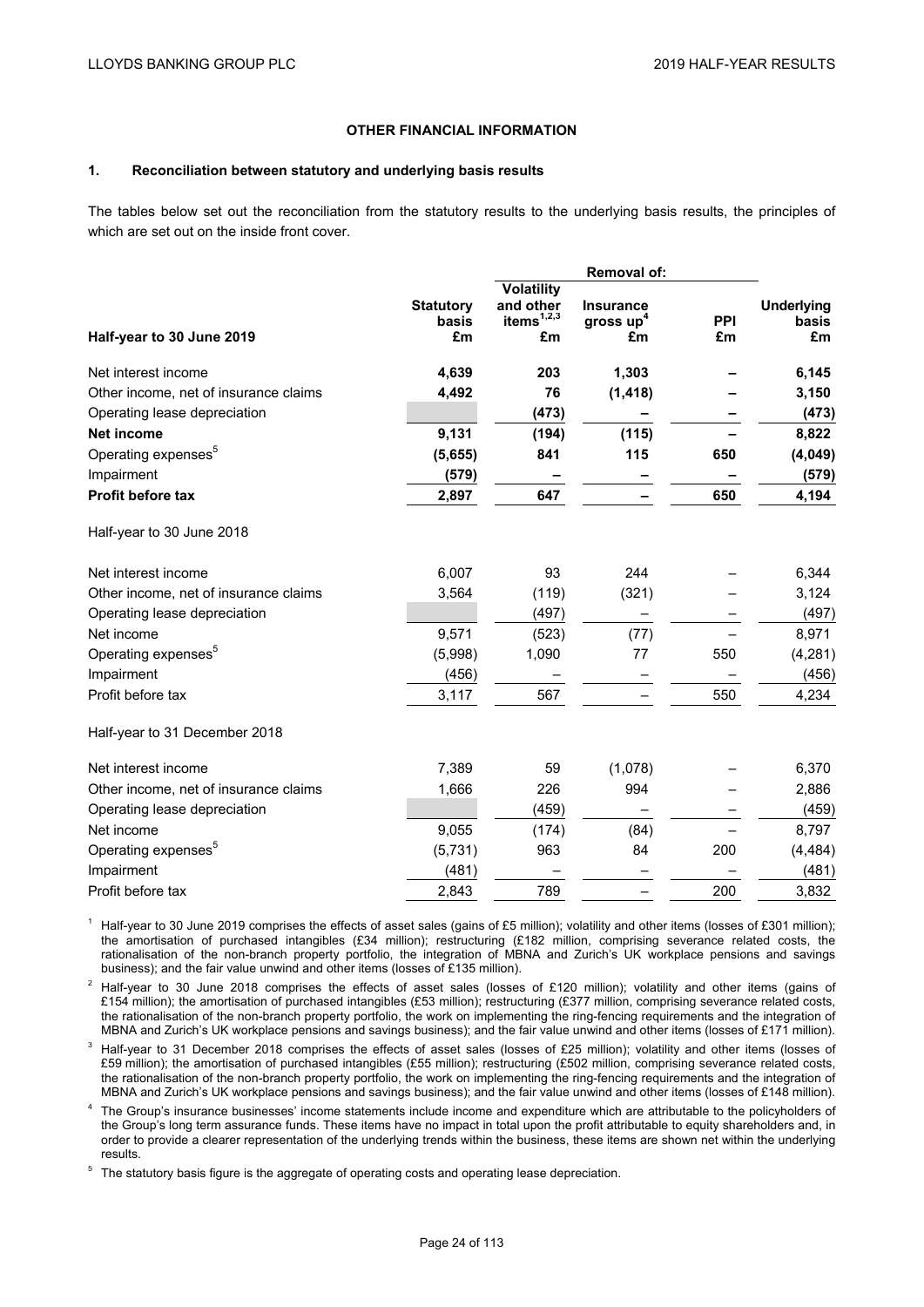# **2. Banking net interest margin and average interest-earning banking assets**

|                                                             | Half-year  | Half-year  | Half-year |
|-------------------------------------------------------------|------------|------------|-----------|
|                                                             | to 30 June | to 30 June | to 31 Dec |
|                                                             | 2019       | 2018       | 2018      |
| Group net interest income $-$ statutory basis $(\text{Em})$ | 4,639      | 6,007      | 7,389     |
| Insurance gross up (£m)                                     | 1,303      | 244        | (1,078)   |
| Volatility and other items (£m)                             | 203        | 93         | 59        |
| Group net interest income - underlying basis (£m)           | 6,145      | 6,344      | 6,370     |
| Non-banking net interest expense $(\text{Em})^1$            | 79         | 3          | 51        |
| Banking net interest income $-$ underlying basis (£m)       | 6,224      | 6,347      | 6,421     |
| Net loans and advances to customers $(\text{Ebn})^2$        | 441.0      | 442.3      | 444.4     |
| Impairment provision and fair value adjustments (£bn)       | 4.0        | 4.0        | 4.0       |
| Non-banking items:                                          |            |            |           |
| Fee based loans and advances (£bn)                          | (7.5)      | (5.3)      | (7.2)     |
| Other non-banking (£bn)                                     | (2.5)      | (2.2)      | (4.7)     |
| Gross banking loans and advances (£bn)                      | 435.0      | 438.8      | 436.5     |
| Averaging (£bn)                                             | (1.7)      | (2.4)      | (1.0)     |
| Average interest-earning banking assets (£bn)               | 433.3      | 436.4      | 435.5     |
| Banking net interest margin (%)                             | 2.90       | 2.93       | 2.93      |

 $1$  Half-year to 2019 includes impact from the implementation of IFRS 16.

<sup>2</sup> Excludes reverse repos.

## **3. Volatility arising in insurance businesses**

Volatility included in the Group's statutory results before tax comprises the following:

|                                   | Half-year<br>to 30 June<br>2019<br>£m | Half-year<br>to 30 June<br>2018<br>£m | Half-year<br>to 31 Dec<br>2018<br>£m |
|-----------------------------------|---------------------------------------|---------------------------------------|--------------------------------------|
| Insurance volatility              | 221                                   | (194)                                 | (312)                                |
| Policyholder interests volatility | 105                                   | 122                                   | (76)                                 |
| Total volatility                  | 326                                   | (72)                                  | (388)                                |
| Insurance hedging arrangements    | (299)                                 | 111                                   | 246                                  |
| <b>Total</b>                      | 27                                    | 39                                    | (142)                                |

The Group's insurance business has policyholder liabilities that are supported by substantial holdings of investments. IFRS requires that the changes in both the value of the liabilities and investments are reflected within the income statement. The value of the liabilities does not move exactly in line with changes in the value of the investments. As the investments are substantial, movements in their value can have a significant impact on the profitability of the Group. Management believes that it is appropriate to disclose the division's results on the basis of an expected return in addition to results based on the actual return. The impact of the actual return on these investments differing from the expected return is included within insurance volatility.

In-year volatility movements were largely driven by insurance volatility arising from interest rate movements. The capital impact of equity market movements is now hedged within Insurance and this also reduces the IFRS earnings exposure to equity market movements. Prior to 2019 insurance hedging arrangements were also in place within the Bank.

The Group actively manages its exposures to interest rate, foreign currency exchange rate, inflation and market movements within the banking book through a comprehensive hedging strategy. This helps to mitigate earnings volatility and reduces the impact of market movements on the capital position.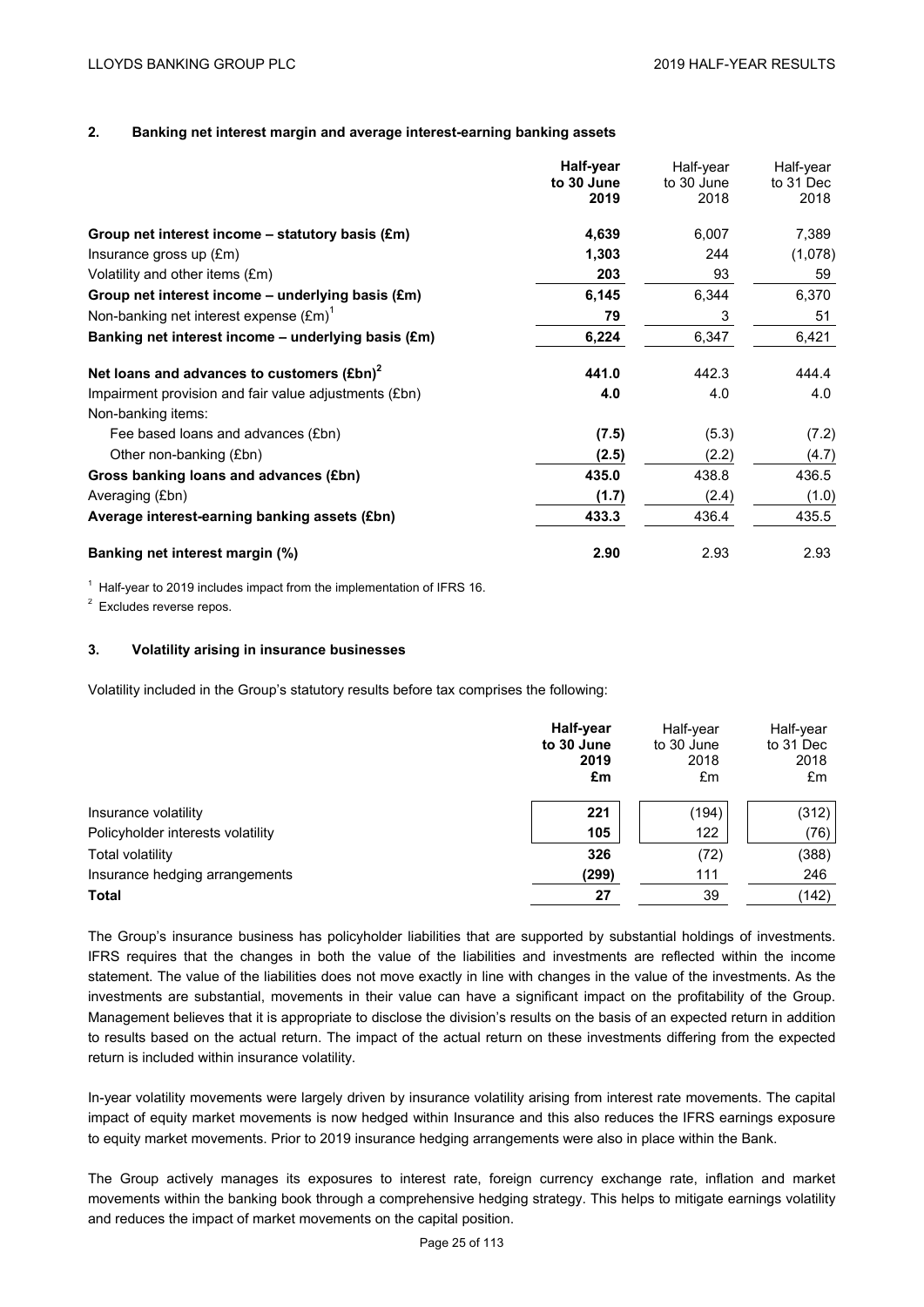# **4. Tangible net assets per share**

The table below sets out a reconciliation of the Group's shareholders' equity to its tangible net assets.

|                                                | At 30 June<br>2019<br>£m | At 30 June<br>2018<br>£m | At 31 Dec<br>2018<br>£m |
|------------------------------------------------|--------------------------|--------------------------|-------------------------|
| Shareholders' equity                           | 43.448                   | 42.940                   | 43.434                  |
| Goodwill                                       | (2, 314)                 | (2,310)                  | (2,310)                 |
| Intangible assets                              | (3,615)                  | (3,061)                  | (3,347)                 |
| Purchased value of in-force business           | (255)                    | (291)                    | (271)                   |
| Other, including deferred tax effects          | 203                      | 240                      | 228                     |
| Tangible net assets                            | 37,467                   | 37,518                   | 37,734                  |
| Ordinary shares in issue, excluding own shares | 70.740m                  | 71.944m                  | 71.149m                 |
| Tangible net assets per share                  | 53.0 <sub>p</sub>        | 52.1 <sub>p</sub>        | 53.0 <sub>p</sub>       |

# **5. Return on tangible equity**

|                                                                                                                                                | Half-year<br>to 30 June<br>2019 | Half-year<br>to 30 June<br>2018 | Half-year<br>to 31 Dec<br>2018 |
|------------------------------------------------------------------------------------------------------------------------------------------------|---------------------------------|---------------------------------|--------------------------------|
| Average shareholders' equity (£bn)                                                                                                             | 43.6                            | 43.2                            | 42.8                           |
| Average intangible assets (£bn)                                                                                                                | (5.8)                           | (5.3)                           | (5.6)                          |
| Average tangible equity (£bn)                                                                                                                  | 37.8                            | 37.9                            | 37.2                           |
| Underlying profit after tax $(\text{Em})^1$                                                                                                    | 3,160                           | 3,174                           | 2,883                          |
| Add back amortisation of intangible assets (post tax) (£m)                                                                                     | 178                             | 138                             | 158                            |
| Less profit attributable to non-controlling interests and other equity<br>holders $(\text{Em})^1$                                              | (283)                           | (242)                           | (289)                          |
| Adjusted underlying profit after tax (£m)                                                                                                      | 3,055                           | 3,070                           | 2,752                          |
| Underlying return on tangible equity (%)                                                                                                       | 16.3                            | 16.3                            | 14.7                           |
| Group statutory profit after tax $(\text{Em})^1$                                                                                               | 2,225                           | 2,317                           | 2,189                          |
| Add back amortisation of intangible assets (post tax) (£m)                                                                                     | 178                             | 138                             | 158                            |
| Add back amortisation of purchased intangible assets (post tax) (£m)<br>Less profit attributable to non-controlling interests and other equity | 38                              | 59                              | 52                             |
| holders $(\text{Em})^1$                                                                                                                        | (283)                           | (242)                           | (289)                          |
| Adjusted statutory profit after tax (£m)                                                                                                       | 2,158                           | 2,272                           | 2,110                          |
| Statutory return on tangible equity (%)                                                                                                        | 11.5                            | 12.1                            | 11.3                           |

<sup>1</sup> Prior period restated to reflect amendments to IAS 12, see basis of presentation.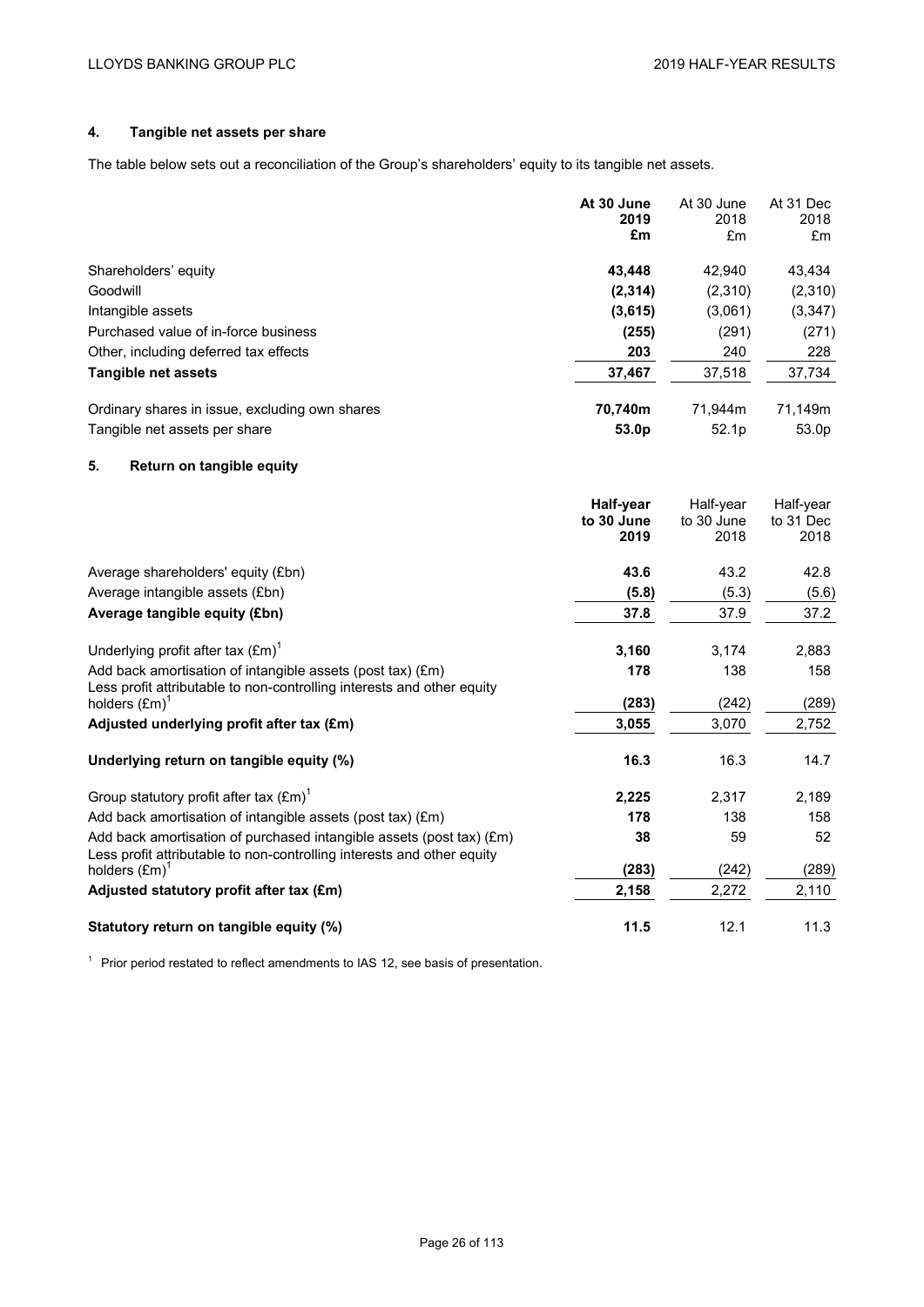# **RISK MANAGEMENT PRINCIPAL RISKS AND UNCERTAINTIES**

The Group's principal risks and uncertainties are reviewed and reported regularly as advised in our 2018 Annual Report. Following a review of the Group's risk categories, change and execution risk, data risk and operational resilience risk were elevated from secondary to primary risk categories in the Group's Risk Management Framework, reflecting the greater focus in these key areas.

The external risk faced by the Group may impact the success of delivering against the Group's long term strategic objectives. They include but are not limited to global macro-economic conditions, regulatory developments and market liquidity.

These changes are being embedded during 2019 and are now reflected within the Group's principal risks as below:

**Capital risk** – The risk that the Group has a sub-optimal quantity or quality of capital or that capital is inefficiently deployed across the Group.

**Change and execution risk** – The risk that in delivering its change agenda, the Group fails to ensure compliance with laws and regulation, maintain effective customer service and availability, and/or operate within the Group's risk appetite.

**Conduct risk** – The risk of customer detriment across the customer lifecycle including: failures in product management, distribution and servicing activities; from other risks materialising, or other activities which could undermine the integrity of the market or distort competition, leading to unfair customer outcomes, regulatory censure, reputational damage or financial loss.

**Credit risk** – The risk that parties with whom the Group has contracted fail to meet their financial obligations (both on and off balance sheet). For example observed or anticipated changes in the economic environment could impact profitability due to an increase in delinquency, defaults, write-downs and/or expected credit losses.

**Data risk** – The risk of the Group failing to effectively govern, manage, and protect its data (or the data shared with third party suppliers) impacting the Group's agility, accuracy, access and availability of data, ultimately leading to poor customer outcomes, loss of value to the Group and mistrust from regulators.

**Funding and liquidity risk** – The risk that the Group has insufficient financial resources to meet its commitments as they fall due.

**Governance risk** – The risk that the Group's organisational infrastructure fails to provide robust oversight of decision making and the control mechanisms to ensure strategies and management instructions are implemented effectively.

**Insurance underwriting risk** – The risk of adverse developments in the timing, frequency and severity of claims for insured/underwritten events and in customer behaviour, leading to reductions in earnings and/or value. Longevity risk is expected to increase as the Group's presence in the annuity market increases.

**Market risk** – The risk that the Group's capital or earnings profile is affected by adverse market rates. The principal market risks are interest rates and credit spreads in the banking business, credit spreads in the Insurance business and equity, credit spreads and longevity risk in the Group's defined benefit pension schemes.

**Model risk** – The risk of financial loss, regulatory censure, reputational damage or customer detriment, as a result of deficiencies in the development, application and ongoing operation of models and rating systems.

**Operational risk** – Operational risk is defined as the risk of loss resulting from inadequate or failed internal processes, people and systems or from external events.

**Operational resilience risk** – The risk that the Group fails to design resilience into business operations, underlying infrastructure and controls (people, process, technical) so that it is able to withstand external or internal events which could impact the continuation of operations, and fails to respond in a way which meets customer expectations and needs when the continuity of operations is compromised.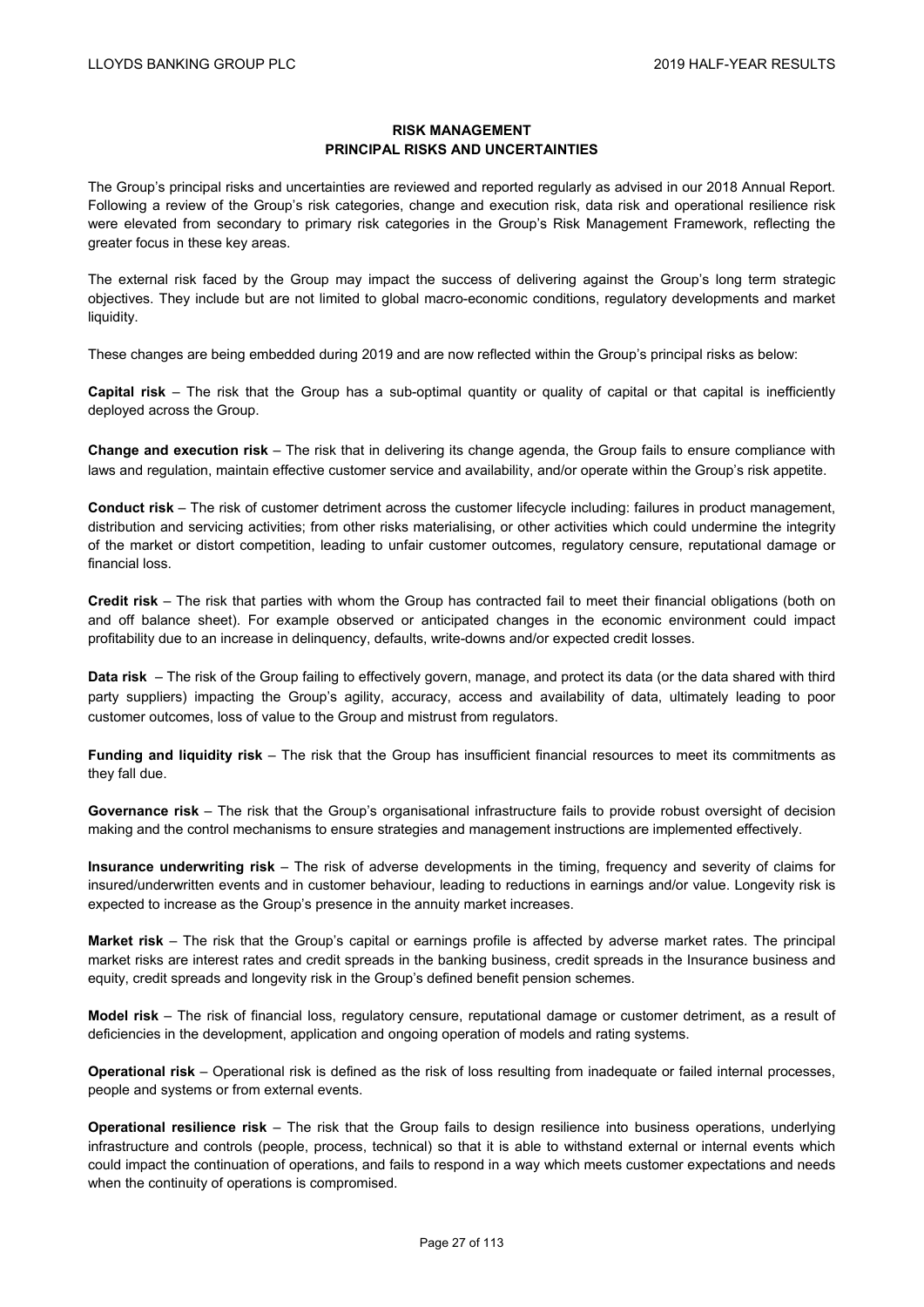## **PRINCIPAL RISKS AND UNCERTAINTIES** (continued)

**People risk** – The risk that the Group fails to provide an appropriate colleague and customer centric culture, supported by robust reward and wellbeing policies and processes; effective leadership to manage colleague resources; effective talent and succession management; and robust control to ensure all colleague-related requirements are met.

**Regulatory and legal risk** – The risk of financial penalties, regulatory censure, criminal or civil enforcement action or customer detriment as a result of failure to identify, assess, correctly interpret, comply with, or manage regulatory and/or legal requirements.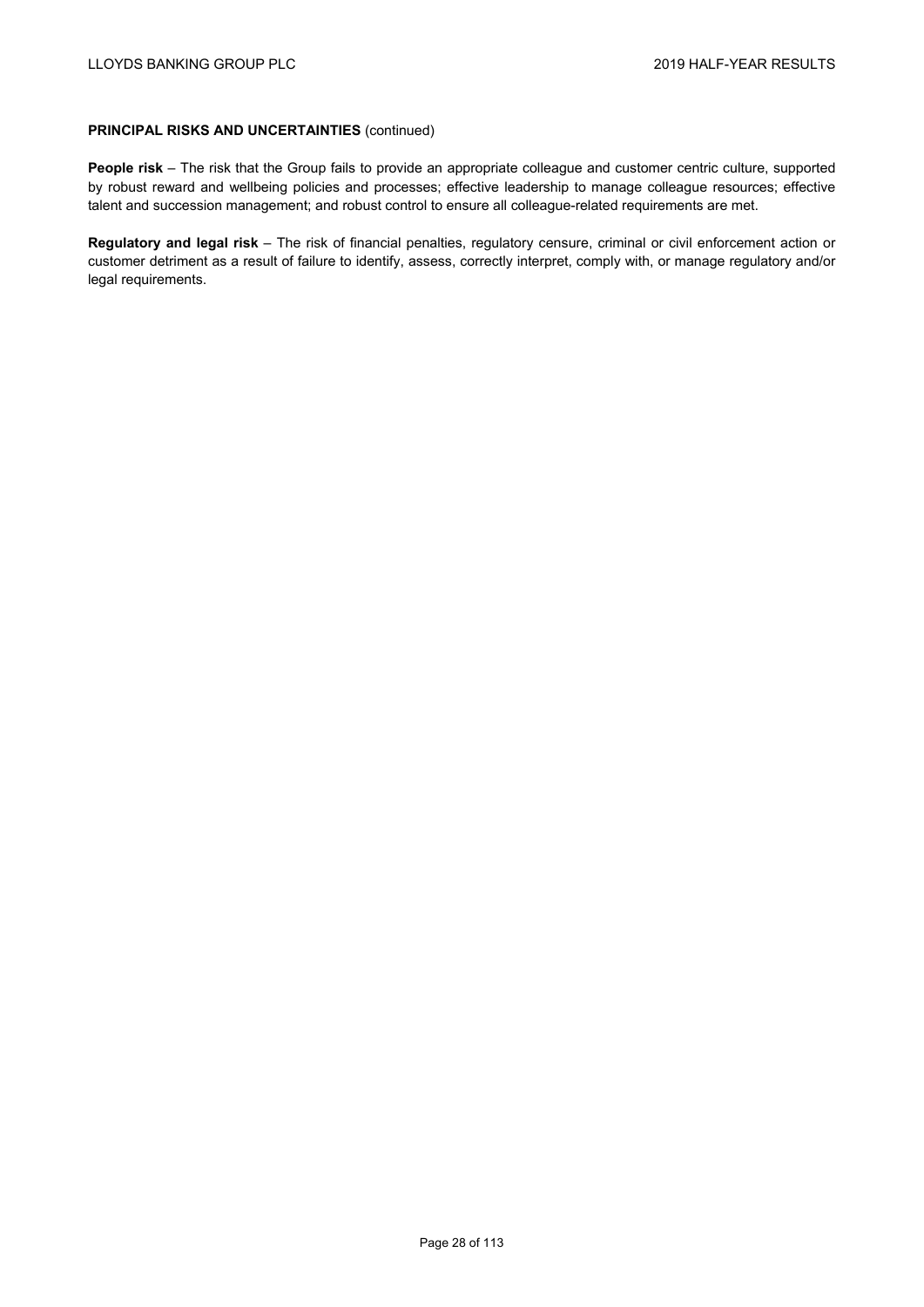# **CREDIT RISK PORTFOLIO**

#### **Overview**

- Credit quality remains strong despite continued uncertainty and a softening in the external market
- The Group's loan portfolios continue to be well positioned, reflecting the Group's continued effective risk management and benefiting from low interest rates
- The gross asset quality ratio increased to 34 basis points (half-year to 30 June 2018: 27 basis points)
- The net asset quality ratio increased to 26 basis points (half-year to 30 June 2018: 20 basis points)
- The impairment charge increased to £579 million (half-year to 30 June 2018: £456 million), driven by a number of items including some weakening in used car prices, alignment of credit card provisioning methodologies, lower cash recoveries following prior year debt sales and two corporate cases in Commercial Banking
- Stage 2 loans as a proportion of total loans and advances to customers increased slightly to 8.1 per cent (31 December 2018: 7.8 per cent). Stage 2 loans and advances were up by £2.0 billion to £40.3 billion, driven by the impact of changes in IFRS 9 economic scenarios, weighted towards the Retail portfolio and improved data quality and IFRS 9 model refinements within Commercial Banking
- Stage 2 expected credit loss allowances as a percentage of drawn balances (coverage) decreased to 3.6 per cent (31 December 2018: 4.1 per cent), mainly driven by a reduction in Stage 2 expected credit loss (ECL) allowances within SME largely as a result of an enhanced approach to loan amortisation within the IFRS 9 model and a number of other model refinements
- Stage 3 loans as a proportion of total loans and advances to customers have remained stable at 1.9 per cent, with Stage 3 loans and advances up £0.4 billion to £9.6 billion. Coverage of Stage 3 drawn balances reduced to 23.0 per cent (31 December 2018: 24.3 per cent), largely as a result of the transfers of a small number of larger, individually assessed names to Stage 3 within Commercial Banking, with lower likelihood of net loss

#### **Low risk culture and prudent risk appetite**

- The Group continues to take a prudent approach to credit risk, with robust credit quality and affordability controls at origination and a prudent through the cycle credit risk appetite
- Although not immune, credit portfolios are well positioned against an uncertain economic outlook and potential market volatility, including that related to the UK's exit from the EU
- The Group continues to grow lending to targeted segments while maintaining a prudent risk appetite
- The Group's effective risk management ensures early identification and management of customers and counterparties who may be showing signs of distress
- Sector concentrations within the portfolios are closely monitored and controlled, with mitigating actions taken where appropriate. Sector and product caps limit exposure to certain higher risk and vulnerable sectors and asset classes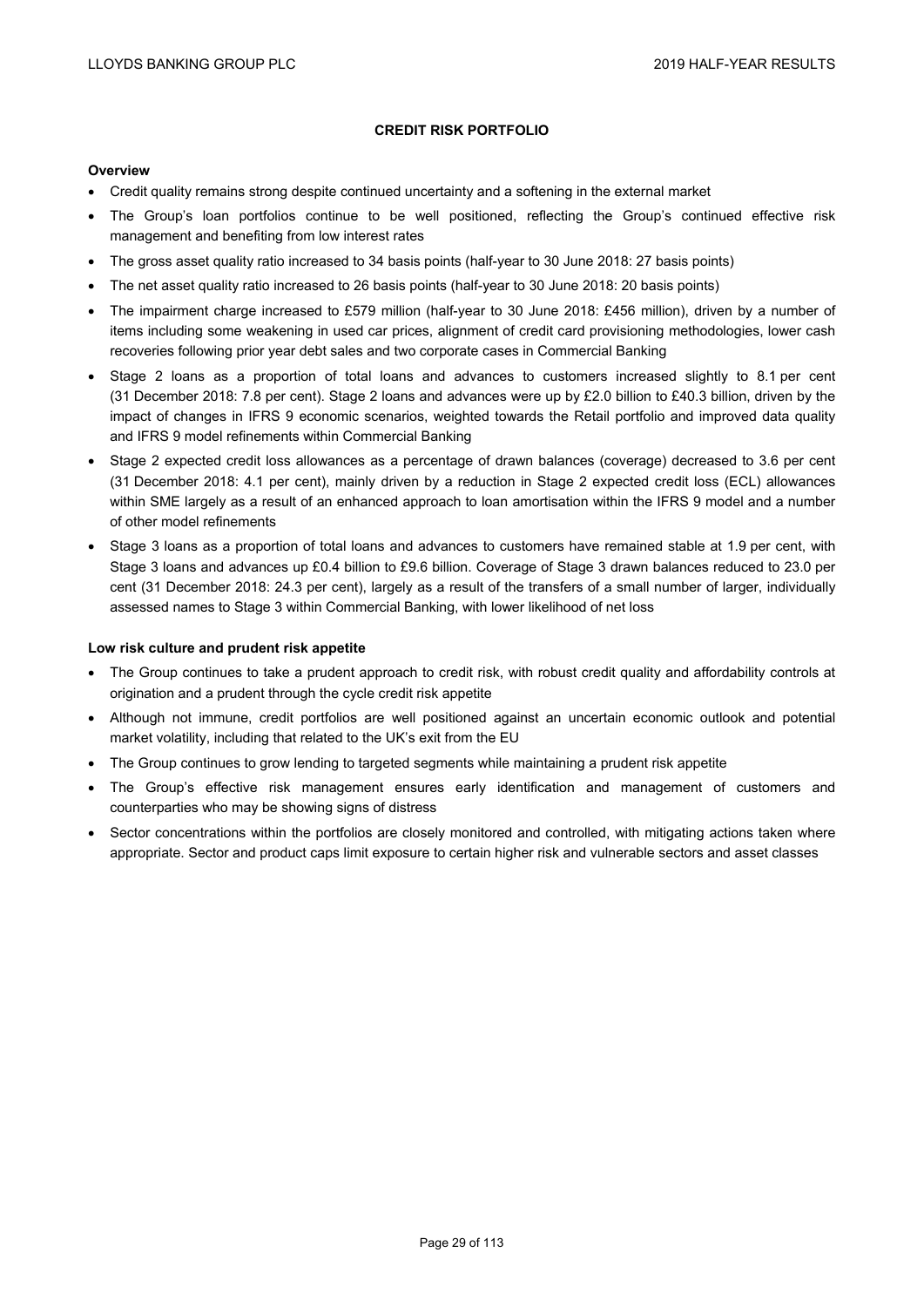#### **Impairment charge by division**

|                                | Half-year          | Half-year                       |        | Half-year                      |               |
|--------------------------------|--------------------|---------------------------------|--------|--------------------------------|---------------|
|                                | to 30 June<br>2019 | to 30 June<br>2018 <sup>1</sup> | Change | to 31 Dec<br>2018 <sup>1</sup> | <b>Change</b> |
|                                | £m                 | £m                              | ℅      | £m                             | ℅             |
| Retail:                        |                    |                                 |        |                                |               |
| Secured                        | (38)               | 20                              |        | 18                             |               |
| Unsecured                      | 461                | 386                             | (19)   | 297                            | (55)          |
| <b>UK Motor Finance</b>        | 104                | 49                              |        | 64                             | (63)          |
| Other                          | 29                 | 5                               |        | 22                             | (32)          |
|                                | 556                | 460                             | (21)   | 401                            | (39)          |
| <b>Commercial Banking:</b>     |                    |                                 |        |                                |               |
| <b>SME</b>                     | (48)               | 14                              |        | 49                             |               |
| Other                          | 113                | (20)                            |        | 28                             |               |
|                                | 65                 | (6)                             |        | 77                             | 16            |
| Insurance and Wealth           |                    |                                 |        | 1                              |               |
| Central items                  | (42)               | $\overline{2}$                  |        | 2                              |               |
| <b>Total impairment charge</b> | 579                | 456                             | (27)   | 481                            | (20)          |
| Asset quality ratio            | 0.26%              | 0.20%                           | 6bp    | 0.22%                          | 4bp           |
| Gross asset quality ratio      | 0.34%              | 0.27%                           | 7bp    | 0.30%                          | 4bp           |

 $1$  Prior period segmental comparatives restated. See basis of presentation.

#### **Basis of presentation**

The analyses which follow have been presented on two bases; the statutory basis which is consistent with the presentation in the Group's accounts and the underlying basis which is used for internal management purposes. Reconciliations between the two bases have been provided.

In the following statutory basis tables, purchased or originated credit-impaired (POCI) assets include a fixed pool of mortgages that were purchased as part of the HBOS acquisition at a deep discount to face value reflecting credit losses incurred from the point of origination to the date of acquisition. The residual ECL allowance and resulting low coverage ratio on POCI assets reflects further deterioration in the creditworthiness from the date of acquisition. Over time, these POCI assets will run off as the loans redeem, pay down or losses are crystallised.

The Group uses the underlying basis to monitor the creditworthiness of the lending portfolio and related ECL allowances because it provides a better indication of the credit performance of the POCI assets purchased as part of the HBOS acquisition. The underlying basis assumes that the lending assets acquired as part of a business combination were originated by the Group and are classified as either Stage 1, 2 or 3 according to the change in credit risk over the period since origination. Underlying ECL allowances have been calculated accordingly.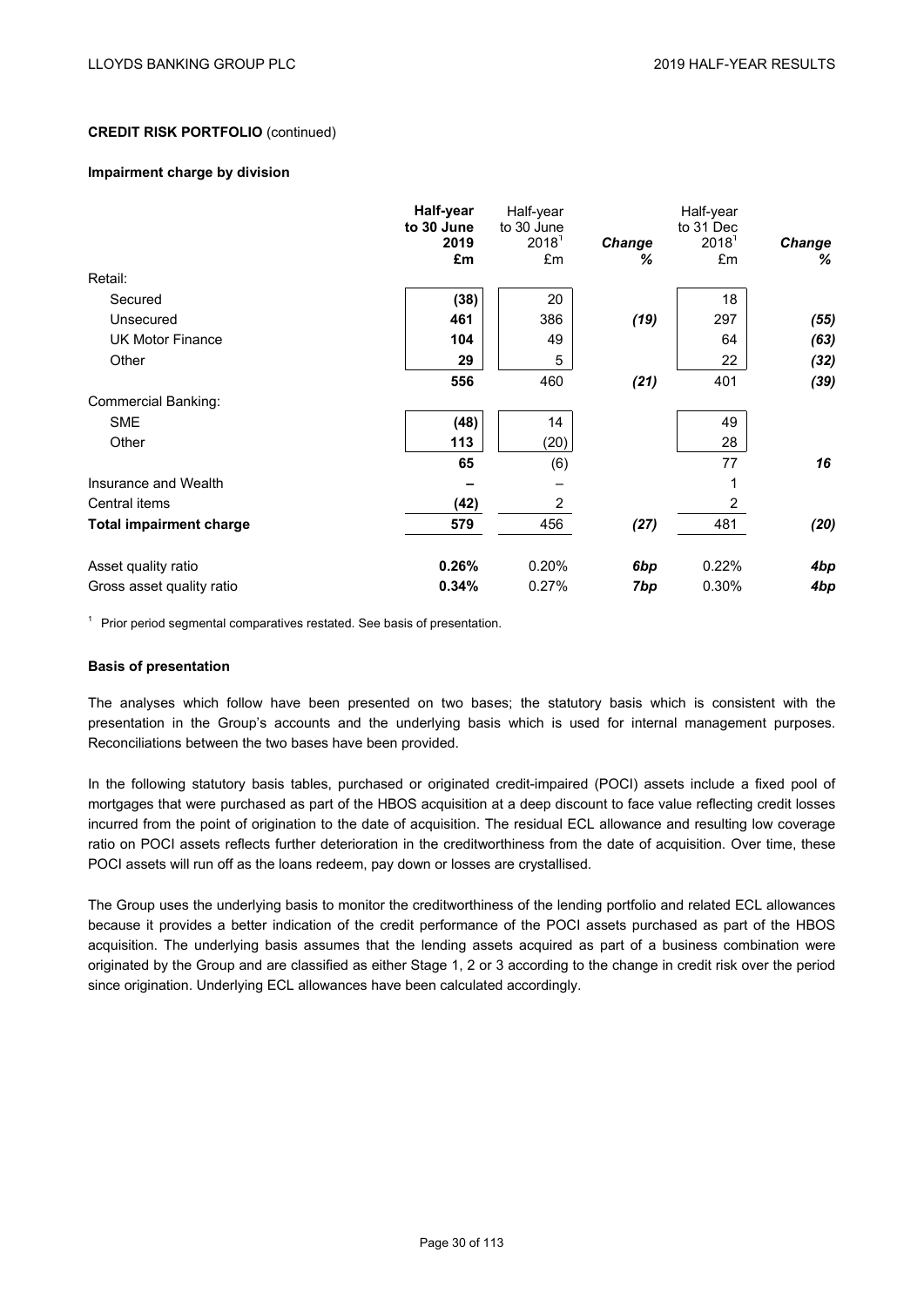# **Group loans and advances to customers – statutory basis**

|                                                                |                    |               |               | <b>Purchased</b><br>or |                                         |                               |                               |
|----------------------------------------------------------------|--------------------|---------------|---------------|------------------------|-----------------------------------------|-------------------------------|-------------------------------|
| At 30 June 2019                                                | <b>Total</b><br>£m | Stage 1<br>£m | Stage 2<br>£m | Stage 3<br>£m          | originated<br>credit-<br>impaired<br>£m | Stage 2<br>as $%$<br>of total | Stage 3<br>as $%$<br>of total |
| Retail:                                                        |                    |               |               |                        |                                         |                               |                               |
| Secured                                                        | 285,293            | 252,260       | 16,876        | 1,543                  | 14,614                                  | 5.9                           | 0.5                           |
| Unsecured                                                      | 27,895             | 24,578        | 2,639         | 678                    |                                         | 9.5                           | 2.4                           |
| <b>UK Motor Finance</b>                                        | 15,882             | 14,343        | 1,402         | 137                    |                                         | 8.8                           | 0.9                           |
| Other                                                          | 10,908             | 9,957         | 790           | 161                    |                                         | 7.2                           | 1.5                           |
|                                                                | 339,978            | 301,138       | 21,707        | 2,519                  | 14,614                                  | 6.4                           | 0.7                           |
| <b>Commercial Banking:</b>                                     |                    |               |               |                        |                                         |                               |                               |
| <b>SME</b>                                                     | 30,835             | 26,069        | 4,074         | 692                    |                                         | 13.2                          | 2.2                           |
| Other                                                          | 70,688             | 64,264        | 3,339         | 3,085                  |                                         | 4.7                           | 4.4                           |
|                                                                | 101,523            | 90,333        | 7,413         | 3,777                  |                                         | 7.3                           | 3.7                           |
| Insurance and Wealth                                           | 895                | 789           | 50            | 56                     |                                         | 5.6                           | 6.3                           |
| Central items                                                  | 56,055             | 55,986        | 1             | 68                     |                                         |                               | 0.1                           |
| <b>Total gross lending</b><br><b>ECL allowance on</b>          | 498.451            | 448.246       | 29,171        | 6,420                  | 14,614                                  | 5.9                           | 1.3                           |
| drawn balances                                                 | (3, 313)           | (621)         | (953)         | (1, 558)               | (181)                                   |                               |                               |
| Net balance sheet<br>carrying value                            | 495,138            | 447,625       | 28,218        | 4,862                  | 14,433                                  |                               |                               |
| <b>ECL allowance (drawn and</b><br>undrawn) as a percentage of |                    |               |               |                        |                                         |                               |                               |
| gross lending $(\%)^1$                                         | 0.7                | 0.2           | 3.5           | 25.4                   |                                         |                               |                               |

 $1$  Stage 3 ECL allowances as a percentage of drawn balances are calculated excluding loans in recoveries for unsecured of £242 million and £18 million for Business Banking within Retail other.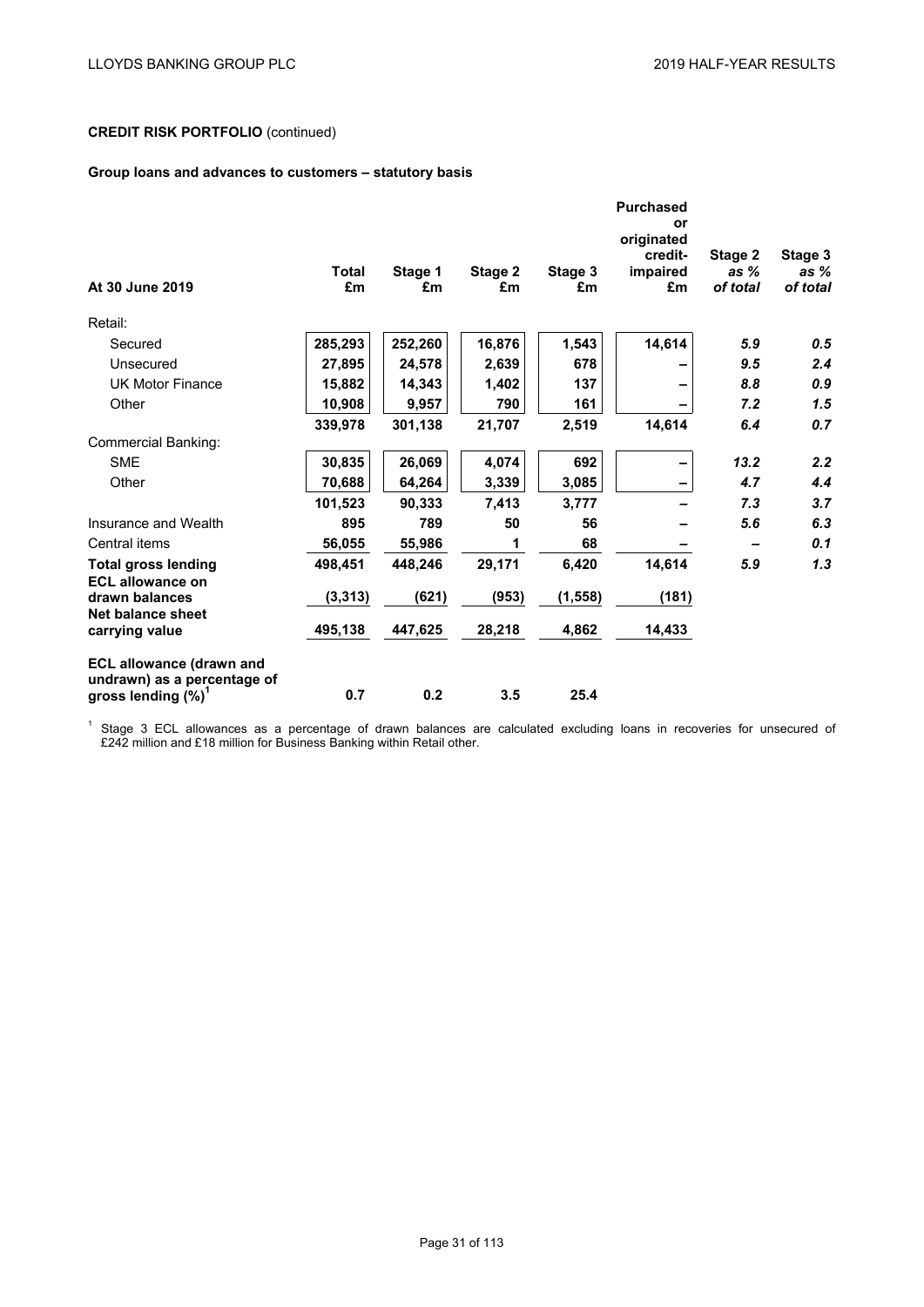# **Group loans and advances to customers – statutory basis** (continued)

|                                                       | Purchased<br>or<br>originated |               |               |               |                |                  |                    |
|-------------------------------------------------------|-------------------------------|---------------|---------------|---------------|----------------|------------------|--------------------|
|                                                       |                               |               |               |               | credit-        | Stage 2          | Stage 3            |
| At 31 December 2018 <sup>1</sup>                      | Total<br>£m                   | Stage 1<br>£m | Stage 2<br>£m | Stage 3<br>£m | impaired<br>£m | as %<br>of total | as $%$<br>of total |
|                                                       |                               |               |               |               |                |                  |                    |
| Retail:                                               |                               |               |               |               |                |                  |                    |
| Secured                                               | 288,235                       | 257,797       | 13,654        | 1,393         | 15,391         | 4.7              | 0.5                |
| Unsecured                                             | 28,115                        | 24,705        | 2,707         | 703           |                | 9.6              | 2.5                |
| <b>UK Motor Finance</b>                               | 14,933                        | 13,224        | 1,580         | 129           |                | 10.6             | 0.9                |
| Other                                                 | 10,399                        | 9,434         | 800           | 165           |                | 7.7              | 1.6                |
|                                                       | 341,682                       | 305,160       | 18,741        | 2,390         | 15,391         | 5.5              | 0.7                |
| <b>Commercial Banking:</b>                            |                               |               |               |               |                |                  |                    |
| <b>SME</b>                                            | 30,296                        | 26,099        | 3,484         | 713           |                | 11.5             | 2.4                |
| Other                                                 | 71,528                        | 65,903        | 3,108         | 2,517         |                | 4.3              | 3.5                |
|                                                       | 101,824                       | 92,002        | 6,592         | 3,230         |                | 6.5              | 3.2                |
| Insurance and Wealth                                  | 865                           | 804           | 6             | 55            |                | 0.7              | 6.4                |
| Central items                                         | 43,637                        | 43,565        | 6             | 66            |                |                  | 0.2                |
| Total gross lending                                   | 488,008                       | 441,531       | 25,345        | 5,741         | 15,391         | 5.2              | 1.2                |
| ECL allowance on                                      |                               |               |               |               |                |                  |                    |
| drawn balances                                        | (3, 150)                      | (525)         | (994)         | (1, 553)      | (78)           |                  |                    |
| Net balance sheet carrying value                      | 484,858                       | 441,006       | 24,351        | 4,188         | 15,313         |                  |                    |
| ECL allowance (drawn and                              |                               |               |               |               |                |                  |                    |
| undrawn) as a percentage of<br>gross lending $(\%)^2$ | 0.7                           | 0.1           | 4.2           | 28.4          |                |                  |                    |
|                                                       |                               |               |               |               |                |                  |                    |

 $1$  Segmental comparatives restated. See basis of presentation.

 $2$  Stage 3 ECL allowances as a percentage of drawn balances are calculated excluding loans in recoveries for unsecured of £233 million and £17 million for Business Banking within Retail other.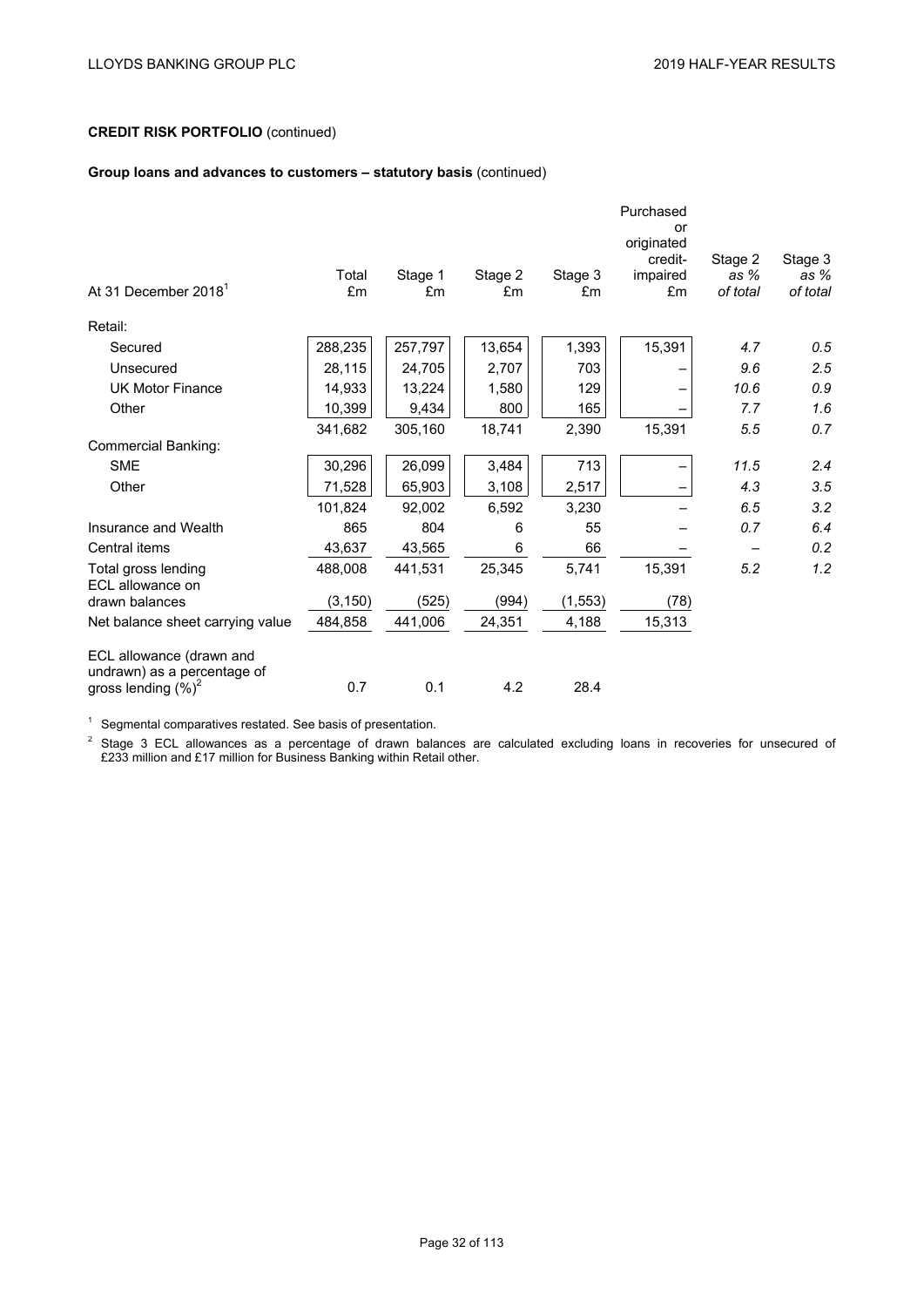# **Group loans and advances to customers – underlying basis**

| Total    | Stage 1 | Stage 2  | Stage 3  | Stage 2<br>as % | Stage 3<br>as %<br>of total |
|----------|---------|----------|----------|-----------------|-----------------------------|
|          |         |          |          |                 |                             |
|          |         |          |          |                 |                             |
| 286,073  | 253,348 | 27,985   | 4,740    | 9.8             | 1.7                         |
| 27,788   | 24,480  | 2,631    | 677      | 9.5             | 2.4                         |
| 15,882   | 14,343  | 1,402    | 137      | 8.8             | 0.9                         |
| 10,908   | 9,957   | 790      | 161      | 7.2             | 1.5                         |
| 340,651  | 302,128 | 32,808   | 5,715    | 9.6             | 1.7                         |
|          |         |          |          |                 |                             |
| 30,835   | 26,069  | 4,074    | 692      | 13.2            | 2.2                         |
| 70,688   | 64,264  | 3,339    | 3,085    | 4.7             | 4.4                         |
| 101,523  | 90,333  | 7,413    | 3,777    | 7.3             | 3.7                         |
| 895      | 789     | 50       | 56       | 5.6             | 6.3                         |
| 56,055   | 55,986  | 1        | 68       |                 | 0.1                         |
| 499,124  | 449,236 | 40,272   | 9,616    | 8.1             | 1.9                         |
| (4, 164) | (650)   | (1, 370) | (2, 144) |                 |                             |
| 494,960  | 448,586 | 38,902   | 7,472    |                 |                             |
| 0.9      | 0.2     | 3.6      | 23.0     |                 |                             |
|          | £m      | £m       | £m       | £m              | of total                    |

<sup>1</sup> These balances exclude the impact of the HBOS and MBNA acquisition related adjustments.

 $2$  Stage 3 ECL allowances as a percentage of drawn balances are calculated excluding loans in recoveries for unsecured of £242 million and £18 million for Business Banking within Retail other.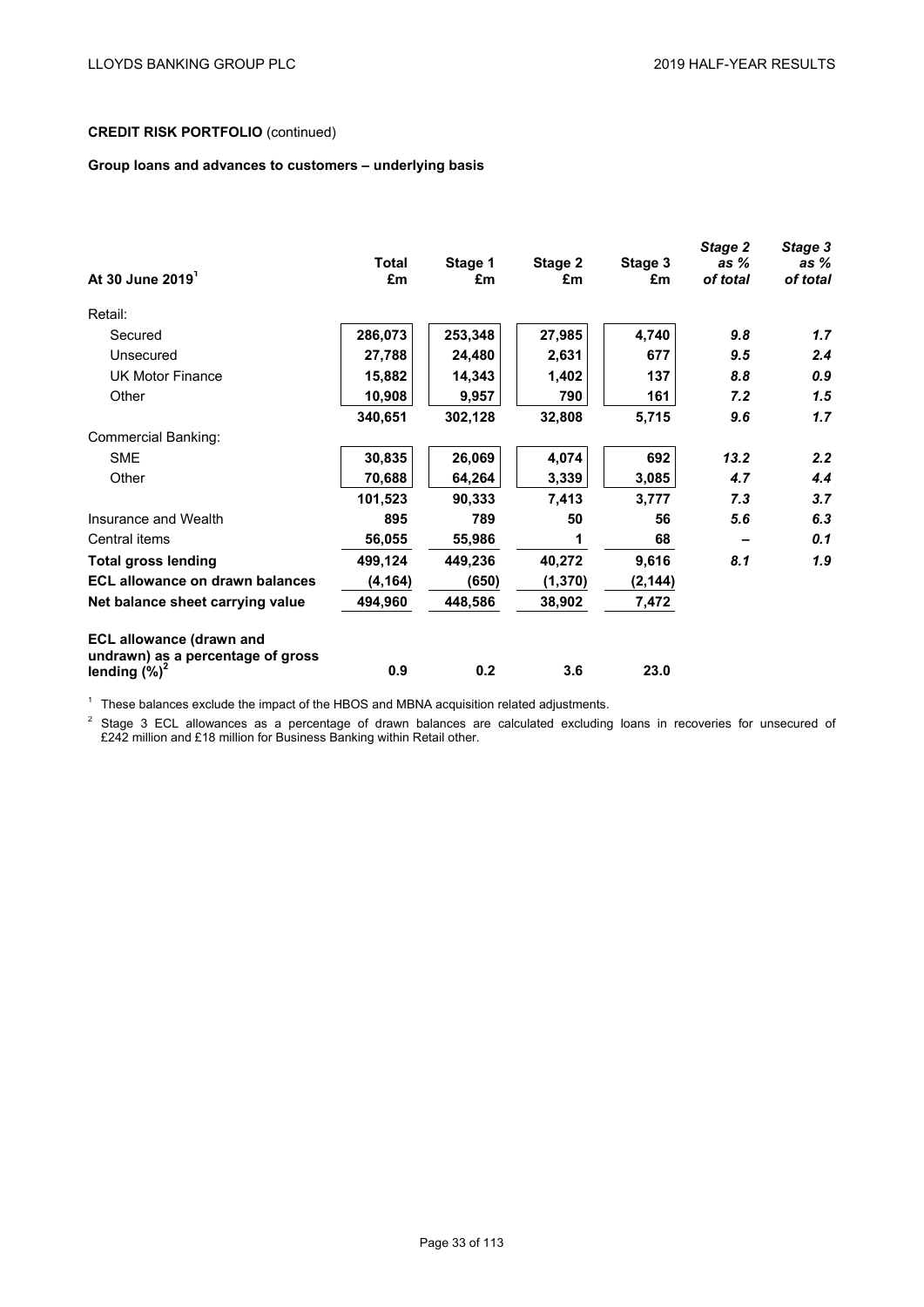# **Group loans and advances to customers – underlying basis** (continued)

| At 31 December 2018 $^{1,2}$                                                   | Total<br>£m | Stage 1<br>£m | Stage 2<br>£m | Stage 3<br>£m | Stage 2<br>as %<br>of total | Stage 3<br>as %<br>of total |
|--------------------------------------------------------------------------------|-------------|---------------|---------------|---------------|-----------------------------|-----------------------------|
| Retail:                                                                        |             |               |               |               |                             |                             |
| Secured                                                                        | 289,237     | 257,797       | 26,571        | 4,869         | 9.2                         | 1.7                         |
| Unsecured                                                                      | 27,990      | 24,593        | 2,696         | 701           | 9.6                         | 2.5                         |
| <b>UK Motor Finance</b>                                                        | 14,933      | 13,224        | 1,580         | 129           | 10.6                        | 0.9                         |
| Other                                                                          | 10,399      | 9,434         | 800           | 165           | 7.7                         | 1.6                         |
|                                                                                | 342,559     | 305,048       | 31,647        | 5,864         | 9.2                         | 1.7                         |
| Commercial Banking:                                                            |             |               |               |               |                             |                             |
| <b>SME</b>                                                                     | 30,296      | 26,099        | 3,484         | 713           | 11.5                        | 2.4                         |
| Other                                                                          | 71,528      | 65,903        | 3,108         | 2,517         | 4.3                         | 3.5                         |
|                                                                                | 101,824     | 92,002        | 6,592         | 3,230         | 6.5                         | 3.2                         |
| Insurance and Wealth                                                           | 865         | 804           | 6             | 55            | 0.7                         | 6.4                         |
| Central items                                                                  | 43,637      | 43,565        | 6             | 66            |                             | 0.2                         |
| Total gross lending                                                            | 488,885     | 441,419       | 38,251        | 9,215         | 7.8                         | 1.9                         |
| ECL allowance on drawn balances                                                | (4,236)     | (556)         | (1,506)       | (2, 174)      |                             |                             |
| Net balance sheet carrying value                                               | 484,649     | 440,863       | 36,745        | 7,041         |                             |                             |
| ECL allowance (drawn and undrawn)<br>as a percentage of gross lending $(\%)^3$ | 0.9         | 0.2           | 4.1           | 24.3          |                             |                             |

<sup>1</sup> These balances exclude the impact of the HBOS and MBNA acquisition related adjustments.

<sup>2</sup> Segmental comparatives restated. See basis of presentation.

<sup>3</sup> Stage 3 ECL allowances as a percentage of drawn balances are calculated excluding loans in recoveries for unsecured of £233 million and £17 million for Business Banking within Retail other.

## **Group total expected credit loss allowance – statutory basis**

|                                      | At 30 June<br>2019<br>£m | At 31 Dec<br>2018<br>£m |
|--------------------------------------|--------------------------|-------------------------|
| Customer related balances            |                          |                         |
| Drawn                                | 3,313                    | 3,150                   |
| Undrawn                              | 173                      | 193                     |
|                                      | 3,486                    | 3,343                   |
| Other assets                         | 25                       | 19                      |
| Total expected credit loss allowance | 3,511                    | 3,362                   |

#### **Group total expected credit loss allowance – underlying basis**

| At 30 June<br>2019                            | At 31 Dec<br>2018 |
|-----------------------------------------------|-------------------|
| £m                                            | £m                |
| Customer related balances                     |                   |
| 4,164<br>Drawn                                | 4,236             |
| Undrawn<br>173                                | 193               |
| 4,337                                         | 4,429             |
| Other assets<br>25                            | 19                |
| Total expected credit loss allowance<br>4,362 | 4,448             |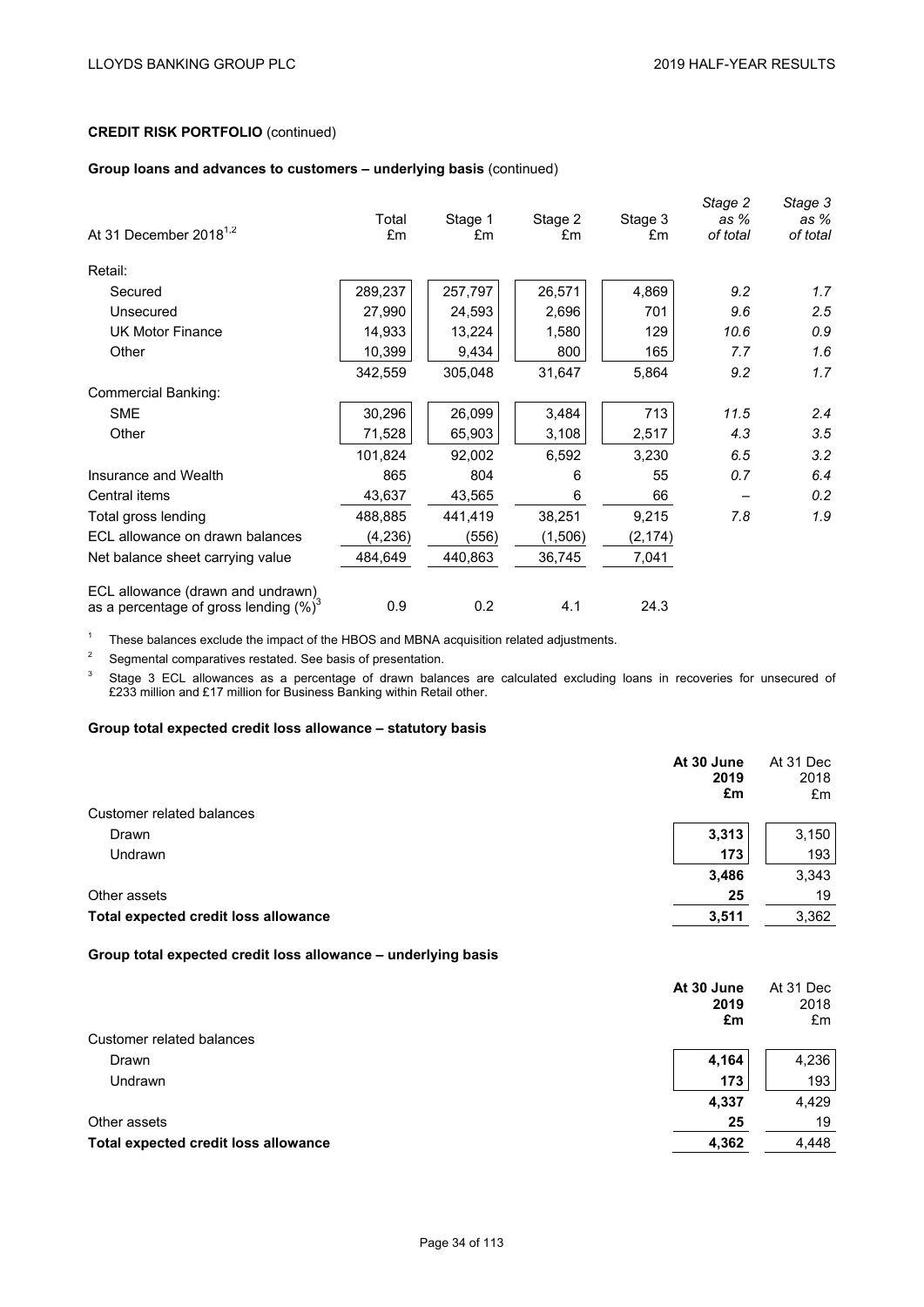# **Reconciliation between statutory and underlying basis of Group gross loans and advances to customers**

|                                                                                                   | Total<br>£m | Stage 1<br>£m | Stage 2<br>£m | Stage 3<br>£m | <b>Purchased or</b><br>originated<br>credit-impaired<br>£m |
|---------------------------------------------------------------------------------------------------|-------------|---------------|---------------|---------------|------------------------------------------------------------|
| At 30 June 2019                                                                                   |             |               |               |               |                                                            |
| Underlying basis                                                                                  | 499,124     | 449,236       | 40,272        | 9,616         |                                                            |
| Purchased or originated credit-impaired<br>assets                                                 |             | (1,087)       | (11, 109)     | (3, 197)      | 15,393                                                     |
| Acquisition fair value adjustment                                                                 | (673)       | 97            | 8             |               | (779)                                                      |
|                                                                                                   | (673)       | (990)         | (11, 101)     | (3, 196)      | 14,614                                                     |
| <b>Statutory basis</b>                                                                            | 498,451     | 448,246       | 29,171        | 6,420         | 14,614                                                     |
| At 31 December 2018                                                                               |             |               |               |               |                                                            |
| Underlying basis                                                                                  | 488,885     | 441,419       | 38,251        | 9,215         |                                                            |
| Purchased or originated credit-impaired<br>assets                                                 |             |               | (12, 917)     | (3, 476)      | 16,393                                                     |
| Acquisition fair value adjustment                                                                 | (877)       | 112           | 11            | 2             | (1,002)                                                    |
|                                                                                                   | (877)       | 112           | (12,906)      | (3, 474)      | 15,391                                                     |
| Statutory basis                                                                                   | 488.008     | 441,531       | 25,345        | 5,741         | 15,391                                                     |
| Reconciliation between statutory and underlying basis of Group expected credit loss allowances on |             |               |               |               |                                                            |

**drawn balances Purchased or**

|                                                                 | Total   | Stage 1 | Stage 2 | Stage 3 | originated<br>credit-impaired |
|-----------------------------------------------------------------|---------|---------|---------|---------|-------------------------------|
|                                                                 | £m      | £m      | £m      | £m      | £m                            |
| At 30 June 2019                                                 |         |         |         |         |                               |
| Underlying basis                                                | 4,164   | 650     | 1,370   | 2,144   |                               |
| Purchased or originated credit-impaired assets                  |         | (2)     | (393)   | (565)   | 960                           |
| Acquisition fair value adjustment                               | (851)   | (27)    | (24)    | (21)    | (779)                         |
|                                                                 | (851)   | (29)    | (417)   | (586)   | 181                           |
| <b>Statutory basis</b>                                          | 3,313   | 621     | 953     | 1,558   | 181                           |
| At 31 December 2018<br>Expected credit losses on drawn balances |         |         |         |         |                               |
| Underlying basis                                                | 4,236   | 556     | 1,506   | 2,174   |                               |
| Purchased or originated credit-impaired assets                  |         |         | (481)   | (599)   | 1,080                         |
| Acquisition fair value adjustment                               | (1,086) | (31)    | (31)    | (22)    | (1,002)                       |
|                                                                 | (1.086) | (31)    | (512)   | (621)   | 78                            |
| Statutory basis                                                 | 3,150   | 525     | 994     | 1,553   | 78                            |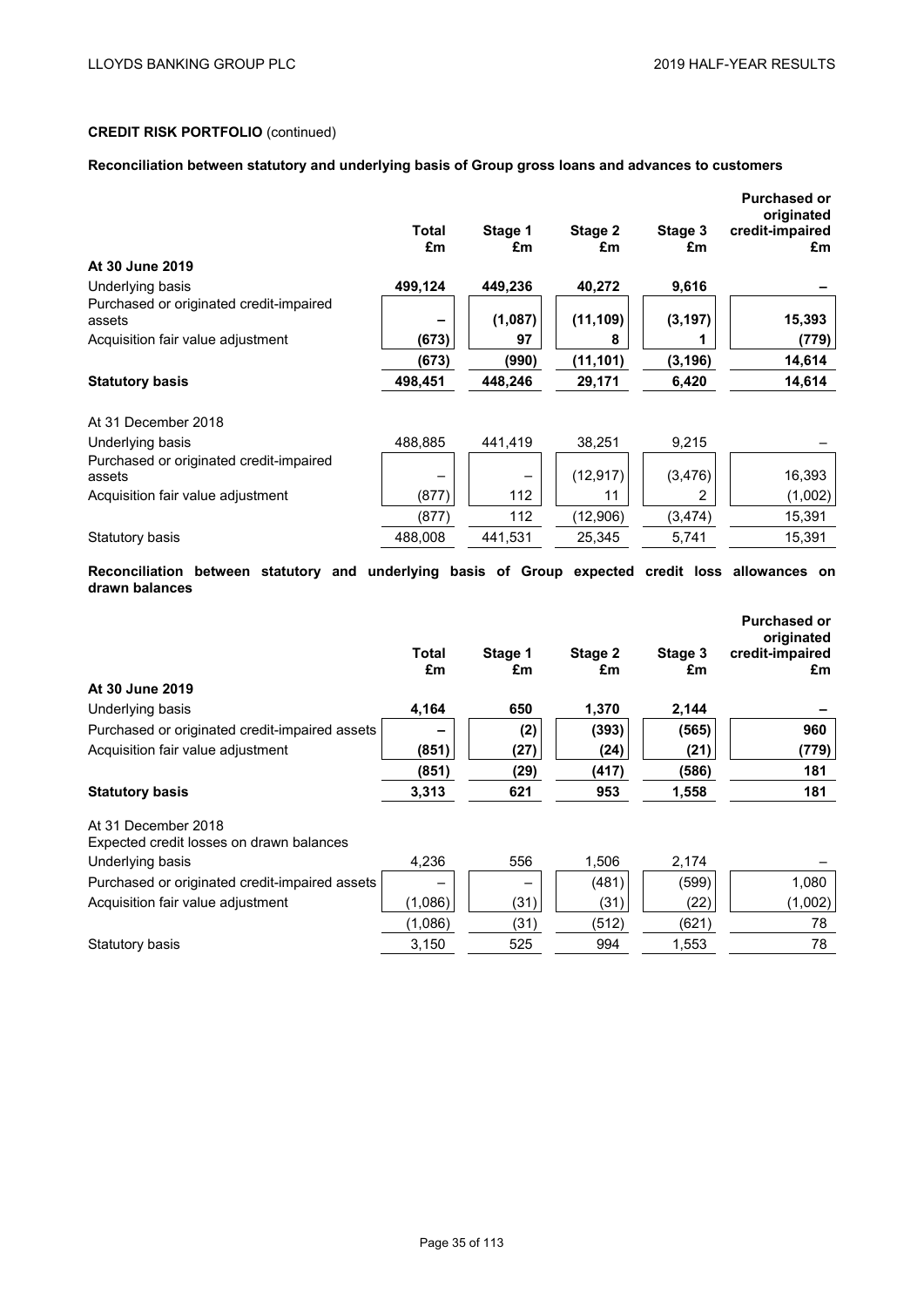**Group expected credit loss allowances (drawn and undrawn) as a percentage of loans and advances to customers – statutory basis** 

|                                    |              |          |                |                            |         |          |         |       | <b>Purchased or</b> | originated<br>credit- |
|------------------------------------|--------------|----------|----------------|----------------------------|---------|----------|---------|-------|---------------------|-----------------------|
|                                    | <b>Total</b> |          | Stage 1        |                            | Stage 2 |          | Stage 3 |       |                     | impaired              |
| At 30 June 2019 <sup>1</sup>       | £m           | $% ^{3}$ | £m             | $\frac{9}{6}$ <sup>3</sup> | £m      | $% ^{3}$ | £m      | 9/2,3 | £m                  | $% ^{3}$              |
| Retail:                            |              |          |                |                            |         |          |         |       |                     |                       |
| Secured                            | 619          | 0.2      | 38             |                            | 266     | 1.6      | 134     | 8.7   | 181                 | 1.2                   |
| Unsecured                          | 911          | 3.3      | 319            | 1.3                        | 377     | 14.3     | 215     | 49.3  |                     |                       |
| <b>UK Motor Finance</b>            | 349          | 2.2      | 202            | 1.4                        | 70      | 5.0      | 77      | 56.2  |                     |                       |
| Other                              | 126          | 1.2      | 40             | 0.4                        | 34      | 4.3      | 52      | 36.4  | $\qquad \qquad$     |                       |
|                                    | 2,005        | 0.6      | 599            | 0.2                        | 747     | 3.4      | 478     | 21.2  | 181                 | 1.2                   |
| <b>Commercial Banking:</b>         |              |          |                |                            |         |          |         |       |                     |                       |
| <b>SME</b>                         | 311          | 1.0      | 37             | 0.1                        | 165     | 4.1      | 109     | 15.8  |                     |                       |
| Other                              | 1,122        | 1.6      | 62             | 0.1                        | 118     | 3.5      | 942     | 30.5  |                     |                       |
|                                    | 1,433        | 1.4      | 99             | 0.1                        | 283     | 3.8      | 1,051   | 27.8  |                     |                       |
| Insurance and Wealth               | 17           | 1.9      | 5              | 0.6                        | 1       | 2.0      | 11      | 19.6  |                     |                       |
| Central items                      | 31           | 0.1      | $\overline{7}$ | -                          | 1       | 100.0    | 23      | 33.8  |                     |                       |
| <b>Total</b>                       | 3,486        | 0.7      | 710            | 0.2                        | 1,032   | 3.5      | 1,563   | 25.4  | 181                 | 1.2                   |
| At 31 December 2018 <sup>1,4</sup> |              |          |                |                            |         |          |         |       |                     |                       |
| Retail:                            |              |          |                |                            |         |          |         |       |                     |                       |
| Secured                            | 460          | 0.2      | 38             |                            | 226     | 1.7      | 118     | 8.5   | 78                  | 0.5                   |
| Unsecured                          | 896          | 3.2      | 287            | 1.2                        | 379     | 14.0     | 230     | 48.9  |                     |                       |
| <b>UK Motor Finance</b>            | 290          | 1.9      | 127            | 1.0                        | 78      | 4.9      | 85      | 65.9  |                     |                       |
| Other                              | 122          | 1.2      | 41             | 0.4                        | 30      | 3.8      | 51      | 34.5  |                     |                       |
|                                    | 1,768        | 0.5      | 493            | 0.2                        | 713     | 3.8      | 484     | 22.6  | 78                  | 0.5                   |
| <b>Commercial Banking:</b>         |              |          |                |                            |         |          |         |       |                     |                       |
| <b>SME</b>                         | 384          | 1.3      | 40             | 0.2                        | 231     | 6.6      | 113     | 15.8  |                     |                       |
| Other                              | 1,102        | 1.5      | 71             | 0.1                        | 107     | 3.4      | 924     | 36.7  |                     |                       |
|                                    | 1,486        | 1.5      | 111            | 0.1                        | 338     | 5.1      | 1,037   | 32.1  |                     |                       |
| Insurance and Wealth               | 18           | 2.1      | 6              | 0.7                        | 1       | 16.7     | 11      | 20.0  |                     |                       |
| Central items                      | 71           | 0.2      | 38             | 0.1                        | 6       | 100.0    | 27      | 40.9  |                     |                       |
| Total                              | 3,343        | 0.7      | 648            | 0.1                        | 1,058   | 4.2      | 1,559   | 28.4  | 78                  | 0.5                   |

<sup>1</sup> UK Motor Finance expected credit loss allowances for Stages 1 and 2 include £179 million (31 December 2018: £99 million) relating to provisions held against the residual value of vehicles that are returned to the Group at the end of contract, in addition to covering losses for exposures to customers that choose to voluntarily terminate their agreements early. The provisions are included within the calculation of coverage ratios.

<sup>2</sup> Stage 3 ECL allowances as a percentage of drawn balances are calculated excluding loans in recoveries for unsecured (30 June 2019: £242 million; 31 December 2018: £233 million) and Business Banking within Retail other (30 June 2019: £18 million; 31 December 2018: £17 million).

 $3$  As a percentage of drawn balances.

<sup>4</sup> Segmental comparatives restated. See basis of presentation.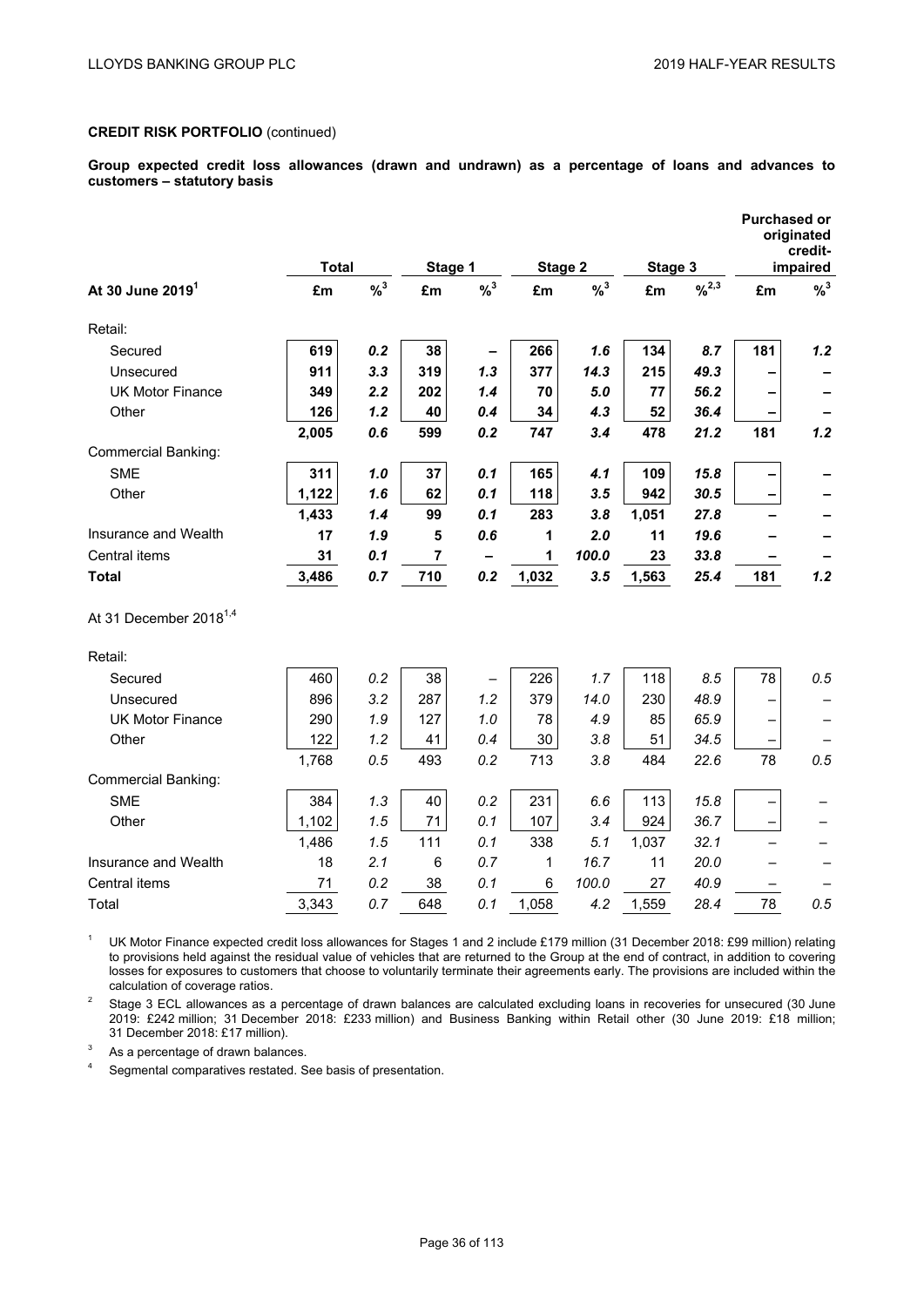**Group expected credit loss allowances (drawn and undrawn) as a percentage of loans and advances to customers – underlying basis** 

|                                      | <b>Total</b> |          | Stage 1        |          | Stage 2 |          | Stage 3 |             |
|--------------------------------------|--------------|----------|----------------|----------|---------|----------|---------|-------------|
| At 30 June 2019 <sup>1,2</sup>       | £m           | $% ^{4}$ | £m             | $% ^{4}$ | £m      | $% ^{4}$ | £m      | $9/6^{3,4}$ |
| Retail:                              |              |          |                |          |         |          |         |             |
| Secured                              | 1,398        | 0.5      | 40             |          | 659     | 2.4      | 699     | 14.7        |
| Unsecured                            | 983          | 3.5      | 346            | 1.4      | 401     | 15.2     | 236     | 54.3        |
| <b>UK Motor Finance</b>              | 349          | 2.2      | 202            | 1.4      | 70      | 5.0      | 77      | 56.2        |
| Other                                | 126          | 1.2      | 40             | 0.4      | 34      | 4.3      | 52      | 36.4        |
|                                      | 2,856        | 0.8      | 628            | 0.2      | 1,164   | 3.5      | 1,064   | 19.5        |
| Commercial Banking:                  |              |          |                |          |         |          |         |             |
| <b>SME</b>                           | 311          | 1.0      | 37             | 0.1      | 165     | 4.1      | 109     | 15.8        |
| Other                                | 1,122        | 1.6      | 62             | 0.1      | 118     | 3.5      | 942     | 30.5        |
|                                      | 1,433        | 1.4      | 99             | 0.1      | 283     | 3.8      | 1,051   | 27.8        |
| Insurance and Wealth                 | 17           | 1.9      | 5              | 0.6      | 1       | 2.0      | 11      | 19.6        |
| Central items                        | 31           | 0.1      | $\overline{7}$ | -        | 1       | 100.0    | 23      | 33.8        |
| <b>Total</b>                         | 4,337        | 0.9      | 739            | 0.2      | 1,449   | 3.6      | 2,149   | 23.0        |
| At 31 December 2018 <sup>1,2,5</sup> |              |          |                |          |         |          |         |             |
| Retail:                              |              |          |                |          |         |          |         |             |
| Secured                              | 1,462        | 0.5      | 38             |          | 707     | 2.7      | 717     | 14.7        |
| Unsecured                            | 980          | 3.5      | 318            | 1.3      | 410     | 15.2     | 252     | 53.8        |
| <b>UK Motor Finance</b>              | 290          | 1.9      | 127            | 1.0      | 78      | 4.9      | 85      | 65.9        |
| Other                                | 122          | 1.2      | 41             | 0.4      | 30      | 3.8      | 51      | 34.5        |
|                                      | 2,854        | 0.8      | 524            | 0.2      | 1,225   | 3.9      | 1,105   | 19.7        |
| <b>Commercial Banking:</b>           |              |          |                |          |         |          |         |             |
| <b>SME</b>                           | 384          | 1.3      | 40             | 0.2      | 231     | 6.6      | 113     | 15.8        |
| Other                                | 1,102        | 1.5      | 71             | 0.1      | 107     | 3.4      | 924     | 36.7        |
|                                      | 1,486        | 1.5      | 111            | 0.1      | 338     | 5.1      | 1,037   | 32.1        |
| Insurance and Wealth                 | 18           | 2.1      | $\,6$          | 0.7      | 1       | 16.7     | 11      | 20.0        |
| Central items                        | 71           | 0.2      | 38             | 0.1      | 6       | 100.0    | 27      | 40.9        |
| Total                                | 4,429        | 0.9      | 679            | 0.2      | 1,570   | 4.1      | 2,180   | 24.3        |

<sup>1</sup> These balances exclude the impact of the HBOS and MBNA acquisition related adjustments.

<sup>2</sup> UK Motor Finance expected credit loss allowances for Stages 1 and 2 include £179 million (31 December 2018: £99 million) relating to provisions held against the residual value of vehicles that are returned to the Group at the end of contract, in addition to covering losses for exposures to customers that choose to voluntarily terminate their agreements early. The provisions are included within the calculation of coverage ratios.

<sup>3</sup> Stage 3 ECL allowances as a percentage of drawn balances are calculated excluding loans in recoveries for unsecured (30 June 2019: £242 million; 31 December 2018: £233 million) and Business Banking within Retail other (30 June 2019: £18 million; 31 December 2018: £17 million).

<sup>4</sup> As a percentage of drawn balances.

<sup>5</sup> Prior period segmental comparatives restated. See basis of presentation.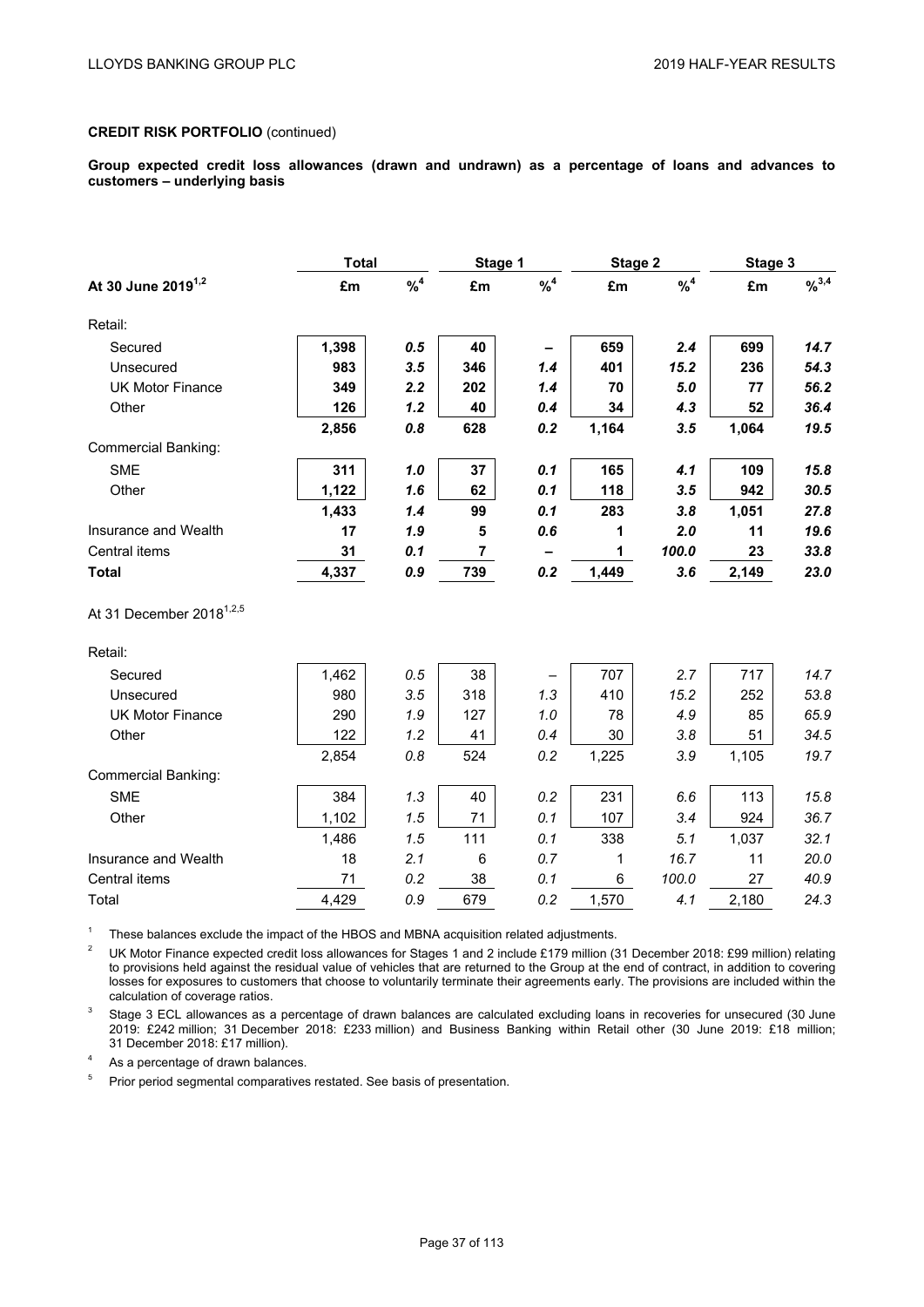# **Group Stage 2 loans and advances to customers – statutory basis**

|                                | Up to date   |                 |         |              | 1-30 days past due |         |              | Over 30 days past due |         |
|--------------------------------|--------------|-----------------|---------|--------------|--------------------|---------|--------------|-----------------------|---------|
|                                |              | <b>Expected</b> | as % of |              | <b>Expected</b>    | as % of |              | <b>Expected</b>       | as % of |
|                                | <b>Gross</b> | credit          | gross   | <b>Gross</b> | credit             | gross   | <b>Gross</b> | credit                | gross   |
|                                | lending      | loss            | lending | lending      | loss               | lending | lending      | loss                  | lending |
|                                | £m           | £m              | %       | £m           | £m                 | ℅       | £m           | £m                    | ℅       |
| At 30 June 2019<br>Retail:     |              |                 |         |              |                    |         |              |                       |         |
| Secured                        | 13,320       | 173             | 1.3     | 1,917        | 34                 | 1.8     | 1,639        | 59                    | 3.6     |
| Unsecured                      | 2,277        | 278             | 12.2    | 260          | 59                 | 22.7    | 102          | 40                    | 39.2    |
| <b>UK Motor Finance</b>        | 1,215        | 40              | 3.3     | 155          | 22                 | 14.2    | 32           | 8                     | 25.0    |
| Other                          | 644          | 20              | 3.1     | 76           | 9                  | 11.8    | 70           | 5                     | 7.1     |
|                                | 17,456       | 511             | 2.9     | 2,408        | 124                | 5.1     | 1,843        | 112                   | 6.1     |
| <b>Commercial Banking:</b>     |              |                 |         |              |                    |         |              |                       |         |
| <b>SME</b>                     | 3,994        | 158             | 4.0     | 57           | 6                  | 10.5    | 23           | 1                     | 4.3     |
| Other                          | 3,053        | 116             | 3.8     | 55           | $\mathbf{1}$       | 1.8     | 231          | 1                     | 0.4     |
|                                | 7,047        | 274             | 3.9     | 112          | $\overline{7}$     | 6.3     | 254          | $\mathbf{2}$          | 0.8     |
| Insurance and Wealth           | 24           |                 |         |              |                    |         | 26           | 1                     | 3.8     |
| Central items                  | 1            | 1               | 100.0   |              |                    |         |              |                       |         |
| <b>Total</b>                   | 24,528       | 786             | 3.2     | 2,520        | 131                | 5.2     | 2,123        | 115                   | 5.4     |
| At 31 December 2018<br>Retail: |              |                 |         |              |                    |         |              |                       |         |
| Secured                        | 10,118       | 139             | 1.4     | 1,955        | 30                 | 1.5     | 1,581        | 57                    | 3.6     |
| Unsecured                      | 2,355        | 293             | 12.4    | 258          | 53                 | 20.5    | 94           | 33                    | 35.1    |
| <b>UK Motor Finance</b>        | 1,403        | 47              | 3.3     | 146          | 23                 | 15.8    | 31           | 8                     | 25.8    |
| Other                          | 629          | 19              | 3.0     | 82           | $\overline{7}$     | 8.5     | 89           | 4                     | 4.5     |
|                                | 14,505       | 498             | 3.4     | 2,441        | 113                | 4.6     | 1,795        | 102                   | 5.7     |
| <b>Commercial Banking:</b>     |              |                 |         |              |                    |         |              |                       |         |
| <b>SME</b>                     | 3,037        | 181             | 6.0     | 383          | 41                 | 10.7    | 64           | 9                     | 14.1    |
| Other                          | 2,983        | 106             | 3.6     | 72           | 1                  | 1.4     | 53           |                       |         |
|                                | 6,020        | 287             | 4.8     | 455          | 42                 | 9.2     | 117          | 9                     | 7.7     |
| Insurance and Wealth           | 4            |                 |         |              |                    |         | 2            | 1                     | 50.0    |
| Central items                  | 6            | 6               | 100.0   |              |                    |         |              |                       |         |
| Total                          | 20,535       | 791             | 3.9     | 2,896        | 155                | 5.4     | 1,914        | 112                   | 5.9     |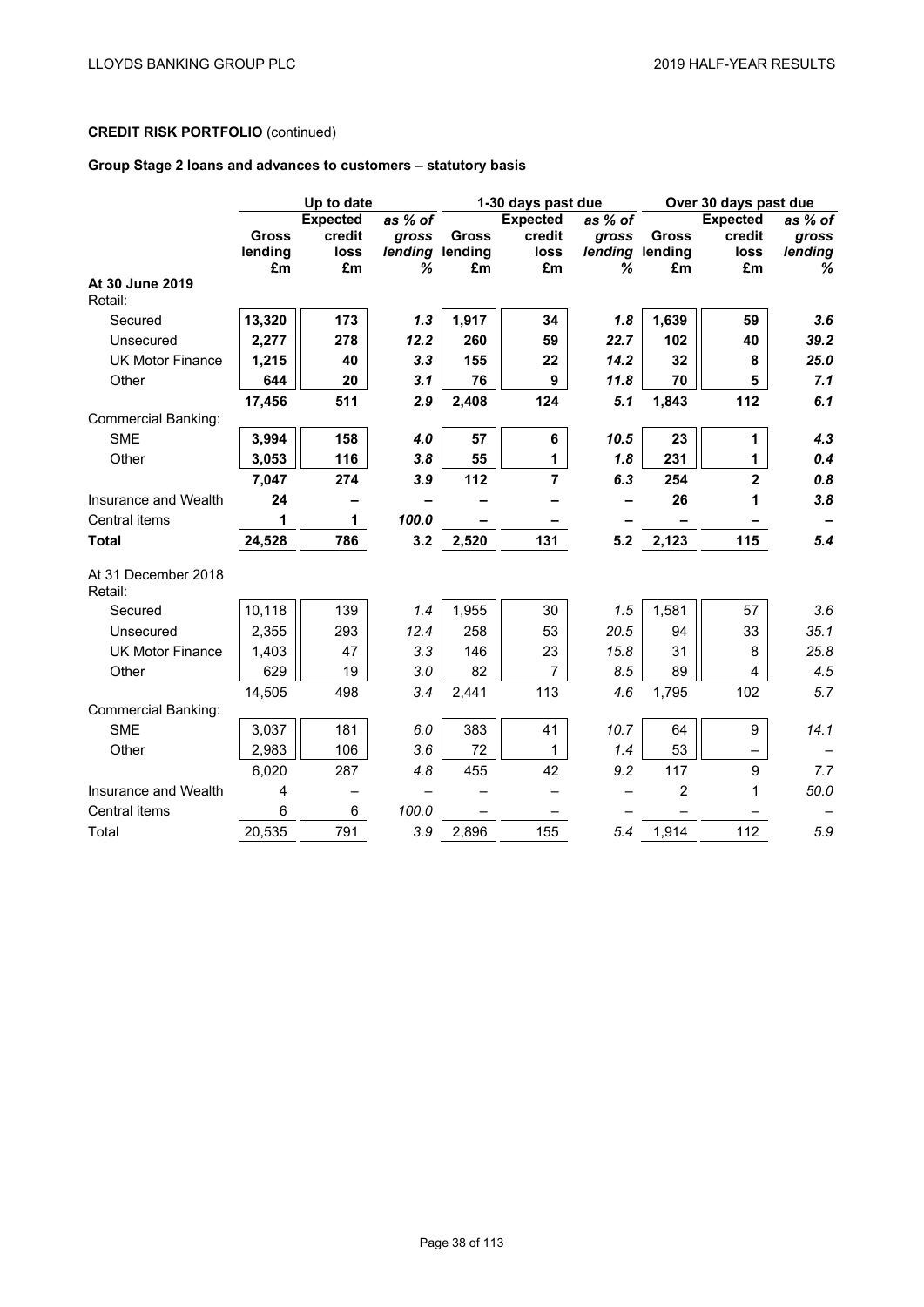# **Group Stage 2 loans and advances to customers – underlying basis**

|                                             | Up to date   |                 |                           |              | 1-30 days past due |                           | Over 30 days past due    |                  |              |  |
|---------------------------------------------|--------------|-----------------|---------------------------|--------------|--------------------|---------------------------|--------------------------|------------------|--------------|--|
|                                             |              | <b>Expected</b> | as % of                   |              | Expected as % of   |                           |                          | Expected as % of |              |  |
|                                             | <b>Gross</b> | credit          | <b>gross</b>              | <b>Gross</b> | credit             | qross                     | <b>Gross</b>             | credit           | qross        |  |
|                                             | lending      | £m              | loss lending lending<br>% | £m           | £m                 | loss lending lending<br>% | £m                       | £m               | loss lending |  |
| At 30 June 2019 <sup>1</sup><br>Retail:     | £m           |                 |                           |              |                    |                           |                          |                  | %            |  |
| Secured                                     | 20,702       | 374             | 1.8                       | 3,592        | 90                 | 2.5                       | 3,691                    | 195              | 5.3          |  |
| Unsecured                                   | 2,269        | 294             | 13.0                      | 260          | 64                 | 24.6                      | 102                      | 43               | 42.2         |  |
| <b>UK Motor Finance</b>                     | 1,215        | 40              | 3.3                       | 155          | 22                 | 14.2                      | 32                       | 8                | 25.0         |  |
| Other                                       | 644          | 20              | 3.1                       | 76           | 9                  | 11.8                      | 70                       | 5                | 7.1          |  |
|                                             | 24,830       | 728             | 2.9                       | 4,083        | 185                | 4.5                       | 3,895                    | 251              | 6.4          |  |
| <b>Commercial Banking:</b>                  |              |                 |                           |              |                    |                           |                          |                  |              |  |
| <b>SME</b>                                  | 3,994        | 158             | 4.0                       | 57           | 6                  | 10.5                      | 23                       | 1                | 4.3          |  |
| Other                                       | 3,053        | 116             | 3.8                       | 55           | 1                  | 1.8                       | 231                      | 1                | 0.4          |  |
|                                             | 7,047        | 274             | 3.9                       | 112          | 7                  | 6.3                       | 254                      | $\overline{2}$   | 0.8          |  |
| Insurance and Wealth                        | 24           |                 |                           |              |                    |                           | 26                       | 1                | 3.8          |  |
| Central items                               | 1            | 1               | 100.0                     |              |                    |                           | $\overline{\phantom{0}}$ |                  |              |  |
| <b>Total</b>                                | 31,902       | 1,003           | 3.1                       | 4,195        | 192                | 4.6                       | 4,175                    | 254              | 6.1          |  |
| At 31 December 2018 <sup>1</sup><br>Retail: |              |                 |                           |              |                    |                           |                          |                  |              |  |
| Secured                                     | 18,647       | 383             | 2.1                       | 3,987        | 97                 | 2.4                       | 3,937                    | 227              | 5.8          |  |
| Unsecured                                   | 2,346        | 320             | 13.6                      | 257          | 55                 | 21.4                      | 93                       | 35               | 37.6         |  |
| <b>UK Motor Finance</b>                     | 1,403        | 47              | 3.3                       | 146          | 23                 | 15.8                      | 31                       | 8                | 25.8         |  |
| Other                                       | 629          | 19              | 3.0                       | 82           | $\overline{7}$     | 8.5                       | 89                       | 4                | 4.5          |  |
|                                             | 23,025       | 769             | 3.3                       | 4,472        | 182                | 4.1                       | 4,150                    | 274              | 6.6          |  |
| Commercial Banking:                         |              |                 |                           |              |                    |                           |                          |                  |              |  |
| <b>SME</b>                                  | 3,037        | 181             | 6.0                       | 383          | 41                 | 10.7                      | 64                       | 9                | 14.1         |  |
| Other                                       | 2,983        | 106             | 3.6                       | 72           | $\mathbf{1}$       | 1.4                       | 53                       |                  |              |  |
|                                             | 6,020        | 287             | 4.8                       | 455          | 42                 | 9.2                       | 117                      | 9                | 7.7          |  |
| Insurance and Wealth                        | 4            |                 |                           |              |                    |                           | $\overline{2}$           | 1                | 50.0         |  |
| Central items                               | 6            | 6               | 100                       |              |                    |                           |                          |                  |              |  |
| Total                                       | 29,055       | 1,062           | 3.7                       | 4,927        | 224                | 4.5                       | 4,269                    | 284              | 6.7          |  |

<sup>1</sup> These balances exclude the impact of the HBOS and MBNA acquisition related adjustments.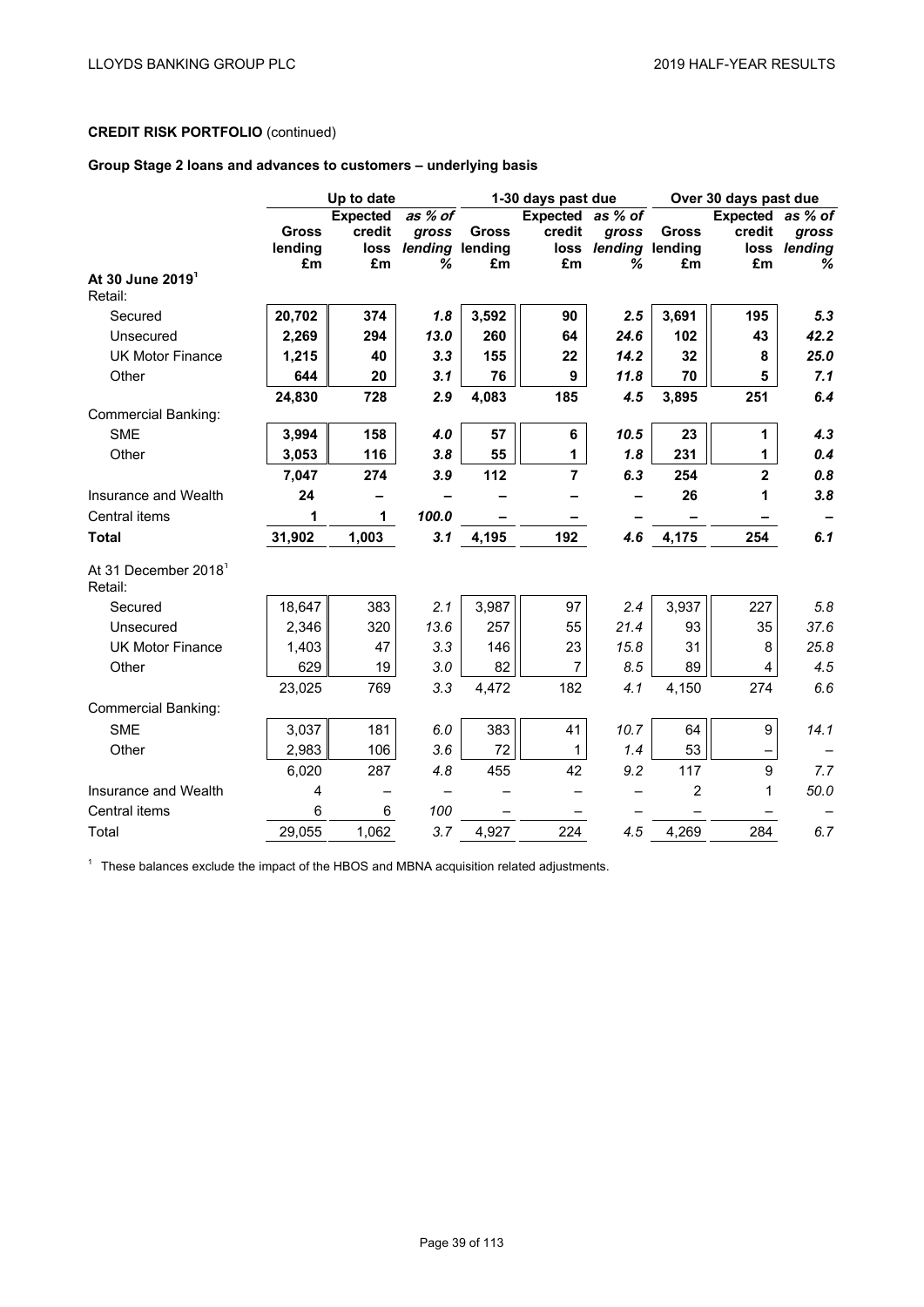### **Retail**

- The credit quality of the Retail portfolios remains strong and continues to benefit from robust credit risk management, including affordability and indebtedness controls at origination and a prudent approach to risk appetite. The economic environment continues to benefit from historically high employment rates, positive real wage growth and household indebtedness remaining below pre-crisis levels.
	- − New business quality remains strong
	- The flow of loans entering arrears remains at low levels
	- Stage 3 loans and advances as a per cent of total are unchanged at 1.7 per cent
	- − Stage 2 loans and advances as a per cent of total increased to 9.6 per cent (31 December 2018: 9.2 per cent), largely due to changes in IFRS 9 economic scenarios
	- − Loans and advances decreased to £341 billion (31 December 2018: £343 billion)
- The impairment charge increased to £556 million in the first half of 2019 compared to £460 million in the same period in 2018, driven by a number of items including some weakening in used car prices, alignment of credit card provisioning methodologies and lower cash recoveries following prior year debt sales
- ECL allowance as a percentage of drawn balances for Stage 3 is broadly stable at 19.5 per cent (31 December 2018: 19.7 per cent). Coverage for Stage 2 is also broadly stable at 3.5 per cent (31 December 2018: 3.9 per cent).

### *Portfolios*

- Total secured loans and advances decreased by £3.2 billion (1.1 per cent) to £286.1 billion, largely due to reductions in the buy-to-let and closed specialist portfolios. The impairment release of £38 million in the first half of 2019 compares to a charge of £20 million for the same period in 2018. This reflects provision releases due to improved credit quality of the portfolio and methodology changes. Total ECL allowance as a percentage of loans and advances remained flat at 0.5 per cent.
- Unsecured loans and advances remained broadly flat at £27.8 billion. The impairment charge increased by £75 million to £461 million in the first half of 2019 compared to £386 million in the same period in 2018, due to the alignment of credit card provisioning methodologies and policies and lower cash recoveries following prior year debt sales. The total coverage is unchanged at 3.5 per cent.
- The motor finance portfolio continued to grow, with loans and advances increasing by 6.4 per cent to £15.9 billion in the first half of 2019. The portfolio continues to benefit from a prudent approach to residual values at origination and provisions through the loan lifecycle. ECL allowances for Stage 1 and Stage 2 include residual value provisions which have increased to £179 million at 30 June 2019 (31 December 2018: £99 million). This is due to an anticipated increase in residual value deficits following some weakening in used car prices, a change in policy relating to voluntary terminations and book growth. As a result of this, the impairment charge increased to £104 million for the first half of 2019, compared to £49 million for the same period in 2018 and coverage for the portfolio increased to 2.2 per cent (31 December 2018: 1.9 per cent).
- Other loans and advances increased by £0.5 billion to £10.9 billion. The impairment charge was £29 million for the first half of 2019 compared to £5 million for the same period in 2018. This increase is primarily due to the non-repeat of prior year IFRS 9 model refinements in Business Banking. Total coverage remained flat at 1.2 per cent (31 December 2018: 1.2 per cent).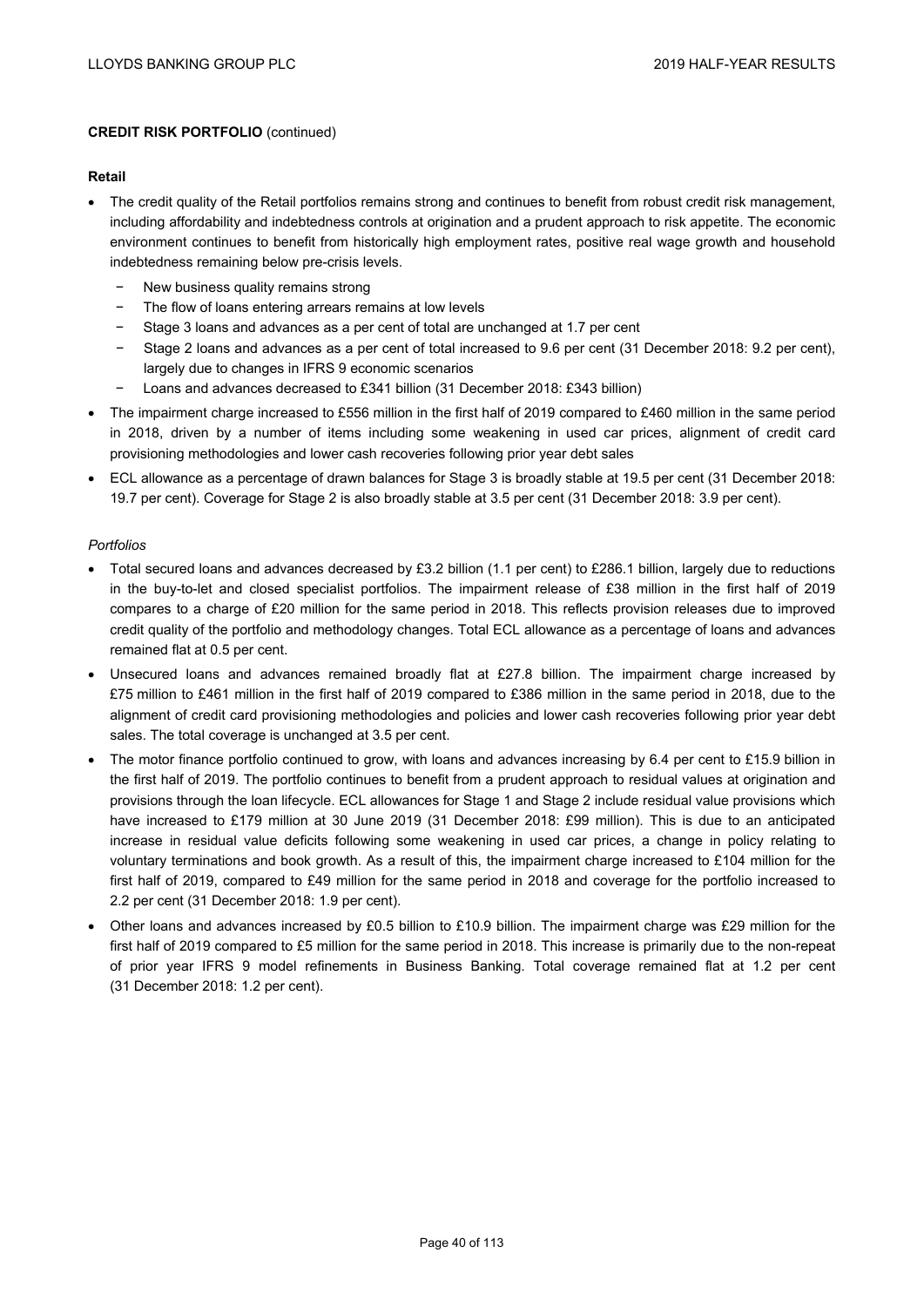## **Retail UK secured loans and advances to customers – statutory basis**

|            | At 30 June<br>2019<br>£m | At 31 Dec<br>2018<br>£m |
|------------|--------------------------|-------------------------|
| Mainstream | 222,196                  | 223,230                 |
| Buy-to-let | 50,184                   | 51,322                  |
| Specialist | 12,913                   | 13,683                  |
| Total      | 285,293                  | 288,235                 |

**Retail mortgages greater than three months in arrears (excluding repossessions) – underlying basis** 

|            |                 |        | <b>Total</b>      |       |                             |       |                   |            |
|------------|-----------------|--------|-------------------|-------|-----------------------------|-------|-------------------|------------|
|            | Number of cases |        | mortgage accounts |       | Value of loans <sup>1</sup> |       | mortgage balances |            |
|            | At 30           | At 31  | At 30             | At 31 |                             | At 31 | At 30             | At 31      |
|            | June            | Dec    | June              | Dec   | June                        | Dec   | June              | <b>Dec</b> |
|            | 2019            | 2018   | 2019              | 2018  | 2019                        | 2018  | 2019              | 2018       |
|            | <b>Cases</b>    | Cases  | %                 | $\%$  | £m                          | £m    | %                 | %          |
| Mainstream | 27,853          | 30,106 | 1.5               | 1.5   | 3,004                       | 3,262 | 1.3               | 1.5        |
| Buy-to-let | 4,321           | 4,544  | 1.0               | 1.0   | 577                         | 576   | 1.1               | 1.1        |
| Specialist | 6,961           | 7,966  | 7.2               | 7.8   | 1,137                       | 1,282 | 8.7               | 9.3        |
| Total      | 39,135          | 42.616 | 1.6               | 1.7   | 4,718                       | 5,120 | 1.6               | 1.8        |

<sup>1</sup> Value of loans represents total gross book value of mortgages more than three months in arrears; the balances exclude the impact of HBOS related acquisition adjustments.

The stock of repossessions increased to 1,037 cases at 30 June 2019 compared to 763 cases at 31 December 2018.

The increase is due to the resumption of business as usual litigation activity which had been partially suspended whilst changes were made to the Group's handling of mortgage arrears.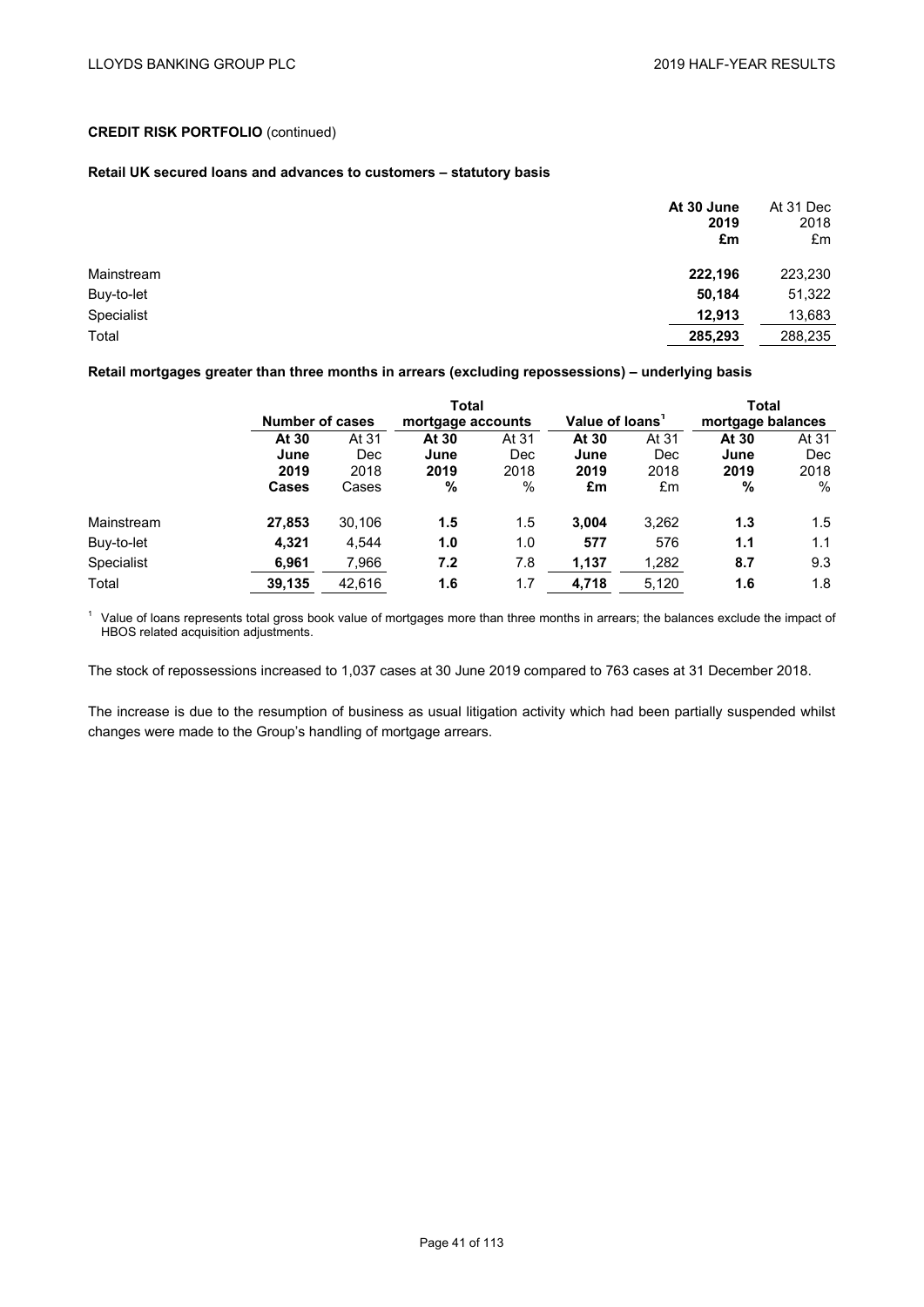## Period end and average LTVs<sup>1</sup> across the Retail mortgage portfolios – underlying basis

|                                      | <b>Mainstream</b><br>% | <b>Buy-to-let</b><br>% | <b>Specialist</b><br>% | <b>Total</b><br>$\%$ |
|--------------------------------------|------------------------|------------------------|------------------------|----------------------|
| At 30 June 2019                      |                        |                        |                        |                      |
| Less than 60%                        | 57.2                   | 61.1                   | 64.3                   | 58.2                 |
| 60% to 70%                           | 17.0                   | 23.0                   | 16.2                   | 18.0                 |
| 70% to 80%                           | 15.7                   | 13.0                   | 11.2                   | 15.0                 |
| 80% to 90%                           | 8.5                    | 1.7                    | 3.7                    | 7.1                  |
| 90% to 100%                          | 1.3                    | 0.7                    | 1.4                    | 1.2                  |
| Greater than 100%                    | 0.3                    | 0.5                    | 3.2                    | 0.5                  |
| <b>Total</b>                         | 100.0                  | 100.0                  | 100.0                  | 100.0                |
| Average loan to value <sup>2</sup> : |                        |                        |                        |                      |
| Stock of residential mortgages       | 41.2                   | 50.0                   | 43.5                   | 42.6                 |
| New residential lending              | 63.7                   | 58.4                   | n/a                    | 63.1                 |
|                                      | Mainstream             | Buy-to-let             | Specialist             | Total                |
| At 31 December 2018                  | $\%$                   | %                      | $\%$                   | %                    |
| Less than 60%                        | 54.2                   | 55.7                   | 59.7                   | 54.7                 |
| 60% to 70%                           | 16.0                   | 22.8                   | 16.5                   | 17.3                 |
| 70% to 80%                           | 15.9                   | 15.7                   | 12.0                   | 15.7                 |
| 80% to 90%                           | 10.7                   | 4.6                    | 6.6                    | 9.4                  |
| 90% to 100%                          | 2.8                    | 0.7                    | 2.0                    | 2.4                  |
| Greater than 100%                    | 0.4                    | 0.5                    | 3.2                    | 0.5                  |
| Total                                | 100.0                  | 100.0                  | 100.0                  | 100.0                |
| Average loan to value <sup>2</sup> : |                        |                        |                        |                      |
| Stock of residential mortgages       | 42.5                   | 52.1                   | 45.8                   | 44.1                 |
| New residential lending              | 63.1                   | 58.6                   | n/a                    | 62.5                 |

 $^1$  Loan to value figures are based on the Halifax House Price Index, calculated by IHS Markit Ltd.<br><sup>2</sup> Average loan to value is calculated as total gross loans and advances as a percentage of the indexed total collatera and advances; the balances exclude the impact of HBOS related acquisition adjustments.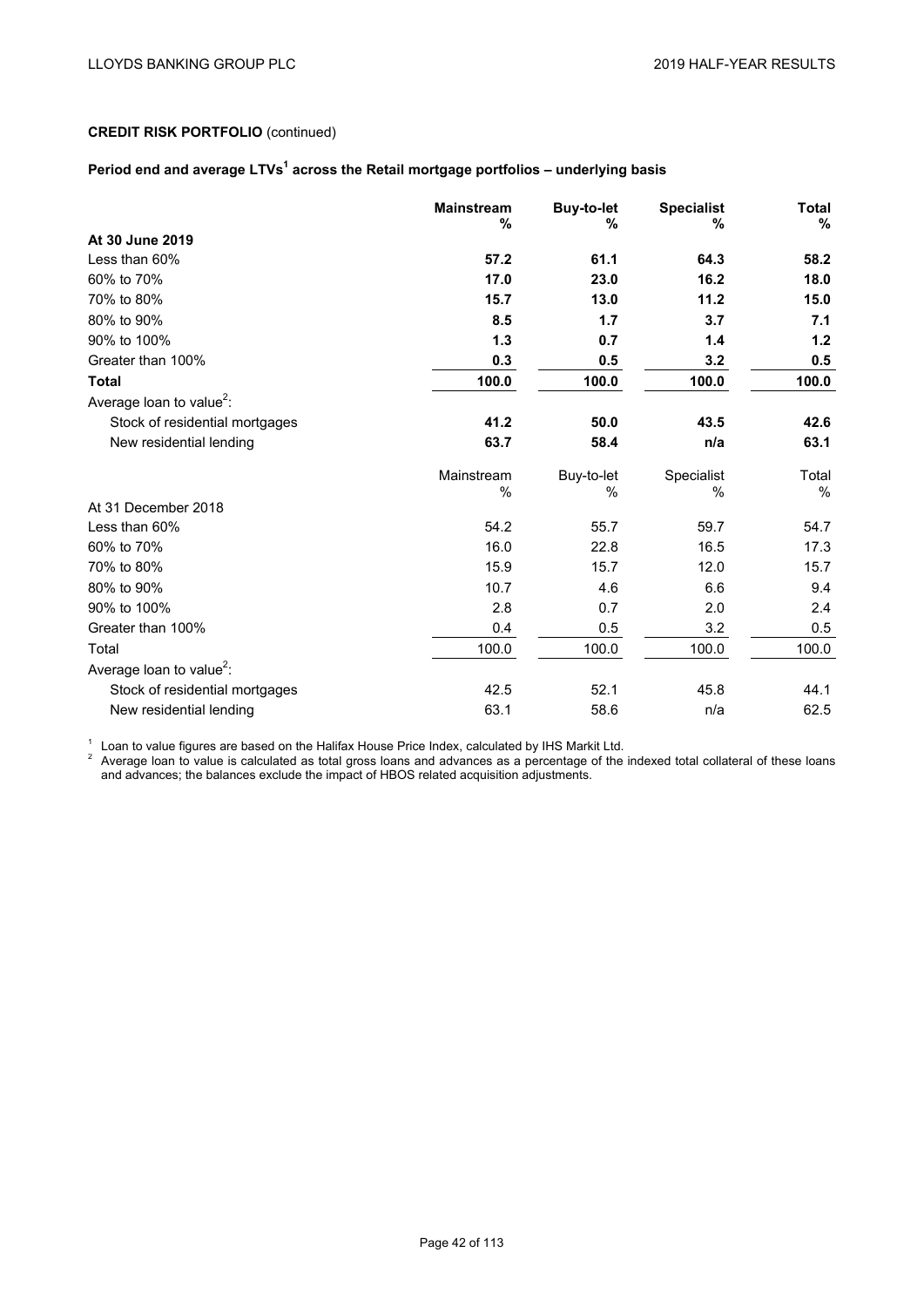### **Commercial Banking**

- The overall credit quality of the portfolio and new business remains good with the portfolio benefiting from continued effective risk management and low interest rates. Notwithstanding the current competitive market conditions, the Group is maintaining its prudent and through the cycle credit risk appetite
- Uncertainty persists around the UK and global economic outlook, including the weakened business investment, the sustainability of global economic growth and the impact of tariff disputes, which has resulted in some softening in external market indicators. In addition there are headwinds in a number of sectors including agriculture, construction, manufacturing and consumer related sectors, such as retail
- Internal and external key performance indicators continue to be monitored closely to help identify early signs of any deterioration
- EU exit developments continue to be monitored proactively and various initiatives are in place to mitigate 'No Deal' risk to ensure portfolio quality is maintained whilst supporting the Group's helping Britain prosper strategy. Planning has concentrated on the highest impact 'No Deal' scenario
- Whilst the current economic outlook remains unclear, portfolios remain well positioned and are subject to ongoing risk mitigation actions as appropriate. Monitoring indicates no material deterioration in the credit quality of the portfolio
- Net impairment charge of £65 million compared with a net release of £6 million in the first half of 2018. Net releases in Stage 1 and Stage 2, weighted towards the SME portfolio and driven by model refinements, were largely offset by Stage 3 gross charges on two corporate cases, rather than any material deterioration in the underlying portfolio
- The size and nature of the commercial portfolio results in some volatility as cases move between stages. Stage 3 loans as a proportion of total loans and advances to customers has increased to 3.7 per cent (31 December 2018: 3.2 per cent). Stage 3 ECL allowance as a percentage of Stage 3 drawn balances has reduced to 27.8 per cent (31 December 2018: 32.1 per cent) largely as a result of the transfer of a small number of larger individually assessed names to Stage 3 on which lower ECL allowances have been assessed
- Stage 2 loans as a proportion of total loans and advances to customers increase to 7.3 per cent (31 December 2018: 6.5 per cent), largely driven by improved data quality and IFRS 9 model refinements. Stage 2 ECL allowances as a percentage of Stage 2 drawn balances were lower at 3.8 per cent (31 December 2018: 5.1 per cent). with the reduction weighted towards SME mainly due to enhanced approach to loan amortisation within the IFRS 9 model and a number of other model refinements

### *Portfolios*

- The SME and Mid Markets portfolios are domestically focused and reflect both our prudent credit risk appetite and the underlying performance of the UK economy. Whilst certain sectors of the market are showing some emerging signs of stress, the overall credit quality of the portfolios has remained broadly stable with levels of impairment remaining low
- The Global Corporates business continues to have a predominance of UK based, and to a lesser extent, US and European-based multi-national investment grade clients. The portfolio remains of good quality and is well positioned for the current economic outlook.
- Through clearly defined sector strategies, Financial Institutions serves predominantly investment grade counterparties with whom relationships are either client driven or held to support the Group's funding, liquidity or general hedging requirements
- The commercial real estate business within the Group's Mid Markets and Global Corporates portfolio is focused on clients operating in the UK commercial property market ranging in size from medium-sized private real estate entities up to publicly listed property companies. Credit quality remains good with minimal impairments/stressed loans. Recognising this is a cyclical sector, appropriate caps are in place to control exposure and business propositions continue to be written in line with a prudent, through the cycle risk appetite with conservative LTVs, strong quality of income and proven management teams
- Total UK Direct Real Estate gross lending across Commercial Banking and Retail stood at £15.8 billion at 30 June 2019 (excludes exposures subject to protection through Significant Risk Transfer securitisations)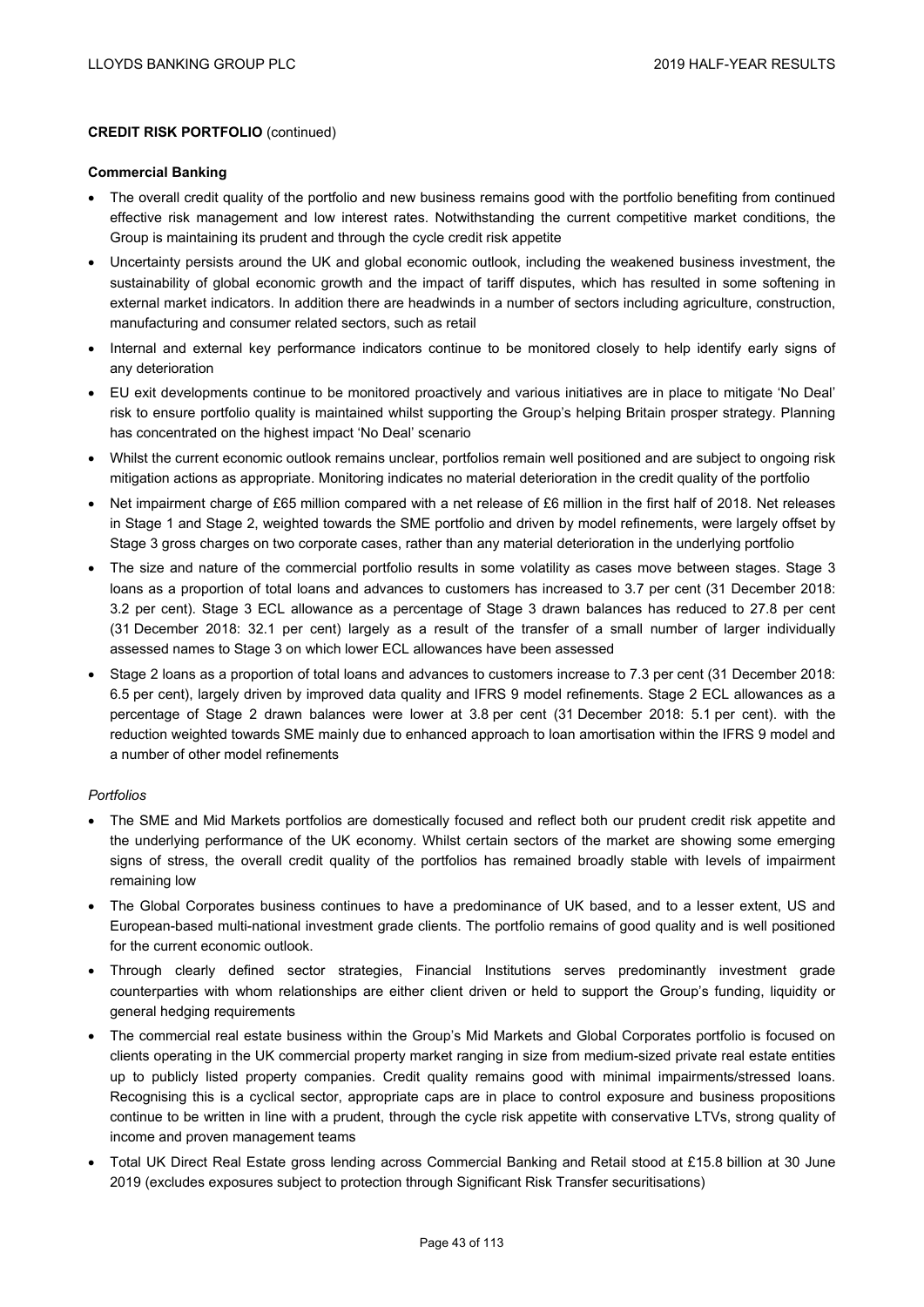# **FUNDING AND LIQUIDITY MANAGEMENT**

The Group has maintained its strong funding and liquidity position with a loan to deposit ratio of 106 per cent as at 30 June 2019 (107 per cent as at 31 December 2018).

During the first half of 2019, the Group repaid £12.1 billion of its Funding for Lending Scheme (FLS) drawings, of which £8.1 billion was repaid in advance of contractual maturity. This has reduced the balance of FLS outstanding to £1 billion with £19.9 billion of Term Funding Scheme (TFS) drawings remaining at 30 June 2019.

Overall, total wholesale funding increased by £7.6 billion to £130.9 billion primarily through increased term and money market funding.

The Group's strong ratings continue to reflect its robust balance sheet, improved profitability and bail-in capital position. There were no changes to the Group's ratings over the first half of 2019, although in March Fitch placed the majority of UK banks, including the Group's banking and insurance entities, on Ratings Watch Negative reflecting their view that the risks of a 'No Deal' Brexit have increased.

The Group's liquid assets continue to exceed the regulatory minimum and internal risk appetite, with a liquidity coverage ratio (LCR) of 130 per cent (based on a 12 month rolling average) as at 30 June 2019 calculated on a Group consolidated basis based on the EU Delegated Act. Following the implementation of structural reform, liquidity is managed at a legal entity level with the Group consolidated LCR representing the composite of the ring-fenced bank and non ring-fenced bank entities.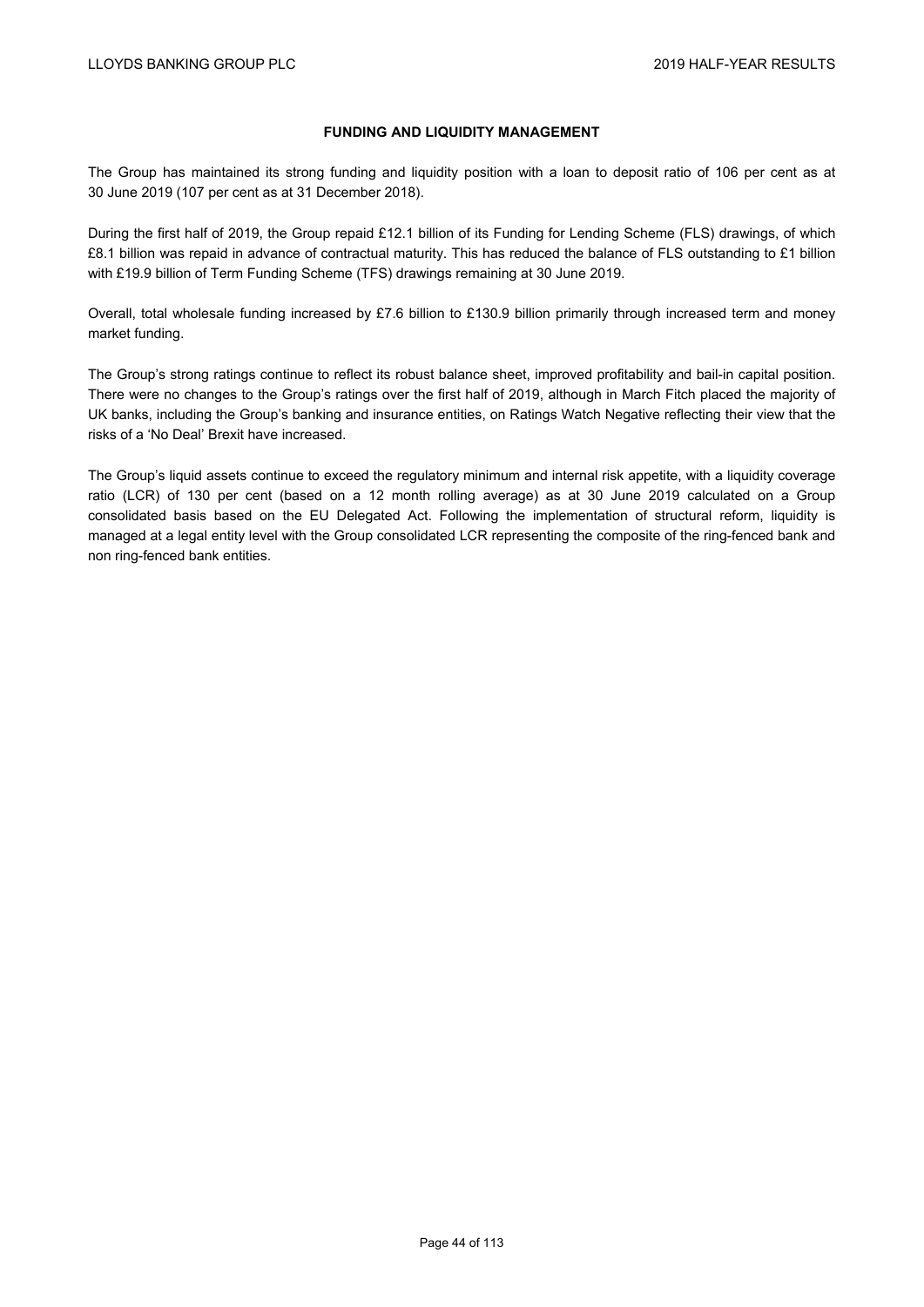|                                                                                                        | At 30 June<br>2019 | At 31 Dec<br>2018 | Change         |
|--------------------------------------------------------------------------------------------------------|--------------------|-------------------|----------------|
|                                                                                                        | £bn                | £bn               | ℅              |
| <b>Funding requirement</b>                                                                             |                    |                   |                |
| Loans and advances to customers <sup>1</sup>                                                           | 441.0              | 444.4             | (1)            |
| Loans and advances to banks <sup>2</sup>                                                               | 6.7                | 5.9               | 14             |
| Debt securities at amortised cost                                                                      | 3.8                | 4.0               | (5)            |
| Financial assets at fair value through other comprehensive income<br>$-$ non-LCR eligible <sup>3</sup> | 0.7                | 0.8               | (13)           |
| Cash and balances at central bank – non-LCR eligible <sup>4</sup>                                      | 4.7                | 5.8               | (19)           |
| <b>Funded assets</b>                                                                                   | 456.9              | 460.9             | (1)            |
| Other assets <sup>5</sup>                                                                              | 226.5              | 212.9             | 6              |
|                                                                                                        | 683.4              | 673.8             | 1              |
| On balance sheet LCR eligible liquid assets                                                            |                    |                   |                |
| Reverse repurchase agreements                                                                          | 55.8               | 40.9              | 36             |
| Cash and balances at central banks <sup>4</sup>                                                        | 52.6               | 48.9              | 8              |
| Debt securities at amortised cost                                                                      | 1.6                | 1.2               | 33             |
| Financial assets at fair value through other comprehensive income                                      | 26.4               | 24.0              | 10             |
| Trading and fair value through profit and loss                                                         | 7.1                | 11.9              | (40)           |
| Repurchase agreements                                                                                  | (4.7)              | (3.1)             | 52             |
|                                                                                                        | 138.8              | 123.8             | 12             |
| <b>Total Group assets</b>                                                                              | 822.2              | 797.6             | 3              |
| Less: other liabilities <sup>5</sup>                                                                   | (204.8)            | (187.9)           | 9              |
| <b>Funding requirement</b>                                                                             | 617.4              | 609.7             | 1              |
| <b>Funded by</b>                                                                                       |                    |                   |                |
| Customer deposits <sup>6</sup>                                                                         | 417.6              | 416.3             |                |
| Wholesale funding <sup>7</sup>                                                                         | 130.9              | 123.3             | 6              |
|                                                                                                        | 548.5              | 539.6             | $\overline{2}$ |
| Term funding scheme                                                                                    | 19.9               | 19.9              |                |
| Total equity                                                                                           | 49.0               | 50.2              | (2)            |
| <b>Total funding</b>                                                                                   | 617.4              | 609.7             | 1              |

<sup>1</sup> Excludes reverse repos of £54.1 billion (31 December 2018: £40.5 billion).<br><sup>2</sup> Excludes reverse repos of £1.7 billion (31 December 2018: £0.4 billion).

Excludes reverse repos of £1.7 billion (31 December 2018: £0.4 billion).

<sup>3</sup> Non-LCR eligible liquid assets comprise a diversified pool of highly rated unencumbered collateral (including retained issuance).

<sup>4</sup> Cash and balances at central banks are combined in the Group's balance sheet.<br><sup>5</sup> Other greate and other linkilities primarily include belances in the Croup's locure

<sup>5</sup> Other assets and other liabilities primarily include balances in the Group's Insurance business and the fair value of derivative assets and liabilities.

<sup>6</sup> Excludes repos of £4.1 billion (31 December 2018: £1.8 billion).<br><sup>7</sup> The Group's definition of wholesale funding aligns with that u

<sup>7</sup> The Group's definition of wholesale funding aligns with that used by other international market participants; including interbank deposits, debt securities in issue and subordinated liabilities.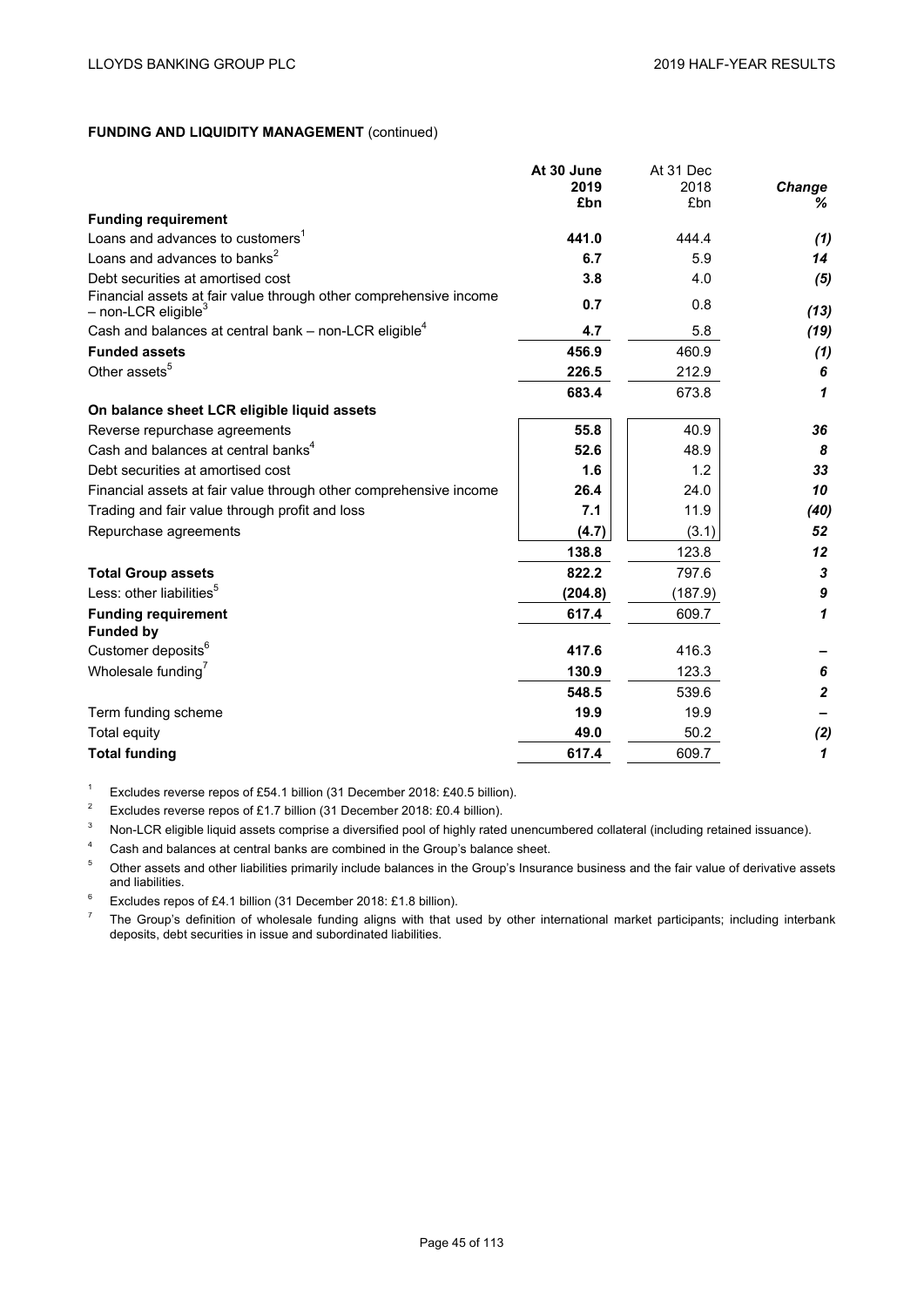|                                |             | <b>Repos</b>     |                   |                |
|--------------------------------|-------------|------------------|-------------------|----------------|
|                                |             | and cash         | <b>Fair value</b> |                |
|                                | Included in | collateral       | and other         |                |
|                                | funding     | received by      | accounting        | <b>Balance</b> |
|                                | analysis    | <b>Insurance</b> | methods           | sheet          |
| At 30 June 2019                | £bn         | £bn              | £bn               | £bn            |
| Deposits from banks            | 10.8        | 23.7             | 0.3               | 34.8           |
| Debt securities in issue       | 102.7       |                  | (4.9)             | 97.8           |
| Subordinated liabilities       | 17.4        |                  | 0.4               | 17.8           |
| <b>Total wholesale funding</b> | 130.9       | 23.7             |                   |                |
| Customer deposits              | 417.6       | 4.1              |                   | 421.7          |
| Total                          | 548.5       | 27.8             |                   |                |
| At 31 December 2018            |             |                  |                   |                |
| Deposits from banks            | 8.3         | 22.1             | (0.1)             | 30.3           |
| Debt securities in issue       | 97.1        |                  | (5.9)             | 91.2           |
| Subordinated liabilities       | 17.9        |                  | (0.2)             | 17.7           |
| Total wholesale funding        | 123.3       | 22.1             |                   |                |
| Customer deposits              | 416.3       | 1.8              |                   | 418.1          |
| Total                          | 539.6       | 23.9             |                   |                |

**Analysis of 2019 total wholesale funding by residual maturity**

|                                                | Less<br>than<br>one<br>month<br>£bn | One to<br>three<br>£bn | Three<br>to six<br>months months months<br>£bn | nine<br>£bn | <b>Nine</b><br>Six to months One to Two to<br>to one<br>year<br>£bn | two<br>vears<br>£bn | five<br>£bn | More<br>than<br>years years<br>£bn | <b>Total</b><br>at<br>five 30 June<br>2019<br>£bn | Total<br>at<br>31 Dec<br>2018<br>£bn |
|------------------------------------------------|-------------------------------------|------------------------|------------------------------------------------|-------------|---------------------------------------------------------------------|---------------------|-------------|------------------------------------|---------------------------------------------------|--------------------------------------|
| Deposit from banks                             | 8.2                                 | 1.4                    | 0.4                                            | 0.2         |                                                                     | 0.2                 | 0.4         | -                                  | 10.8                                              | 8.3                                  |
| Debt securities in issue:                      |                                     |                        |                                                |             |                                                                     |                     |             |                                    |                                                   |                                      |
| Certificates of deposit                        | 1.6                                 | 2.5                    | 4.0                                            | 2.1         | 0.8                                                                 | 1.1                 |             |                                    | 12.1                                              | 12.0                                 |
| Commercial paper                               | 2.5                                 | 3.5                    | 3.5                                            | 0.6         | 0.4                                                                 |                     |             |                                    | 10.5                                              | 8.0                                  |
| Medium-term notes                              |                                     | 2.0                    | 0.5                                            | 1.6         | 1.7                                                                 | 4.6                 | 15.9        | 20.3                               | 46.6                                              | 45.4                                 |
| Covered bonds                                  | 0.7                                 | 0.3                    | -                                              | 2.3         |                                                                     | 6.8                 | 12.3        | 7.0                                | 29.4                                              | 27.1                                 |
| Securitisation                                 | 0.1                                 |                        | -                                              | 1.1         | 0.4                                                                 | 1.3                 |             | 1.2                                | 4.1                                               | 4.6                                  |
|                                                | 4.9                                 | 8.3                    | 8.0                                            | 7.7         | 3.3                                                                 | 13.8                | 28.2        | 28.5                               | 102.7                                             | 97.1                                 |
| Subordinated liabilities                       |                                     | 0.3                    |                                                | 1.3         |                                                                     | 1.4                 | 2.2         | 12.2                               | 17.4                                              | 17.9                                 |
| Total wholesale funding <sup>1</sup>           | 13.1                                | 10.0                   | 8.4                                            | 9.2         | 3.3                                                                 | 15.4                | 30.8        | 40.7                               | 130.9                                             | 123.3                                |
| Of which issued by Lloyds<br>Banking Group plc |                                     |                        |                                                |             |                                                                     | 0.4                 | 11.9        | 9.6                                | 21.9                                              | 20.3                                 |

 $1$  The Group's definition of wholesale funding aligns with that used by other international market participants; including interbank deposits, debt securities and subordinated liabilities.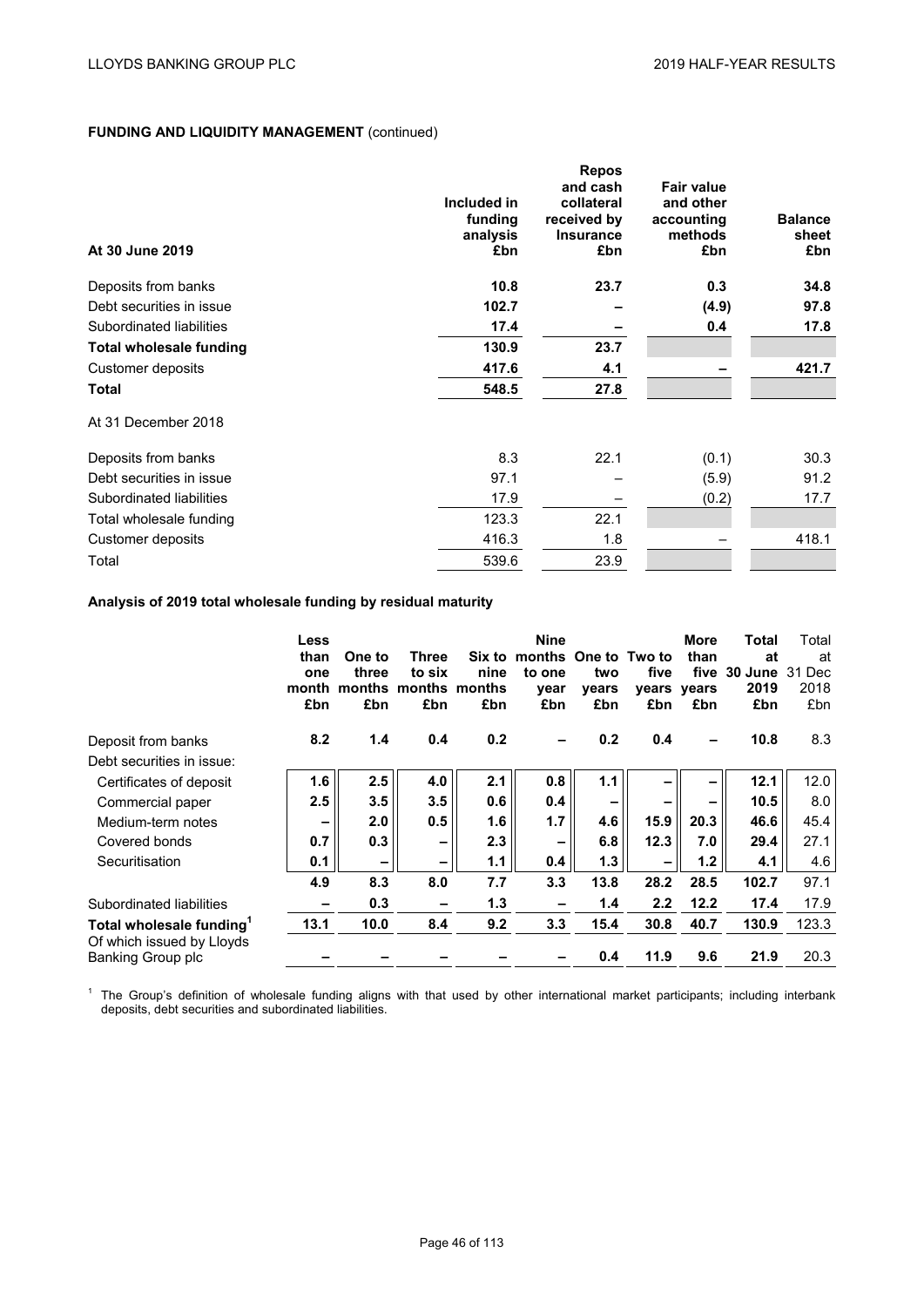### **Analysis of 2019 term issuance**

|                                                          | <b>Sterling</b><br>£bn | <b>US Dollar</b><br>£bn | Euro<br>£bn | <b>Other</b><br>currencies<br>£bn | <b>Total</b><br>£bn |
|----------------------------------------------------------|------------------------|-------------------------|-------------|-----------------------------------|---------------------|
| Securitisation                                           |                        |                         |             |                                   |                     |
| Medium-term notes                                        |                        | 0.8                     |             | 0.7                               | 1.5                 |
| Covered bonds                                            | 2.0                    |                         | 2.2         |                                   | 4.2                 |
| Private placements <sup>1</sup>                          |                        |                         | 0.1         |                                   | 0.1                 |
| Subordinated liabilities <sup>2</sup>                    |                        | 0.4                     |             |                                   | 0.4                 |
| <b>Total issuance</b>                                    | 2.0                    | 1.2                     | 2.3         | 0.7                               | 6.2                 |
| Of which issued by Lloyds Banking Group plc <sup>3</sup> |                        | 1.2                     |             | 0.7                               | 1.9                 |

 $1$  Private placements include structured bonds and term repurchase agreements (repos).

<sup>2</sup> Consists of Additional Tier 1 issuance.

<sup>3</sup> Consists of £1.5bn medium-term notes and £0.4bn Additional Tier 1.

The Group continues to access wholesale funding markets across a wide range of products, currencies and investors to maintain a stable and diverse source of funds. In 2019, the Group has continued with this approach to funding, including capital and funding from the holding company, Lloyds Banking Group plc, as needed to transition towards final UK Minimum Requirements for Own Funds and Eligible Liabilities (MREL). The Group will continue to issue funding trades from Lloyds Bank plc, the ring-fenced bank operating company, across senior unsecured, covered bonds, ABS and RMBS. In the first half of 2019, the Group launched an operating company funding programme for LBCM, the non ringfenced bank, and have since issued a number of trades for this entity including an inaugural five year £500 million senior unsecured public benchmark transaction. The maturity of the Funding for Lending and Term Funding Schemes are fully factored into the Group's funding plans, and in the expected 'steady state' wholesale funding requirements of £15 to £20 billion per annum.

### **Liquidity portfolio**

At 30 June 2019, the banking business had £132.3 billion of highly liquid, unencumbered. LCR eligible assets (31 December 2018: £129.4 billion). These assets are available to meet cash and collateral outflows and regulatory requirements. Total LCR eligible liquid assets represent over five times the Group's money market funding less than one year to maturity (excluding derivative collateral margins and settlement accounts) and exceed total wholesale funding, and thus provide a substantial buffer in the event of market dislocation. The Insurance business manages a separate liquidity portfolio to mitigate insurance liquidity risk.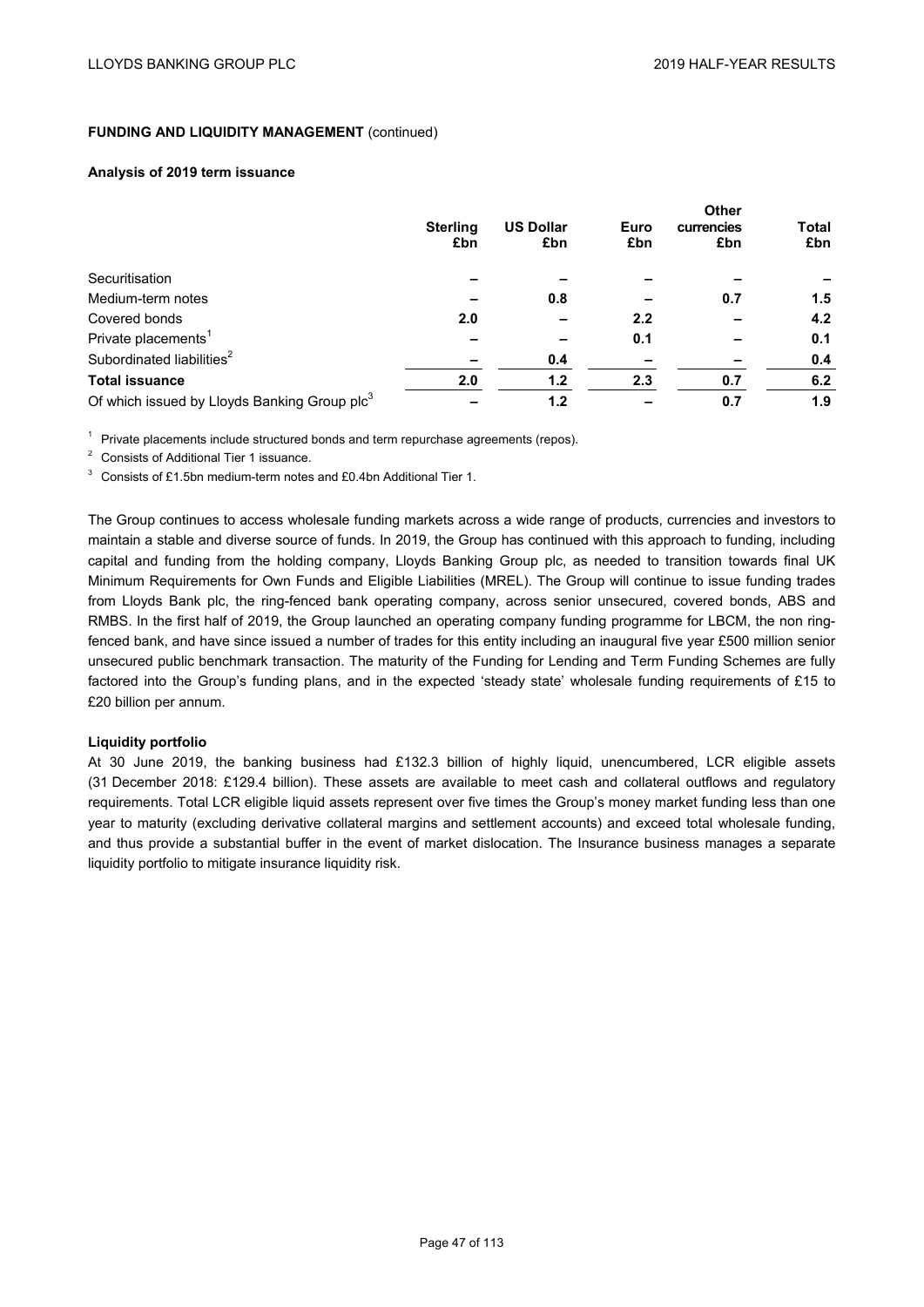#### **LCR eligible assets**

|                                                       | At 30 June<br>2019<br>£bn | At 31 Dec<br>2018<br>£bn | <b>Change</b><br>% | Average<br>2019<br>£bn | Average<br>2018<br>£bn |
|-------------------------------------------------------|---------------------------|--------------------------|--------------------|------------------------|------------------------|
| Level 1                                               |                           |                          |                    |                        |                        |
| Cash and central bank reserves                        | 52.6                      | 48.9                     | 8                  | 50.0                   | 58.1                   |
| High quality government/MDB/agency bonds <sup>1</sup> | 76.6                      | 78.7                     | (3)                | 77.2                   | 66.2                   |
| High quality covered bonds                            | 1.8                       | 1.0                      | 80                 | 1.4                    | 0.8                    |
| <b>Total</b>                                          | 131.0                     | 128.6                    | $\mathbf{2}$       | 128.6                  | 125.1                  |
| Level $2^2$                                           | 1.3                       | 0.8                      | 63                 | 0.9                    | 0.8                    |
| <b>Total LCR eligible assets</b>                      | 132.3                     | 129.4                    | 2                  | 129.5                  | 125.9                  |

 $1$  Designated multilateral development bank (MDB).

<sup>2</sup> Includes Level 2A and Level 2B.

The banking business also has a significant amount of non-LCR eligible liquid assets which are eligible for use in a range of central bank or similar facilities. Future use of such facilities will be based on prudent liquidity management and economic considerations, having regard for external market conditions.

### **Encumbered assets**

The Board and Group Asset and Liability Committee monitor and manage total balance sheet encumbrance using a number of risk appetite metrics. At 30 June 2019, the Group had £56.6 billion (31 December 2018: £53.4 billion) of externally encumbered on balance sheet assets with counterparties other than central banks. The increase in encumbered assets was primarily driven by external covered bond issuances during the first half of 2019. The Group also had £626.7 billion (31 December 2018: £584.3 billion) of unencumbered on balance sheet assets, and £138.9 billion (31 December 2018: £159.8 billion) of pre-positioned and encumbered assets held with central banks. The Group encumbers mortgages, unsecured lending and credit card receivables through the issuance programmes and tradable securities through securities financing activity. The Group mainly positions mortgage assets at central banks. The 2018 Annual Report and Accounts includes further details on how the Group classifies assets for encumbrance purposes.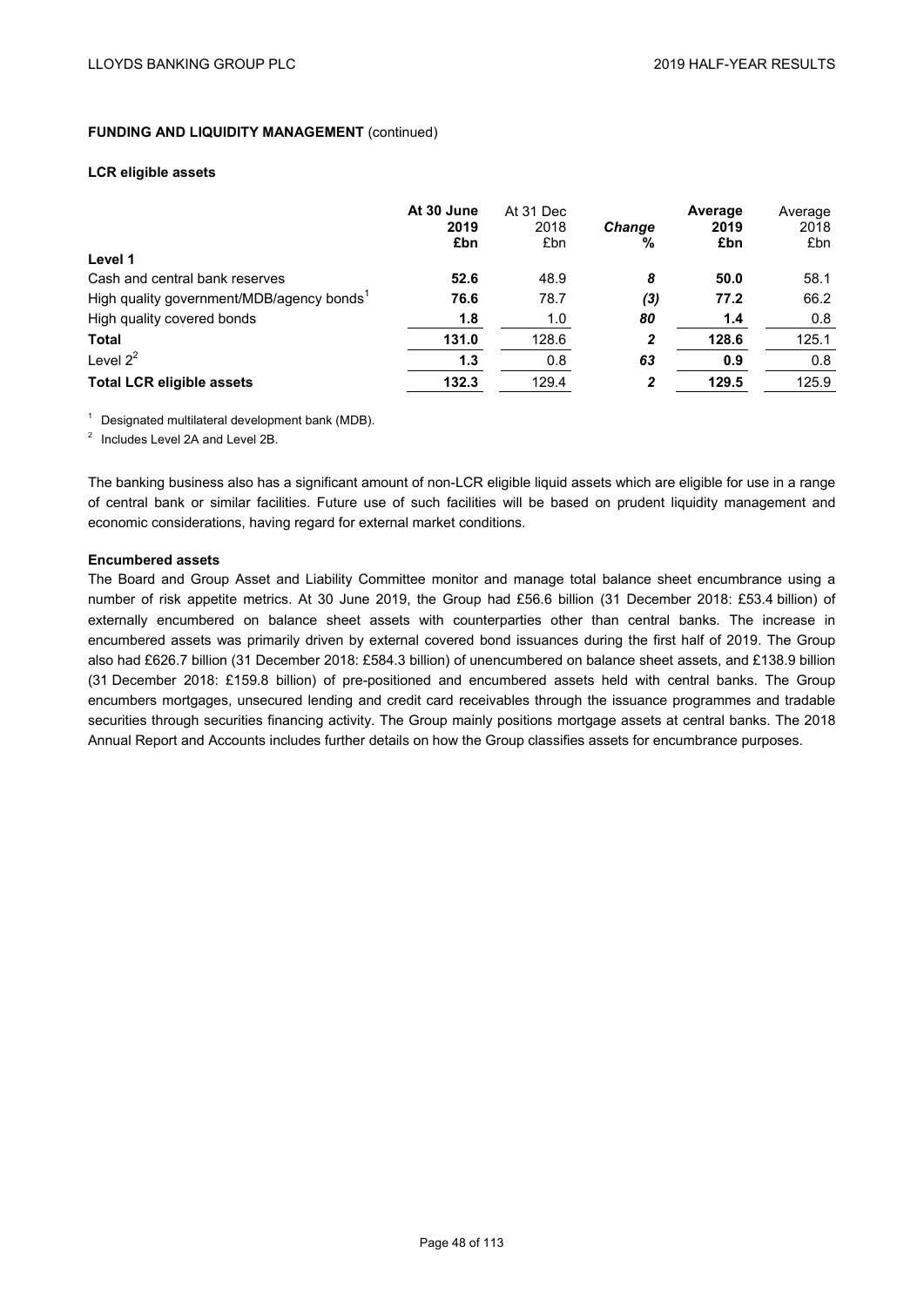# **CAPITAL MANAGEMENT**

### **Analysis of capital position**

During the first half of 2019 the Group's CET1 capital ratio increased by 70 basis points on a pro forma basis before ordinary dividends, primarily as a result of:

- Underlying profit (97 basis points) and the dividend paid by the Insurance business in July 2019 in relation to 2019 interim earnings (5 basis points)
- The impact of market and other movements, including movements in risk-weighted assets, generating an increase of 12 basis points
- Offset by a reduction of 33 basis points relating to PPI provision charges and 11 basis points relating to changes arising from the implementation of IFRS 16

Overall the Group's CET1 capital ratio has strengthened to 14.6 per cent on a pro forma basis before ordinary dividends and 14.0 per cent on a pro forma basis after ordinary dividends (31 December 2018: 13.9 per cent pro forma, including the share buyback). Excluding the Insurance dividend paid up in July 2019 the Group's CET1 capital ratio is 13.9 per cent after ordinary dividends.

The accrual for foreseeable dividends includes the declared interim dividend of 1.12 pence per share. In addition the share buyback programme announced as part of the 2018 year end results has been accrued for in full, net of buybacks completed up to the period end.

The transitional total capital ratio, after ordinary dividends, reduced to 21.6 per cent, largely reflecting the impact of the full share buyback on CET1 capital and a net reduction in additional tier 1 (AT1) capital following a redemption in the period.

### **Total capital requirement**

On 1 January 2019 following entry into force of the UK's ring-fencing regime, the Group's Pillar 2A capital requirement increased from 4.6 per cent to 4.7 per cent, of which 2.7 per cent must be met by CET1 capital. This firm specific capital requirement reflects a point in time estimate by the PRA, which may change over time, of the minimum amount of capital that is needed in relation to risks not covered by Pillar 1.

The Group's total capital requirement as at 30 June 2019, being the aggregate of the Group's Pillar 1 and current Pillar 2A capital requirements, was £26,346 million (31 December 2018: £26,124 million).

### **Combined buffer requirement**

The Group is required to maintain a number of regulatory capital buffers, referred to collectively as the combined buffer requirement, which must be met with CET1 capital.

The Group announced within the first quarter of 2019 interim management statement that it had received notification from the PRA that the systemic risk buffer for the Group's Ring-Fenced Bank sub group will be 2.0 per cent which equates to 1.7 per cent at Group level.

As a result the Group is now subject to the following capital buffers:

- A capital conservation buffer (CCB) of 2.5 per cent of risk-weighted assets
- A countercyclical capital buffer (CCyB) of 0.9 per cent of risk-weighted assets
- A systemic risk buffer (SRB), equivalent to 1.7 per cent of risk-weighted assets at Group level, which will apply from 1 August 2019

The Group is not currently classified as a global systemically important institution (G-SII) but has been identified as an 'other' systemically important institution (O-SII) by the PRA. The O-SII buffer is currently set to zero in the UK.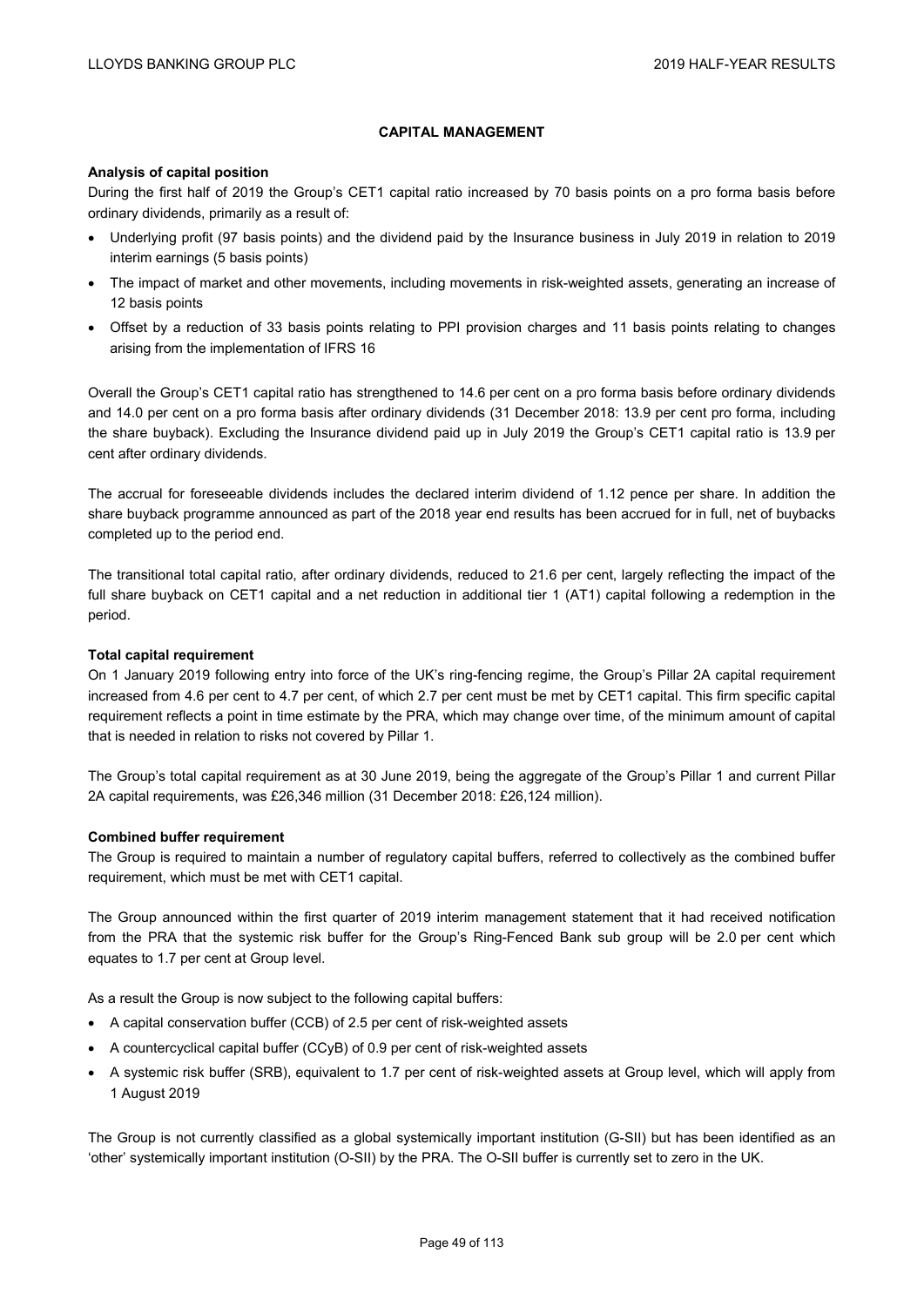Given the buffer requirements noted, the Board indicated in the first quarter of 2019 statement that its view of the level of CET1 capital required to grow the business, meet regulatory requirements and cover uncertainties is around 12.5 per cent, plus a management buffer of around 1 per cent.

An analysis of the Group's capital position as at 30 June 2019 is presented in the following section on both a CRD IV transitional arrangements basis and a CRD IV fully loaded basis. In addition the Group's capital position reflects the application of the transitional arrangements for IFRS 9.

The following table summarises the consolidated capital position of the Group.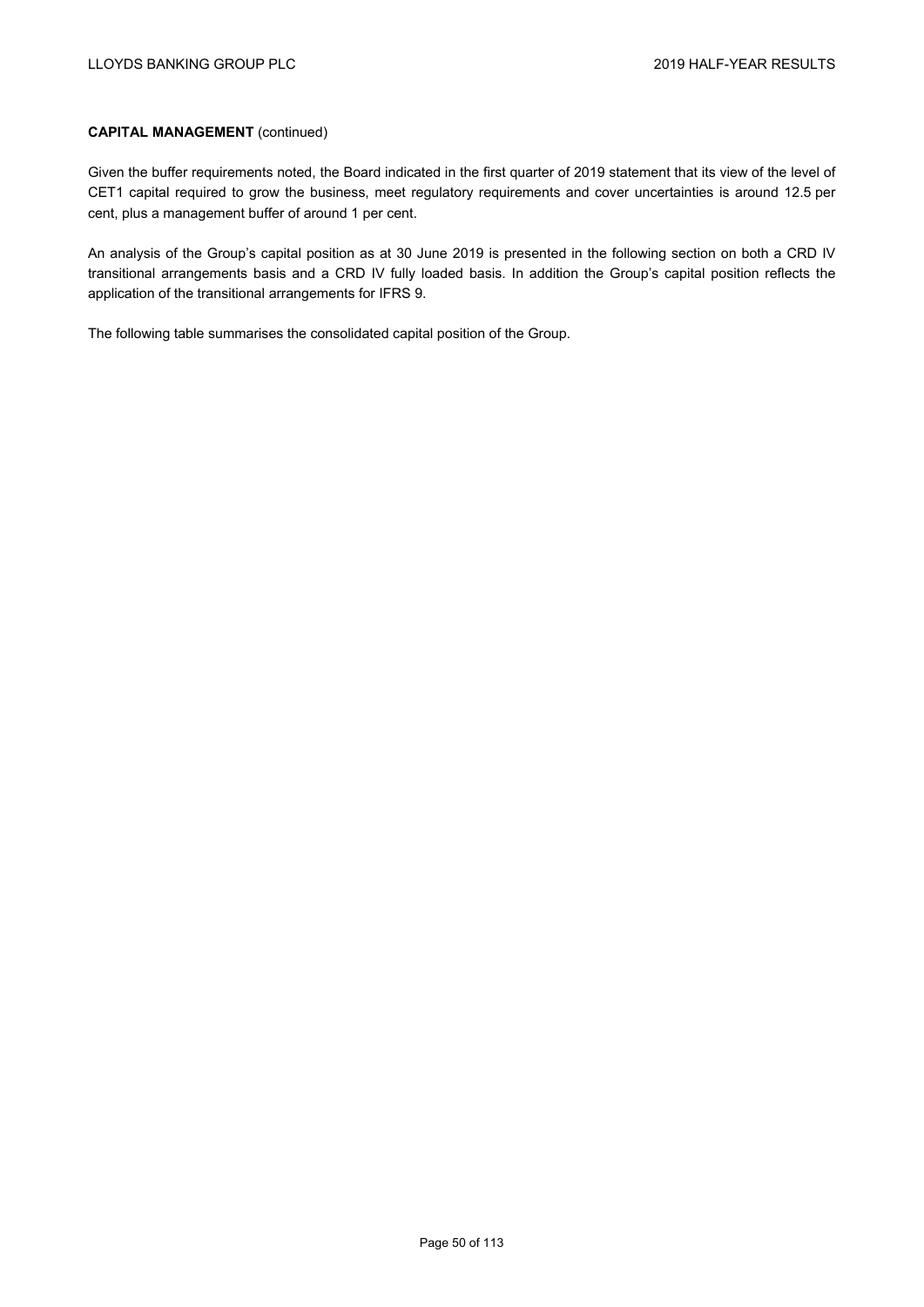|                                                                                           | <b>Transitional</b> |            | <b>Fully loaded</b> |            |
|-------------------------------------------------------------------------------------------|---------------------|------------|---------------------|------------|
|                                                                                           | At 30 June          | At 31 Dec  | At 30 June          | At 31 Dec  |
|                                                                                           | 2019<br>£m          | 2018<br>£m | 2019<br>£m          | 2018<br>£m |
| <b>Common equity tier 1</b>                                                               |                     |            |                     |            |
| Shareholders' equity per balance sheet<br>Adjustment to retained earnings for foreseeable | 43.448              | 43,434     | 43,448              | 43,434     |
| dividends and share buyback                                                               | (2,059)             | (1,523)    | (2,059)             | (1,523)    |
| Deconsolidation adjustments <sup>1</sup>                                                  | 2,307               | 2,273      | 2,307               | 2,273      |
| Adjustment for own credit                                                                 | (59)                | (280)      | (59)                | (280)      |
| Cash flow hedging reserve                                                                 | (1,738)             | (1,051)    | (1,738)             | (1,051)    |
| Other adjustments                                                                         | 300                 | (19)       | 300                 | (19)       |
|                                                                                           | 42,199              | 42,834     | 42,199              | 42,834     |
| less: deductions from common equity tier 1                                                |                     |            |                     |            |
| Goodwill and other intangible assets                                                      | (3,901)             | (3,667)    | (3,901)             | (3,667)    |
| Prudent valuation adjustment                                                              | (530)               | (529)      | (530)               | (529)      |
| Excess of expected losses over impairment                                                 |                     |            |                     |            |
| provisions and value adjustments                                                          | (30)                | (27)       | (30)                | (27)       |
| Removal of defined benefit pension surplus                                                | (1, 184)            | (994)      | (1, 184)            | (994)      |
| Securitisation deductions                                                                 | (190)               | (191)      | (190)               | (191)      |
| Significant investments <sup>1</sup>                                                      | (4, 350)            | (4,222)    | (4, 350)            | (4,222)    |
| Deferred tax assets                                                                       | (3, 247)            | (3,037)    | (3, 247)            | (3,037)    |
| Common equity tier 1 capital                                                              | 28,767              | 30,167     | 28,767              | 30,167     |
| <b>Additional tier 1</b>                                                                  |                     |            |                     |            |
| Other equity instruments                                                                  | 5,381               | 6,466      | 5,381               | 6,466      |
| Preference shares and preferred securities <sup>2</sup>                                   | 4,233               | 4,008      |                     |            |
| Transitional limit and other adjustments                                                  | (2, 580)            | (1,804)    |                     |            |
|                                                                                           | 7,034               | 8,670      | 5,381               | 6,466      |
| less: deductions from tier 1                                                              |                     |            |                     |            |
| Significant investments <sup>1</sup>                                                      | (1, 295)            | (1, 298)   |                     |            |
| Total tier 1 capital                                                                      | 34,506              | 37,539     | 34,148              | 36,633     |
| Tier 2                                                                                    |                     |            |                     |            |
| Other subordinated liabilities <sup>2</sup><br>Deconsolidation of instruments issued by   | 13,576              | 13,648     | 13,576              | 13,648     |
| insurance entities <sup>1</sup><br>Adjustments for transitional limit and non-eligible    | (1,787)             | (1,767)    | (1,787)             | (1,767)    |
| instruments                                                                               | 2,374               | 1,504      | (1, 142)            | (1, 266)   |
| Amortisation and other adjustments                                                        | (2,996)             | (2,717)    | (2,996)             | (2,717)    |
| Eligible provisions                                                                       |                     |            |                     |            |
| less: deductions from tier 2                                                              | 11,167              | 10,668     | 7,651               | 7,898      |
| Significant investments <sup>1</sup>                                                      | (965)               | (973)      | (2, 260)            | (2, 271)   |
| <b>Total capital resources</b>                                                            | 44,708              | 47,234     | 39,539              | 42,260     |
| Risk-weighted assets (unaudited)                                                          | 206,520             | 206,366    | 206,520             | 206,366    |
| Common equity tier 1 capital ratio <sup>3</sup>                                           | 13.9%               | 14.6%      | 13.9%               | 14.6%      |
| Tier 1 capital ratio                                                                      | 16.7%               | 18.2%      | 16.5%               | 17.8%      |
| Total capital ratio                                                                       | 21.6%               | 22.9%      | 19.1%               | 20.5%      |

<sup>1</sup> For regulatory capital purposes, the Group's Insurance business is deconsolidated and replaced by the amount of the Group's investment in the business. A part of this amount is deducted from capital (shown as 'significant investments' in the table above) and the remaining amount is risk-weighted, forming part of threshold risk-weighted assets.

 $2$  Preference shares, preferred securities and other subordinated liabilities are categorised as subordinated liabilities in the balance sheet.

<sup>3</sup> The common equity tier 1 ratio is 14.0 per cent on a pro forma basis reflecting the dividend paid up by the Insurance business in July 2019 in relation to its 2019 interim earnings (31 December 2018: 13.9 per cent pro forma, including the share buyback).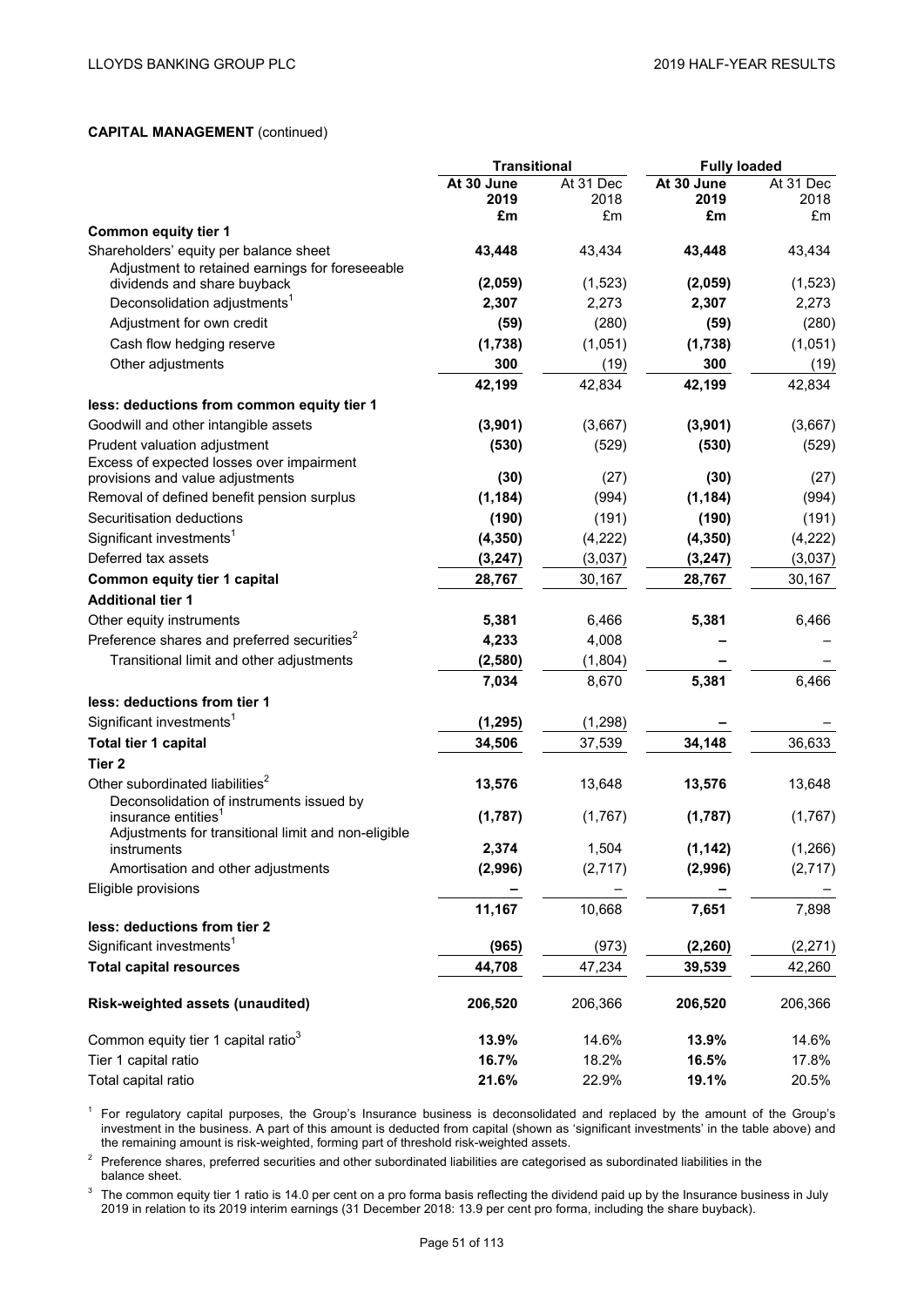#### **Movements in capital resources**

The key difference between the transitional capital calculation as at 30 June 2019 and the fully loaded equivalent is primarily related to capital securities that previously qualified as tier 1 or tier 2 capital, but that do not fully qualify under CRD IV, which can be included in additional tier 1 (AT1) or tier 2 capital (as applicable) up to specified limits which reduce by 10 per cent per annum until 2022. The key movements on a transitional basis are set out in the table below.

|                                                                                              | Common<br><b>Equity tier 1</b><br>£m | <b>Additional</b><br>Tier 1<br>£m | Tier <sub>2</sub><br>£m | <b>Total</b><br>capital<br>£m |
|----------------------------------------------------------------------------------------------|--------------------------------------|-----------------------------------|-------------------------|-------------------------------|
| At 31 December 2018                                                                          | 30,167                               | 7,372                             | 9,695                   | 47,234                        |
| Profit attributable to ordinary shareholders <sup>1</sup>                                    | 1,843                                |                                   |                         | 1,843                         |
| Movement in foreseeable dividends <sup>2</sup>                                               | 336                                  |                                   |                         | 336                           |
| Dividends paid out on ordinary shares during the<br>year                                     | (1, 523)                             |                                   |                         | (1, 523)                      |
| Dividends received from the Insurance business <sup>1</sup>                                  | 350                                  |                                   |                         | 350                           |
| Share buyback completed                                                                      | (879)                                |                                   |                         | (879)                         |
| Share buyback accrual                                                                        | (871)                                |                                   |                         | (871)                         |
| IFRS 9 transitional adjustment to retained earnings                                          | (49)                                 |                                   |                         | (49)                          |
| Movement in treasury shares and employee share<br>schemes                                    | 193                                  |                                   |                         | 193                           |
| Pension movements:                                                                           |                                      |                                   |                         |                               |
| Removal of defined benefit pension surplus                                                   | (190)                                |                                   |                         | (190)                         |
| Movement through other comprehensive income<br>Fair value through other comprehensive income | (129)                                |                                   |                         | (129)                         |
| reserve                                                                                      | (144)                                |                                   |                         | (144)                         |
| Prudent valuation adjustment                                                                 | (1)                                  |                                   |                         | (1)                           |
| Deferred tax asset                                                                           | (210)                                |                                   |                         | (210)                         |
| Goodwill and other intangible assets                                                         | (234)                                |                                   |                         | (234)                         |
| Excess of expected losses over impairment<br>provisions and value adjustments                | (3)                                  |                                   |                         | (3)                           |
| Significant investments                                                                      | (128)                                | 3                                 | 8                       | (117)                         |
| Movements in subordinated debt:                                                              |                                      |                                   |                         |                               |
| Repurchases, redemptions and other                                                           |                                      | (2,032)                           | 499                     | (1, 533)                      |
| Issuances                                                                                    |                                      | 396                               |                         | 396                           |
| Other movements                                                                              | 239                                  |                                   |                         | 239                           |
| At 30 June 2019                                                                              | 28,767                               | 5,739                             | 10,202                  | 44,708                        |

<sup>1</sup> Under the regulatory framework, profits made by Insurance are removed from CET1 capital. However, when dividends are paid to the Group by Insurance these are recognised through CET1 capital. The £350 million of dividends received from Insurance during the period reflects their 2018 full year ordinary dividend.

<sup>2</sup> Reflects the accrual for foreseeable 2019 ordinary dividends (including the interim dividend) and the reversal of the accrual for the 2018 full year ordinary dividend which has now been paid.

CET1 capital resources have reduced by  $£1,400$  million in the period, primarily reflecting:

- The accrual for foreseeable dividends in respect of the first half of 2019, share buybacks completed during the period and the accrual for the remaining buyback under the programme announced as part of the 2018 year end results, and movements related to other capital items including pensions, deferred tax and intangible assets
- Partially offset by profit generation during the period and the receipt of the dividend paid by the Insurance business in February 2019

AT1 capital resources have reduced by £1,633 million in the period, primarily reflecting a redemption during the period and the annual reduction in the transitional limit applied to grandfathered AT1 capital instruments, offset in part by the issuance of a new capital instrument.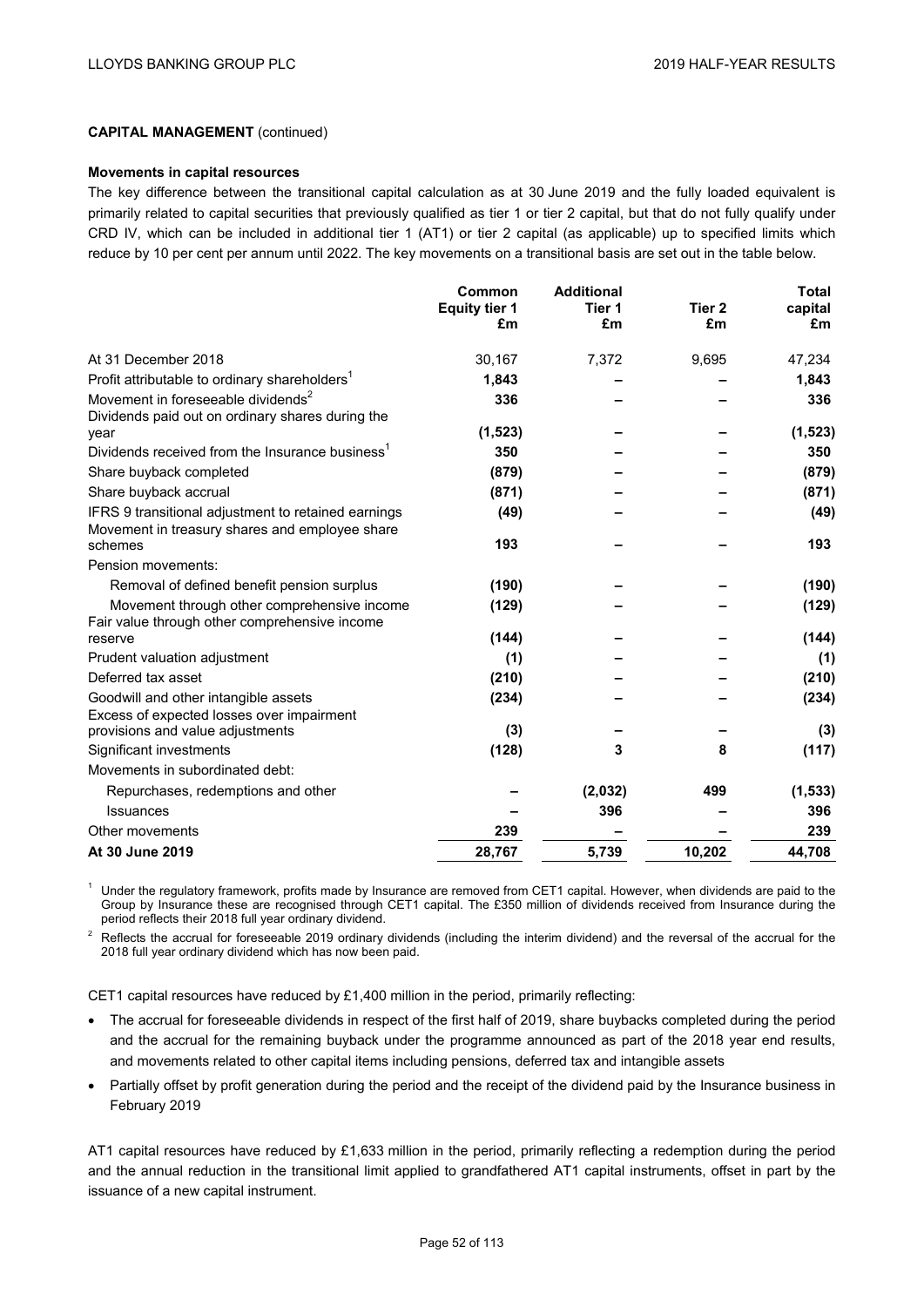Tier 2 capital resources have increased by £507 million in the period largely reflecting the transitioning of grandfathered AT1 instruments to tier 2, partially offset by the amortisation of dated instruments.

### **Minimum requirement for own funds and eligible liabilities (MREL)**

Applying the Bank of England's MREL policy to current minimum capital requirements, the Group's indicative MREL requirement, excluding regulatory capital buffers, is as follows:

- From 2020, 2 times Pillar 1 plus Pillar 2A, equivalent to 20.7 per cent of risk-weighted assets
- From 2022, 2 times Pillar 1 plus 2 times Pillar 2A, equivalent to 25.4 per cent of risk-weighted assets

The Bank of England will review the calibration of MREL in 2020 before setting final end-state requirements to be met from 2022. This review will take into consideration any changes to the capital framework, including the finalisation of Basel III.

During the first half of 2019, the Group issued £1.4 billion (sterling equivalent as at 30 June 2019) of senior unsecured securities from Lloyds Banking Group plc which, while not included in total capital, are eligible to meet MREL. Combined with previous issuances made over the last three years the Group remains comfortably positioned to meet MREL requirements from 2020 and, as at 30 June 2019, had a transitional MREL ratio of 32.2 per cent of risk-weighted assets.

An analysis of the Group's current transitional MREL position is provided in the table below.

|                                                                | <b>Transitional</b> |                   |  |
|----------------------------------------------------------------|---------------------|-------------------|--|
|                                                                | At 30 June<br>2019  | At 31 Dec<br>2018 |  |
|                                                                | £m                  | £m                |  |
| Total capital resources (transitional basis)                   | 44,708              | 47,234            |  |
| Ineligible AT1 and tier 2 instruments <sup>1</sup>             | (768)               | (613)             |  |
| Senior unsecured securities issued by Lloyds Banking Group plc | 22,475              | 20,213            |  |
| Total MREL <sup>2</sup>                                        | 66,415              | 66,834            |  |
| <b>Risk-weighted assets</b>                                    | 206,520             | 206,366           |  |
| <b>MREL</b> ratio <sup>3</sup>                                 | 32.2%               | 32.4%             |  |

 $1$  Instruments with less than one year to maturity or governed under non-EEA law without a contractual bail-in clause.

Until 2022, externally issued regulatory capital in operating entities can count towards the Group's MREL to the extent that such capital would count towards the Group's consolidated capital resources.

<sup>3</sup> The MREL ratio is 32.2 per cent on a pro forma basis upon recognition of the dividend paid up by the Insurance business in July 2019 in relation to its 2019 interim earnings (31 December 2018: 32.6 per cent pro forma).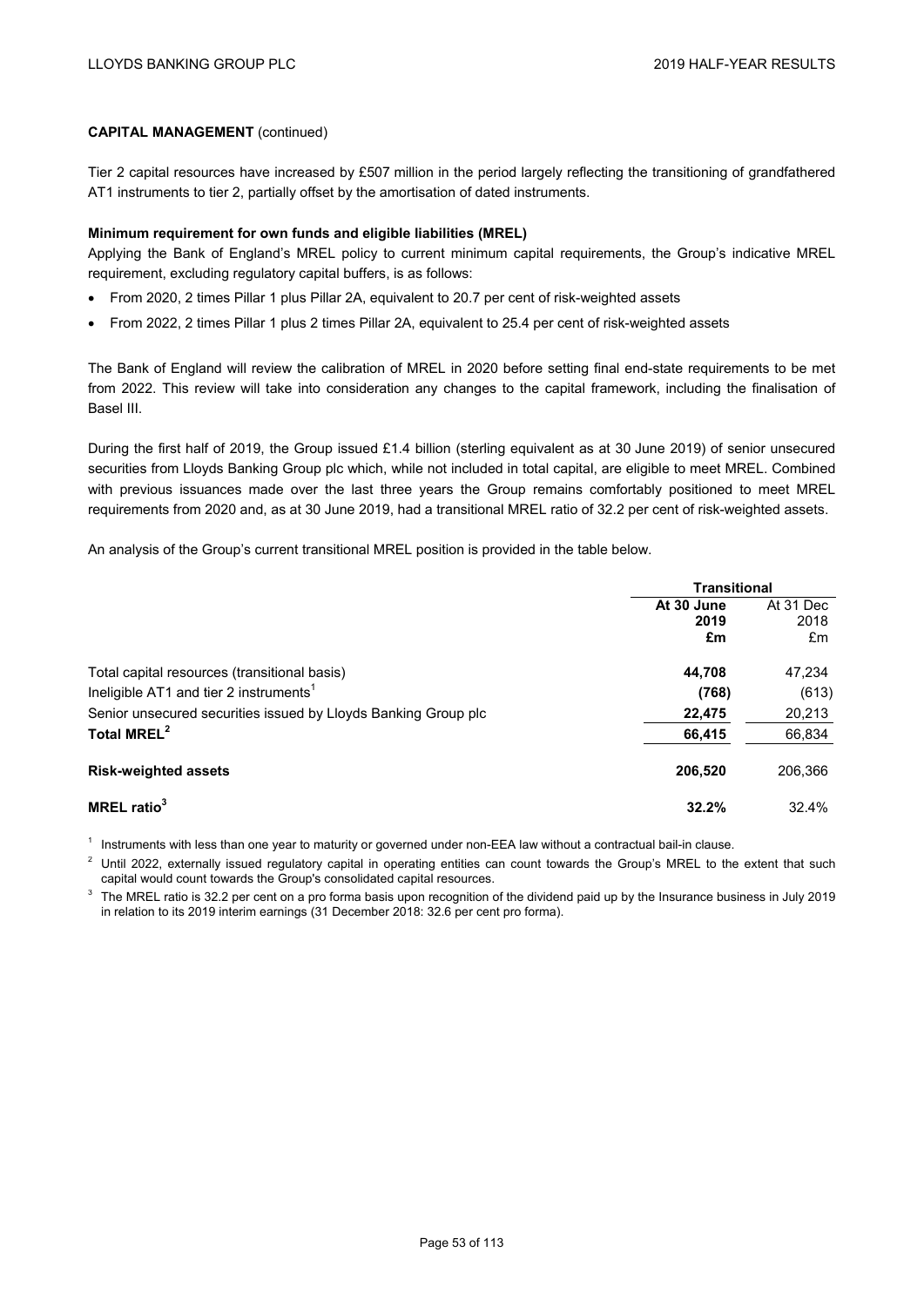#### **Risk-weighted assets**

|                                                              | At 30 June | At 31 Dec  |
|--------------------------------------------------------------|------------|------------|
|                                                              | 2019<br>£m | 2018<br>£m |
|                                                              |            |            |
| Foundation Internal Ratings Based (IRB) Approach             | 56,352     | 60,555     |
| Retail IRB Approach                                          | 62,219     | 59,522     |
| Other IRB Approach                                           | 18,223     | 15,666     |
| <b>IRB Approach</b>                                          | 136,794    | 135,743    |
| Standardised (STA) Approach                                  | 25,582     | 25,757     |
| <b>Credit risk</b>                                           | 162,376    | 161,500    |
| Counterparty credit risk                                     | 5,688      | 5,718      |
| Contributions to the default funds of central counterparties | 278        | 830        |
| Credit valuation adjustment risk                             | 673        | 702        |
| Operational risk                                             | 25,161     | 25,505     |
| Market risk                                                  | 2,228      | 2,085      |
| Underlying risk-weighted assets                              | 196,404    | 196,340    |
| Threshold risk-weighted assets <sup>1</sup>                  | 10,116     | 10,026     |
| <b>Total risk-weighted assets</b>                            | 206,520    | 206,366    |
|                                                              |            |            |

 $1$  Threshold risk-weighted assets reflect the element of significant investments and deferred tax assets that are permitted to be riskweighted instead of being deducted from CET1 capital. Significant investments primarily arise from investment in the Group's Insurance business.

### **Risk-weighted assets movement by key driver**

|                                                                                                                    |                                        |                                        | <b>Credit</b>            |                                                |                      |                                  |                   |
|--------------------------------------------------------------------------------------------------------------------|----------------------------------------|----------------------------------------|--------------------------|------------------------------------------------|----------------------|----------------------------------|-------------------|
|                                                                                                                    | <b>Credit risk</b><br><b>IRB</b><br>£m | <b>Credit risk</b><br><b>STA</b><br>£m | risk<br>total $^2$<br>£m | Counterparty<br>credit risk <sup>3</sup><br>£m | Market<br>risk<br>£m | <b>Operational</b><br>risk<br>£m | Total<br>£m       |
| <b>Total risk-weighted assets</b><br>as at 31 December 2018<br>Less threshold risk-weighted<br>assets <sup>1</sup> |                                        |                                        |                          |                                                |                      |                                  | 206,366<br>10,026 |
| Risk-weighted assets as at<br>31 December 2018                                                                     | 135,743                                | 25,757                                 | 161,500                  | 7,250                                          | 2,085                | 25,505                           | 196,340           |
| Asset size                                                                                                         | (919)                                  | 513                                    | (406)                    | (133)                                          | (110)                |                                  | (649)             |
| Asset quality                                                                                                      | 613                                    | (153)                                  | 460                      | (93)                                           |                      |                                  | 367               |
| Model updates                                                                                                      | 1,747                                  |                                        | 1,747                    | -                                              | (117)                |                                  | 1,630             |
| Methodology and policy                                                                                             | (412)                                  | (525)                                  | (937)                    | (276)                                          | 4                    |                                  | (1, 209)          |
| Acquisitions and disposals<br>Movements in risk levels                                                             |                                        |                                        |                          |                                                | 366                  |                                  | 366               |
| (market risk only)<br>Foreign exchange movements                                                                   | 22                                     | (10)                                   | 12                       | (109)                                          |                      |                                  | (97)              |
| Other                                                                                                              |                                        |                                        |                          |                                                |                      | (344)                            | (344)             |
| Risk-weighted assets as at<br>30 June 2019                                                                         | 136,794                                | 25,582                                 | 162,376                  | 6,639                                          | 2,228                | 25,161                           | 196,404           |
| Threshold risk-weighted<br>assets <sup>1</sup>                                                                     |                                        |                                        |                          |                                                |                      |                                  | 10,116            |
| <b>Total risk-weighted assets</b><br>as at 30 June 2019                                                            |                                        |                                        |                          |                                                |                      |                                  | 206,520           |

<sup>1</sup> Threshold risk-weighted assets reflect the element of significant investments and deferred tax assets that are permitted to be riskweighted instead of being deducted from CET1 capital. Significant investments primarily arise from investments in the Group's Insurance business.

<sup>2</sup> Credit risk includes securitisation risk-weighted assets.

<sup>3</sup> Counterparty credit risk includes movements in contributions to the default fund of central counterparties and movements in credit valuation adjustment risk.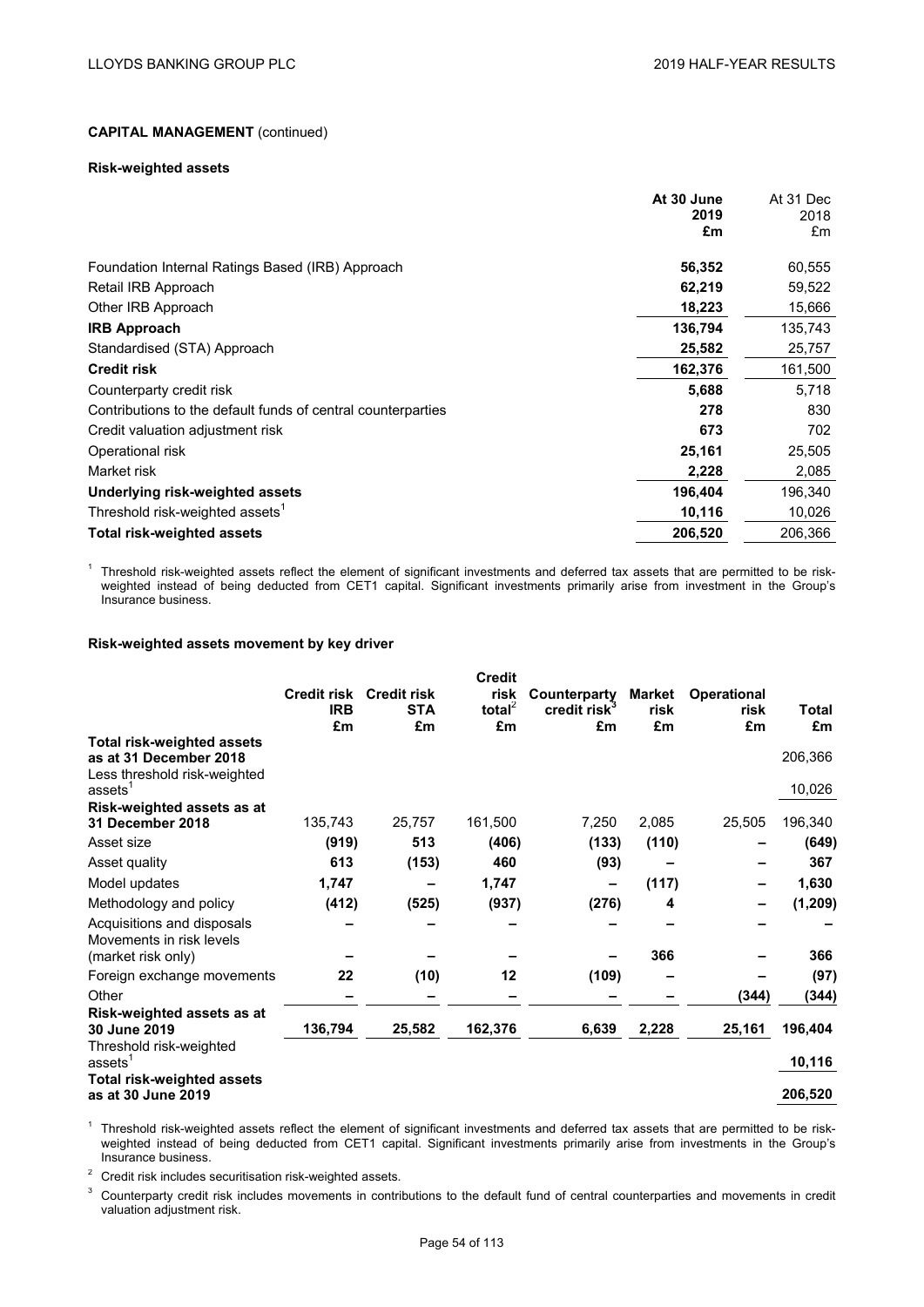The risk-weighted assets movement table provides analysis of the movement in risk-weighted assets in the period by risk type and an insight into the key drivers of the movements. The key driver analysis is compiled on a monthly basis through the identification and categorisation of risk-weighted asset movements and is subject to management judgment.

### **Credit risk, risk-weighted assets:**

- Asset size includes changes in book size (both drawn and undrawn balances) and composition, excluding acquisitions and disposals
- Asset quality increases in risk-weighted assets of £0.5 billion are a result of movements due to changes in borrower risk, including changes in the economic environment
- The model update increase of £1.7 billion principally relates to retail mortgage models
- Methodology and policy decreases of £0.9 billion are principally a result of securitisation activity partly offset by the introduction of IFRS 16

**Counterparty credit risk**: risk-weighted assets decreased by £0.6 billion, largely driven by reduced contributions to default funds and yield curve movements.

**Market risk, risk-weighted assets:** an increase of £0.1 billion due to various small risk and model changes.

**Operational risk, risk-weighted assets:** decreased by £0.3 billion following the actualisation of calculation inputs.

### **Leverage ratio**

The Group is subject to the following minimum requirements under the UK Leverage Ratio Framework:

- A minimum leverage ratio requirement of 3.25 per cent of the total leverage exposure measure
- A countercyclical leverage buffer (CCLB) of 0.3 per cent of the total leverage exposure measure
- An additional leverage ratio buffer (ALRB), equivalent to 0.6 per cent of the total leverage exposure measure at Group level, which will apply from 1 August 2019. The ALRB is 35 per cent of the systemic risk buffer

At least 75 per cent of the 3.25 per cent minimum leverage ratio requirement and the entirety of any buffers that may apply must be met with CET1 capital.

### **Analysis of leverage movements**

The Group's fully loaded UK leverage ratio reduced to 5.1 per cent, primarily driven by the reduction in tier 1 capital. The leverage exposure measure increased by  $£4.9$  billion during the period largely reflecting the increase in the SFT exposure measure, an increase in financial assets at fair value through other comprehensive income and the recognition of the right-of-use asset following the introduction of IFRS 16.

On a pro forma basis the UK leverage ratio reduced to 5.1 per cent from 5.6 per cent pro forma at 31 December 2018, reflecting the reduction in the pro forma fully loaded tier 1 capital position.

The derivatives exposure measure, representing derivative financial instruments per the balance sheet net of deconsolidation and derivatives adjustments, reduced by £0.1 billion during the period.

The SFT exposure measure, representing SFT assets per the balance sheet net of deconsolidation and other SFT adjustments, increased by £1.2 billion during the period, largely reflecting an increase in volumes, partially offset through netting adjustments and a reduction in the counterparty credit risk add-on.

Off-balance sheet items increased by £0.2 billion during the period, primarily reflecting new residential mortgage offers placed, offset in part by a net reduction in corporate and securitisation financing facilities.

The average UK leverage ratio of 5.1 per cent over the quarter largely reflected the reduction in the tier 1 capital position following the redemption of an AT1 capital instrument called in April.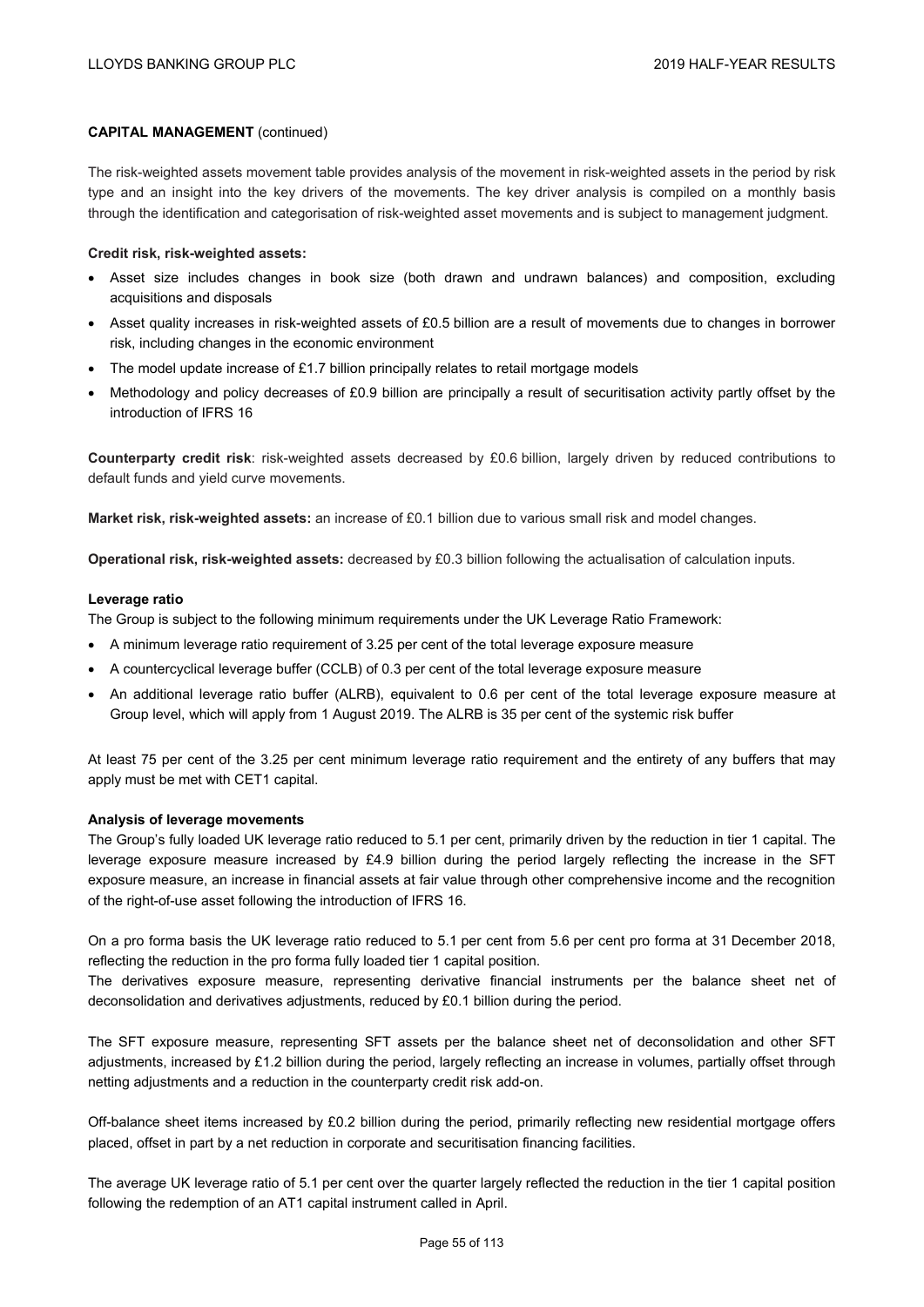The table below summarises the component parts of the Group's leverage ratio.

|                                               | <b>Fully loaded</b> |                   |
|-----------------------------------------------|---------------------|-------------------|
|                                               | At 30 June          | At 31 Dec<br>2018 |
|                                               | 2019<br>£m          | £m                |
| Total tier 1 capital for leverage ratio       |                     |                   |
| Common equity tier 1 capital                  | 28,767              | 30,167            |
| Additional tier 1 capital                     | 5,381               | 6,466             |
| Total tier 1 capital                          | 34,148              | 36,633            |
| <b>Exposure measure</b>                       |                     |                   |
| <b>Statutory balance sheet assets</b>         |                     |                   |
| Derivative financial instruments              | 26,148              | 23,595            |
| Securities financing transactions             | 72,508              | 69,301            |
| Loans and advances and other assets           | 723,592             | 704,702           |
| <b>Total assets</b>                           | 822,248             | 797,598           |
| <b>Qualifying central bank claims</b>         | (53, 288)           | (50, 105)         |
| Deconsolidation adjustments <sup>1</sup>      |                     |                   |
| Derivative financial instruments              | (1, 475)            | (1,376)           |
| Securities financing transactions             | (452)               | (487)             |
| Loans and advances and other assets           | (141, 893)          | (130, 048)        |
| <b>Total deconsolidation adjustments</b>      | (143, 820)          | (131, 911)        |
| <b>Derivatives adjustments</b>                |                     |                   |
| Adjustments for regulatory netting            | (9, 152)            | (8,828)           |
| Adjustments for cash collateral               | (13,020)            | (10, 536)         |
| Net written credit protection                 | 485                 | 539               |
| Regulatory potential future exposure          | 18,544              | 18,250            |
| <b>Total derivatives adjustments</b>          | (3, 143)            | (575)             |
| Securities financing transactions adjustments | (2,045)             | 40                |
| <b>Off-balance sheet items</b>                | 56,622              | 56,393            |
| Regulatory deductions and other adjustments   | (8, 367)            | (8, 163)          |
| Total exposure measure <sup>2</sup>           | 668,207             | 663,277           |
| Average exposure measure <sup>3</sup>         | 671,502             | 669,896           |
| UK Leverage ratio <sup>2,5</sup>              | 5.1%                | 5.5%              |
| Average UK leverage ratio <sup>3</sup>        | 5.1%                | 5.5%              |
| CRD IV exposure measure <sup>4</sup>          | 721,495             | 713,382           |
| CRD IV leverage ratio <sup>4</sup>            | 4.7%                | 5.1%              |

<sup>1</sup> Deconsolidation adjustments relate to the deconsolidation of certain Group entities that fall outside the scope of the Group's regulatory capital consolidation, being primarily the Group's Insurance business.

<sup>2</sup> Calculated in accordance with the UK Leverage Ratio Framework which requires qualifying central bank claims to be excluded from the leverage exposure measure.

<sup>3</sup> The average UK leverage ratio is based on the average of the month end tier 1 capital position and average exposure measure over the quarter (1 April 2019 to 30 June 2019). The average of 5.1 per cent compares to 5.3 per cent at the start and 5.1 per cent at the end of the quarter.

<sup>4</sup> Calculated in accordance with CRD IV rules which include central bank claims within the leverage exposure measure.

 $5$  The UK leverage ratio is 5.1 per cent on a pro forma basis upon recognition of the dividend paid up by the Insurance business in July 2019 in relation to its 2019 interim earnings (31 December 2018: 5.6 per cent pro forma).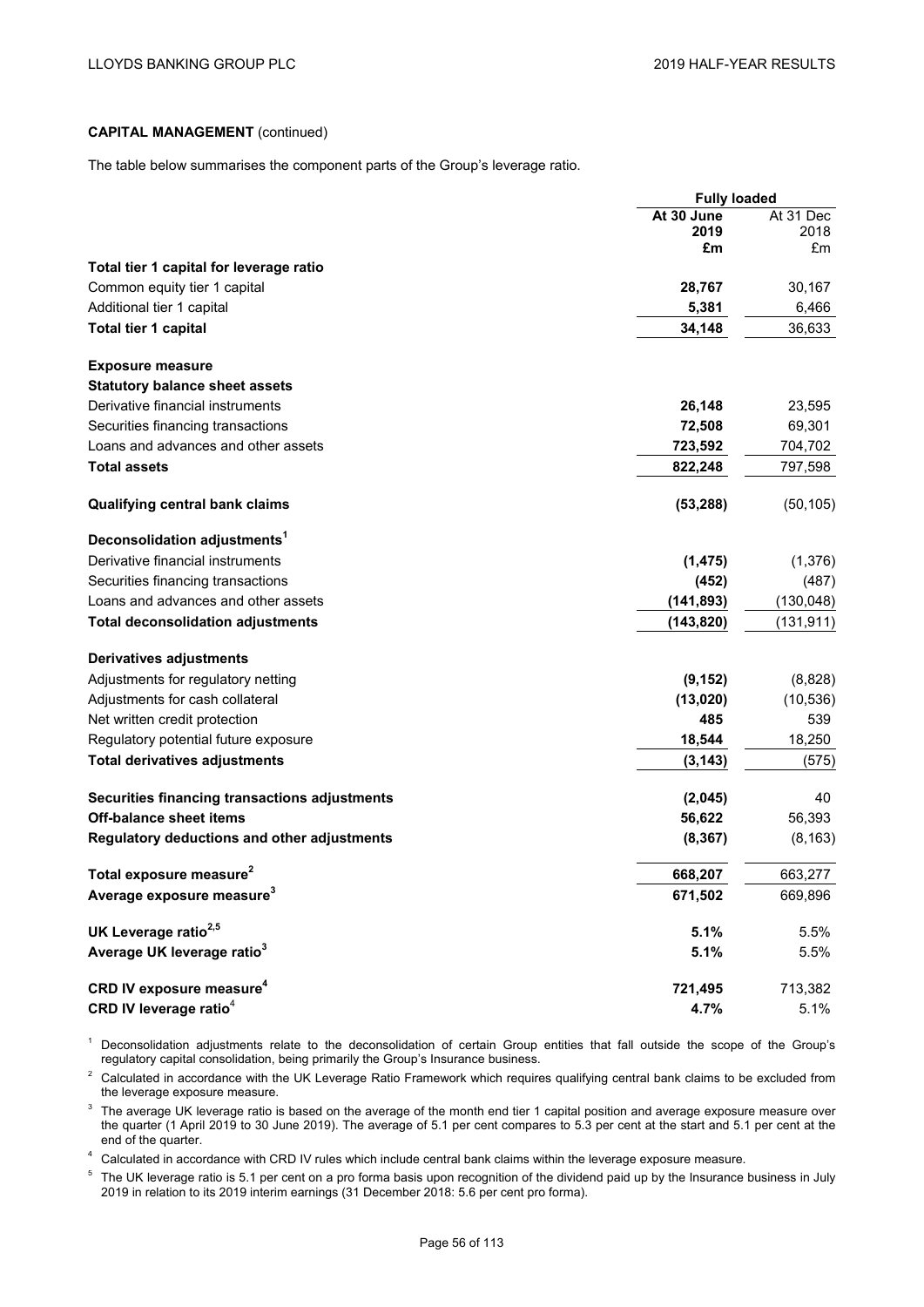### **Application of IFRS 9 on a full impact basis for capital and leverage**

|                                         | <b>IFRS 9 full impact</b> |                  |  |
|-----------------------------------------|---------------------------|------------------|--|
|                                         | At 30 June<br>2019        | At 1 Jan<br>2018 |  |
| Common equity tier 1 (£m)               | 28,272                    | 29,592           |  |
| Transitional tier 1 (£m)                | 34.011                    | 36.964           |  |
| Transitional total capital (£m)         | 44.688                    | 47,195           |  |
| Total risk-weighted assets (£m)         | 206.789                   | 206.614          |  |
| Common equity tier 1 ratio (%)          | 13.7%                     | 14.3%            |  |
| Transitional tier 1 ratio (%)           | 16.4%                     | 17.9%            |  |
| Transitional total capital ratio (%)    | 21.6%                     | 22.8%            |  |
| UK leverage ratio exposure measure (£m) | 667.712                   | 663,182          |  |
| UK leverage ratio (%)                   | 5.0%                      | $5.4\%$          |  |

The Group has opted to apply paragraph 4 of CRR Article 473a (the 'transitional rules') which allows for additional capital relief in respect of any post 1 January 2018 increase in Stage 1 and Stage 2 IFRS 9 expected credit loss provisions (net of regulatory expected losses) during the transition period. As at 30 June 2019 no additional capital relief has been recognised.

### **Stress testing**

The Group undertakes a wide-ranging programme of stress testing providing a comprehensive view of the potential impacts arising from the risks to which the Group and its key legal entities are exposed. One of the most important uses of stress testing is to assess the resilience of the operational and strategic plans of the Group and its legal entities to adverse economic conditions and other key vulnerabilities. As part of this programme the Group conducted a macroeconomic stress test of the four year operating plan in the first quarter of the year.

The Group also participates in the UK wide Annual Cyclical Scenario stress tests run by the Bank of England. In the 2018 Bank of England stress test the Group exceeded the capital and leverage hurdles after the application of management actions and was not required to take any action as a result of the test. The Group is currently participating in the 2019 Bank of England stress test and, having submitted its results at the end of June, is awaiting the Bank of England's publication of the industry-wide results in the fourth quarter.

### **Regulatory capital developments**

There continue to be a number of significant developments surrounding regulatory capital rules. These include PRA and EBA policy changes on mortgage risk-weighted asset modelling, EU revisions to the Capital Requirements Directive and Regulation that have resulted in the publications of CRD V and CRR 2, and the final Basel III reforms that were published in December 2017 and will introduce changes to the standardised and modelled approaches for certain risk types, including credit and operational risk, along with an aggregate output floor that is due to be implemented in full by 2027. The majority of these changes will be implemented over the coming years with the final Basel III reforms still subject to adoption via European and UK legislative processes. The implementation of some areas, and associated Pillar 2 offsets, will be at the discretion of the PRA.

### **Half-year Pillar 3 disclosures**

The Group will publish a condensed set of half-year Pillar 3 disclosures in August, prepared in accordance with the revised European Banking Authority (EBA) guidelines on Pillar 3 disclosure formats and frequency that were issued in December 2016.

A copy of the half-year Pillar 3 disclosures will be available to view from August at: *https://www.lloydsbankinggroup.com/investors/financial-performance/*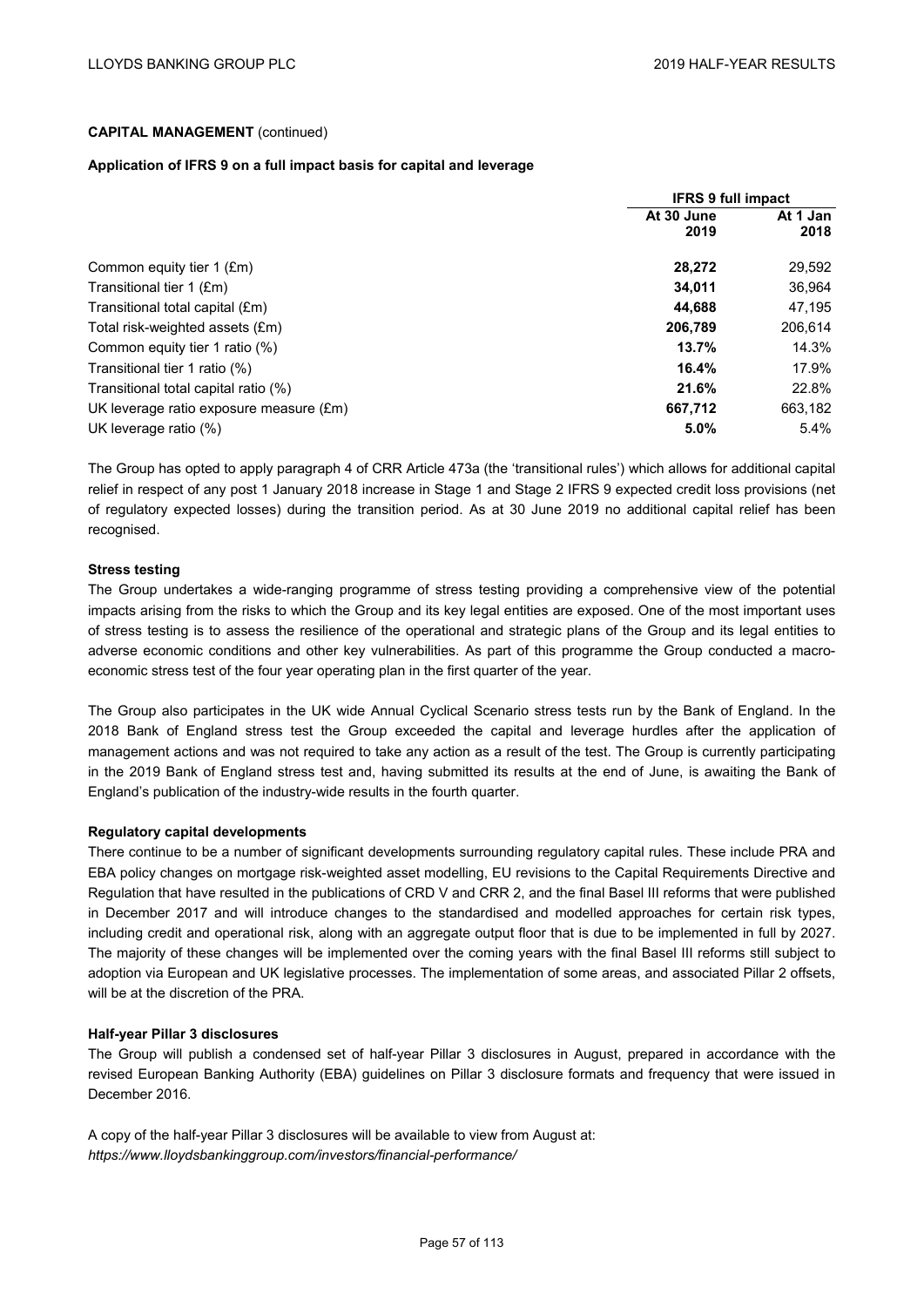# **STATUTORY INFORMATION**

|              |                                                             | Page |  |  |  |
|--------------|-------------------------------------------------------------|------|--|--|--|
|              | Condensed consolidated half-year financial statements       |      |  |  |  |
|              | Consolidated income statement                               |      |  |  |  |
|              | Consolidated statement of comprehensive income              | 60   |  |  |  |
|              | Consolidated balance sheet                                  | 61   |  |  |  |
|              | Consolidated statement of changes in equity                 | 63   |  |  |  |
|              | Consolidated cash flow statement                            | 66   |  |  |  |
| <b>Notes</b> |                                                             |      |  |  |  |
| 1            | Accounting policies, presentation and estimates             | 67   |  |  |  |
| 2            | Segmental analysis                                          | 70   |  |  |  |
| 3            | Net fee and commission income                               | 72   |  |  |  |
| 4            | Operating expenses                                          | 73   |  |  |  |
| 5            | Impairment                                                  | 74   |  |  |  |
| 6            | Taxation                                                    | 75   |  |  |  |
| 7            | Earnings per share                                          | 75   |  |  |  |
| 8            | Financial assets at fair value through profit or loss       | 76   |  |  |  |
| 9            | Derivative financial instruments                            | 76   |  |  |  |
| 10           | Financial assets at amortised cost                          | 77   |  |  |  |
| 11           | Allowance for impairment losses                             | 80   |  |  |  |
| 12           | Debt securities in issue                                    | 83   |  |  |  |
| 13           | Post-retirement defined benefit schemes                     | 84   |  |  |  |
| 14           | Subordinated liabilities                                    | 85   |  |  |  |
| 15           | Share capital                                               | 85   |  |  |  |
| 16           | Other equity instruments                                    | 86   |  |  |  |
| 17           | Provisions for liabilities and charges                      | 87   |  |  |  |
| 18           | Contingent liabilities and commitments                      | 89   |  |  |  |
| 19           | Fair values of financial assets and liabilities             | 92   |  |  |  |
| 20           | Credit quality of loans and advances to banks and customers | 99   |  |  |  |
| 21           | Dividends on ordinary shares                                | 107  |  |  |  |
| 22           | Implementation of IFRS 16                                   | 107  |  |  |  |
| 23           | Future accounting developments                              | 108  |  |  |  |
| 24           | Other information                                           | 108  |  |  |  |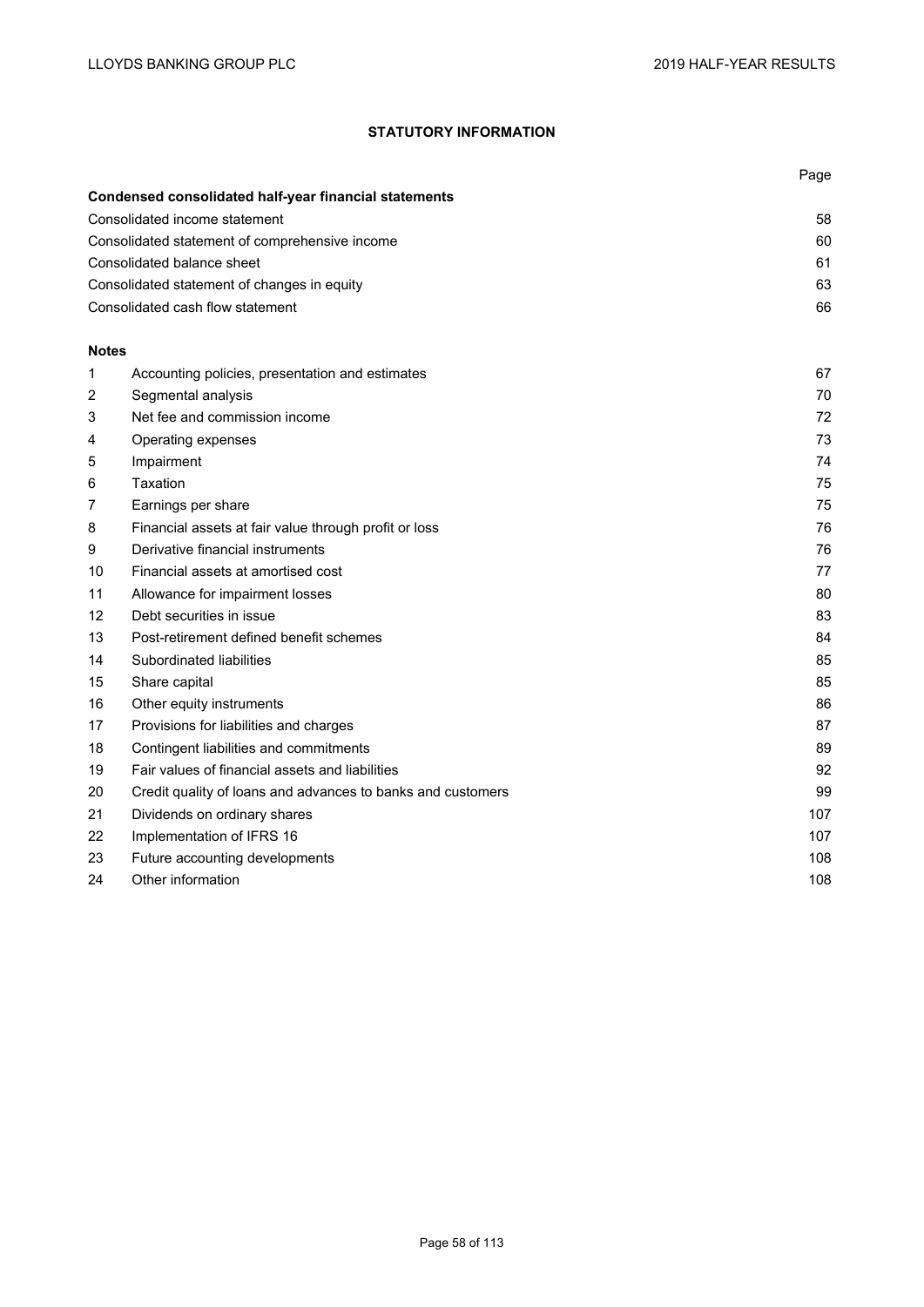# **CONDENSED CONSOLIDATED HALF-YEAR FINANCIAL STATEMENTS CONSOLIDATED INCOME STATEMENT (UNAUDITED)**

|                                                  |             | Half-year to<br>30 June | Half-year to<br>30 June | Half-year to<br>31 Dec |
|--------------------------------------------------|-------------|-------------------------|-------------------------|------------------------|
|                                                  |             | 2019                    | 2018 <sup>1</sup>       | 2018 <sup>1</sup>      |
|                                                  | <b>Note</b> | £m                      | £m                      | £m                     |
| Interest and similar income                      |             | 8,399                   | 8,032                   | 8,317                  |
| Interest and similar expense                     |             | (3,760)                 | (2,025)                 | (928)                  |
| Net interest income                              |             | 4,639                   | 6,007                   | 7,389                  |
| Fee and commission income                        |             | 1,428                   | 1,372                   | 1,476                  |
| Fee and commission expense                       |             | (694)                   | (674)                   | (712)                  |
| Net fee and commission income                    | 3           | 734                     | 698                     | 764                    |
| Net trading income                               |             | 11,789                  | 1,522                   | (5, 398)               |
| Insurance premium income                         |             | 4,431                   | 4,815                   | 4,374                  |
| Other operating income                           |             | 1,547                   | 1,238                   | 682                    |
| <b>Other income</b>                              |             | 18,501                  | 8,273                   | 422                    |
| <b>Total income</b>                              |             | 23,140                  | 14,280                  | 7,811                  |
| Insurance claims                                 |             | (14,009)                | (4, 709)                | 1,244                  |
| Total income, net of insurance claims            |             | 9,131                   | 9,571                   | 9,055                  |
| Regulatory provisions                            |             | (793)                   | (807)                   | (543)                  |
| Other operating expenses                         |             | (4, 862)                | (5, 191)                | (5, 188)               |
| <b>Total operating expenses</b>                  | 4           | (5,655)                 | (5,998)                 | (5,731)                |
| <b>Trading surplus</b>                           |             | 3,476                   | 3,573                   | 3,324                  |
| Impairment                                       | 5           | (579)                   | (456)                   | (481)                  |
| Profit before tax                                |             | 2,897                   | 3,117                   | 2,843                  |
| Tax expense                                      | 6           | (672)                   | (800)                   | (654)                  |
| Profit for the period                            |             | 2,225                   | 2,317                   | 2,189                  |
| Profit attributable to ordinary shareholders     |             | 1,942                   | 2,075                   | 1,900                  |
| Profit attributable to other equity holders      |             | 251                     | 205                     | 228                    |
| Profit attributable to equity holders            |             | 2,193                   | 2,280                   | 2,128                  |
| Profit attributable to non-controlling interests |             | 32                      | 37                      | 61                     |
| Profit for the period                            |             | 2,225                   | 2,317                   | 2,189                  |
| Basic earnings per share                         | 7           | 2.7p                    | 2.9 <sub>p</sub>        | 2.6p                   |
| Diluted earnings per share                       | 7           | 2.7p                    | 2.9 <sub>p</sub>        | 2.6p                   |

<sup>1</sup> Restated, see note 1.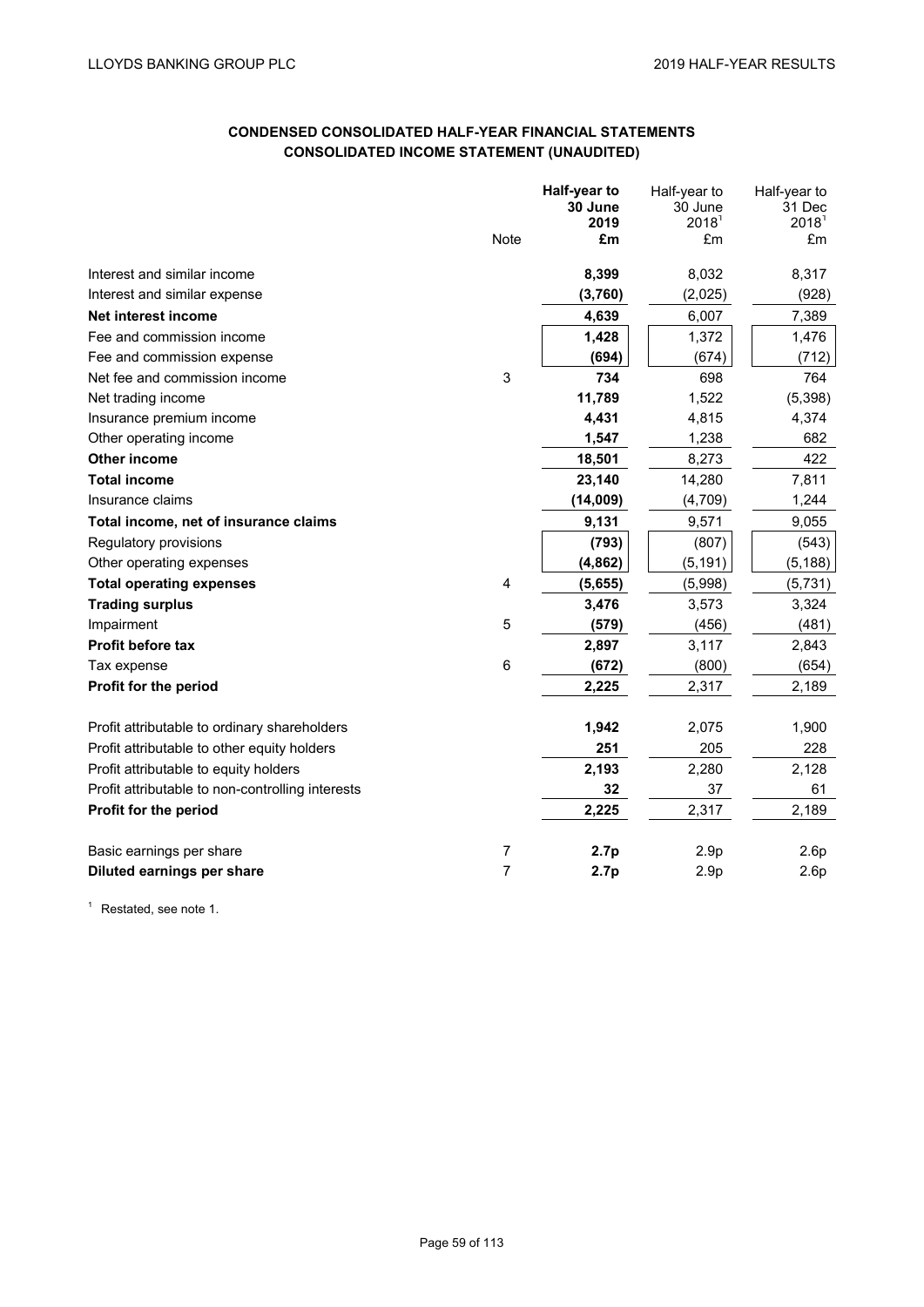# **CONSOLIDATED STATEMENT OF COMPREHENSIVE INCOME (UNAUDITED)**

|                                                                                                                                                                                            | Half-year to<br>30 June<br>2019<br>£m | Half-year to<br>30 June<br>2018 <sup>1</sup><br>£m | Half-year to<br>31 Dec<br>2018 <sup>1</sup><br>£m |
|--------------------------------------------------------------------------------------------------------------------------------------------------------------------------------------------|---------------------------------------|----------------------------------------------------|---------------------------------------------------|
| Profit for the period                                                                                                                                                                      | 2,225                                 | 2,317                                              | 2,189                                             |
| Other comprehensive income                                                                                                                                                                 |                                       |                                                    |                                                   |
| Items that will not subsequently be reclassified to profit or loss:                                                                                                                        |                                       |                                                    |                                                   |
| Post-retirement defined benefit scheme remeasurements:                                                                                                                                     |                                       |                                                    |                                                   |
| Remeasurements before tax                                                                                                                                                                  | (173)                                 | 908                                                | (741)                                             |
| Tax                                                                                                                                                                                        | 44                                    | (206)                                              | 159                                               |
| Movements in revaluation reserve in respect of equity shares held<br>at fair value through other comprehensive income:                                                                     | (129)                                 | 702                                                | (582)                                             |
| Change in fair value                                                                                                                                                                       | 1                                     | (97)                                               |                                                   |
| Tax                                                                                                                                                                                        | 12                                    | 22                                                 |                                                   |
|                                                                                                                                                                                            | 13                                    | (75)                                               |                                                   |
| Gains and losses attributable to own credit risk:                                                                                                                                          |                                       |                                                    |                                                   |
| Gains (losses) before tax                                                                                                                                                                  | (303)                                 | 167                                                | 366                                               |
| Tax                                                                                                                                                                                        | 82                                    | (45)                                               | (99)                                              |
|                                                                                                                                                                                            | (221)                                 | 122                                                | 267                                               |
| Share of other comprehensive income of associates and joint<br>ventures                                                                                                                    |                                       |                                                    | 8                                                 |
| Items that may subsequently be reclassified to profit or loss:<br>Movements in revaluation reserve in respect of debt securities held<br>at fair value through other comprehensive income: |                                       |                                                    |                                                   |
| Change in fair value                                                                                                                                                                       | (50)                                  | 110                                                | (147)                                             |
| Income statement transfers in respect of disposals                                                                                                                                         | (177)                                 | (203)                                              | (72)                                              |
| Tax                                                                                                                                                                                        | 68                                    | 46                                                 | 73                                                |
|                                                                                                                                                                                            | (159)                                 | (47)                                               | (146)                                             |
| Movements in cash flow hedging reserve:                                                                                                                                                    |                                       |                                                    |                                                   |
| Effective portion of changes in fair value taken to other                                                                                                                                  | 1,179                                 | (223)                                              | 457                                               |
| comprehensive income<br>Net income statement transfers                                                                                                                                     | (242)                                 | (423)                                              | (278)                                             |
| Tax                                                                                                                                                                                        | (250)                                 | 182                                                | (69)                                              |
|                                                                                                                                                                                            | 687                                   | (464)                                              | 110                                               |
| Currency translation differences (tax: nil)                                                                                                                                                | 1                                     | 5                                                  | (13)                                              |
| Other comprehensive income for the period, net of tax                                                                                                                                      | 192                                   | 243                                                | (356)                                             |
| Total comprehensive income for the period                                                                                                                                                  | 2,417                                 | 2,560                                              | 1,833                                             |
|                                                                                                                                                                                            |                                       |                                                    |                                                   |
| Total comprehensive income attributable to ordinary shareholders                                                                                                                           | 2,134                                 | 2,318                                              | 1,544                                             |
| Total comprehensive income attributable to other equity holders                                                                                                                            | 251                                   | 205                                                | 228                                               |
| Total comprehensive income attributable to equity holders                                                                                                                                  | 2,385                                 | 2,523                                              | 1,772                                             |
| Total comprehensive income attributable to non-controlling interests                                                                                                                       | 32                                    | 37                                                 | 61                                                |
| Total comprehensive income for the period                                                                                                                                                  | 2,417                                 | 2,560                                              | 1,833                                             |

<sup>1</sup> Restated, see note 1.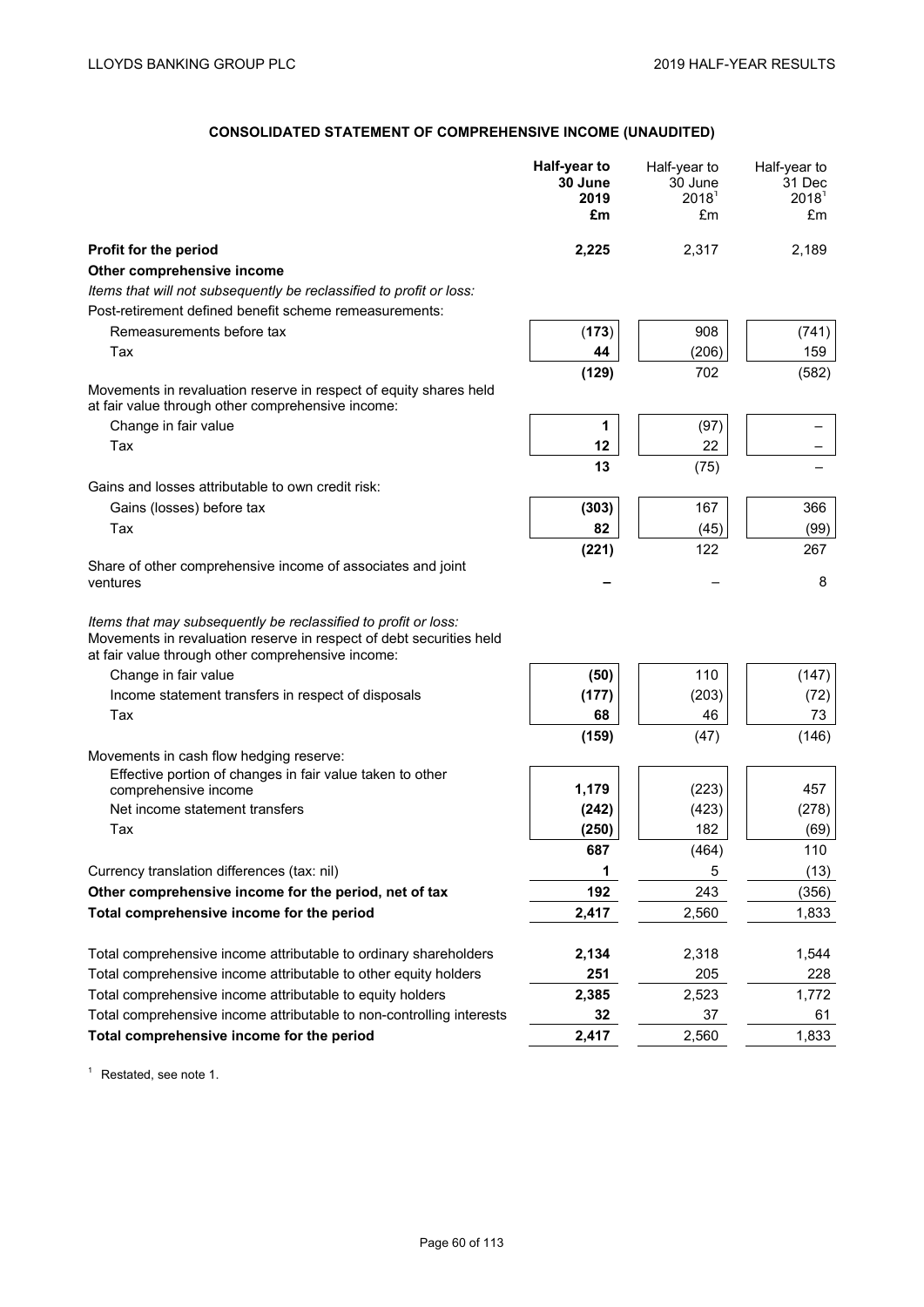# **CONSOLIDATED BALANCE SHEET**

| Note | At 30 June<br>$2019^1$ | At 31 Dec<br>2018<br>(audited) |
|------|------------------------|--------------------------------|
|      | £m                     | £m                             |
|      |                        |                                |
|      | 57,290                 | 54,663                         |
|      | 693                    | 647                            |
| 8    | 155,108                | 158,529                        |
| 9    | 26,148                 | 23,595                         |
|      | 8,374                  | 6,283                          |
|      | 495,138                | 484,858                        |
|      | 5,434                  | 5,238                          |
| 10   | 508,946                | 496,379                        |
|      | 27,078                 | 24,815                         |
|      | 2,314                  | 2,310                          |
|      | 5,326                  | 4,762                          |
|      | 3,615                  | 3,347                          |
|      | 13,646                 | 12,300                         |
|      | 6                      | 5                              |
|      | 2,401                  | 2,453                          |
| 13   | 1,509                  | 1,267                          |
|      | 18,168                 | 12,526                         |
|      | 822,248                | 797,598                        |
|      |                        | (unaudited)                    |

<sup>1</sup> Reflects the implementation of IFRS 16, see note 1.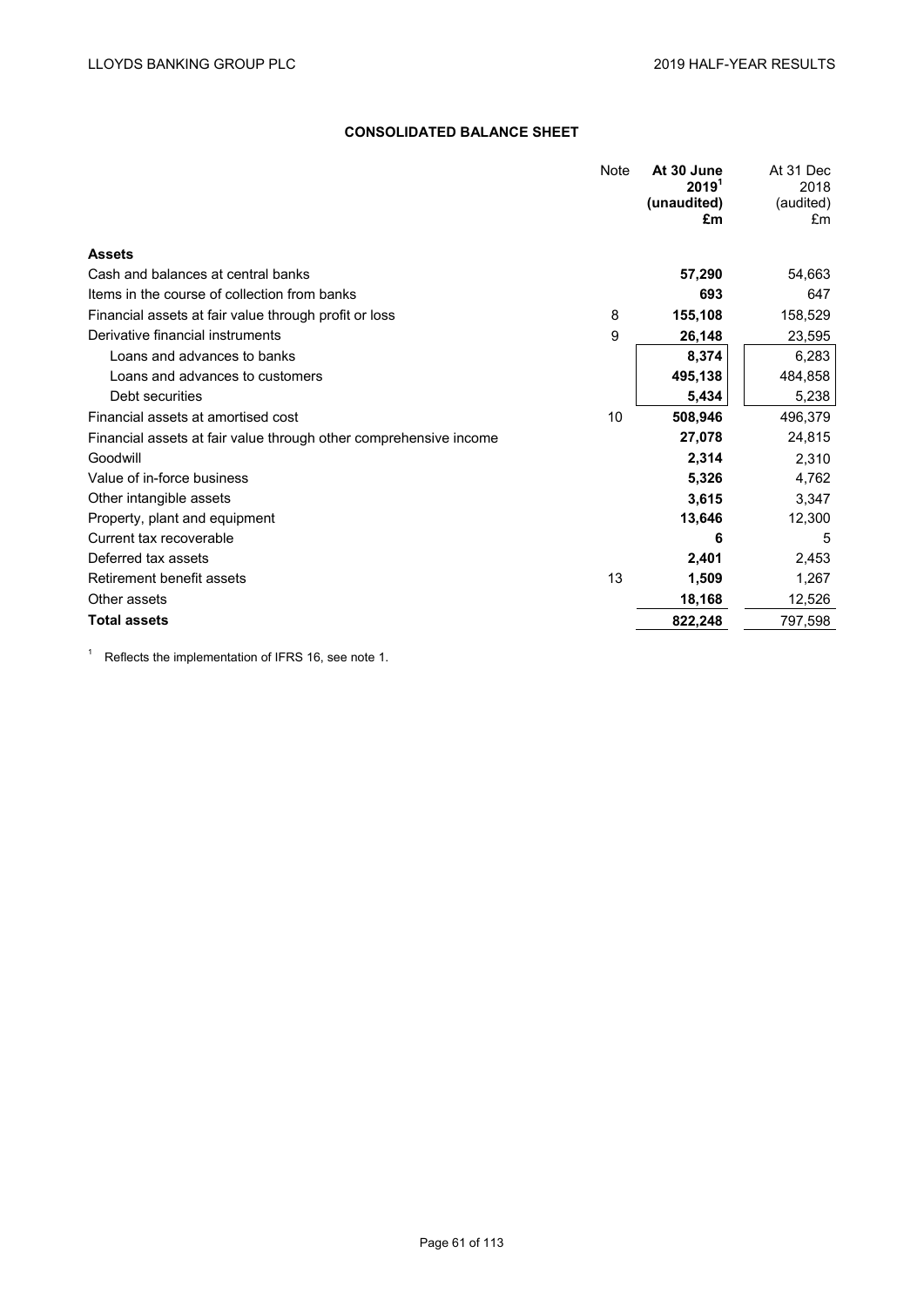# **CONSOLIDATED BALANCE SHEET** (continued)

| <b>Equity and liabilities</b>                                                       | <b>Note</b> | At 30 June<br>2019 <sup>1</sup><br>(unaudited)<br>£m | At 31 Dec<br>2018<br>(audited)<br>£m |
|-------------------------------------------------------------------------------------|-------------|------------------------------------------------------|--------------------------------------|
| <b>Liabilities</b>                                                                  |             |                                                      |                                      |
| Deposits from banks                                                                 |             | 34,777                                               | 30,320                               |
| Customer deposits                                                                   |             | 421,692                                              | 418,066                              |
| Items in course of transmission to banks                                            |             | 499                                                  | 636                                  |
| Financial liabilities at fair value through profit or loss                          |             | 24,754                                               | 30,547                               |
| Derivative financial instruments                                                    | 9           | 23,026                                               | 21,373                               |
| Notes in circulation                                                                |             | 1,042                                                | 1,104                                |
| Debt securities in issue                                                            | 12          | 97,815                                               | 91,168                               |
| Liabilities arising from insurance contracts and participating investment contracts |             | 107,409                                              | 98,874                               |
| Liabilities arising from non-participating investment contracts                     |             | 14,706                                               | 13,853                               |
| <b>Other liabilities</b>                                                            |             | 26,124                                               | 19,633                               |
| Retirement benefit obligations                                                      | 13          | 250                                                  | 245                                  |
| <b>Current tax liabilities</b>                                                      |             | 383                                                  | 377                                  |
| Deferred tax liabilities                                                            |             | 49                                                   |                                      |
| Other provisions                                                                    | 17          | 2,858                                                | 3,547                                |
| Subordinated liabilities                                                            | 14          | 17,809                                               | 17,656                               |
| <b>Total liabilities</b>                                                            |             | 773,193                                              | 747,399                              |
| <b>Equity and liabilities</b>                                                       |             |                                                      |                                      |
| <b>Equity</b>                                                                       |             |                                                      |                                      |
| Share capital                                                                       | 15          | 7,076                                                | 7,116                                |
| Share premium account                                                               |             | 17,739                                               | 17,719                               |
| Other reserves                                                                      |             | 13,864                                               | 13,210                               |
| Retained profits                                                                    |             | 4,769                                                | 5,389                                |
| Shareholders' equity                                                                |             | 43,448                                               | 43,434                               |
| Other equity instruments                                                            | 16          | 5,406                                                | 6,491                                |
| Total equity excluding non-controlling interests                                    |             | 48,854                                               | 49,925                               |
| Non-controlling interests                                                           |             | 201                                                  | 274                                  |
| <b>Total equity</b>                                                                 |             | 49,055                                               | 50,199                               |
| <b>Total equity and liabilities</b>                                                 |             | 822,248                                              | 797,598                              |

 $1$  Reflects the implementation of IFRS 16, see note 1.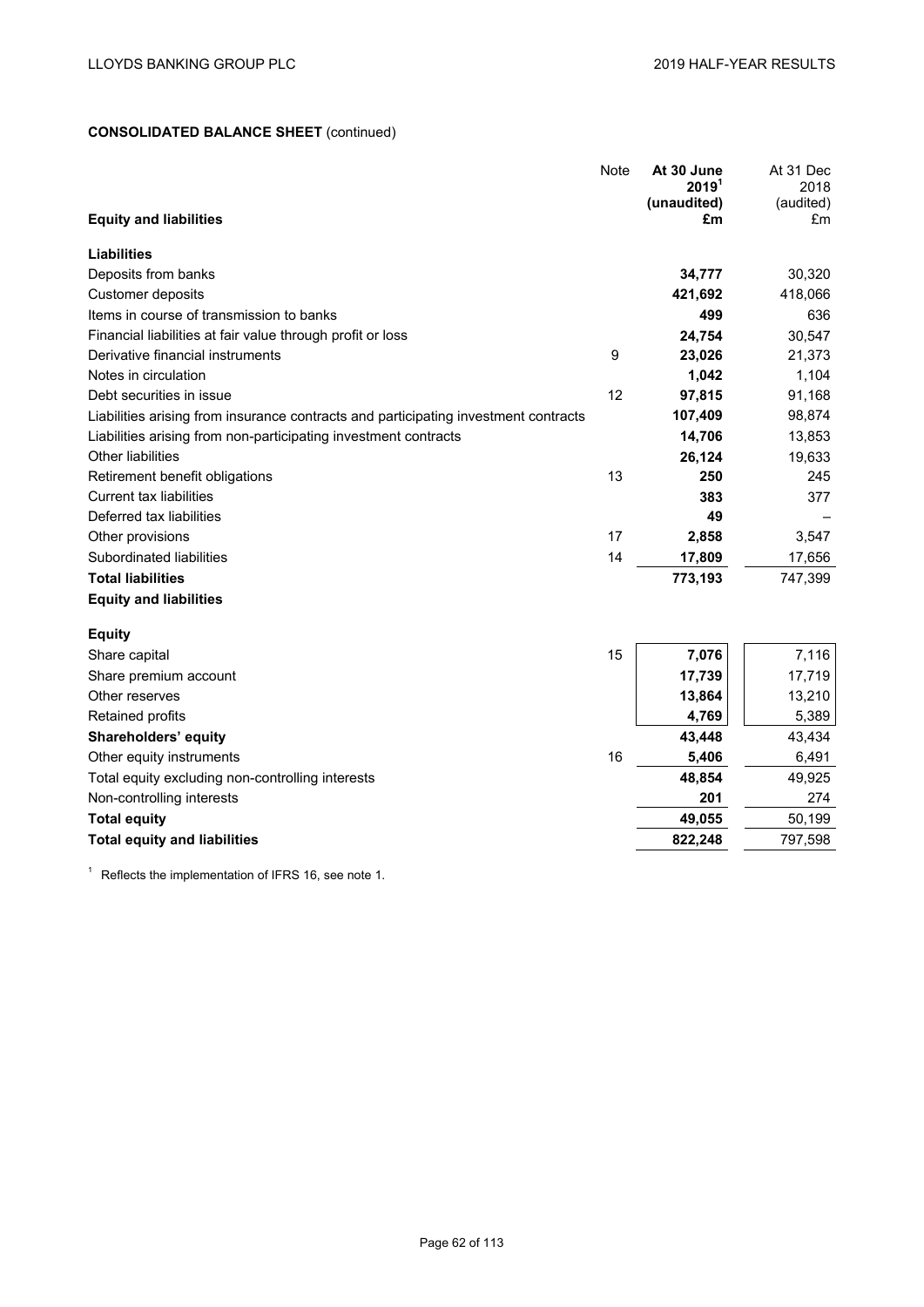# **CONSOLIDATED STATEMENT OF CHANGES IN EQUITY (UNAUDITED)**

|                                                                                                                                                                                                                           |                                                 |                         | Attributable to equity shareholders |             |                                             |                                        |              |
|---------------------------------------------------------------------------------------------------------------------------------------------------------------------------------------------------------------------------|-------------------------------------------------|-------------------------|-------------------------------------|-------------|---------------------------------------------|----------------------------------------|--------------|
|                                                                                                                                                                                                                           | <b>Share</b><br>capital<br>and<br>premium<br>£m | Other<br>reserves<br>£m | <b>Retained</b><br>profits<br>£m    | Total<br>£m | <b>Other</b><br>equity<br>instruments<br>£m | Non-<br>controlling<br>interests<br>£m | Total<br>£m  |
| Balance at 1 January 2019<br><b>Comprehensive income</b>                                                                                                                                                                  | 24,835                                          | 13,210                  | 5,389                               | 43,434      | 6,491                                       | 274                                    | 50,199       |
| Profit for the period<br>Other comprehensive income                                                                                                                                                                       |                                                 |                         | 2,193                               | 2,193       |                                             | 32                                     | 2,225        |
| Post-retirement defined benefit<br>scheme remeasurements, net of<br>tax<br>Movements in revaluation<br>reserve in respect of financial<br>assets held at fair value through<br>other comprehensive income,<br>net of tax: |                                                 |                         | (129)                               | (129)       |                                             |                                        | (129)        |
| Debt securities                                                                                                                                                                                                           |                                                 | (159)                   |                                     | (159)       | -                                           |                                        | (159)        |
| Equity shares                                                                                                                                                                                                             |                                                 | 13                      |                                     | 13          |                                             |                                        | 13           |
| Gains and losses attributable to                                                                                                                                                                                          |                                                 |                         |                                     |             |                                             |                                        |              |
| own credit risk, net of tax<br>Movements in cash flow hedging                                                                                                                                                             |                                                 |                         | (221)                               | (221)       |                                             |                                        | (221)        |
| reserve, net of tax<br>Currency translation differences                                                                                                                                                                   | -                                               | 687                     |                                     | 687         |                                             |                                        | 687          |
| (tax: £nil)                                                                                                                                                                                                               | $\overline{\phantom{0}}$                        | 1                       |                                     | 1           |                                             |                                        | $\mathbf{1}$ |
| <b>Total other comprehensive</b><br>income                                                                                                                                                                                |                                                 | 542                     | (350)                               | 192         |                                             |                                        | 192          |
| Total comprehensive income                                                                                                                                                                                                |                                                 | 542                     | 1,843                               | 2,385       |                                             | 32                                     | 2,417        |
| <b>Transactions with owners</b>                                                                                                                                                                                           |                                                 |                         |                                     |             |                                             |                                        |              |
| <b>Dividends</b><br>Distributions on other equity                                                                                                                                                                         |                                                 |                         | (1, 523)                            | (1, 523)    |                                             | (91)                                   | (1,614)      |
| instruments                                                                                                                                                                                                               |                                                 |                         | (251)                               | (251)       |                                             |                                        | (251)        |
| Issue of ordinary shares                                                                                                                                                                                                  | 90                                              |                         |                                     | 90          |                                             |                                        | 90           |
| Share buyback                                                                                                                                                                                                             | (113)                                           | 113                     | (879)                               | (879)       |                                             |                                        | (879)        |
| Redemption of preference                                                                                                                                                                                                  |                                                 |                         |                                     |             |                                             |                                        |              |
| shares                                                                                                                                                                                                                    | 3                                               | (3)                     |                                     |             |                                             |                                        |              |
| Issue of other equity instruments<br>Redemption of other equity                                                                                                                                                           |                                                 |                         | (1)                                 | (1)         | 396                                         |                                        | 395          |
| instruments                                                                                                                                                                                                               |                                                 |                         |                                     |             | (1,481)                                     |                                        | (1,481)      |
| Movement in treasury shares                                                                                                                                                                                               |                                                 |                         | 71                                  | 71          |                                             |                                        | 71           |
| Value of employee services:                                                                                                                                                                                               |                                                 |                         |                                     |             |                                             |                                        |              |
| Share option schemes<br>Other employee award                                                                                                                                                                              |                                                 |                         | 34                                  | 34          |                                             |                                        | 34           |
| schemes                                                                                                                                                                                                                   |                                                 |                         | 88                                  | 88          |                                             |                                        | 88           |
| Changes in non-controlling<br>interests                                                                                                                                                                                   |                                                 |                         |                                     |             |                                             | (14)                                   | (14)         |
| <b>Total transactions with</b><br>owners                                                                                                                                                                                  | (20)                                            | 110                     | (2,461)                             | (2, 371)    | (1,085)                                     | (105)                                  | (3, 561)     |
| Realised gains and losses on<br>equity shares held at fair value<br>through other comprehensive                                                                                                                           |                                                 |                         |                                     |             |                                             |                                        |              |
| income                                                                                                                                                                                                                    |                                                 | $\mathbf 2$             | (2)                                 |             |                                             |                                        |              |
| Balance at 30 June 2019                                                                                                                                                                                                   | 24,815                                          | 13,864                  | 4,769                               | 43,448      | 5,406                                       | 201                                    | 49,055       |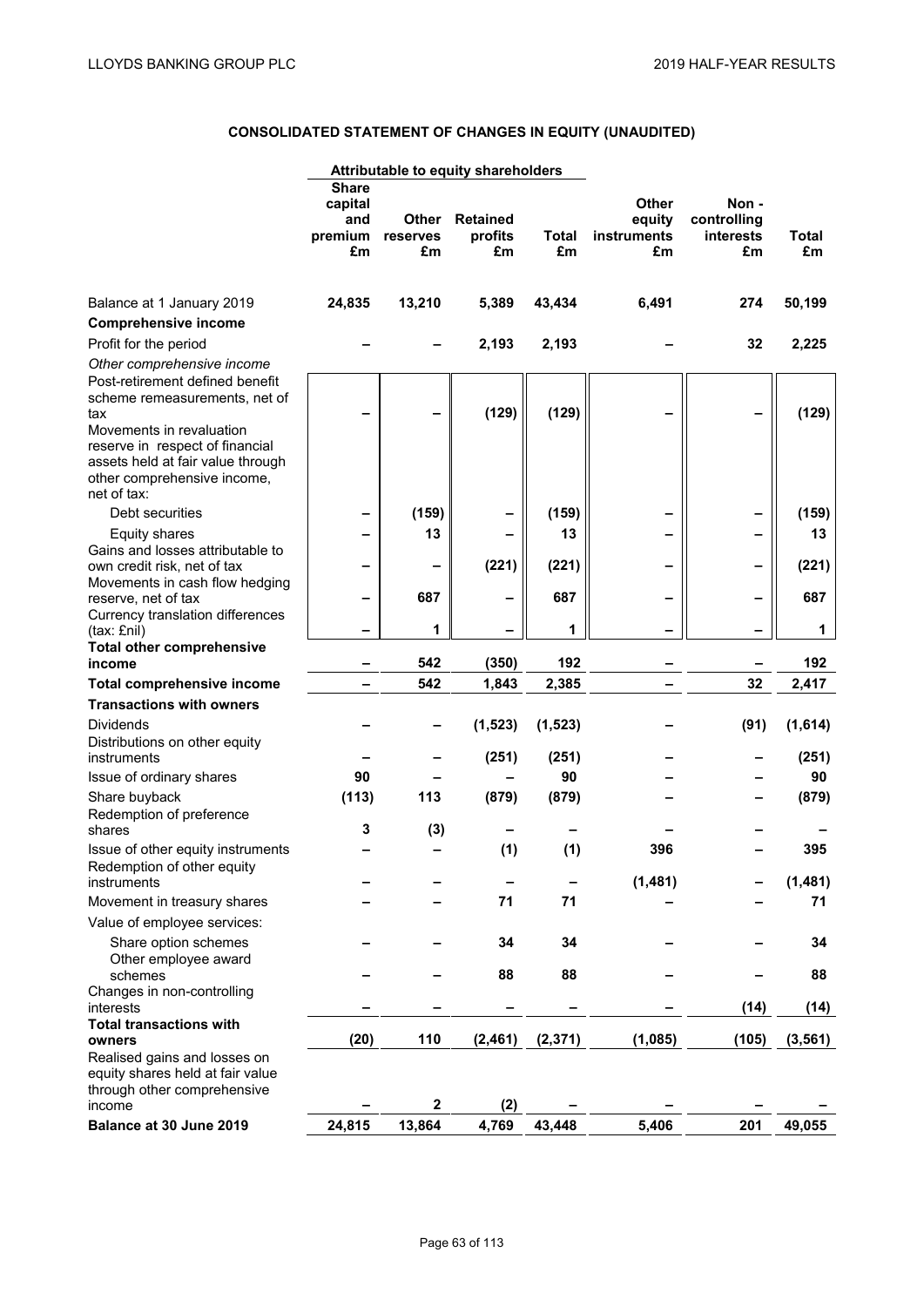# **CONSOLIDATED STATEMENT OF CHANGES IN EQUITY (UNAUDITED)** (continued)

|                                                                                                                                                                                                                     | Attributable to equity shareholders |                |               |             |                   |                     |             |
|---------------------------------------------------------------------------------------------------------------------------------------------------------------------------------------------------------------------|-------------------------------------|----------------|---------------|-------------|-------------------|---------------------|-------------|
|                                                                                                                                                                                                                     | Share<br>capital<br>and             | Other          | Retained      |             | Other<br>equity   | Non-<br>controlling |             |
|                                                                                                                                                                                                                     | premium<br>£m                       | reserves<br>£m | profits<br>£m | Total<br>£m | instruments<br>£m | interests<br>£m     | Total<br>£m |
| Balance at 1 January 2018                                                                                                                                                                                           | 24,831                              | 13,553         | 3,976         | 42,360      | 5,355             | 237                 | 47,952      |
| Comprehensive income                                                                                                                                                                                                |                                     |                |               |             |                   |                     |             |
| Profit for the period <sup>1</sup>                                                                                                                                                                                  |                                     |                | 2,280         | 2,280       |                   | 37                  | 2,317       |
| Other comprehensive income                                                                                                                                                                                          |                                     |                |               |             |                   |                     |             |
| Post-retirement defined benefit<br>scheme remeasurements, net of tax<br>Movements in revaluation reserve in<br>respect of financial assets held at<br>fair value through other<br>comprehensive income, net of tax: |                                     |                | 702           | 702         |                   |                     | 702         |
| Debt securities                                                                                                                                                                                                     |                                     | (47)           |               | (47)        |                   |                     | (47)        |
| Equity shares                                                                                                                                                                                                       |                                     | (75)           |               | (75)        |                   |                     | (75)        |
| Gains and losses attributable to own                                                                                                                                                                                |                                     |                |               |             |                   |                     |             |
| credit risk, net of tax                                                                                                                                                                                             |                                     |                | 122           | 122         |                   |                     | 122         |
| Movements in cash flow hedging<br>reserve, net of tax                                                                                                                                                               |                                     | (464)          |               | (464)       |                   |                     | (464)       |
| Currency translation differences<br>(tax: £nil)                                                                                                                                                                     |                                     | 5              |               | 5           |                   |                     | 5           |
| Total other comprehensive income                                                                                                                                                                                    |                                     | (581)          | 824           | 243         |                   |                     | 243         |
| Total comprehensive income                                                                                                                                                                                          |                                     | (581)          | 3,104         | 2,523       |                   | 37                  | 2,560       |
| Transactions with owners                                                                                                                                                                                            |                                     |                |               |             |                   |                     |             |
| <b>Dividends</b>                                                                                                                                                                                                    |                                     |                | (1, 475)      | (1, 475)    |                   | (26)                | (1,501)     |
| Distributions on other equity                                                                                                                                                                                       |                                     |                |               |             |                   |                     |             |
| instruments <sup>1</sup>                                                                                                                                                                                            |                                     |                | (205)         | (205)       |                   |                     | (205)       |
| Issue of ordinary shares                                                                                                                                                                                            | 142                                 |                |               | 142         |                   |                     | 142         |
| Share buyback                                                                                                                                                                                                       | (72)                                | 72             | (565)         | (565)       |                   |                     | (565)       |
| Movement in treasury shares                                                                                                                                                                                         |                                     |                | 35            | 35          |                   |                     | 35          |
| Value of employee services:                                                                                                                                                                                         |                                     |                |               |             |                   |                     |             |
| Share option schemes                                                                                                                                                                                                |                                     |                | 21            | 21          |                   |                     | 21          |
| Other employee award schemes                                                                                                                                                                                        |                                     |                | 104           | 104         |                   |                     | 104         |
| Total transactions with owners                                                                                                                                                                                      | 70                                  | 72             | (2,085)       | (1,943)     |                   | (26)                | (1,969)     |
| Realised gains and losses on equity<br>shares held at fair value through                                                                                                                                            |                                     |                |               |             |                   |                     |             |
| other comprehensive income                                                                                                                                                                                          |                                     | 141            | (141)         |             |                   |                     |             |
| Balance at 30 June 2018                                                                                                                                                                                             | 24,901                              | 13,185         | 4,854         | 42,940      | 5,355             | 248                 | 48,543      |

<sup>1</sup> Restated, see note 1.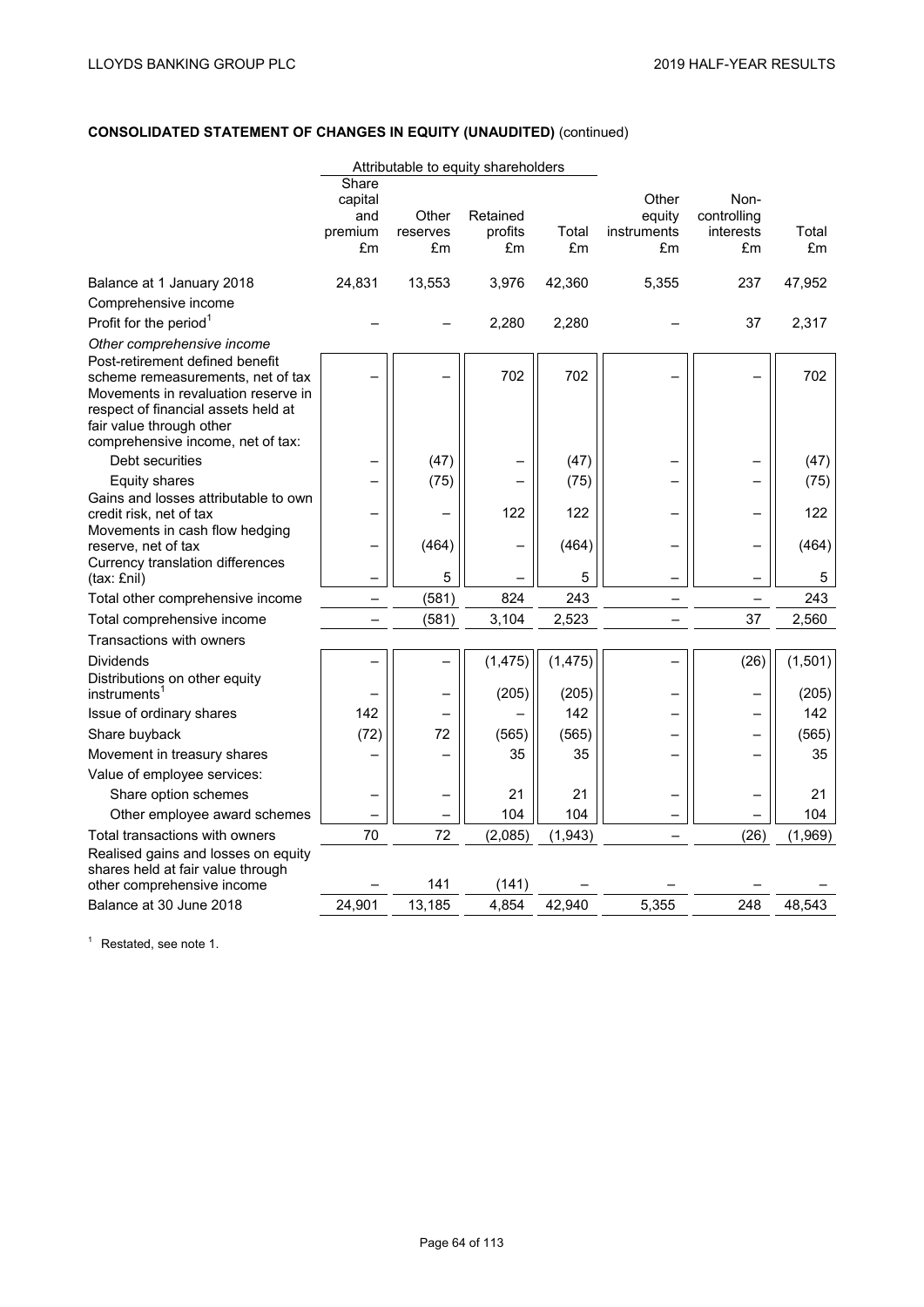# **CONSOLIDATED STATEMENT OF CHANGES IN EQUITY (UNAUDITED)** (continued)

|                                                                                                                                             |                                          |                         | Attributable to equity shareholders |             |                                      |                                        |             |
|---------------------------------------------------------------------------------------------------------------------------------------------|------------------------------------------|-------------------------|-------------------------------------|-------------|--------------------------------------|----------------------------------------|-------------|
|                                                                                                                                             | Share<br>capital<br>and<br>premium<br>£m | Other<br>reserves<br>£m | Retained<br>profits<br>£m           | Total<br>£m | Other<br>equity<br>instruments<br>£m | Non-<br>controlling<br>interests<br>£m | Total<br>£m |
| Balance at 1 July 2018                                                                                                                      | 24,901                                   | 13,185                  | 4,854                               | 42,940      | 5,355                                | 248                                    | 48,543      |
| Comprehensive income                                                                                                                        |                                          |                         |                                     |             |                                      |                                        |             |
| Profit for the period <sup>1</sup>                                                                                                          |                                          |                         | 2,128                               | 2,128       |                                      | 61                                     | 2,189       |
| Other comprehensive income                                                                                                                  |                                          |                         |                                     |             |                                      |                                        |             |
| Post-retirement defined benefit                                                                                                             |                                          |                         |                                     |             |                                      |                                        |             |
| scheme remeasurements, net of tax                                                                                                           |                                          |                         | (582)                               | (582)       |                                      |                                        | (582)       |
| Share of other comprehensive<br>income of associates and joint<br>ventures                                                                  |                                          |                         | 8                                   | 8           |                                      |                                        | 8           |
| Movements in revaluation reserve in<br>respect of financial assets held at<br>fair value through other<br>comprehensive income, net of tax: |                                          |                         |                                     |             |                                      |                                        |             |
| Debt securities                                                                                                                             |                                          | (146)                   |                                     | (146)       |                                      |                                        | (146)       |
| Equity shares                                                                                                                               |                                          |                         |                                     |             |                                      |                                        |             |
| Gains and losses attributable to own<br>credit risk, net of tax                                                                             |                                          |                         | 267                                 | 267         |                                      |                                        | 267         |
| Movements in cash flow hedging<br>reserve, net of tax                                                                                       |                                          | 110                     |                                     | 110         |                                      |                                        | 110         |
| Currency translation differences                                                                                                            |                                          |                         |                                     |             |                                      |                                        |             |
| (tax: £nil)                                                                                                                                 |                                          | (13)                    |                                     | (13)        |                                      |                                        | (13)        |
| Total other comprehensive income                                                                                                            |                                          | (49)                    | (307)                               | (356)       |                                      |                                        | (356)       |
| Total comprehensive income                                                                                                                  |                                          | (49)                    | 1,821                               | 1,772       |                                      | 61                                     | 1,833       |
| Transactions with owners                                                                                                                    |                                          |                         |                                     |             |                                      |                                        |             |
| <b>Dividends</b><br>Distributions on other equity                                                                                           |                                          |                         | (765)                               | (765)       |                                      | (35)                                   | (800)       |
| instruments <sup>1</sup>                                                                                                                    |                                          |                         | (228)                               | (228)       |                                      |                                        | (228)       |
| Issue of ordinary shares                                                                                                                    | 20                                       |                         |                                     | 20          |                                      |                                        | 20          |
| Share buyback                                                                                                                               | (86)                                     | 86                      | (440)                               | (440)       |                                      |                                        | (440)       |
| Issue of other equity instruments                                                                                                           |                                          |                         | (5)                                 | (5)         | 1,136                                |                                        | 1,131       |
| Movement in treasury shares                                                                                                                 |                                          |                         | 5                                   | 5           |                                      |                                        | 5           |
| Value of employee services:                                                                                                                 |                                          |                         |                                     |             |                                      |                                        |             |
| Share option schemes                                                                                                                        |                                          |                         | 32                                  | 32          |                                      |                                        | 32          |
| Other employee award schemes                                                                                                                |                                          |                         | 103                                 | 103         |                                      |                                        | 103         |
| Total transactions with owners                                                                                                              | (66)                                     | 86                      | (1, 298)                            | (1, 278)    | 1,136                                | (35)                                   | (177)       |
| Realised gains and losses on equity<br>shares held at fair value through                                                                    |                                          |                         |                                     |             |                                      |                                        |             |
| other comprehensive income                                                                                                                  |                                          | (12)                    | 12                                  |             |                                      |                                        |             |
| Balance at 31 December 2018                                                                                                                 | 24,835                                   | 13,210                  | 5,389                               | 43,434      | 6,491                                | 274                                    | 50,199      |

<sup>1</sup> Restated, see note 1.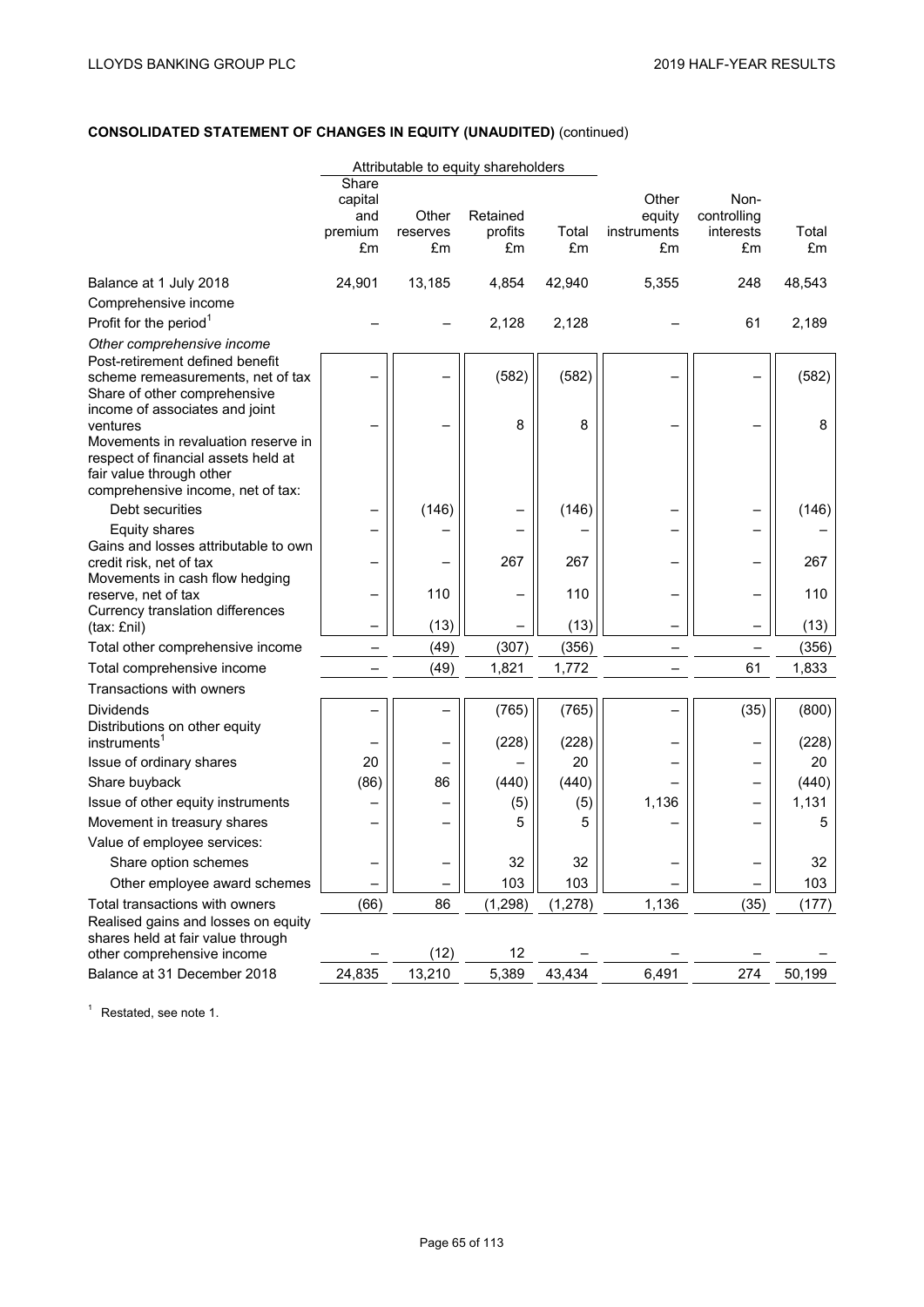# **CONSOLIDATED CASH FLOW STATEMENT (UNAUDITED)**

|                                                               | Half-year to | Half-year to | Half-year to |
|---------------------------------------------------------------|--------------|--------------|--------------|
|                                                               | 30 June      | 30 June      | 31 Dec       |
|                                                               | 2019<br>£m   | 2018<br>£m   | 2018<br>£m   |
|                                                               |              |              |              |
| <b>Profit before tax</b>                                      | 2,897        | 3,117        | 2,843        |
| Adjustments for:                                              |              |              |              |
| Change in operating assets                                    | (16, 318)    | (19,056)     | 14,584       |
| Change in operating liabilities                               | 15,630       | 19,461       | (28, 134)    |
| Non-cash and other items                                      | 10,060       | 1,204        | (4,096)      |
| Tax paid                                                      | (557)        | (527)        | (503)        |
| Net cash provided by (used in) operating activities           | 11,712       | 4,199        | (15, 306)    |
| Cash flows from investing activities                          |              |              |              |
| Purchase of financial assets                                  | (8,618)      | (6,050)      | (6,607)      |
| Proceeds from sale and maturity of financial assets           | 6,574        | 14,856       | 11,950       |
| Purchase of fixed assets                                      | (1,866)      | (1,807)      | (1,707)      |
| Proceeds from sale of fixed assets                            | 676          | 643          | 691          |
| Acquisition of businesses, net of cash acquired               | (6)          | (37)         | (12)         |
| Disposal of businesses, net of cash disposed                  |              | 1            |              |
| Net cash provided by investing activities                     | (3, 240)     | 7,606        | 4,315        |
| <b>Cash flows from financing activities</b>                   |              |              |              |
| Dividends paid to ordinary shareholders                       | (1, 523)     | (1, 475)     | (765)        |
| Distributions on other equity instruments                     | (251)        | (205)        | (228)        |
| Dividends paid to non-controlling interests                   | (91)         | (26)         | (35)         |
| Interest paid on subordinated liabilities                     | (666)        | (780)        | (488)        |
| Proceeds from issue of subordinated liabilities               |              | 1,729        |              |
| Proceeds from issue of other equity instruments               | 395          |              | 1,131        |
| Proceeds from issue of ordinary shares                        | 20           | 85           | 17           |
| Share buyback                                                 | (694)        | (470)        | (535)        |
| Repayment of subordinated liabilities                         | (515)        | (1,612)      | (644)        |
| Redemption of other equity instruments                        | (1,481)      |              |              |
| Net cash used in financing activities                         | (4,806)      | (2,754)      | (1, 547)     |
| Effects of exchange rate changes on cash and cash equivalents |              | 1            | 2            |
| Change in cash and cash equivalents                           | 3,666        | 9,052        | (12, 536)    |
| Cash and cash equivalents at beginning of period              | 55,224       | 58,708       | 67,760       |
| Cash and cash equivalents at end of period                    | 58,890       | 67,760       | 55,224       |
|                                                               |              |              |              |

Cash and cash equivalents comprise cash and balances at central banks (excluding mandatory deposits) and amounts due from banks with a maturity of less than three months. Included within cash and cash equivalents at 30 June 2019 is £29 million (30 June 2018: £89 million; 31 December 2018: £40 million) held within the Group's life funds, which is not immediately available for use in the business.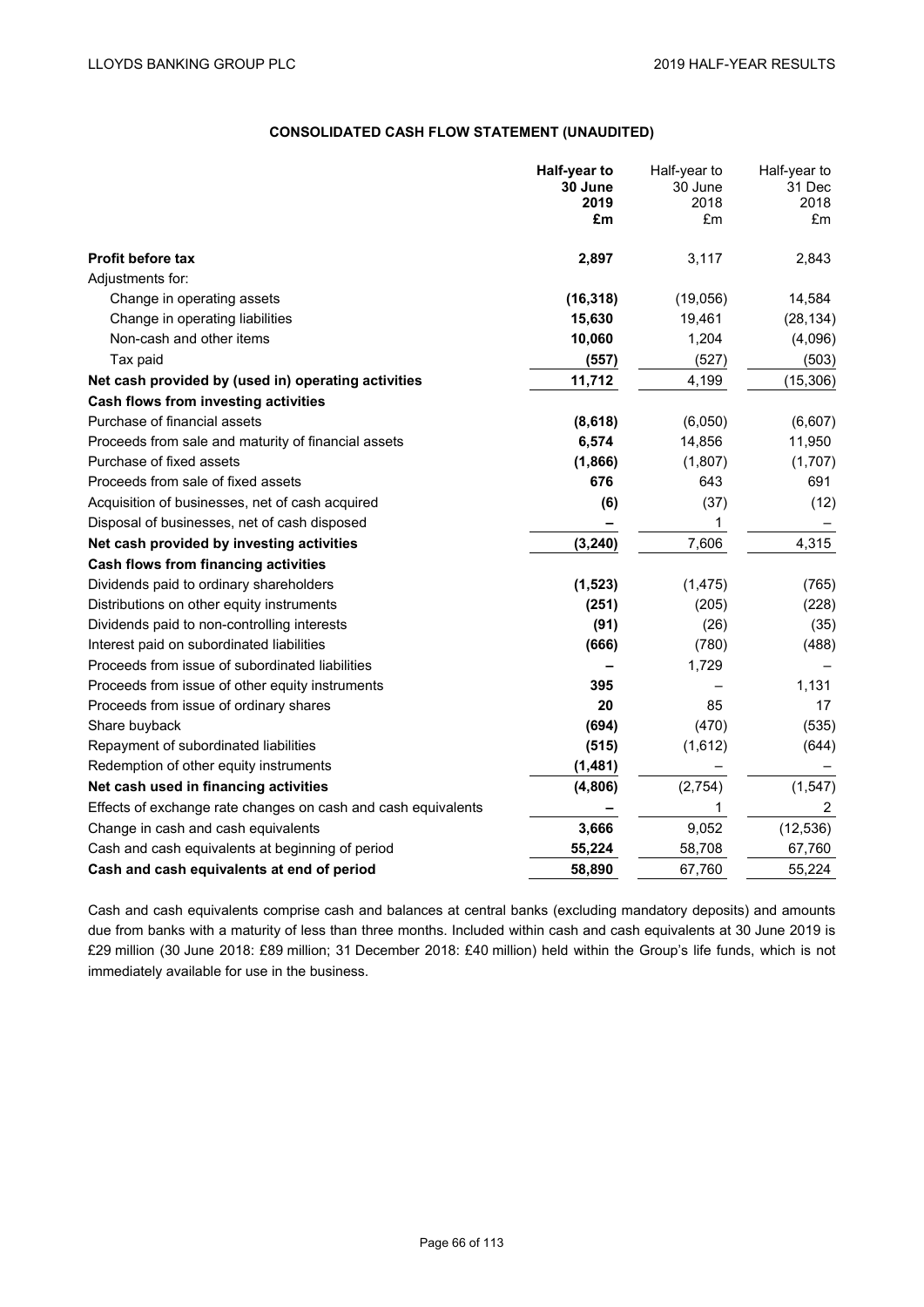## **NOTES TO THE CONSOLIDATED FINANCIAL STATEMENTS**

#### **1. Accounting policies, presentation and estimates**

These condensed consolidated interim financial statements as at and for the period to 30 June 2019 have been prepared in accordance with the Disclosure Guidance and Transparency Rules of the Financial Conduct Authority (FCA) and with International Accounting Standard 34 (IAS 34), *Interim Financial Reporting* as adopted by the European Union and comprise the results of Lloyds Banking Group plc (the Company) together with its subsidiaries (the Group). They do not include all of the information required for full annual financial statements and should be read in conjunction with the Group's consolidated financial statements as at and for the year ended 31 December 2018 which were prepared in accordance with International Financial Reporting Standards (IFRS) as adopted by the European Union. Copies of the 2018 Annual Report and Accounts are available on the Group's website and are available upon request from Investor Relations, Lloyds Banking Group plc, 25 Gresham Street, London EC2V 7HN.

The UK Finance Code for Financial Reporting Disclosure (the Disclosure Code) sets out disclosure principles together with supporting guidance in respect of the financial statements of UK banks. The Group has adopted the Disclosure Code and these condensed consolidated half-year financial statements have been prepared in compliance with the Disclosure Code's principles. Terminology used in these condensed consolidated half-year financial statements is consistent with that used in the Group's 2018 Annual Report and Accounts.

The directors consider that it is appropriate to continue to adopt the going concern basis in preparing the condensed consolidated interim financial statements. In reaching this assessment, the directors have considered projections for the Group's capital and funding position and have had regard to the factors set out in Risk management: Principal risks and uncertainties on page 27.

Except as noted below, the accounting policies are consistent with those applied by the Group in its 2018 Annual Report and Accounts.

### *Changes in accounting policy*

The Group adopted IFRS 16 *Leases* from 1 January 2019. IFRS 16 replaces IAS 17 *Leases* and addresses the classification and measurement of all leases. The Group's accounting as a lessor under IFRS 16 is substantially unchanged from its approach under IAS 17; however for lessee accounting there is no longer a distinction between finance and operating leases.

As lessee, under IFRS 16, in respect of leased properties previously accounted for as operating leases the Group now recognises a right-of-use asset and a corresponding liability at the date at which the leased asset is available for use. Assets and liabilities arising from a lease are initially measured on a present value basis. The lease payments are discounted using the interest rate implicit in the lease, if that rate can be determined, or the Group's incremental borrowing rate. Lease payments are allocated between the liability and finance cost. The finance cost is charged to profit or loss over the lease period so as to produce a constant periodic rate of interest on the remaining balance of the liability for each period. The right-of-use asset is depreciated over the shorter of the asset's useful life and the lease term on a straight-line basis. Payments associated with leases with a lease term of 12 months or less and leases of low-value assets are recognised as an expense in profit or loss on a straight-line basis.

Details of the impact of adoption of IFRS 16 are provided in note 22.

The Group has also implemented the amendments to IAS 12 *Income Taxes* with effect from 1 January 2019 and as a result tax relief on distributions on other equity instruments, previously taken directly to retained profits, is now reported within tax expense in the income statement. Comparatives have been restated. Adoption of these amendments to IAS 12 has resulted in a reduction in tax expense and an increase in profit for the period in the half-year to 30 June 2019 of £60 million (half-year to 30 June 2018: £50 million). There is no impact on total shareholders' equity or on earnings per share.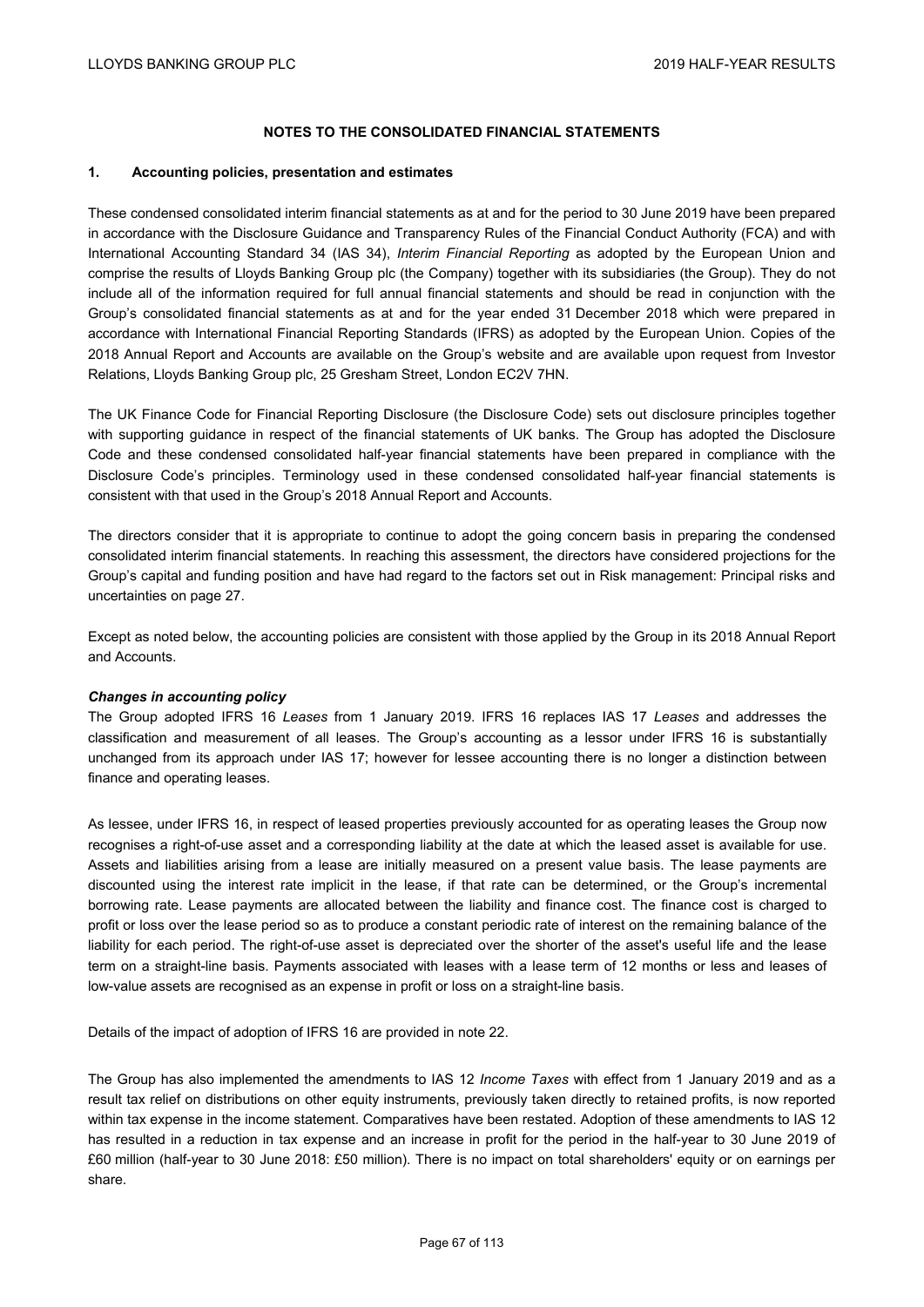## **NOTES TO THE CONSOLIDATED FINANCIAL STATEMENTS** (continued)

#### **1. Accounting policies, presentation and estimates** (continued)

#### *Future accounting developments*

Details of those IFRS pronouncements which will be relevant to the Group but which will not be effective at 31 December 2019 and which have not been applied in preparing these financial statements are set out in note 23.

#### *Related party transactions*

The Group has had no material or unusual related party transactions during the six months to 30 June 2019. Related party transactions for the six months to 30 June 2019 are similar in nature to those for the year ended 31 December 2018. Full details of the Group's related party transactions for the year to 31 December 2018 can be found in the Group's 2018 Annual Report and Accounts.

### *Critical accounting estimates and judgements*

The preparation of the Group's financial statements requires management to make judgements, estimates and assumptions that impact the application of accounting policies and the reported amounts of assets, liabilities, income and expenses. Due to the inherent uncertainty in making estimates, actual results reported in future periods may include amounts which differ from those estimates. Estimates, judgements and assumptions are continually evaluated and are based on historical experience and other factors, including expectations of future events that are believed to be reasonable under the circumstances. The Group's significant judgements, estimates and assumptions are unchanged compared to those applied at 31 December 2018, except as detailed below.

#### *Allowance for impairment losses*

At 30 June 2019 the Group's allowance for expected credit losses (ECL) was £3,511 million (31 December 2018: £3,362 million), of which £3,338 million (31 December 2018: £3,169 million) was in respect of drawn balances.

The measurement of expected credit losses is required to reflect an unbiased probability-weighted range of possible future outcomes. The approach to generating the economic scenarios used in the calculation of the Group's ECL allowances is little changed since 31 December 2018. The central scenario reflects the Group's updated base case assumptions used for medium-term planning purposes. Additional model-generated upside, downside and severe downside scenarios are identified to represent a typical scenario from specified points along an estimated loss distribution, with the scenario weightings unchanged since 31 December 2018. The key UK economic assumptions made by the Group as at 30 June 2019 averaged over a five year period are shown below.

#### *Economic assumptions*

|                                     |                |                    |                      | <b>Severe</b> |
|-------------------------------------|----------------|--------------------|----------------------|---------------|
|                                     | Base case<br>% | <b>Upside</b><br>% | <b>Downside</b><br>% | downside<br>% |
| <b>Scenario weighting</b>           | 30             | 30                 | 30                   | 10            |
| At 30 June 2019                     |                |                    |                      |               |
| Bank of England base rate           | 1.25           | 2.05               | 0.49                 | 0.11          |
| Unemployment rate                   | 4.3            | 3.8                | 5.7                  | 7.0           |
| House price growth                  | 1.5            | 5.2                | (2.3)                | (7.4)         |
| Commercial real estate price growth | (0.2)          | 1.6                | (4.9)                | (9.5)         |
| At 31 December 2018                 |                |                    |                      |               |
| Bank of England base rate           | 1.25           | 2.34               | 1.30                 | 0.71          |
| Unemployment rate                   | 4.5            | 3.9                | 5.3                  | 6.9           |
| House price growth                  | 2.5            | 6.1                | (4.8)                | (7.5)         |
| Commercial real estate price growth | 0.4            | 5.3                | (4.7)                | (6.4)         |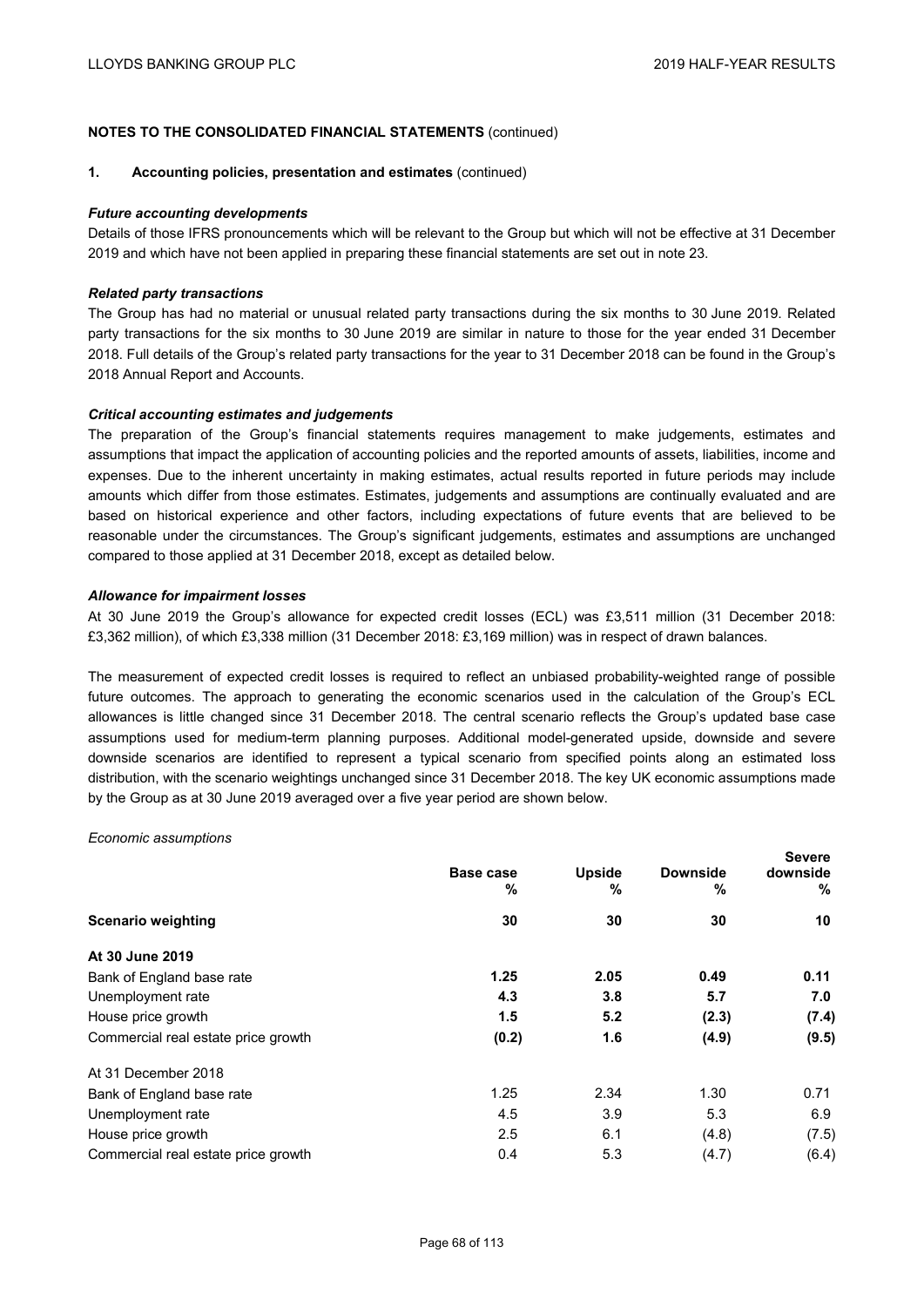# **NOTES TO THE CONSOLIDATED FINANCIAL STATEMENTS** (continued)

### **1. Accounting policies, presentation and estimates** (continued)

*Economic assumptions – start to peak* 

|                                     |           |               |                 | <b>Severe</b> |
|-------------------------------------|-----------|---------------|-----------------|---------------|
|                                     | Base case | <b>Upside</b> | <b>Downside</b> | downside      |
|                                     | %         | %             | %               | %             |
| At 30 June 2019                     |           |               |                 |               |
| Bank of England base rate           | 1.75      | 2.70          | 0.75            | 0.75          |
| Unemployment rate                   | 4.7       | 4.5           | 7.0             | 8.1           |
| House price growth                  | 7.3       | 28.8          | (1.6)           | (2.2)         |
| Commercial real estate price growth | (0.6)     | 8.4           | (1.0)           | (1.6)         |
| At 31 December 2018                 |           |               |                 |               |
| Bank of England base rate           | 1.75      | 4.00          | 1.75            | 1.25          |
| Unemployment rate                   | 4.8       | 4.3           | 6.3             | 8.6           |
| House price growth                  | 13.7      | 34.9          | 0.6             | (1.6)         |
| Commercial real estate price growth | 0.1       | 26.9          | (0.5)           | (0.5)         |
|                                     |           |               |                 |               |

*Economic assumptions – start to trough* 

|                                     |                |                    |                      | <b>Severe</b> |
|-------------------------------------|----------------|--------------------|----------------------|---------------|
|                                     | Base case<br>% | <b>Upside</b><br>% | <b>Downside</b><br>% | downside<br>% |
| At 30 June 2019                     |                |                    |                      |               |
|                                     |                |                    |                      |               |
| Bank of England base rate           | 0.75           | 0.75               | 0.31                 | 0.01          |
| Unemployment rate                   | 3.8            | 3.4                | 3.8                  | 3.9           |
| House price growth                  | (1.1)          | (0.5)              | (12.0)               | (33.2)        |
| Commercial real estate price growth | (1.5)          | 0.0                | (23.8)               | (40.7)        |
| At 31 December 2018                 |                |                    |                      |               |
| Bank of England base rate           | 0.75           | 0.75               | 0.75                 | 0.25          |
| Unemployment rate                   | 4.1            | 3.5                | 4.3                  | 4.2           |
| House price growth                  | 0.4            | 2.3                | (26.5)               | (33.5)        |
| Commercial real estate price growth | (0.1)          | 0.0                | (23.8)               | (33.8)        |

The Group's base-case economic scenario has changed little over the year and reflects a broadly stable outlook for the economy. Although there remains considerable uncertainty about the economic consequences of the UK's planned exit from the European Union, the Group considers that at this stage the range of possible outcomes is adequately reflected in its choice and weighting of scenarios. The effect of the revised economic assumptions has been to increase the ECL allowance by £50 million.

# *Impact of forward looking information*

As a result of applying the assumptions set out above, the extent to which a higher ECL allowance has been recognised is shown below:

|                     | Probability |                 |                         |
|---------------------|-------------|-----------------|-------------------------|
|                     | Base case   | -weighted<br>£m | <b>Difference</b><br>£m |
|                     | £m          |                 |                         |
| UK mortgages        | 501         | 619             | 118                     |
| <b>Other Retail</b> | 1,365       | 1,386           | 21                      |
| Commercial          | 1,376       | 1,433           | 57                      |
| Other               | 73          | 73              |                         |
| At 30 June 2019     | 3,315       | 3,511           | 196                     |
| At 31 December 2018 | 3,100       | 3,362           | 262                     |
|                     |             |                 |                         |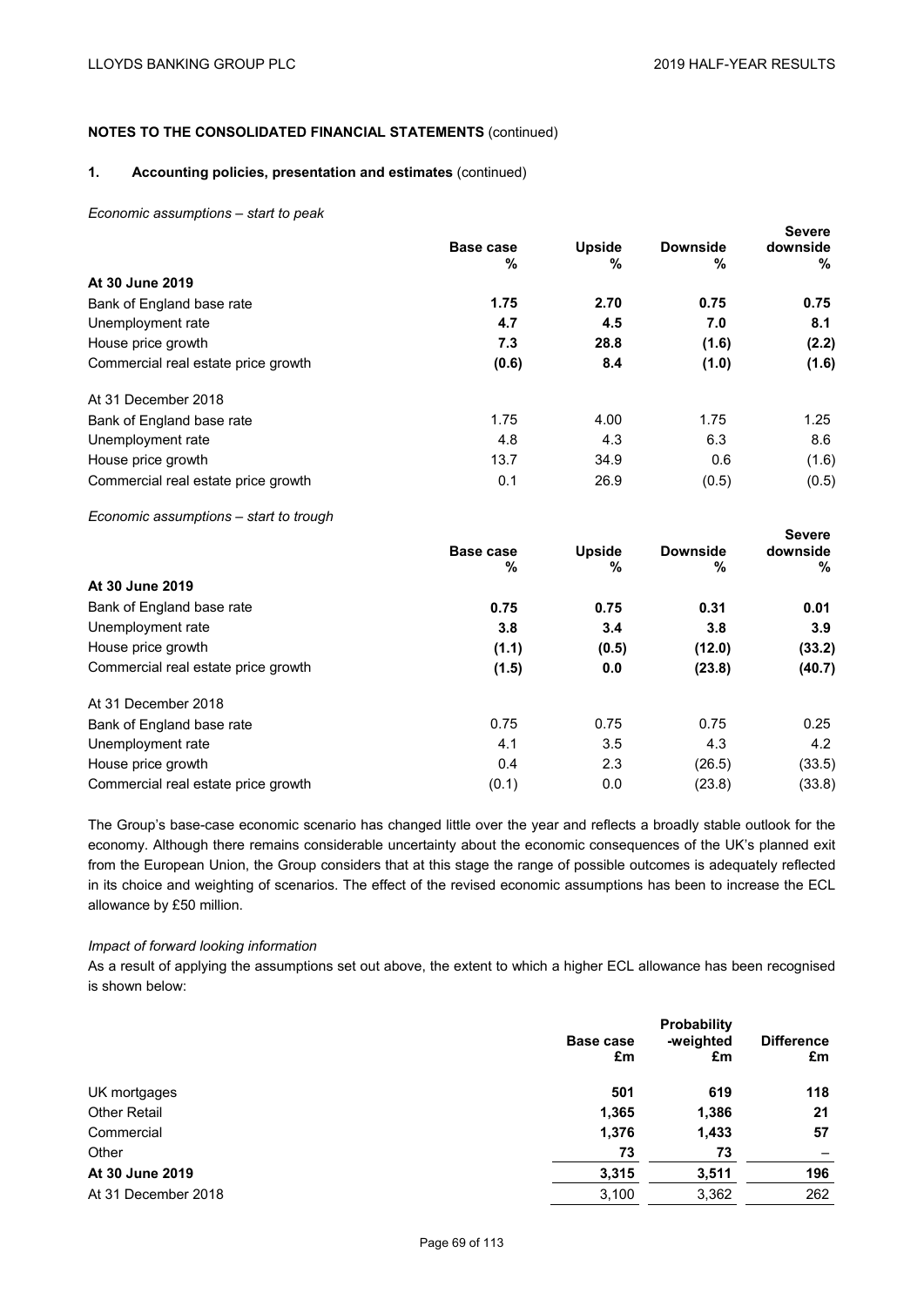### **2. Segmental analysis**

Lloyds Banking Group provides a wide range of banking and financial services in the UK and in certain locations overseas. The Group Executive Committee (GEC) remains the chief operating decision maker for the Group.

The segmental results and comparatives are presented on an underlying basis, the basis reviewed by the chief operating decision maker. The effects of certain asset sales, volatile items, the insurance grossing adjustment, liability management, restructuring, payment protection insurance provisions, the amortisation of purchased intangible assets and the unwind of acquisition-related fair value adjustments are excluded in arriving at underlying profit.

During the half-year to 30 June 2019, the Group transferred Cardnet, its card payment acceptance service, from Retail into Commercial Banking and also transferred certain equity business from Commercial Banking into Central items. Comparatives have been restated accordingly.

The Group's activities are organised into three financial reporting segments: Retail; Commercial Banking; and Insurance and Wealth. There has been no change to the descriptions of these segments as provided in note 4 to the Group's financial statements for the year ended 31 December 2018, neither has there been any change to the Group's segmental accounting for internal segment services or derivatives entered into by units for risk management purposes since 31 December 2018.

|                                        |            | <b>Other</b> | Total     |               |                 |          |
|----------------------------------------|------------|--------------|-----------|---------------|-----------------|----------|
|                                        |            | income,      | income,   |               |                 |          |
|                                        | <b>Net</b> | net of       | net of    | <b>Profit</b> |                 | Inter-   |
|                                        | interest   | insurance    | insurance | (loss)        | <b>External</b> | segment  |
|                                        | income     | claims       | claims    | before tax    | revenue         | revenue  |
| Half-year to 30 June 2019              | £m         | £m           | £m        | £m            | £m              | £m       |
| <b>Underlying basis</b>                |            |              |           |               |                 |          |
| Retail                                 | 4,366      | 1,007        | 5,373     | 1,983         | 6,501           | (1, 128) |
| <b>Commercial Banking</b>              | 1,460      | 733          | 2,193     | 992           | 1,770           | 423      |
| Insurance and Wealth                   | 58         | 1,183        | 1,241     | 677           | 939             | 302      |
| Other                                  | 261        | 227          | 488       | 542           | 85              | 403      |
| Group                                  | 6,145      | 3,150        | 9,295     | 4,194         | 9,295           |          |
| <b>Reconciling items:</b>              |            |              |           |               |                 |          |
| Insurance grossing adjustment          | (1, 303)   | 1,418        | 115       |               |                 |          |
| Market volatility and asset sales      | (87)       | (22)         | (109)     | (296)         |                 |          |
| Amortisation of purchased intangibles  |            |              |           | (34)          |                 |          |
| Restructuring costs                    |            | (48)         | (48)      | (182)         |                 |          |
| Fair value unwind and other items      | (116)      | (6)          | (122)     | (135)         |                 |          |
| Payment protection insurance provision |            |              |           | (650)         |                 |          |
| Group – statutory                      | 4,639      | 4,492        | 9,131     | 2,897         |                 |          |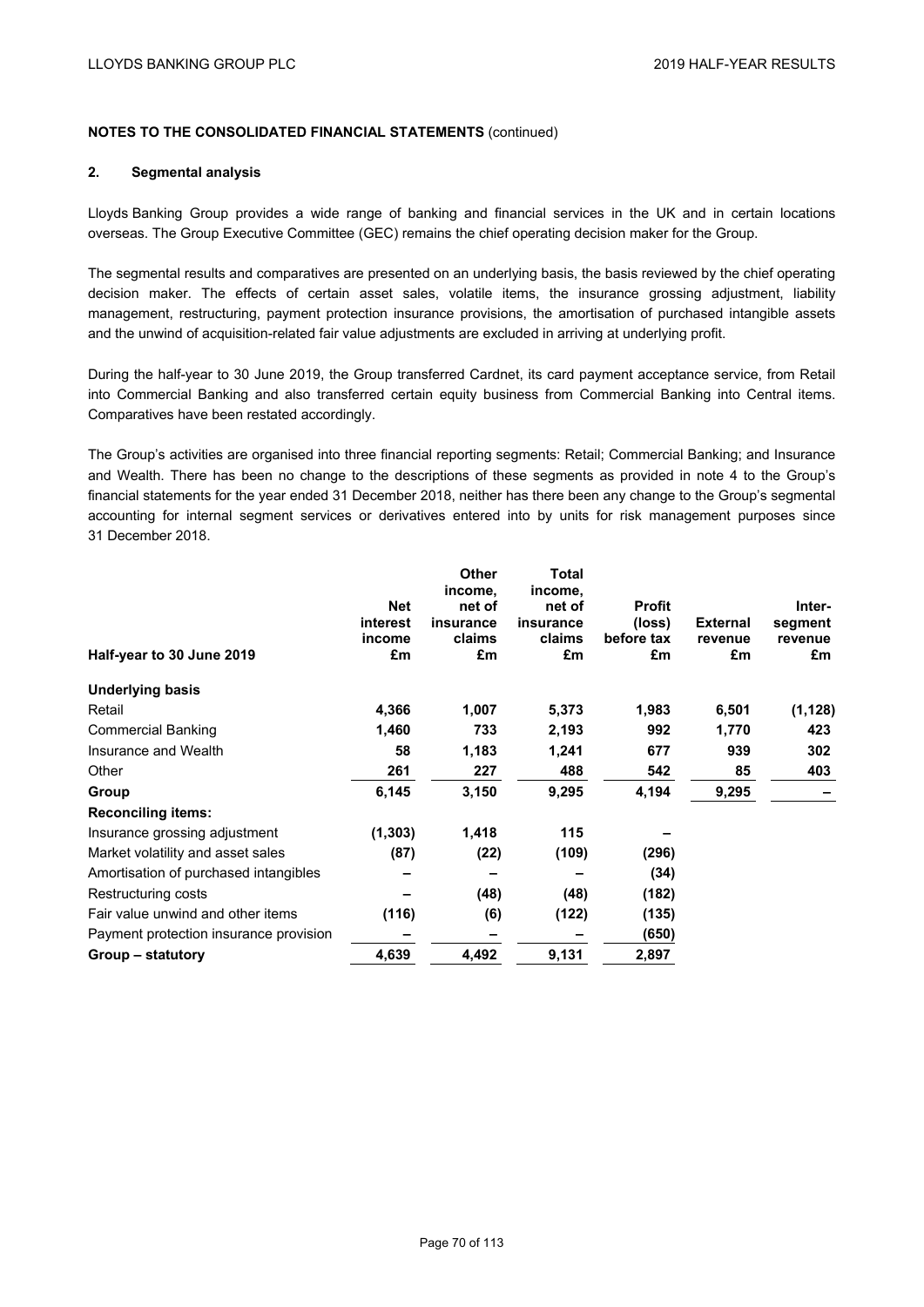## **2. Segmental analysis** (continued)

|                                        | <b>Net</b><br>interest | Other<br>income,<br>net of<br>insurance | Total<br>income,<br>net of<br>insurance | Profit<br>(loss) | External | Inter-<br>segment |
|----------------------------------------|------------------------|-----------------------------------------|-----------------------------------------|------------------|----------|-------------------|
|                                        | income                 | claims                                  | claims                                  | before tax       | revenue  | revenue           |
| Half-year to 30 June 2018 <sup>1</sup> | £m                     | £m                                      | £m                                      | £m               | £m       | £m                |
| Underlying basis                       |                        |                                         |                                         |                  |          |                   |
| Retail                                 | 4,511                  | 1,052                                   | 5,563                                   | 2,134            | 6,399    | (836)             |
| <b>Commercial Banking</b>              | 1,501                  | 842                                     | 2,343                                   | 1,181            | 1,818    | 525               |
| Insurance and Wealth                   | 60                     | 979                                     | 1,039                                   | 480              | 1,202    | (163)             |
| Other                                  | 272                    | 251                                     | 523                                     | 439              | 49       | 474               |
| Group                                  | 6,344                  | 3,124                                   | 9,468                                   | 4,234            | 9,468    |                   |
| Reconciling items:                     |                        |                                         |                                         |                  |          |                   |
| Insurance grossing adjustment          | (244)                  | 321                                     | 77                                      |                  |          |                   |
| Market volatility and asset sales      | 54                     | 128                                     | 182                                     | 34               |          |                   |
| Amortisation of purchased intangibles  |                        |                                         |                                         | (53)             |          |                   |
| Restructuring costs                    |                        |                                         |                                         | (377)            |          |                   |
| Fair value unwind and other items      | (147)                  | (9)                                     | (156)                                   | (171)            |          |                   |
| Payment protection insurance provision |                        |                                         |                                         | (550)            |          |                   |
| Group - statutory                      | 6,007                  | 3,564                                   | 9,571                                   | 3,117            |          |                   |

<sup>1</sup> Restated, see page 70.

|                                            |          | Other     | Total     |            |          |         |
|--------------------------------------------|----------|-----------|-----------|------------|----------|---------|
|                                            |          | income,   | income,   |            |          |         |
|                                            | Net      | net of    | net of    | Profit     |          | Inter-  |
|                                            | interest | insurance | insurance | (loss)     | External | segment |
|                                            | income   | claims    | claims    | before tax | revenue  | revenue |
| Half-year to 31 December 2018 <sup>1</sup> | £m       | £m        | £m        | £m         | £m       | £m      |
| Underlying basis                           |          |           |           |            |          |         |
| Retail                                     | 4,549    | 1,045     | 5,594     | 2,077      | 6,623    | (1,029) |
| <b>Commercial Banking</b>                  | 1,512    | 828       | 2,340     | 1,002      | 3,071    | (731)   |
| Insurance and Wealth                       | 63       | 886       | 949       | 447        | 693      | 256     |
| Other                                      | 246      | 127       | 373       | 306        | (1, 130) | 1,504   |
| Group                                      | 6,370    | 2,886     | 9,256     | 3,832      | 9,257    |         |
| Reconciling items:                         |          |           |           |            |          |         |
| Insurance grossing adjustment              | 1,078    | (994)     | 84        |            |          |         |
| Market volatility and asset sales          | 73       | (171)     | (98)      | (84)       |          |         |
| Amortisation of purchased intangibles      |          |           |           | (55)       |          |         |
| Restructuring costs                        |          | (54)      | (54)      | (502)      |          |         |
| Fair value unwind and other items          | (132)    | (1)       | (133)     | (148)      |          |         |
| Payment protection insurance provision     |          |           |           | (200)      |          |         |
| Group - statutory                          | 7,389    | 1,666     | 9,055     | 2,843      |          |         |
|                                            |          |           |           |            |          |         |

 $1$  Restated, see page 70.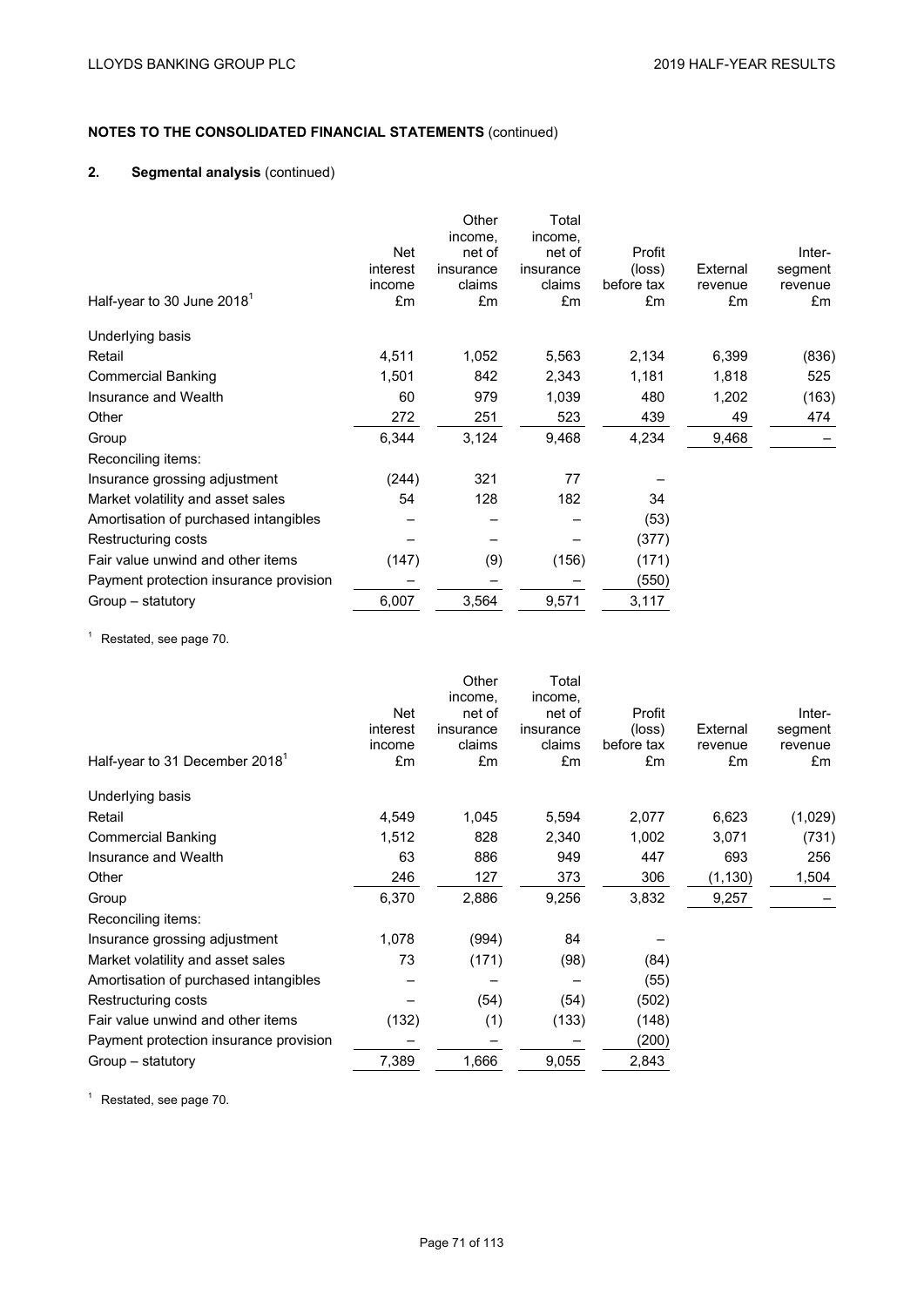## **2. Segmental analysis** (continued)

|                           |            | Segment external<br>assets |            | <b>Segment customer</b><br>deposits |            | Segment external<br><b>liabilities</b> |  |
|---------------------------|------------|----------------------------|------------|-------------------------------------|------------|----------------------------------------|--|
|                           | At 30 June | At 31 Dec                  | At 30 June | At 31 Dec                           | At 30 June | At 31 Dec                              |  |
|                           | 2019       | 2018                       | 2019       | 2018                                | 2019       | 2018                                   |  |
|                           | £m         | £m                         | £m         | £m                                  | £m         | £m                                     |  |
| Retail                    | 346,979    | 349.412                    | 252,400    | 252,808                             | 259.372    | 259,778                                |  |
| <b>Commercial Banking</b> | 158,234    | 165.030                    | 150,553    | 148,635                             | 191,275    | 191,687                                |  |
| Insurance and Wealth      | 151,165    | 140,487                    | 13,832     | 14,063                              | 158,272    | 147,673                                |  |
| Other                     | 165,870    | 142,669                    | 4,907      | 2,560                               | 164,274    | 148,261                                |  |
| <b>Total Group</b>        | 822.248    | 797.598                    | 421,692    | 418.066                             | 773.193    | 747,399                                |  |

## **3. Net fee and commission income**

|                                      | Half-year to<br>30 June | Half-year to<br>30 June | Half-year to<br>31 Dec |
|--------------------------------------|-------------------------|-------------------------|------------------------|
|                                      | 2019                    | 2018                    | 2018                   |
|                                      | £m                      | £m                      | £m                     |
| Fee and commission income:           |                         |                         |                        |
| Current accounts                     | 325                     | 315                     | 335                    |
| Credit and debit card fees           | 469                     | 487                     | 506                    |
| Commercial banking and treasury fees | 138                     | 152                     | 153                    |
| Unit trust and insurance broking     | 114                     | 105                     | 116                    |
| Private banking and asset management | 46                      | 49                      | 48                     |
| Factoring                            | 53                      | 39                      | 44                     |
| Other                                | 283                     | 225                     | 274                    |
| Total fee and commission income      | 1,428                   | 1,372                   | 1,476                  |
| Fee and commission expense           | (694)                   | (674)                   | (712)                  |
| Net fee and commission income        | 734                     | 698                     | 764                    |

Current account and credit and debit card fees principally arise in Retail; commercial banking, treasury and factoring fees arise in Commercial Banking; and private banking, unit trust, insurance broking and asset management fees arise in Insurance and Wealth.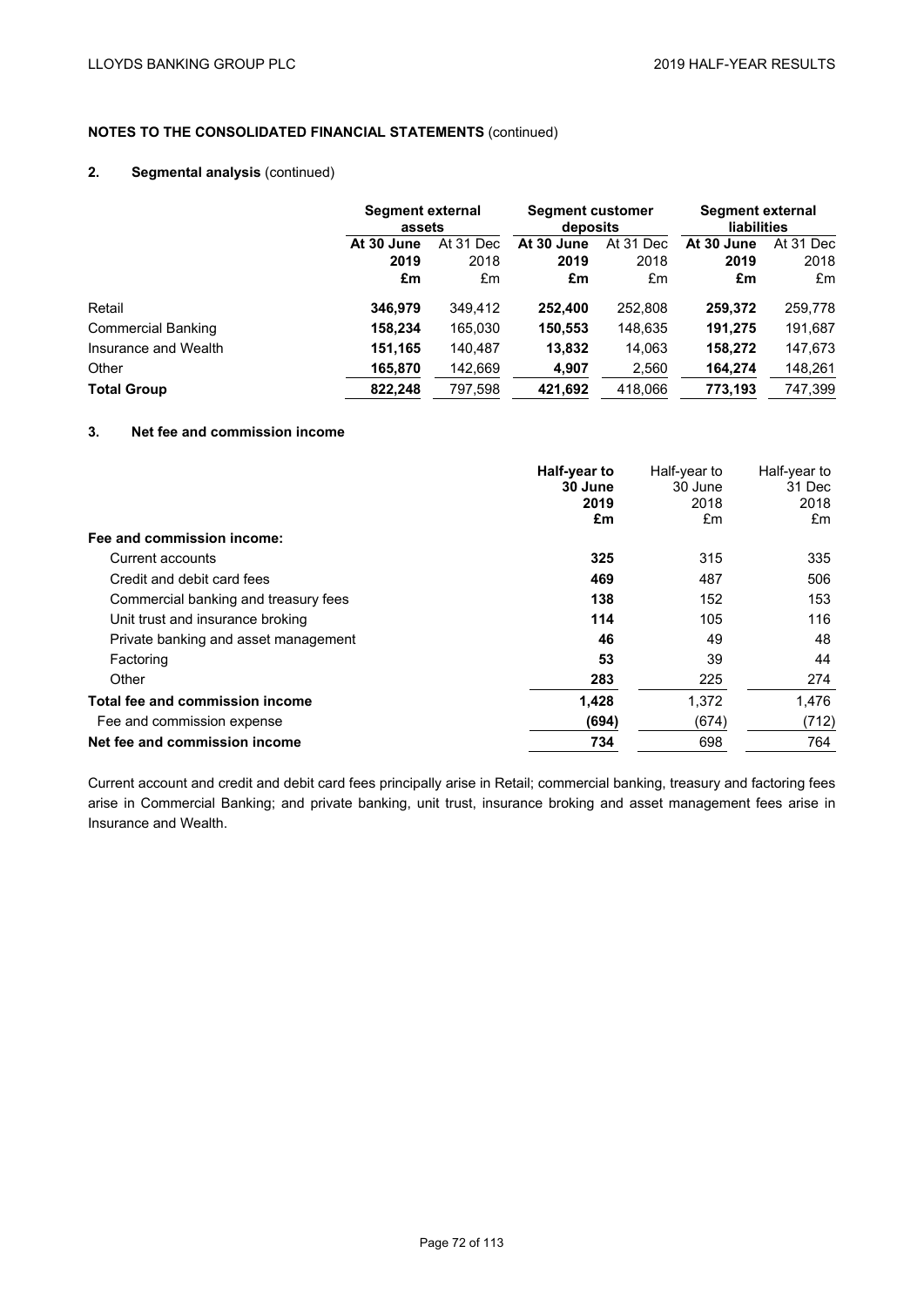## **4. Operating expenses**

|                                                              | Half-year to<br>30 June<br>2019<br>£m | Half-year to<br>30 June<br>2018<br>£m | Half-year to<br>31 Dec<br>2018<br>£m |
|--------------------------------------------------------------|---------------------------------------|---------------------------------------|--------------------------------------|
| <b>Administrative expenses</b>                               |                                       |                                       |                                      |
| Salaries and social security costs                           | 1,627                                 | 1,663                                 | 1,671                                |
| Pensions and other post-retirement benefit schemes (note 13) | 280                                   | 405                                   | 300                                  |
| Restructuring and other staff costs                          | 250                                   | 444                                   | 279                                  |
|                                                              | 2,157                                 | 2,512                                 | 2,250                                |
| Premises and equipment                                       | 242                                   | 367                                   | 362                                  |
| Other expenses:                                              |                                       |                                       |                                      |
| IT, data processing and communications                       | 535                                   | 563                                   | 558                                  |
| UK bank levy                                                 |                                       |                                       | 225                                  |
| Operations, marketing and other                              | 626                                   | 534                                   | 603                                  |
|                                                              | 1,161                                 | 1,097                                 | 1,386                                |
|                                                              | 3,560                                 | 3,976                                 | 3,998                                |
| Depreciation and amortisation                                | 1,302                                 | 1,215                                 | 1,190                                |
| Total operating expenses, excluding regulatory provisions    | 4,862                                 | 5,191                                 | 5,188                                |
| Regulatory provisions (note 17):                             |                                       |                                       |                                      |
| Payment protection insurance provision                       | 650                                   | 550                                   | 200                                  |
| Other regulatory provisions                                  | 143                                   | 257                                   | 343                                  |
|                                                              | 793                                   | 807                                   | 543                                  |
| <b>Total operating expenses</b>                              | 5,655                                 | 5,998                                 | 5,731                                |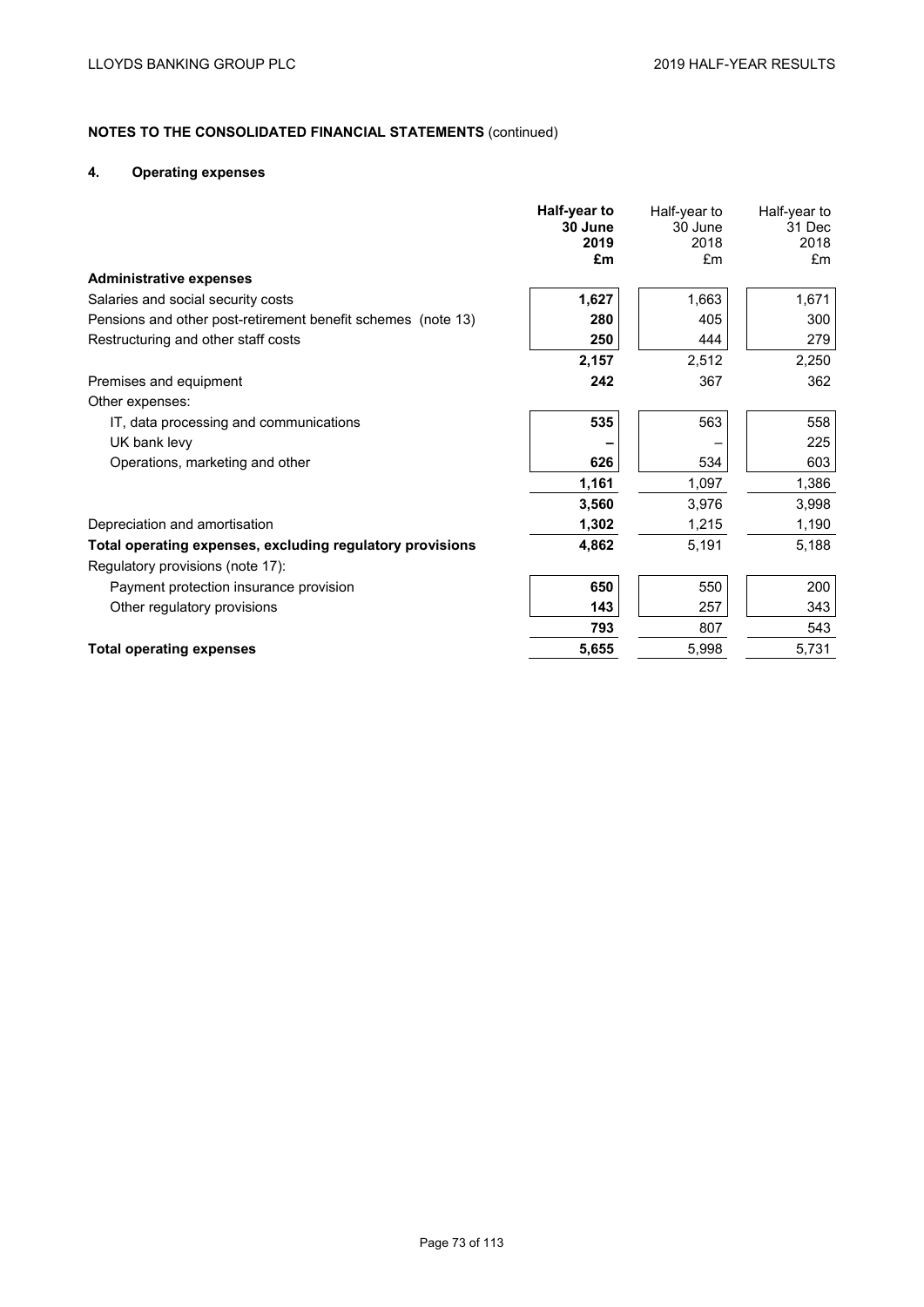### **5. Impairment**

|                                                                   | Half-year to<br>30 June<br>2019<br>£m | Half-year to<br>30 June<br>2018<br>£m | Half-year to<br>31 Dec<br>2018<br>£m |
|-------------------------------------------------------------------|---------------------------------------|---------------------------------------|--------------------------------------|
| Impact of transfers between stages                                | 379                                   | 352                                   | 133                                  |
| Other changes in credit quality                                   | 223                                   | 242                                   | 283                                  |
| Additions (repayments)                                            | (64)                                  | (70)                                  | (20)                                 |
| Methodology changes                                               | 16                                    | (61)                                  | 41                                   |
| Model changes                                                     | 27                                    |                                       |                                      |
| Other items                                                       | (2)                                   | (7)                                   | 44                                   |
|                                                                   | 200                                   | 104                                   | 348                                  |
| <b>Total impairment charge</b>                                    | 579                                   | 456                                   | 481                                  |
| In respect of:                                                    |                                       |                                       |                                      |
| Loans and advances to banks                                       |                                       |                                       |                                      |
| Loans and advances to customers                                   | 598                                   | 470                                   | 552                                  |
| Debt securities                                                   |                                       |                                       |                                      |
| Financial assets at amortised cost                                | 599                                   | 470                                   | 553                                  |
| Other assets                                                      |                                       |                                       | 1                                    |
| Impairment charge on drawn balances                               | 599                                   | 470                                   | 554                                  |
| Loan commitments and financial guarantees                         | (19)                                  | (15)                                  | (58)                                 |
| Financial assets at fair value through other comprehensive income | (1)                                   | 1                                     | (15)                                 |
| <b>Total impairment charge</b>                                    | 579                                   | 456                                   | 481                                  |

The Group's impairment charge comprises the following:

#### *Transfers between stages*

The net impact on the impairment charge of transfers between stages.

#### *Other changes in credit quality*

Changes in loss allowance as a result of movements in risk parameters that reflect changes in customer credit quality, but which have not resulted in a transfer to a different stage. This also contains the impact on the impairment charge of write-offs and recoveries, where the related loss allowances are reassessed to reflect ultimate realisable or recoverable value.

#### *Additions (repayments)*

Expected loss allowances are recognised on origination of new loans or further drawdowns of existing facilities. Repayments relate to the reduction of allowances as a result of repayments of outstanding balances.

#### *Methodology changes*

Increase or decrease in impairment charge as a result of adjustments to the models used for expected credit loss calculations; either as changes to the model inputs (risk parameters) or to the underlying assumptions.

#### *Model changes*

The impact on the impairment charge of changing the models used to calculate expected credit losses.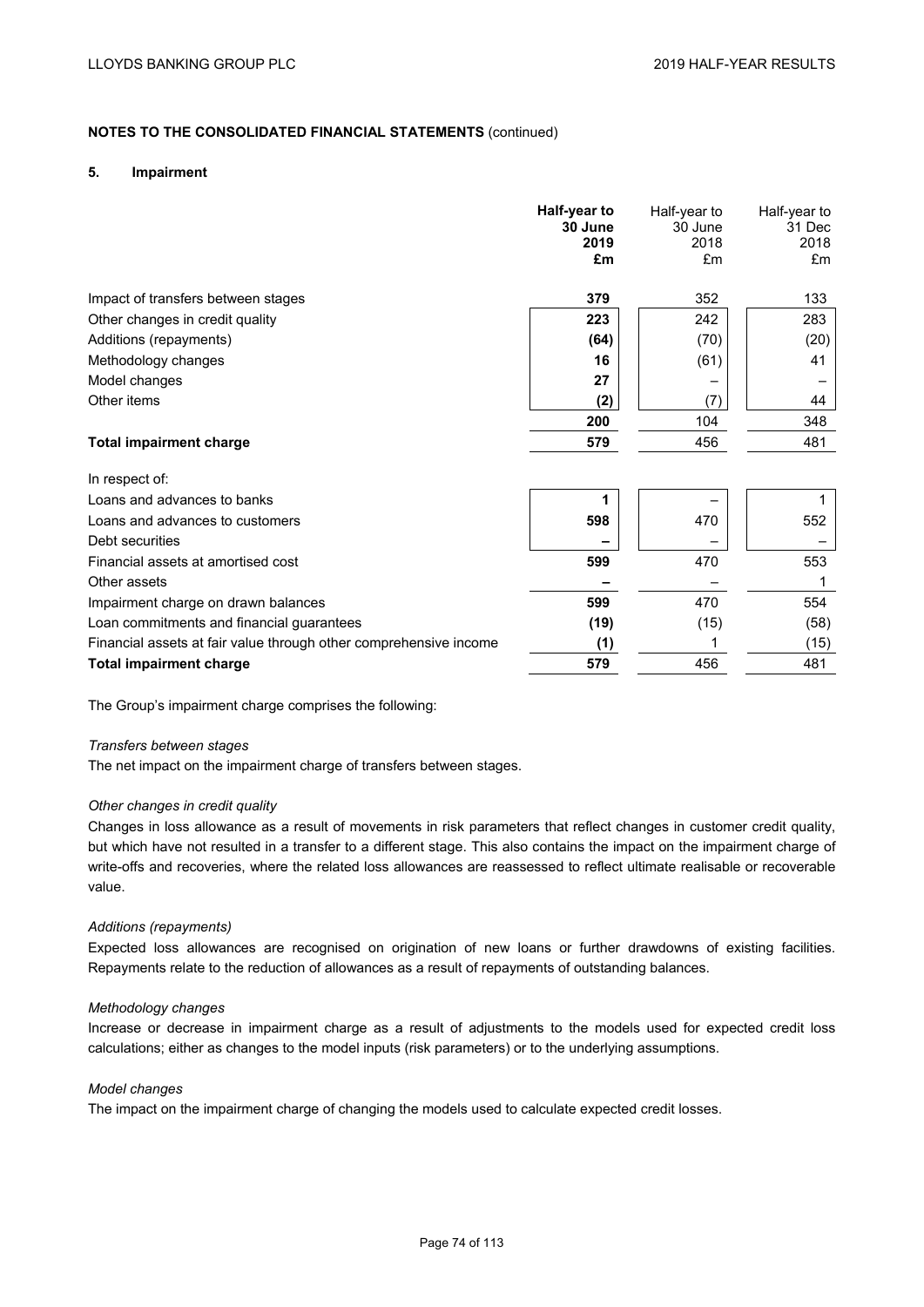#### **6. Taxation**

In accordance with IAS 34, the Group's income tax expense for the half-year to 30 June 2019 is based on the best estimate of the weighted-average annual income tax rate expected for the full financial year. The tax effects of one-off items are not included in the weighted-average annual income tax rate, but are recognised in the relevant period.

An explanation of the relationship between tax expense and accounting profit is set out below:

|                                                                          | Half-year to    | Half-year to        | Half-year to       |
|--------------------------------------------------------------------------|-----------------|---------------------|--------------------|
|                                                                          | 30 June<br>2019 | 30 June<br>$2018^1$ | 31 Dec<br>$2018^1$ |
|                                                                          | £m              | £m                  | £m                 |
|                                                                          |                 |                     |                    |
| Profit before tax                                                        | 2,897           | 3,117               | 2,843              |
| UK corporation tax thereon at 19 per cent (2018:19 per cent)             | (550)           | (592)               | (540)              |
| Impact of surcharge on banking profits                                   | (221)           | (175)               | (234)              |
| Non-deductible costs: conduct charges                                    | (103)           | (92)                | (9)                |
| Non-deductible costs: bank levy                                          |                 |                     | (43)               |
| Other non-deductible costs                                               | (39)            | (44)                | (46)               |
| Non-taxable income                                                       | 45              | 51                  | 36                 |
| Tax relief on coupons on other equity instruments                        | 47              | 39                  | 44                 |
| Tax-exempt gains on disposals                                            | 10              | 38                  | 86                 |
| (Derecognition) recognition of losses that arose in prior years          | 12              | (10)                | 1                  |
| Remeasurement of deferred tax due to rate changes                        | 14              | 10                  | 22                 |
| Differences in overseas tax rates                                        | (15)            | 3                   | 3                  |
| Policyholder tax                                                         | (38)            | (36)                | (26)               |
| Policyholder deferred tax asset in respect of life assurance<br>expenses |                 |                     | 73                 |
| Adjustments in respect of prior years                                    | 166             | 8                   | (21)               |
| Tax expense                                                              | (672)           | (800)               | (654)              |

<sup>1</sup> Restated, see note 1.

# **7. Earnings per share**

|                                                                                  | Half-year to<br>30 June<br>2019 | Half-year to<br>30 June<br>2018 <sup>1</sup> | Half-year to<br>31 Dec<br>2018 <sup>1</sup> |
|----------------------------------------------------------------------------------|---------------------------------|----------------------------------------------|---------------------------------------------|
| Profit attributable to ordinary shareholders $-$ basic and diluted $(\text{Em})$ | 1,942                           | 2,075                                        | 1,900                                       |
| Restated, see note 1.                                                            |                                 |                                              |                                             |
| Weighted average number of ordinary shares in issue $-$ basic (m)                | 71,053                          | 72.025                                       | 71,257                                      |
| Adjustment for share options and awards (m)                                      | 663                             | 670                                          | 612                                         |
| Weighted average number of ordinary shares in issue – diluted (m)                | 71,716                          | 72.695                                       | 71,869                                      |
| Basic earnings per share                                                         | 2.7 <sub>p</sub>                | 2.9 <sub>p</sub>                             | 2.6p                                        |
| Diluted earnings per share                                                       | 2.7p                            | 2.9 <sub>p</sub>                             | 2.6p                                        |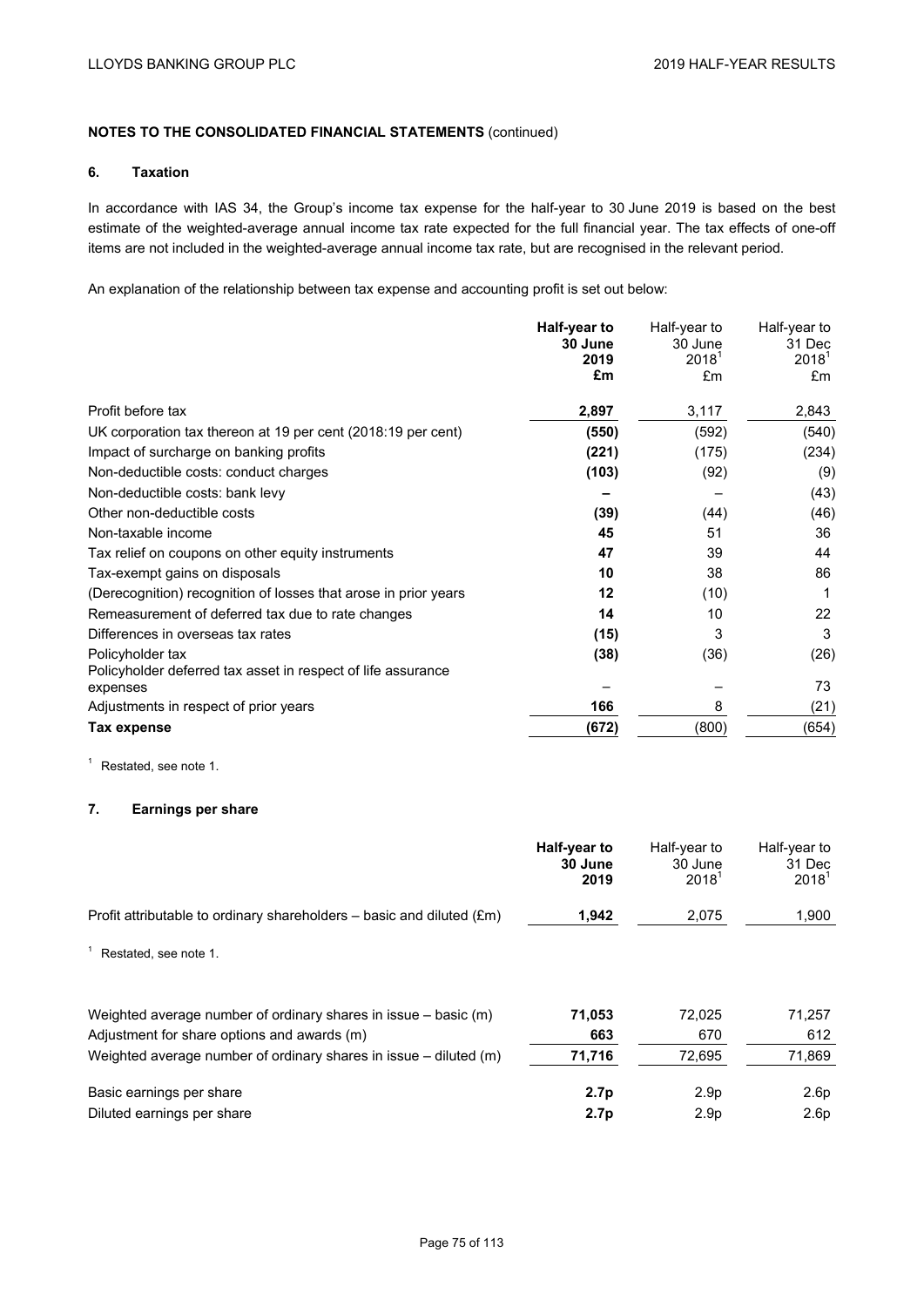## **8. Financial assets at fair value through profit or loss**

|                                                              | At 30 June<br>2019<br>£m | At 31 Dec<br>2018<br>£m |
|--------------------------------------------------------------|--------------------------|-------------------------|
| Trading assets                                               | 23,867                   | 35,246                  |
| Other financial assets at fair value through profit or loss: |                          |                         |
| Treasury and other bills                                     | 20                       | 20                      |
| Loans and advances to customers                              | 10,787                   | 10,964                  |
| Loans and advances to banks                                  | 2,033                    | 2,178                   |
| Debt securities                                              | 33,512                   | 32,636                  |
| Equity shares                                                | 84,889                   | 77,485                  |
|                                                              | 131,241                  | 123,283                 |
| Financial assets at fair value through profit or loss        | 155,108                  | 158,529                 |

Included in the above is £125,272 million (31 December 2018: £116,903 million) of assets relating to the insurance businesses.

## **9. Derivative financial instruments**

|                                | 31 December 2018                    |                         |                              |
|--------------------------------|-------------------------------------|-------------------------|------------------------------|
| <b>Fair value</b><br>of assets | <b>Fair value</b><br>of liabilities | Fair value<br>of assets | Fair value<br>of liabilities |
|                                |                                     |                         | £m                           |
|                                |                                     |                         |                              |
| 949                            | 223                                 | 950                     | 216                          |
| 598                            | 965                                 | 613                     | 892                          |
| 1,547                          | 1,188                               | 1,563                   | 1,108                        |
|                                |                                     |                         |                              |
| 5,718                          | 4,324                               | 5,797                   | 4,753                        |
| 18,560                         | 16,653                              | 15.747                  | 14,632                       |
| 64                             | 137                                 | 99                      | 181                          |
| 259                            | 724                                 | 389                     | 699                          |
| 24,601                         | 21,838                              | 22,032                  | 20,265                       |
| 26,148                         | 23,026                              | 23,595                  | 21,373                       |
|                                | £m                                  | 30 June 2019<br>£m      | £m                           |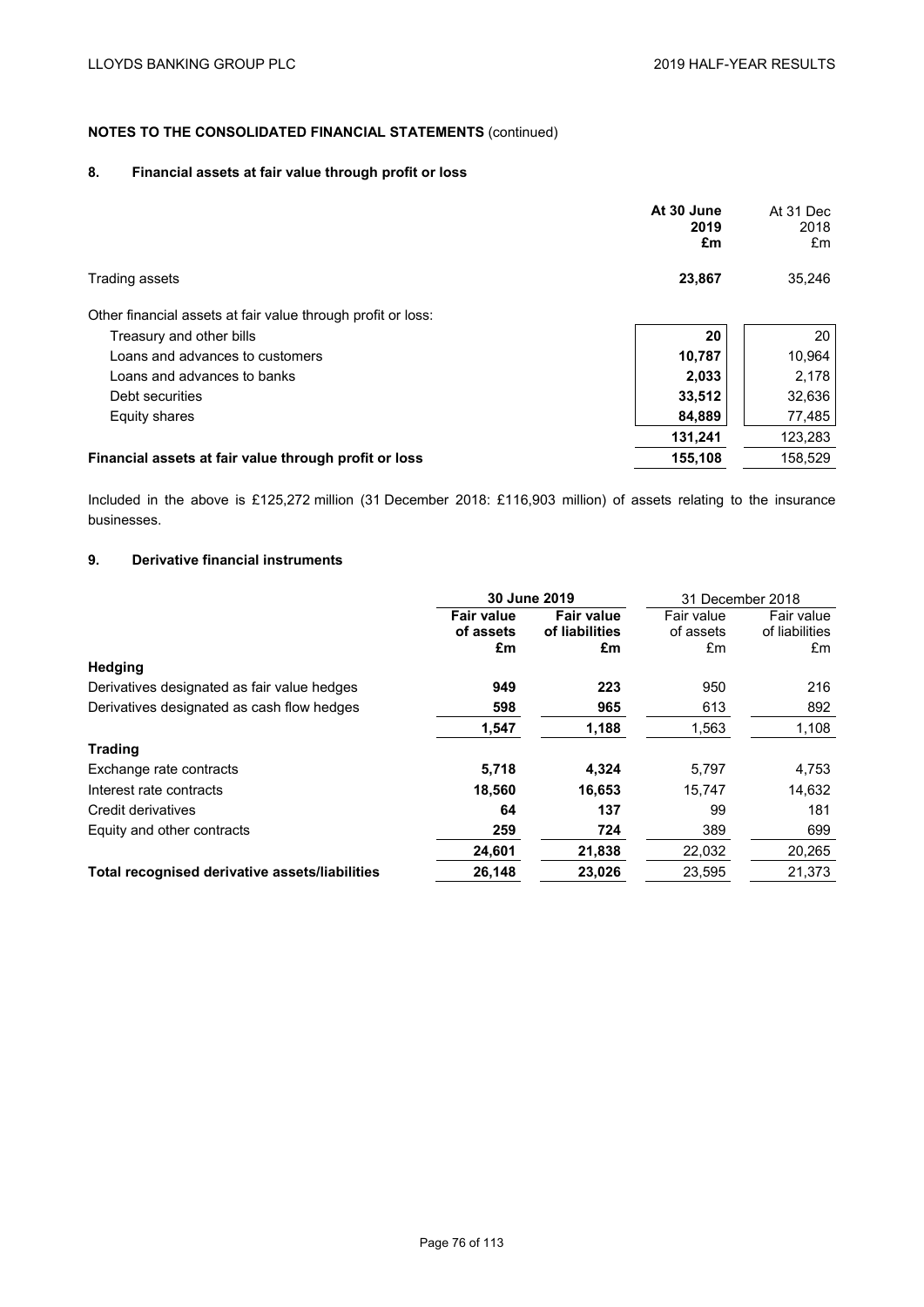### **10. Financial assets at amortised cost**

### **Half-year to 30 June 2019**

### *(A) Loans and advances to customers*

|                                              |               |               |               | <b>Purchased</b><br>or<br>originated<br>credit- |                    |
|----------------------------------------------|---------------|---------------|---------------|-------------------------------------------------|--------------------|
|                                              | Stage 1<br>£m | Stage 2<br>£m | Stage 3<br>£m | impaired<br>£m                                  | <b>Total</b><br>£m |
| At 1 January 2019                            | 441,531       | 25,345        | 5,741         | 15,391                                          | 488,008            |
| Exchange and other adjustments               | 24            | (114)         | 160           | 194                                             | 264                |
| Additions (repayments)                       | 14,982        | (2,815)       | (149)         | (999)                                           | 11,019             |
| Transfers to Stage 1                         | 5,432         | (5, 417)      | (15)          |                                                 |                    |
| Transfers to Stage 2                         | (12, 982)     | 13,241        | (259)         |                                                 |                    |
| Transfers to Stage 3                         | (741)         | (1,069)       | 1,810         |                                                 |                    |
|                                              | (8, 291)      | 6,755         | 1,536         |                                                 |                    |
| Recoveries                                   |               |               | 201           | 28                                              | 229                |
| Financial assets that have been written off  |               |               | (1,069)       |                                                 | (1,069)            |
| At 30 June 2019                              | 448,246       | 29,171        | 6,420         | 14,614                                          | 498,451            |
| <b>Allowance for impairment losses</b>       | (621)         | (953)         | (1, 558)      | (181)                                           | (3, 313)           |
| <b>Total loans and advances to customers</b> | 447,625       | 28,218        | 4,862         | 14,433                                          | 495,138            |
| (B) Loans and advances to banks              |               |               |               |                                                 |                    |
| At 1 January 2019                            | 6,282         | 3             |               |                                                 | 6,285              |
| Exchange and other adjustments               | (23)          | $\mathbf{2}$  |               |                                                 | (21)               |
| Transfers to Stage 2                         | (10)          | 10            |               |                                                 |                    |
| Additions (repayments)                       | 2,113         |               |               |                                                 | 2,113              |
| At 30 June 2019                              | 8,362         | 15            |               |                                                 | 8,377              |
| <b>Allowance for impairment losses</b>       | (3)           |               |               |                                                 | (3)                |
| <b>Total loans and advances to banks</b>     | 8,359         | 15            |               |                                                 | 8,374              |
| (C) Debt securities                          |               |               |               |                                                 |                    |
| At 1 January 2019                            | 5,238         |               | 6             |                                                 | 5,244              |
| Exchange and other adjustments               | (6)           |               |               |                                                 | (6)                |
| Additions (repayments)                       | 202           |               |               |                                                 | 202                |
| Assets which have been derecognised          |               |               | (2)           |                                                 | (2)                |
| Financial assets that have been written off  |               |               | (1)           |                                                 | (1)                |
| At 30 June 2019                              | 5,434         |               | 3             |                                                 | 5,437              |
| <b>Allowance for impairment losses</b>       |               |               | (3)           |                                                 | (3)                |
| <b>Total debt securities</b>                 | 5,434         |               |               |                                                 | 5,434              |
| Total financial assets at amortised cost     | 461,418       | 28,233        | 4,862         | 14,433                                          | 508,946            |
|                                              |               |               |               |                                                 |                    |

Exchange and other adjustments includes certain adjustments, prescribed by IFRS 9, in respect of purchased or originated credit-impaired financial assets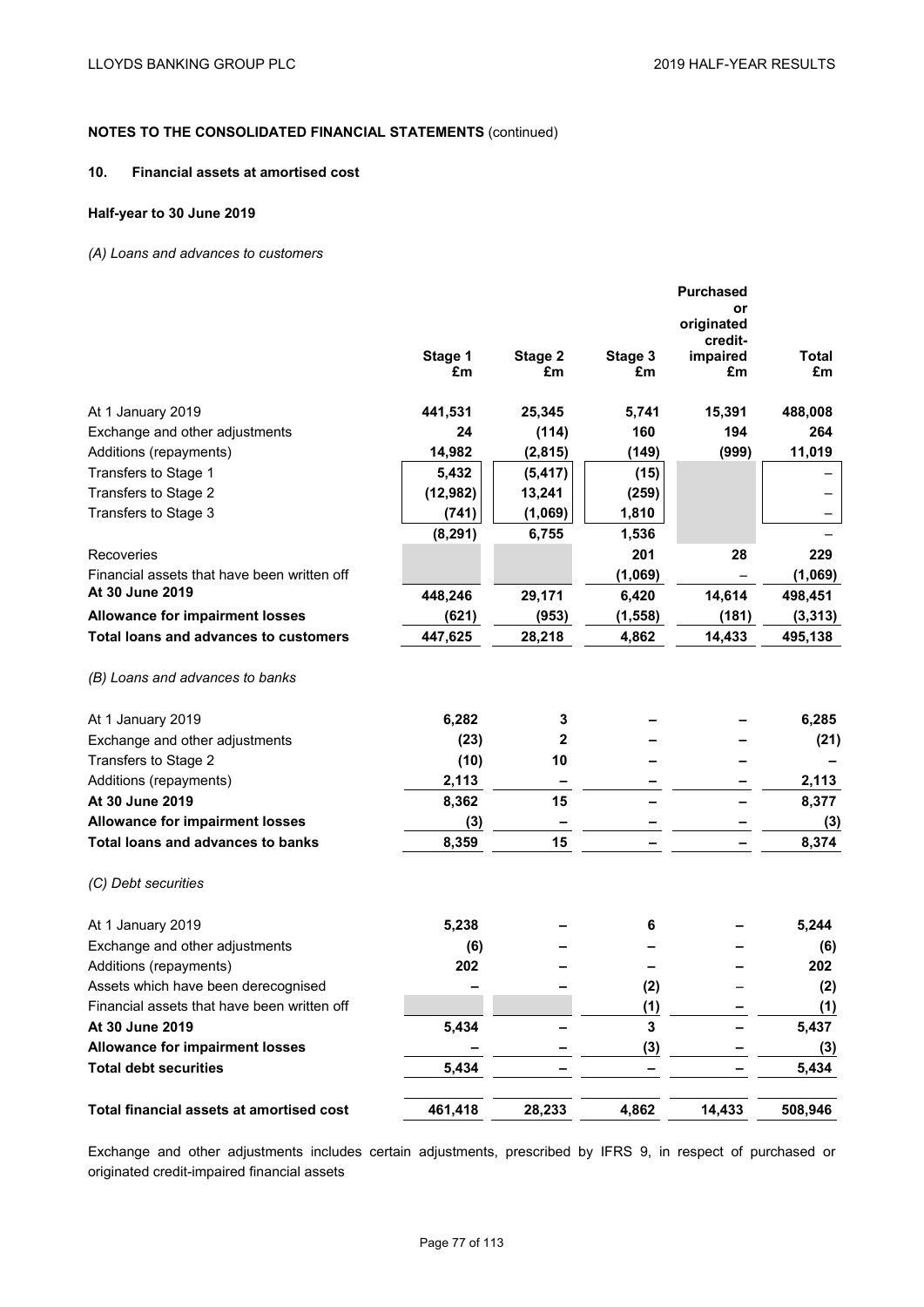## **10. Financial assets at amortised cost** (continued)

Year ended 31 December 2018

## *(A) Loans and advances to customers*

|                                             |           |                  |          | Purchased           |          |
|---------------------------------------------|-----------|------------------|----------|---------------------|----------|
|                                             |           |                  |          | or                  |          |
|                                             |           |                  |          | originated          |          |
|                                             | Stage 1   | Stage 2          | Stage 3  | credit-<br>impaired | Total    |
|                                             | £m        | £m               | £m       | £m                  | £m       |
|                                             |           |                  |          |                     |          |
| At 1 January 2018                           | 403,881   | 37,245           | 5,140    | 17,973              | 464,239  |
| Exchange and other adjustments              | 958       | 32               |          |                     | 990      |
| Additions (repayments)                      | 34,942    | (2, 187)         | (2,074)  | (2,609)             | 28,072   |
| Transfers to Stage 1                        | 19,524    | (19, 501)        | (23)     |                     |          |
| Transfers to Stage 2                        | (15, 743) | 15,996           | (253)    |                     |          |
| Transfers to Stage 3                        | (2,031)   | (2,220)          | 4,251    |                     |          |
|                                             | 1,750     | (5, 725)         | 3,975    |                     |          |
| Recoveries                                  |           |                  | 553      | 27                  | 580      |
| Disposal of businesses                      |           | (4,020)          | (277)    |                     | (4, 297) |
| Financial assets that have been written off |           |                  | (1, 576) |                     | (1, 576) |
| At 31 December 2018                         | 441,531   | 25,345           | 5,741    | 15,391              | 488,008  |
| Allowance for impairment losses             | (525)     | (994)            | (1, 553) | (78)                | (3, 150) |
| Total loans and advances to customers       | 441,006   | 24,351           | 4,188    | 15,313              | 484,858  |
| (B) Loans and advances to banks             |           |                  |          |                     |          |
|                                             |           |                  |          |                     |          |
| At 1 January 2018                           | 4,245     | $\boldsymbol{2}$ |          |                     | 4,247    |
| Exchange and other adjustments              | (29)      | 1                |          |                     | (28)     |
| Additions (repayments)                      | 2,066     |                  |          |                     | 2,066    |
| At 31 December 2018                         | 6,282     | 3                |          |                     | 6,285    |
| Allowance for impairment losses             | (2)       |                  |          |                     | (2)      |
| Total loans and advances to banks           | 6,280     | $\mathsf 3$      |          |                     | 6,283    |
| (C) Debt securities                         |           |                  |          |                     |          |
|                                             |           |                  |          |                     |          |
| At 1 January 2018                           | 3,291     |                  | 49       |                     | 3,340    |
| Exchange and other adjustments              | 77        |                  | (14)     |                     | 63       |
| Additions (repayments)                      | 1,870     |                  |          |                     | 1,870    |
| Financial assets that have been written off |           |                  | (29)     |                     | (29)     |
| At 31 December 2018                         | 5,238     |                  | $\,6\,$  |                     | 5,244    |
| Allowance for impairment losses             |           |                  | (6)      |                     | (6)      |
| <b>Total debt securities</b>                | 5,238     |                  |          |                     | 5,238    |
|                                             |           |                  |          |                     |          |
| Total financial assets at amortised cost    | 452,524   | 24,354           | 4,188    | 15,313              | 496,379  |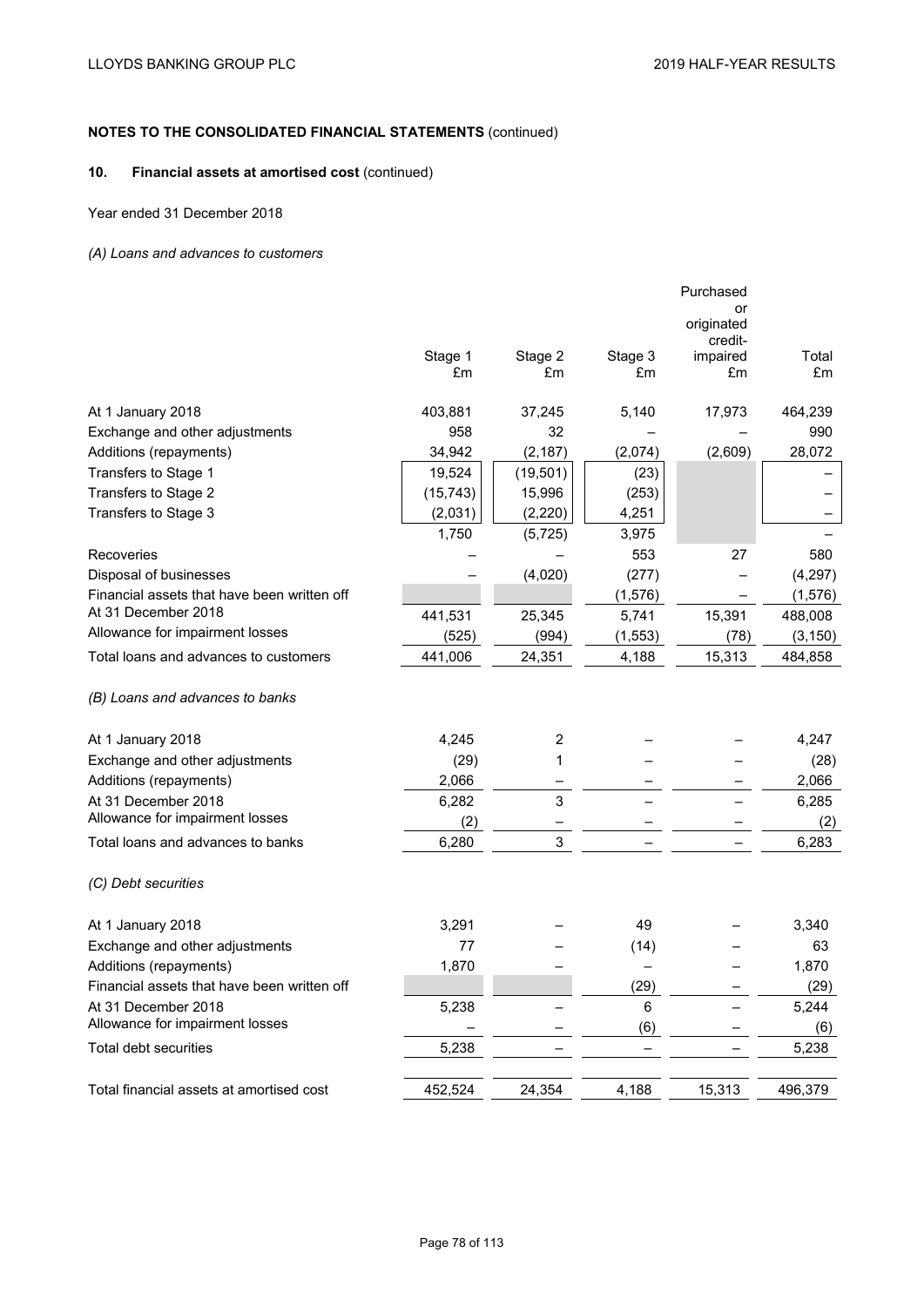### **10. Financial assets at amortised cost** (continued)

Transfers between stages are deemed to have taken place at the start of the reporting period, with all other movements shown in the stage in which the asset is held at 30 June 2019, with the exception of those held within Purchased or originated credit-impaired, which are not transferrable. Net increase and decrease in balances comprise new loans originated and repayments of outstanding balances throughout the reporting period. Loans which are written off in the period are first transferred to Stage 3 before write-off.

Loans and advances to customers include advances securitised under the Group's securitisation and covered bond programmes (see note 12).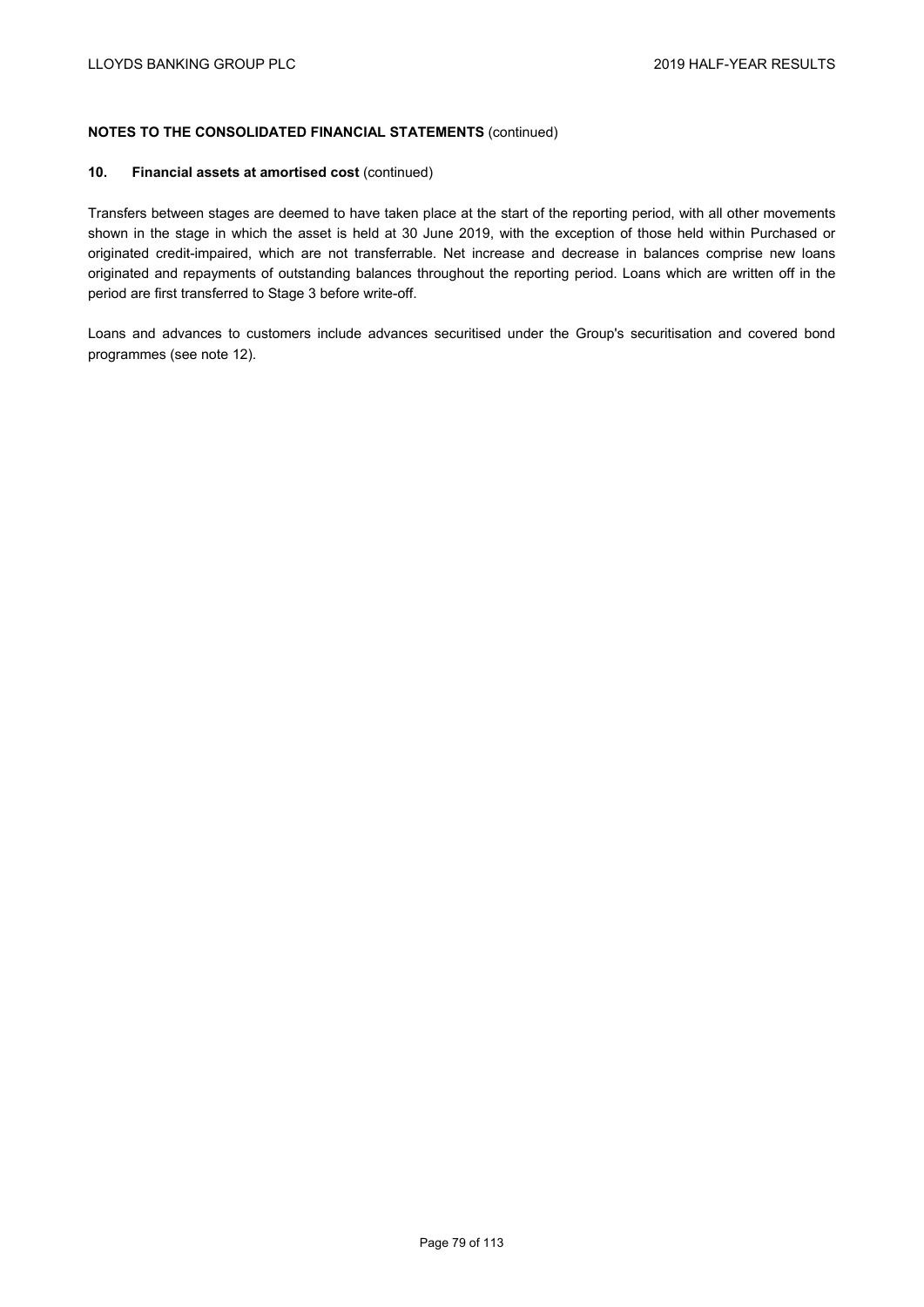### **11. Allowance for impairment losses**

### **Half-year to 30 June 2019**

|                                                                                                         | Stage 1 | Stage 2 | Stage 3     | <b>Purchased</b><br>or<br>originated<br>credit-<br>impaired | <b>Total</b> |
|---------------------------------------------------------------------------------------------------------|---------|---------|-------------|-------------------------------------------------------------|--------------|
|                                                                                                         | £m      | £m      | £m          | £m                                                          | £m           |
| In respect of drawn balances                                                                            |         |         |             |                                                             |              |
| At 1 January 2019                                                                                       | 527     | 994     | 1,570       | 78                                                          | 3,169        |
| Exchange and other adjustments                                                                          | 5       | (86)    | 324         | 195                                                         | 438          |
| Transfers to Stage 1                                                                                    | 329     | (323)   | (6)         |                                                             |              |
| Transfers to Stage 2                                                                                    | (50)    | 86      | (36)        |                                                             |              |
| Transfers to Stage 3                                                                                    | (7)     | (36)    | 43          |                                                             |              |
| Impact of transfers between stages                                                                      | (280)   | 373     | 276         |                                                             | 369          |
|                                                                                                         | (8)     | 100     | 277         |                                                             | 369          |
| Other items charged to the income statement                                                             | 100     | (55)    | 305         | (120)                                                       | 230          |
| Charge to the income statement (note 5)                                                                 | 92      | 45      | 582         | (120)                                                       | 599          |
| Advances written off                                                                                    |         |         | (1,069)     |                                                             | (1,069)      |
| Recoveries of advances written off in previous years                                                    |         |         | 201         | 28                                                          | 229          |
| Discount unwind                                                                                         |         |         | (28)        |                                                             | (28)         |
| At 30 June 2019                                                                                         | 624     | 953     | 1,580       | 181                                                         | 3,338        |
|                                                                                                         |         |         |             |                                                             |              |
| In respect of undrawn balances                                                                          |         |         |             |                                                             |              |
| At 1 January 2019                                                                                       | 123     | 64      | 6           |                                                             | 193          |
| Exchange and other adjustments                                                                          |         | (1)     |             |                                                             | (1)          |
| Transfers to Stage 1                                                                                    | 17      | (17)    |             |                                                             |              |
| Transfers to Stage 2                                                                                    | (5)     | 5       |             |                                                             |              |
| Transfers to Stage 3                                                                                    |         | (2)     | $\mathbf 2$ |                                                             |              |
| Impact of transfers between stages                                                                      | (14)    | 25      | (1)         |                                                             | 10           |
|                                                                                                         | (2)     | 11      | 1           |                                                             | 10           |
| Other items charged to the income statement                                                             | (32)    | 5       | (2)         | -                                                           | (29)         |
| Charge to the income statement                                                                          | (34)    | 16      | (1)         |                                                             | (19)         |
| At 30 June 2019                                                                                         | 89      | 79      | 5           |                                                             | 173          |
| <b>Total allowance for impairment losses</b>                                                            | 713     | 1,032   | 1,585       | 181                                                         | 3,511        |
| In respect of:                                                                                          |         |         |             |                                                             |              |
| Loans and advances to banks                                                                             | 3       |         |             |                                                             | 3            |
| Loans and advances to customers                                                                         | 621     | 953     | 1,558       | 181                                                         | 3,313        |
| Debt securities                                                                                         |         |         | 3           |                                                             | 3            |
| Other assets                                                                                            |         |         | 19          |                                                             | 19           |
| Drawn balances                                                                                          | 624     | 953     | 1,580       | 181                                                         | 3,338        |
| Provisions in relation to loan commitments and                                                          |         |         |             |                                                             |              |
| financial guarantees                                                                                    | 89      | 79      | 5           |                                                             | 173          |
| <b>Total allowance for impairment losses</b>                                                            | 713     | 1,032   | 1,585       | 181                                                         | 3,511        |
| Expected credit loss in respect of financial assets at fair<br>value through other comprehensive income |         |         |             |                                                             |              |
| (memorandum item)                                                                                       | 1.      |         |             |                                                             | 1            |
|                                                                                                         |         |         |             |                                                             |              |

Exchange and other adjustments includes certain adjustments, prescribed by IFRS 9, in respect of purchased or originated credit-impaired financial assets.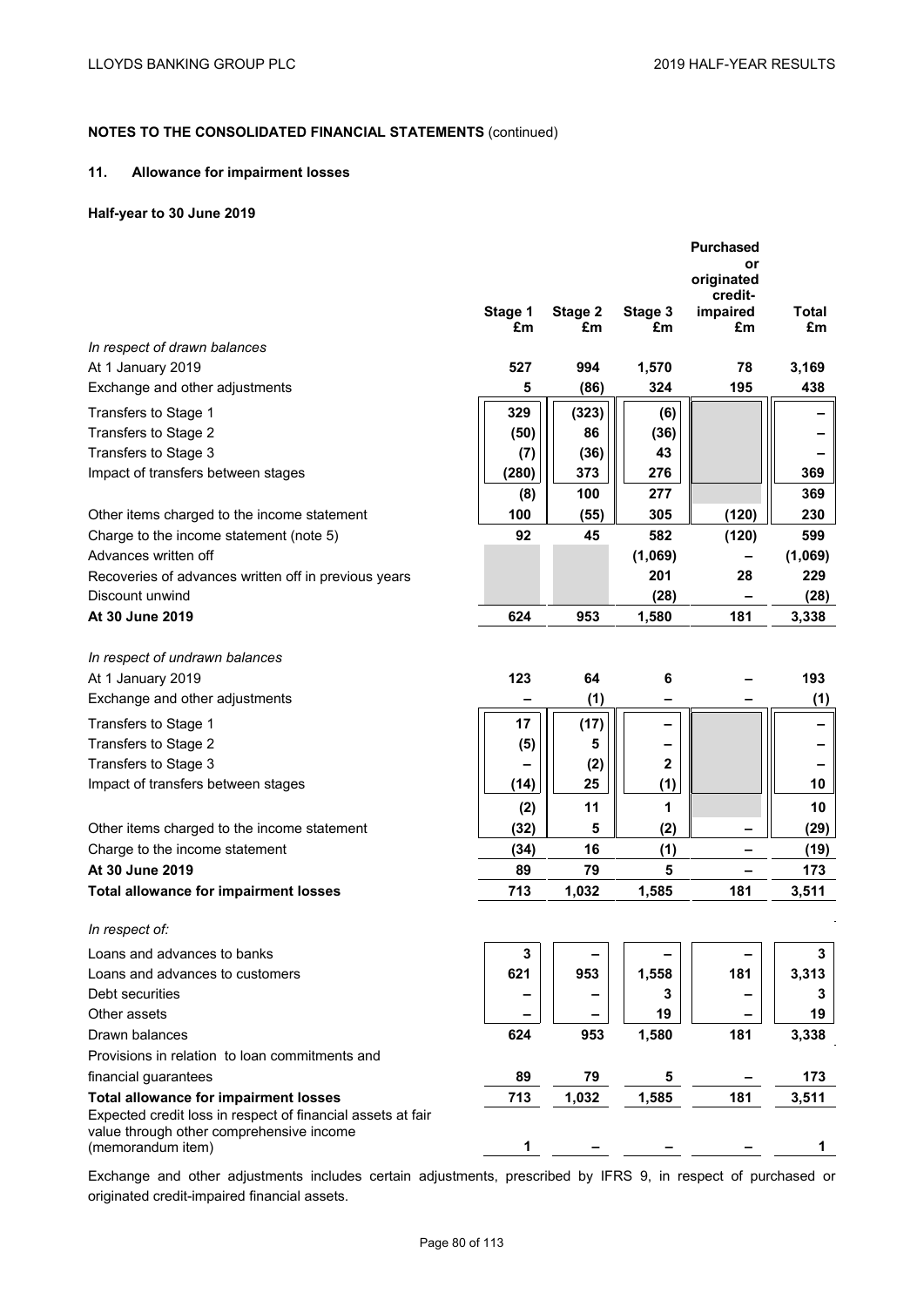## **11. Allowance for impairment losses** (continued)

### **Year ended 31 December 2018**

|                                                             | Stage 1 | Stage 2 | Stage 3        | Purchased<br>or<br>originated<br>credit-<br>Impaired | Total   |
|-------------------------------------------------------------|---------|---------|----------------|------------------------------------------------------|---------|
|                                                             | £m      | £m      | £m             | £m                                                   | £m      |
| In respect of drawn balances                                |         |         |                |                                                      |         |
| At 1 January 2018                                           | 590     | 1,147   | 1,491          | 32                                                   | 3,260   |
| Exchange and other adjustments                              | 2       |         | 133            |                                                      | 135     |
| Transfers to Stage 1                                        | 304     | (299)   | (5)            |                                                      |         |
| Transfers to Stage 2                                        | (46)    | 85      | (39)           |                                                      |         |
| Transfers to Stage 3                                        | (32)    | (131)   | 163            |                                                      |         |
| Impact of transfers between stages                          | (233)   | 401     | 325            |                                                      | 493     |
|                                                             | (7)     | 56      | 444            |                                                      | 493     |
| Other items charged to the income statement                 | (58)    | (107)   | 696            |                                                      | 531     |
| Charge to the income statement (note 5)                     | (65)    | (51)    | 1,140          |                                                      | 1,024   |
| Advances written off                                        |         |         | (1,605)        |                                                      | (1,605) |
| Disposal of businesses                                      |         | (102)   | (79)           |                                                      | (181)   |
| Recoveries of advances written off in previous years        |         |         | 553            | 27                                                   | 580     |
| Discount unwind                                             |         |         | (63)           | 19                                                   | (44)    |
| At 31 December 2018                                         | 527     | 994     | 1,570          | 78                                                   | 3,169   |
|                                                             |         |         |                |                                                      |         |
| In respect of undrawn balances                              |         |         |                |                                                      |         |
| At 1 January 2018                                           | 147     | 126     |                |                                                      | 273     |
| Exchange and other adjustments                              | (5)     | (14)    | 12             |                                                      | (7)     |
| Transfers to Stage 1                                        | 28      | (28)    |                |                                                      |         |
| Transfers to Stage 2                                        | (6)     | 6       |                |                                                      |         |
| Transfers to Stage 3                                        | (2)     | (5)     | 7              |                                                      |         |
| Impact of transfers between stages                          | (25)    | 22      | (5)            |                                                      | (8)     |
|                                                             | (5)     | (5)     | $\overline{2}$ |                                                      | (8)     |
| Other items charged to the income statement                 | (14)    | (43)    | (8)            |                                                      | (65)    |
| Charge to the income statement                              | (19)    | (48)    | (6)            |                                                      | (73)    |
| At 31 December 2018                                         | 123     | 64      | 6              |                                                      | 193     |
| Total allowance for impairment losses                       | 650     | 1,058   | 1,576          | 78                                                   | 3,362   |
|                                                             |         |         |                |                                                      |         |
| In respect of:                                              |         |         |                |                                                      |         |
| Loans and advances to banks                                 | 2       |         |                |                                                      | 2       |
| Loans and advances to customers                             | 525     | 994     | 1,553          | 78                                                   | 3,150   |
| Debt securities                                             |         |         | 6              |                                                      | 6       |
| Other assets                                                |         |         | 11             |                                                      | 11      |
| Drawn balances                                              | 527     | 994     | 1,570          | 78                                                   | 3,169   |
| Provisions in relation to loan commitments and              |         |         |                |                                                      |         |
| financial guarantees                                        | 123     | 64      | 6              |                                                      | 193     |
| Total allowance for impairment losses                       | 650     | 1,058   | 1,576          | 78                                                   | 3,362   |
| Expected credit loss in respect of financial assets at fair |         |         |                |                                                      |         |
| value through other comprehensive income                    |         |         |                |                                                      |         |
| (memorandum item)                                           | 1       |         |                |                                                      |         |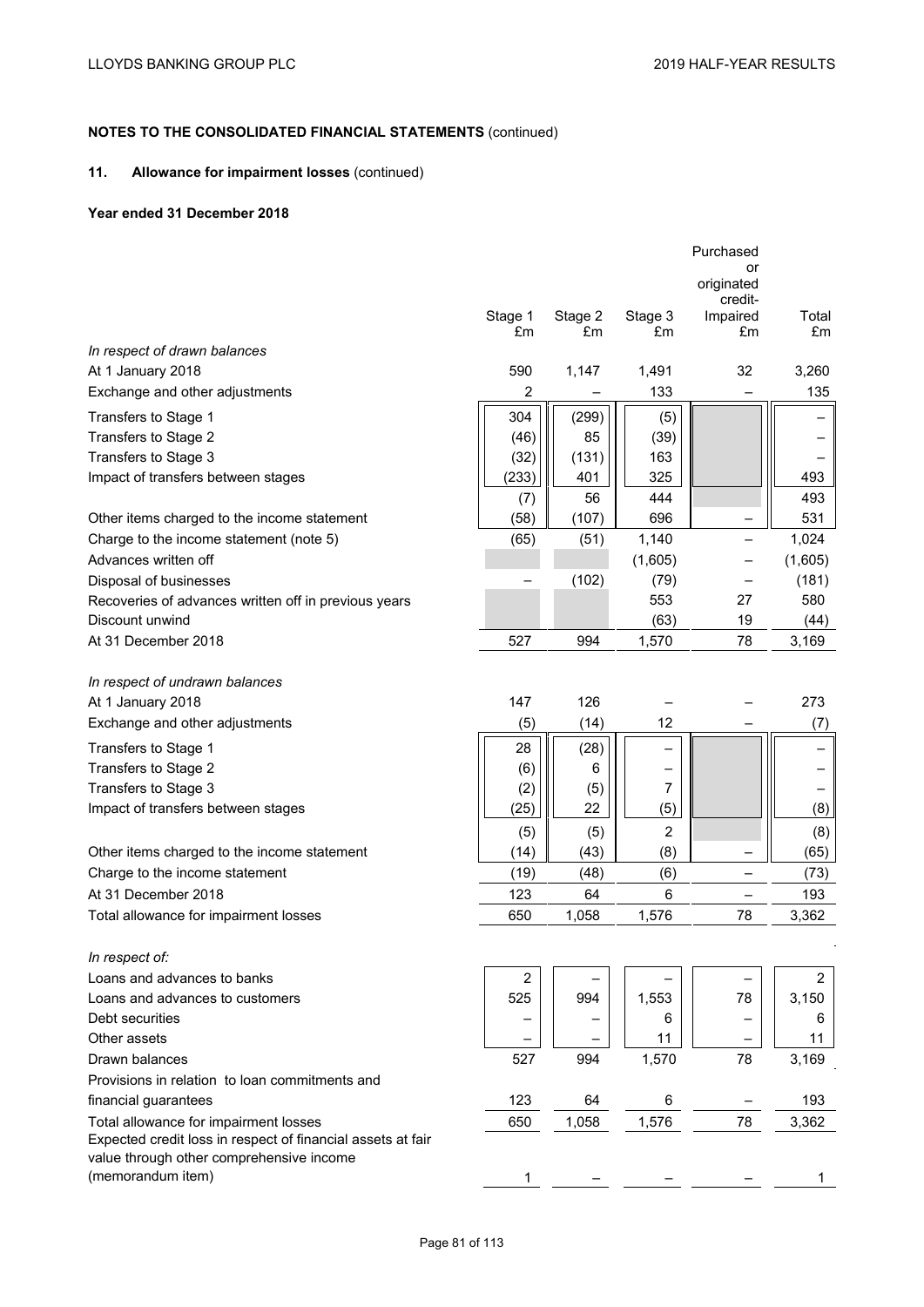### **11. Allowance for impairment losses** (continued)

The Group's income statement charge comprises:

|                                                                   | Half-year          |       |        |
|-------------------------------------------------------------------|--------------------|-------|--------|
|                                                                   | to 30 June<br>2019 |       | 31 Dec |
|                                                                   |                    | 2018  |        |
|                                                                   | £m                 | £m    |        |
| Drawn balances                                                    | 599                | 1.024 |        |
| Undrawn balances                                                  | (19)               | (73)  |        |
| Financial assets at fair value through other comprehensive income | (1)                | (14)  |        |
| <b>Total</b>                                                      | 579                | 937   |        |

Transfers between stages are deemed to have taken place at the start of the reporting period, with all other movements shown in the stage in which the asset is held at 30 June 2019, with the exception of those held within purchased or originated credit-impaired, which are not transferable. As assets are transferred between stages, the resulting change in expected credit loss of £369 million for drawn balances, and £10 million for undrawn balances, is presented separately, in the stage in which the allowance is recognised at the end of the reporting period.

Net increase and decrease in balances comprise the movements in the expected credit loss as a result of new loans originated and repayments of outstanding balances throughout the reporting period. Loans which are written off in the period are first transferred to Stage 3 before write-off. Consequently, recoveries on assets previously written-off will also occur in Stage 3 only.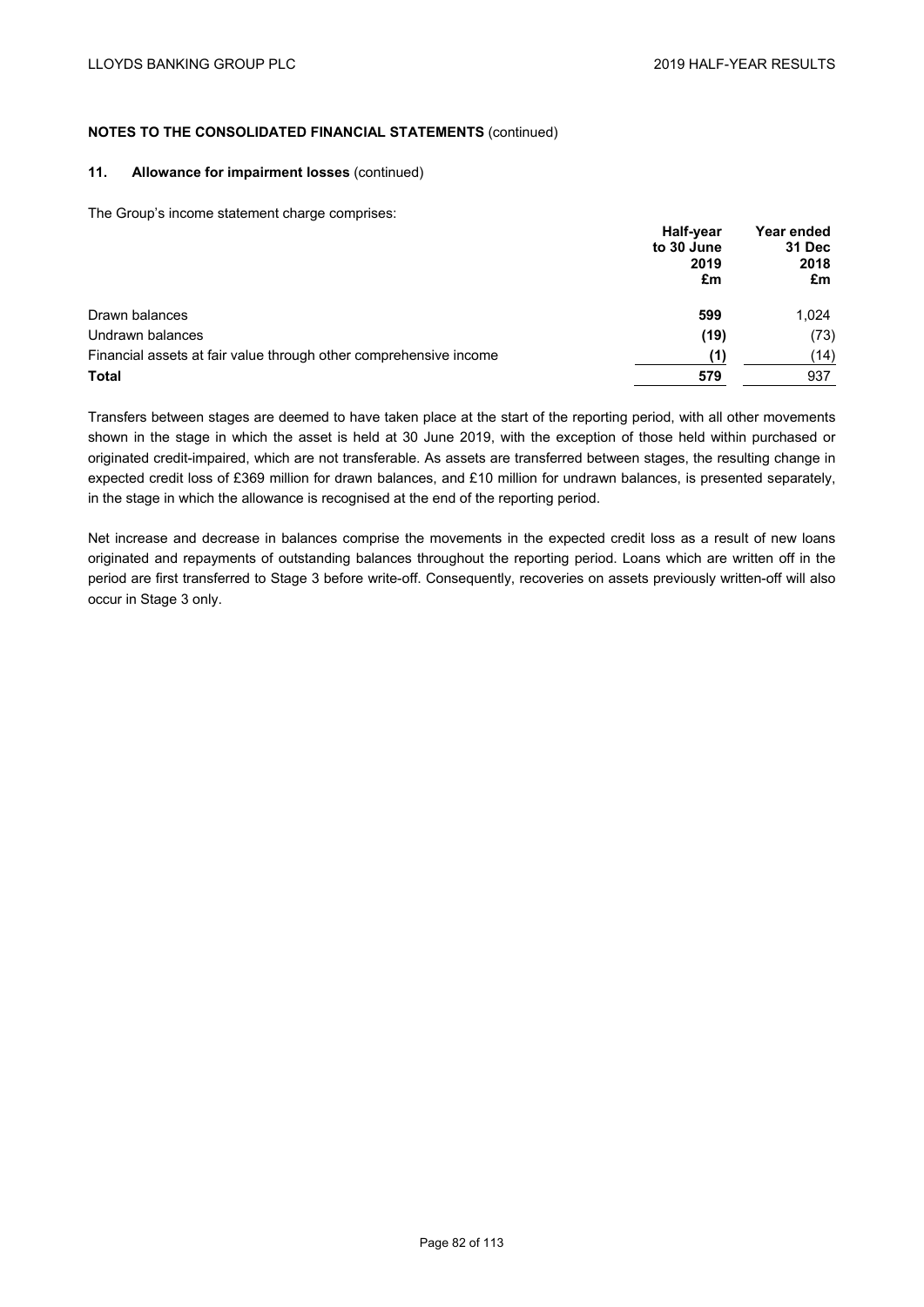### **12. Debt securities in issue**

|                          |                                                        | 30 June 2019                  |                    |                                                        | 31 December 2018              |             |  |
|--------------------------|--------------------------------------------------------|-------------------------------|--------------------|--------------------------------------------------------|-------------------------------|-------------|--|
|                          | At fair<br>value<br>through<br>profit or<br>loss<br>£m | At<br>amortised<br>cost<br>£m | <b>Total</b><br>£m | At fair<br>value<br>through<br>profit or<br>loss<br>£m | At<br>amortised<br>cost<br>£m | Total<br>£m |  |
| Medium-term notes issued | 7,930                                                  | 39,404                        | 47,334             | 7,032                                                  | 37.490                        | 44,522      |  |
| Covered bonds            | $\overline{\phantom{0}}$                               | 30,479                        | 30,479             | $\overline{\phantom{m}}$                               | 28.194                        | 28,194      |  |
| Certificates of deposit  | $\overline{\phantom{0}}$                               | 12.167                        | 12,167             | $\qquad \qquad$                                        | 12.020                        | 12,020      |  |
| Securitisation notes     | 52                                                     | 5,261                         | 5,313              | 53                                                     | 5.426                         | 5,479       |  |
| Commercial paper         | $\overline{\phantom{a}}$                               | 10,504                        | 10,504             |                                                        | 8,038                         | 8,038       |  |
|                          | 7,982                                                  | 97.815                        | 105.797            | 7,085                                                  | 91.168                        | 98,253      |  |

The notes issued by the Group's securitisation and covered bond programmes are held by external parties and by subsidiaries of the Group.

### *Securitisation programmes*

At 30 June 2019, external parties held £5,313 million (31 December 2018: £5,479 million) and the Group's subsidiaries held £30,139 million (31 December 2018: £31,701 million) of total securitisation notes in issue of £35,452 million (31 December 2018: £37,180 million). The notes are secured on loans and advances to customers and debt securities held at amortised cost amounting to £38,604 million (31 December 2018: £41,674 million), the majority of which have been sold by subsidiary companies to bankruptcy remote structured entities. The structured entities are consolidated fully and all of these loans are retained on the Group's balance sheet.

#### *Covered bond programmes*

At 30 June 2019, external parties held £30,479 million (31 December 2018: £28,194 million) and the Group's subsidiaries held £700 million (31 December 2018: £700 million) of total covered bonds in issue of £31,179 million (31 December 2018: £28,894 million). The bonds are secured on certain loans and advances to customers amounting to £41,049 million (31 December 2018: £36,802 million) that have been assigned to bankruptcy remote limited liability partnerships. These loans are retained on the Group's balance sheet.

Cash deposits of £4,049 million (31 December 2018: £4,102 million) which support the debt securities issued by the structured entities, the term advances related to covered bonds and other legal obligations are held by the Group.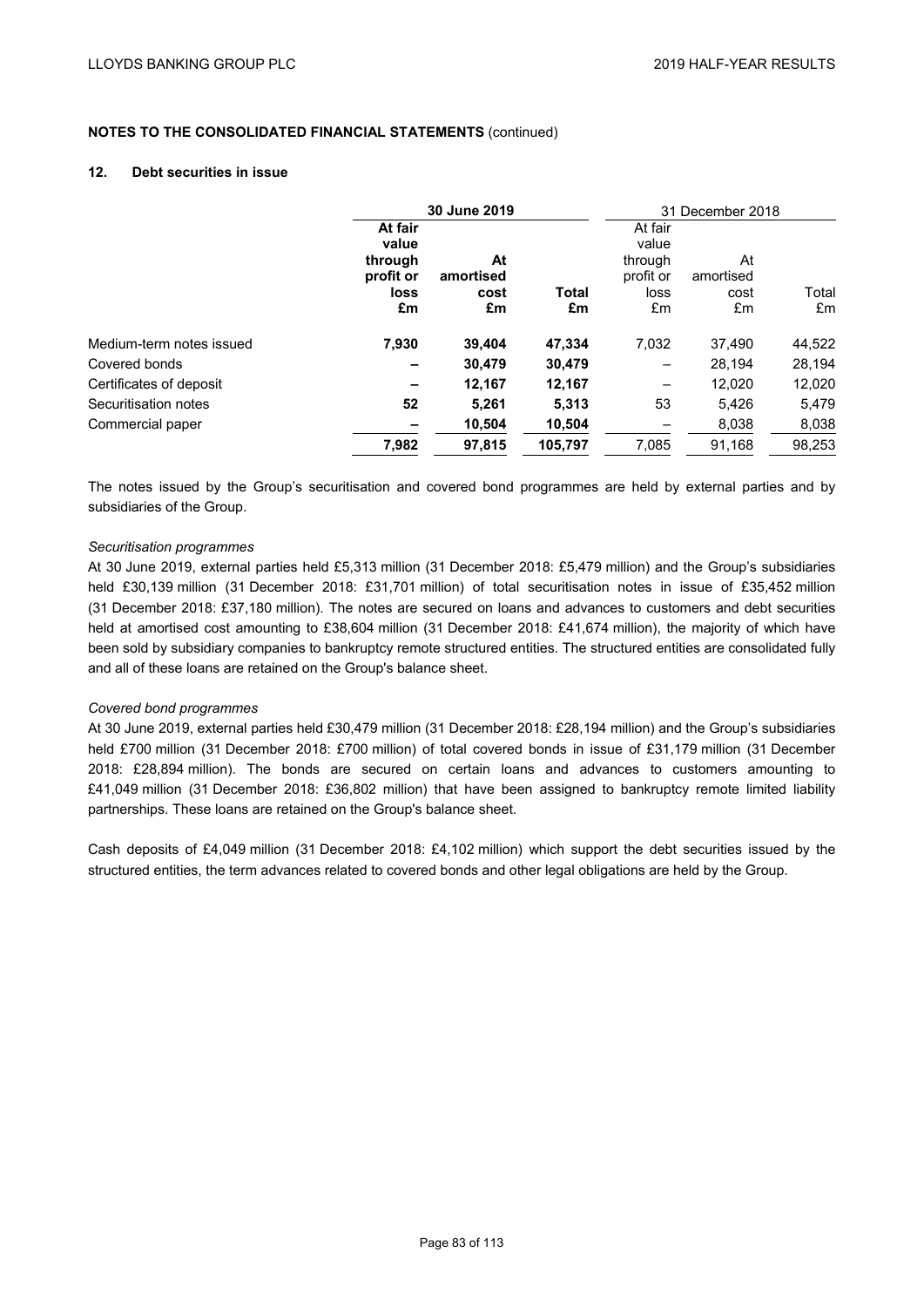## **13. Post-retirement defined benefit schemes**

The Group's post-retirement defined benefit scheme obligations are comprised as follows:

|                                     | At 30 June<br>2019<br>£m | At 31 Dec<br>2018<br>£m |
|-------------------------------------|--------------------------|-------------------------|
| Defined benefit pension schemes:    |                          |                         |
| Fair value of scheme assets         | 45.763                   | 42,238                  |
| Present value of funded obligations | (44, 375)                | (41,092)                |
| Net pension scheme asset            | 1,388                    | 1,146                   |
| Other post-retirement schemes       | (129)                    | (124)                   |
| Net retirement benefit asset        | 1,259                    | 1,022                   |
| Recognised on the balance sheet as: |                          |                         |
| Retirement benefit assets           | 1.509                    | 1,267                   |
| Retirement benefit obligations      | (250)                    | (245)                   |
| Net retirement benefit asset        | 1.259                    | 1.022                   |

The movement in the Group's net post-retirement defined benefit scheme asset during the period was as follows:

|                                | £m    |
|--------------------------------|-------|
| Asset at 1 January 2019        | 1,022 |
| Exchange and other adjustments | 11    |
| Income statement charge        | (139) |
| Employer contributions         | 538   |
| Remeasurement                  | (173) |
| Asset at 30 June 2019          | 1,259 |

The charge to the income statement in respect of pensions and other post-retirement benefit schemes is comprised as follows:

|                                               | Half-year to<br>30 June<br>2019<br>£m | Half-year to<br>30 June<br>2018<br>£m | Half-year to<br>31 Dec<br>2018<br>£m |
|-----------------------------------------------|---------------------------------------|---------------------------------------|--------------------------------------|
| Defined benefit pension schemes               | 139                                   | 271                                   | 134                                  |
| Defined contribution schemes                  | 141                                   | 134                                   | 166                                  |
| Total charge to the income statement (note 4) | 280                                   | 405                                   | 300                                  |

The principal assumptions used in the valuations of the defined benefit pension schemes were as follows:

|                                                           | At 30 June<br>2019<br>% | At 31 Dec<br>2018<br>$\%$ |
|-----------------------------------------------------------|-------------------------|---------------------------|
| Discount rate                                             | 2.33                    | 2.90                      |
| Rate of inflation:                                        |                         |                           |
| <b>Retail Prices Index</b>                                | 3.19                    | 3.20                      |
| <b>Consumer Price Index</b>                               | 2.14                    | 2.15                      |
| Rate of salary increases                                  | 0.00                    | 0.00                      |
| Weighted-average rate of increase for pensions in payment | 2.73                    | 2.73                      |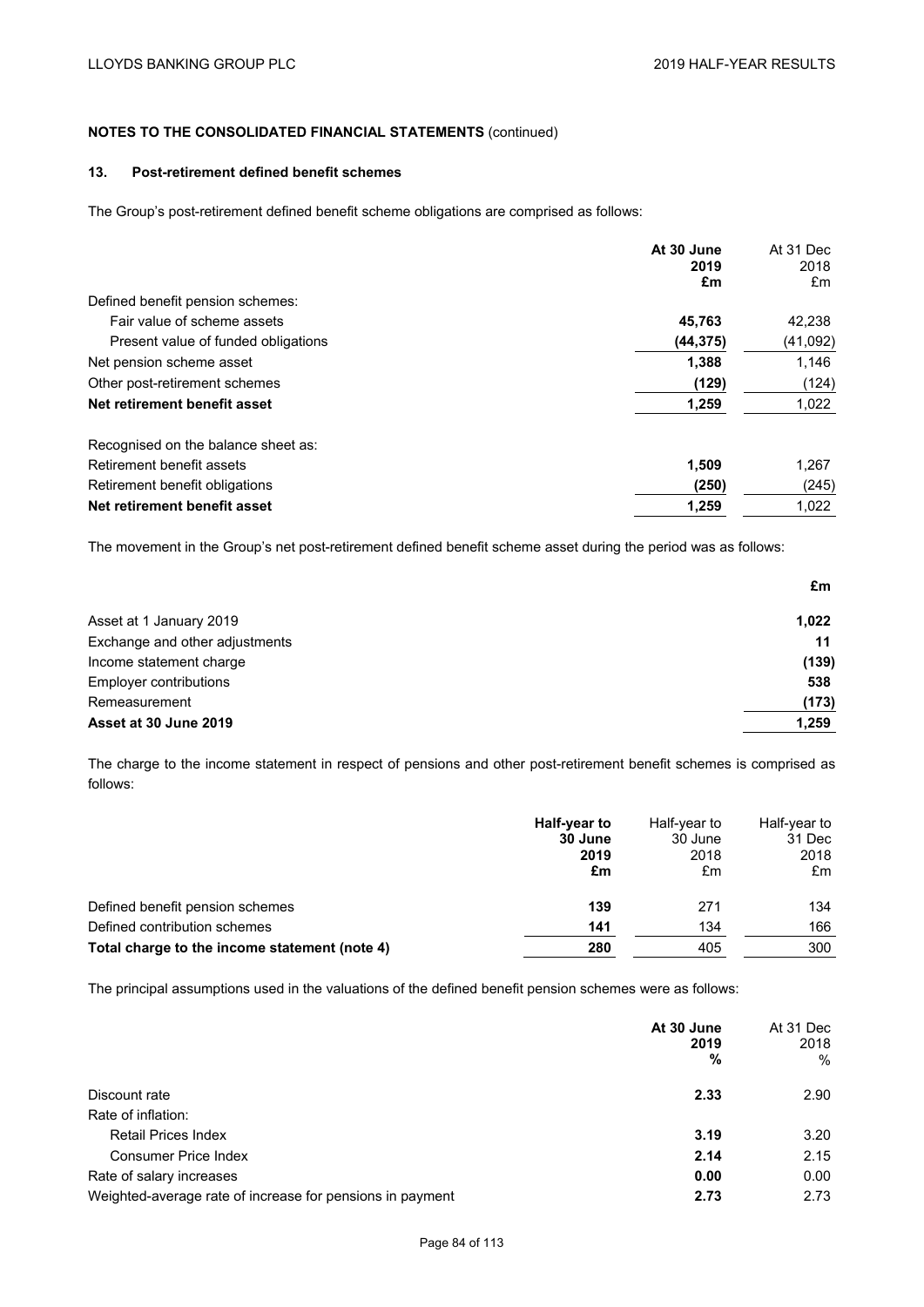### **14. Subordinated liabilities**

The Group's subordinated liabilities are comprised as follows:

|                                       | At 30 June<br>2019<br>£m | At 31 Dec<br>2018<br>£m |
|---------------------------------------|--------------------------|-------------------------|
| Preference shares                     | 919                      | 803                     |
| <b>Preferred securities</b>           | 3,314                    | 3,205                   |
| Undated subordinated liabilities      | 587                      | 588                     |
| Dated subordinated liabilities        | 12.989                   | 13,060                  |
| <b>Total subordinated liabilities</b> | 17,809                   | 17,656                  |

### **15. Share capital**

Movements in share capital during the period were as follows:

|                                   | <b>Number</b><br>of shares<br>(million) | £m    |
|-----------------------------------|-----------------------------------------|-------|
| Ordinary shares of 10p each       |                                         |       |
| At 1 January 2019                 | 71,164                                  | 7,116 |
| Issued in the period <sup>1</sup> | 725                                     | 73    |
| Share buybacks                    | (1, 125)                                | (113) |
| At period end                     | 70,764                                  | 7,076 |

 $1$  The ordinary shares issued in the period were in respect of employee share schemes.

On 20 February 2019 the Group announced the launch of a share buyback programme to repurchase up to £1.75 billion of its outstanding ordinary shares; the programme commenced on 1 March 2019. The Group entered into an agreement with Morgan Stanley & Co. International plc and UBS AG, London Branch (the joint brokers) to conduct the share buyback programme on its behalf and to make trading decisions under the programme independently of the Group. The joint brokers are purchasing the Group's ordinary shares as principal and selling them to the Group in accordance with the terms of their engagement. The Group cancels the shares that it purchases through the programme. By 30 June 2019, the Group had bought back and cancelled 1,125 million shares under the programme, for a total cost of £694 million.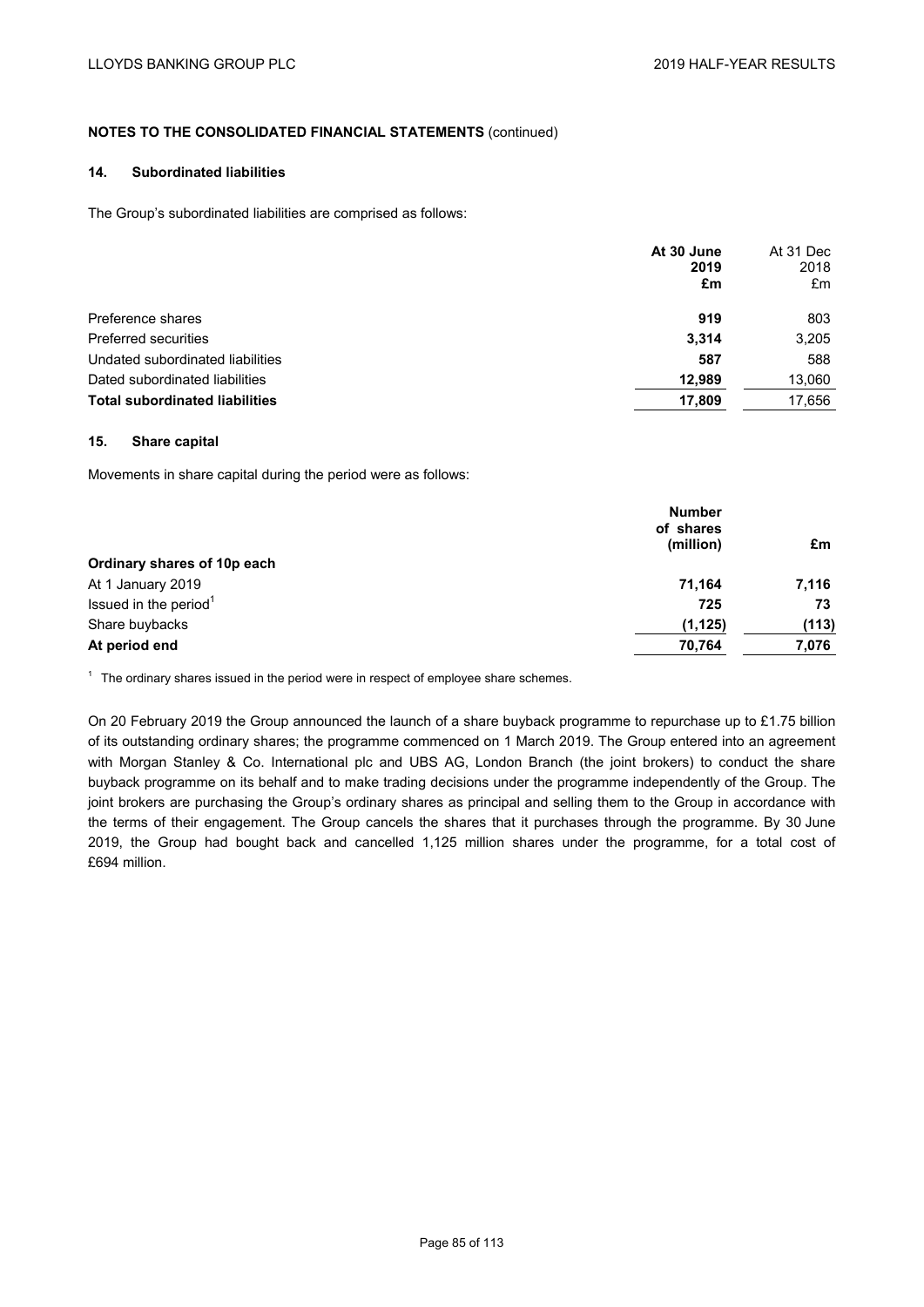### **16. Other equity instruments**

|                                                    | £m      |
|----------------------------------------------------|---------|
| At 1 January 2019                                  | 6.491   |
| Redemption of Additional Tier 1 securities         | (1,481) |
| Additional Tier 1 securities issued in the period: |         |
| US dollar notes (\$500 million nominal)            | 396     |
| At 30 June 2019                                    | 5.406   |

On 27 June 2019 the Group redeemed, at par, £1,481 million of Additional Tier 1 securities at their first call date.

During the half-year to 30 June 2019 the Group issued £396 million (US\$500 million) of Additional Tier 1 (AT1) securities; issue costs of £1 million, net of tax, have been charged to retained profits.

The AT1 securities are Fixed Rate Resetting Perpetual Subordinated Contingent Convertible Securities with no fixed maturity or redemption date.

The principal terms of the AT1 securities are described below:

- The securities rank behind the claims against Lloyds Banking Group plc of (a) unsubordinated creditors, (b) claims which are, or are expressed to be, subordinated to the claims of unsubordinated creditors of Lloyds Banking Group plc but not further or otherwise or (c) whose claims are, or are expressed to be, junior to the claims of other creditors of Lloyds Banking Group, whether subordinated or unsubordinated, other than those whose claims rank, or are expressed to rank, pari passu with, or junior to, the claims of the holders of the AT1 Securities in a winding-up occurring prior to a conversion event being triggered.
- The securities bear a fixed rate of interest until the first call date. After the initial call date, in the event that they are not redeemed, the AT1 securities will bear interest at rates fixed periodically in advance for five year periods based on market rates.
- Interest on the securities will be due and payable only at the sole discretion of Lloyds Banking Group plc, and Lloyds Banking Group plc may at any time elect to cancel any Interest Payment (or any part thereof) which would otherwise be payable on any Interest Payment Date. There are also certain restrictions on the payment of interest as specified in the terms.
- The securities are undated and are repayable, at the option of Lloyds Banking Group plc, in whole at the first call date, or on any fifth anniversary after the first call date. In addition, the AT1 securities are repayable, at the option of Lloyds Banking Group plc, in whole for certain regulatory or tax reasons. Any repayments require the prior consent of the PRA.
- The securities convert into ordinary shares of Lloyds Banking Group plc, at a pre-determined price, should the fully loaded Common Equity Tier 1 ratio of the Group fall below 7.0 per cent.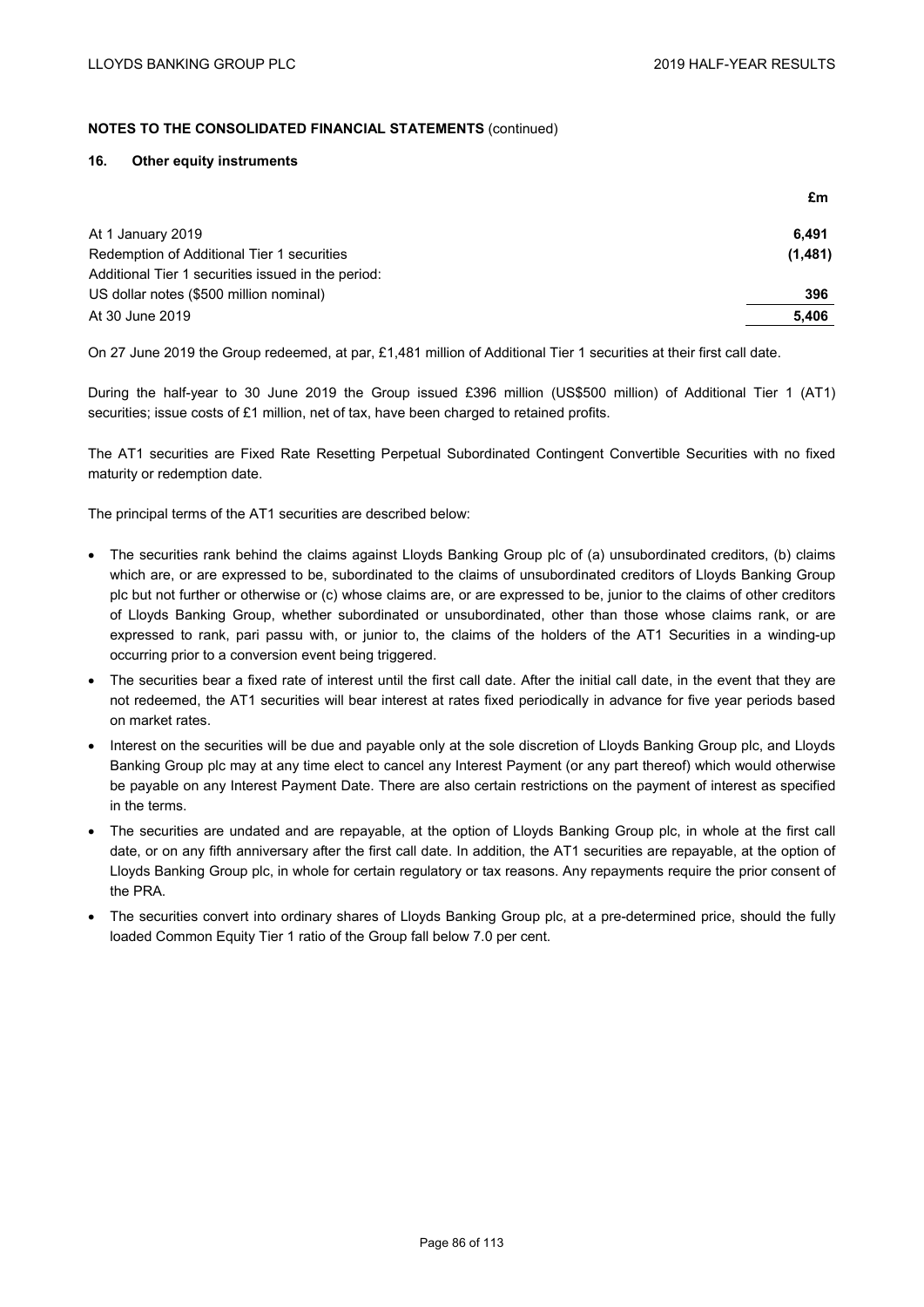#### **17. Provisions for liabilities and charges**

|                                         | Provisions<br>for<br>commitments<br>£m | Payment<br>Protection<br>Insurance<br>£m | Other<br>regulatory<br>provisions<br>£m | Other<br>£m | Total<br>£m |
|-----------------------------------------|----------------------------------------|------------------------------------------|-----------------------------------------|-------------|-------------|
| Balance at 31 December 2018             | 193                                    | 1,524                                    | 861                                     | 969         | 3,547       |
| Adjustment on implementation of IFRS 16 |                                        |                                          |                                         | (97)        | (97)        |
| Exchange and other adjustments          | (1)                                    | 32                                       |                                         |             | 32          |
| Provisions applied                      |                                        | (992)                                    | (412)                                   | (204)       | (1,608)     |
| Charge for the period                   | (19)                                   | 650                                      | 143                                     | 210         | 984         |
| At 30 June 2019                         | 173                                    | 1,214                                    | 592                                     | 879         | 2,858       |

### **Payment protection insurance (excluding MBNA)**

The Group increased the provision for PPI costs by a further £650 million in the half-year to 30 June 2019, of which £550 million was in the second quarter, bringing the total amount provided to £20,075 million.

The charge in the second quarter is largely driven by the significant increase in PPI information requests (PIRs) which is likely to lead to higher total complaints and associated administration costs. The Group has historically received around 70,000 PIRs per week, of which around 9,000 converted into a complaint. Through the second quarter, the number of PIRs received increased to around 150,000 per week and in recent weeks around 190,000 per week and the Group has assumed that PIRs remain at this elevated level until the industry deadline at the end of August 2019. At the same time, the quality of PIRs has deteriorated and the Group expects this to continue. While PIR and complaint volumes remain uncertain, the impact of these additional volumes is expected to generate around 200,000 extra complaints, increasing the total expected complaint volumes from 5.6 million to 5.8 million.

At 30 June 2019, a provision of £1,083 million remained unutilised relating to complaints and associated administration costs. Total cash payments were £896 million during the six months to 30 June 2019.

#### *Sensitivities*

The Group estimates that it has sold approximately 16 million PPI policies since 2000. These include policies that were not mis-sold and those that have been successfully claimed upon. Since the commencement of the PPI redress programme in 2011 the Group estimates that it has contacted, settled or provided for approximately 54 per cent of the policies sold since 2000.

The total amount provided for PPI represents the Group's best estimate of the likely future cost. A number of risks and uncertainties remain including with respect to future complaint volumes, however the potential impact of these risks has reduced due to the proximity of the industry deadline. The cost could differ from the Group's estimates and the assumptions underpinning them, and could result in a further provision being required. These may also be impacted by any further regulatory changes, the final stage of the Financial Conduct Authority (FCA) media campaign and Claims Management Company and customer activity, and potential additional remediation arising from the continuous improvement of the Group's operational practices.

Deloitte LLP has been appointed to assist the Official Receiver with the submission of PPI queries to providers to establish whether any mis-sold PPI redress is due to creditors of bankrupts' estates. The Group has not made any provision in relation to this matter, which will remain under review.

For every additional 1,000 reactive complaints per week from July 2019 through to the industry deadline of the end of August 2019, the Group would expect an additional charge of approximately £20 million.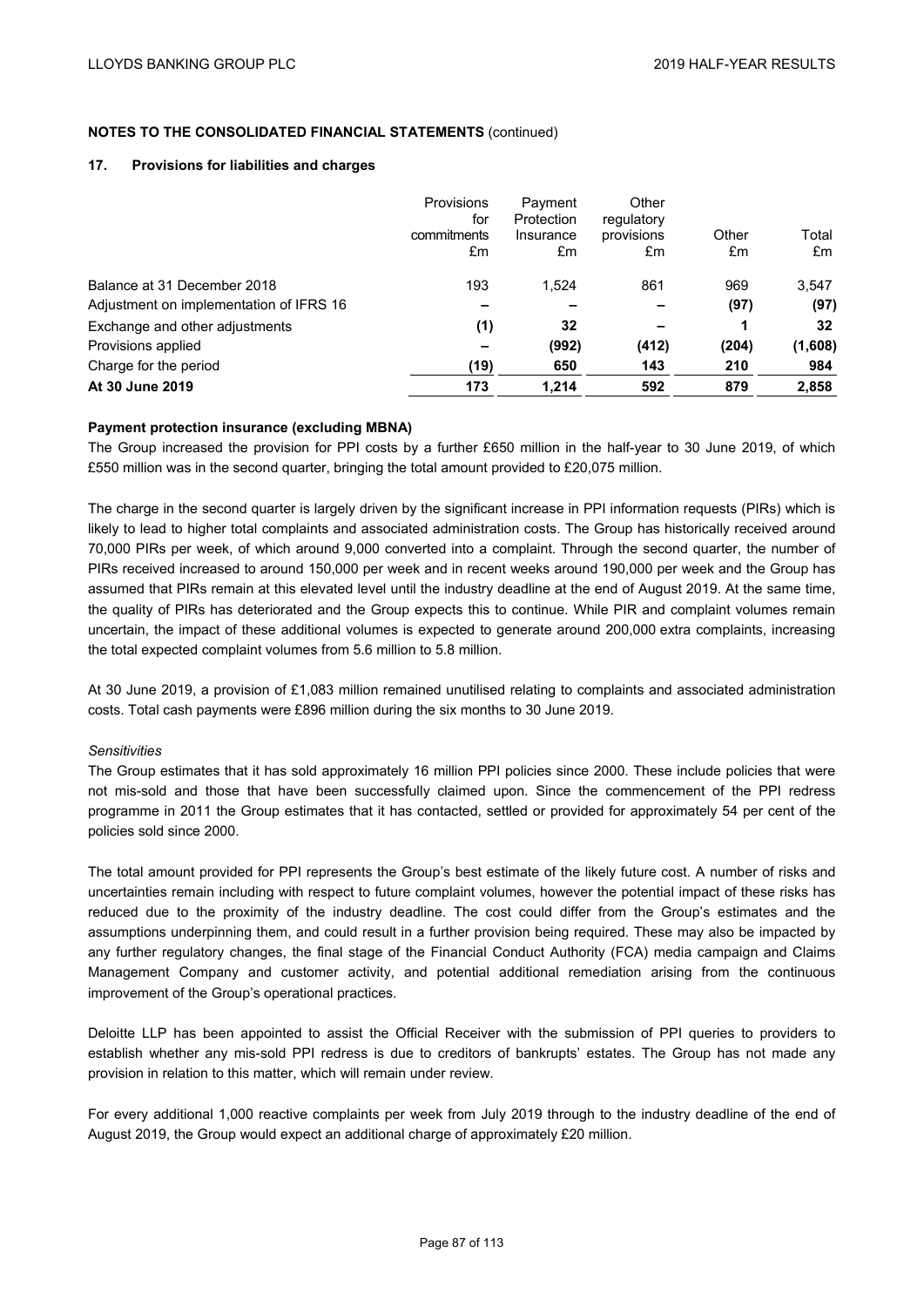#### **17. Provisions for liabilities and charges** (continued)

#### **Payment protection insurance (MBNA)**

As announced in December 2016, the Group's exposure is capped at £240 million, which is already provided for, through an indemnity received from Bank of America. MBNA increased its PPI provision by £32 million in the half-year to 30 June 2019 but the Group's exposure continues to remain capped at £240 million under the arrangement with Bank of America, notwithstanding this increase by MBNA.

#### *Other provisions for legal actions and regulatory matters*

In the course of its business, the Group is engaged in discussions with the PRA, FCA and other UK and overseas regulators and other governmental authorities on a range of matters. The Group also receives complaints in connection with its past conduct and claims brought by or on behalf of current and former employees, customers, investors and other third parties and is subject to legal proceedings and other legal actions. Where significant, provisions are held against the costs expected to be incurred in relation to these matters and matters arising from related internal reviews. During the six months to 30 June 2019 the Group charged a further £143 million in respect of legal actions and other regulatory matters, and the unutilised balance at 30 June 2019 was £592 million (31 December 2018: £861 million). The most significant items are as follows.

#### *Arrears handling related activities*

The Group has provided an additional £55 million in the half-year to 30 June 2019 for the costs of identifying and rectifying certain arrears management fees and activities, taking the total provided to date to £848 million. The Group has put in place a number of actions to improve its handling of customers in these areas and has made good progress in reimbursing arrears fees to impacted customers.

#### *Packaged bank accounts*

The Group had provided a total of £795 million up to 31 December 2018 in respect of complaints relating to alleged misselling of packaged bank accounts, with no further amounts provided during the six months to 30 June 2019. A number of risks and uncertainties remain particularly with respect to future volumes.

#### *Customer claims in relation to insurance branch business in Germany*

The Group continues to receive claims in Germany from customers relating to policies issued by Clerical Medical Investment Group Limited (subsequently renamed Scottish Widows Limited), with smaller numbers received from customers in Austria and Italy. The industry-wide issue regarding notification of contractual 'cooling off' periods continued to lead to an increasing number of claims in 2016 and 2017 levelling out in 2018 and into 2019. Up to 31 December 2018 the Group had provided a total of £639 million, with no further amounts provided in 2019. The validity of the claims facing the Group depends upon the facts and circumstances in respect of each claim. As a result the ultimate financial effect, which could be significantly different from the current provision, will be known only once all relevant claims have been resolved.

#### *HBOS Reading – customer review*

The Group has now completed its compensation assessment for all 71 business customers within the customer review, with more than 98 per cent of these offers to individuals accepted. In total, more than £98 million has been offered of which £84 million has so far been accepted, in addition to £9 million for ex-gratia payments and £6 million for the reimbursements of legal fees.

The review follows the conclusion of a criminal trial in which a number of individuals, including two former HBOS employees, were convicted of conspiracy to corrupt, fraudulent trading and associated money laundering offences which occurred prior to the acquisition of HBOS by the Group in 2009. The Group provided a further £15 million in the year ended 31 December 2018 for customer settlements, raising the total amount provided to £115 million and is now nearing the end of the process of paying compensation to the victims of the fraud, including ex-gratia payments and reimbursements of legal fees.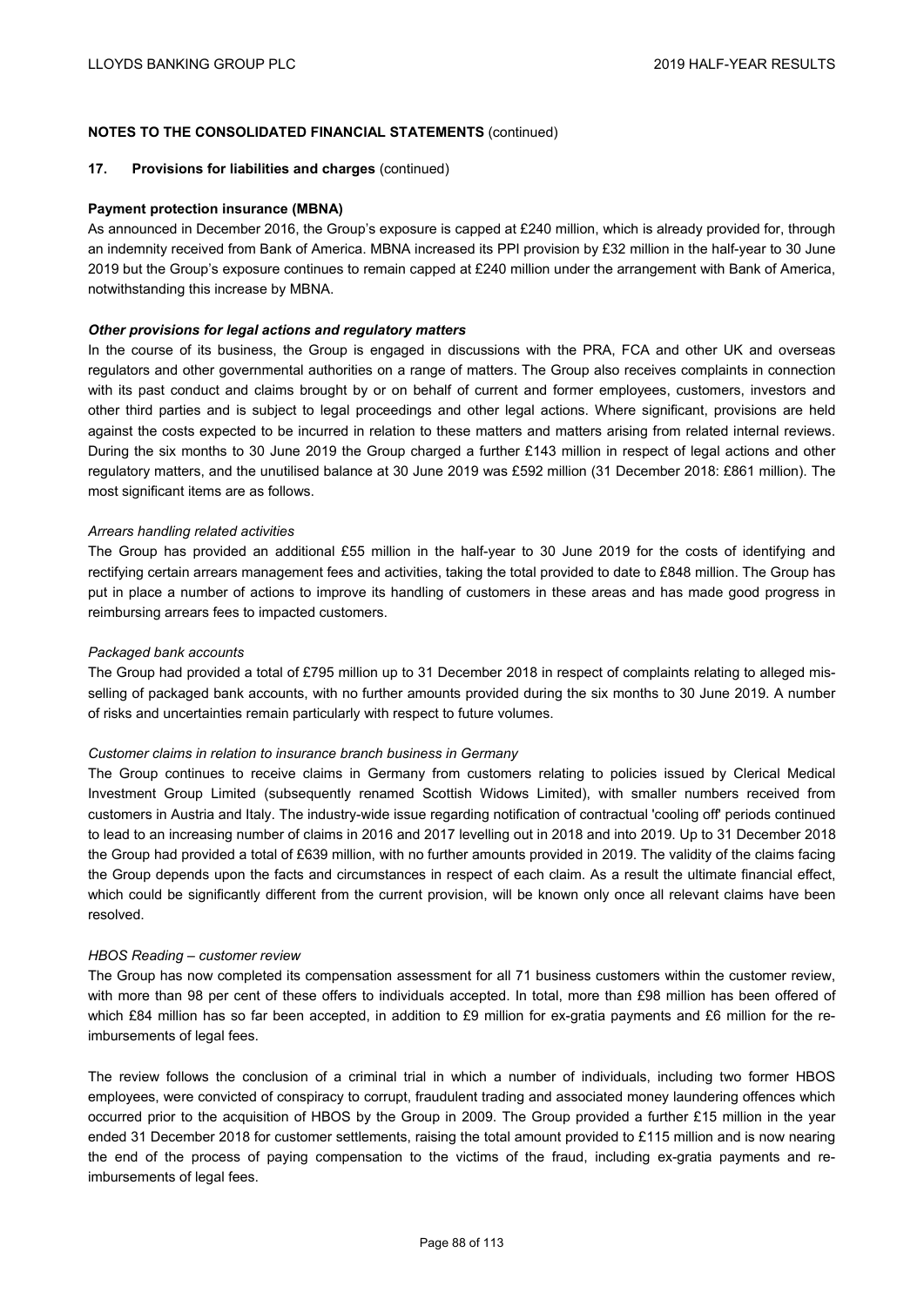#### **18. Contingent liabilities and commitments**

#### *Interchange fees*

With respect to multi-lateral interchange fees (MIFs), the Group is not directly involved in the ongoing litigation (as described below) which involve card schemes such as Visa and Mastercard. However, the Group is a member / licensee of Visa and Mastercard and other card schemes:

- Litigation brought by retailers continues in the English Courts against both Visa and Mastercard
- Litigation brought on behalf of UK consumers is also proceeding in the English Courts against Mastercard
- Any ultimate impact on the Group of the litigation against Visa and Mastercard remains uncertain at this time

Visa Inc completed its acquisition of Visa Europe on 21 June 2016. As part of this transaction, the Group and certain other UK banks also entered into a Loss Sharing Agreement (LSA) with Visa Inc, which clarifies the allocation of liabilities between the parties should the litigation referred to above result in Visa Inc being liable for damages payable by Visa Europe. The maximum amount of liability to which the Group may be subject under the LSA is capped at the cash consideration which was received by the Group at completion. Visa Inc may also have recourse to a general indemnity, previously in place under Visa Europe's Operating Regulations, for damages claims concerning inter or intra-regional MIF setting activities.

### *LIBOR and other trading rates*

In July 2014, the Group announced that it had reached settlements totalling £217 million (at 30 June 2014 exchange rates) to resolve with UK and US federal authorities legacy issues regarding the manipulation several years ago of Group companies' submissions to the British Bankers' Association (BBA) London Interbank Offered Rate (LIBOR) and Sterling Repo Rate. The Swiss Competition Commission concluded its investigation against Lloyds in June 2019. The Group continues to cooperate with various other government and regulatory authorities, including a number of US State Attorneys General, in conjunction with their investigations into submissions made by panel members to the bodies that set LIBOR and various other interbank offered rates.

Certain Group companies, together with other panel banks, have also been named as defendants in private lawsuits, including purported class action suits, in the US in connection with their roles as panel banks contributing to the setting of US Dollar, Japanese Yen and Sterling LIBOR and the Australian BBSW Reference Rate. Certain of the plaintiffs' claims, have been dismissed by the US Federal Court for Southern District of New York (subject to appeals).

Certain Group companies are also named as defendants in (i) UK based claims; and (ii) two Dutch class actions, raising LIBOR manipulation allegations. A number of the claims against the Group in relation to the alleged mis-sale of interest rate hedging products also include allegations of LIBOR manipulation.

It is currently not possible to predict the scope and ultimate outcome on the Group of the various outstanding regulatory investigations not encompassed by the settlements, any private lawsuits or any related challenges to the interpretation or validity of any of the Group's contractual arrangements, including their timing and scale.

#### *UK shareholder litigation*

In August 2014, the Group and a number of former directors were named as defendants in a claim by a number of claimants who held shares in Lloyds TSB Group plc (LTSB) prior to the acquisition of HBOS plc, alleging breaches of duties in relation to information provided to shareholders in connection with the acquisition and the recapitalisation of LTSB. The defendants refute all claims made. A trial commenced in the English High Court on 18 October 2017 and concluded on 5 March 2018 with judgment to follow. It is currently not possible to determine the ultimate impact on the Group (if any).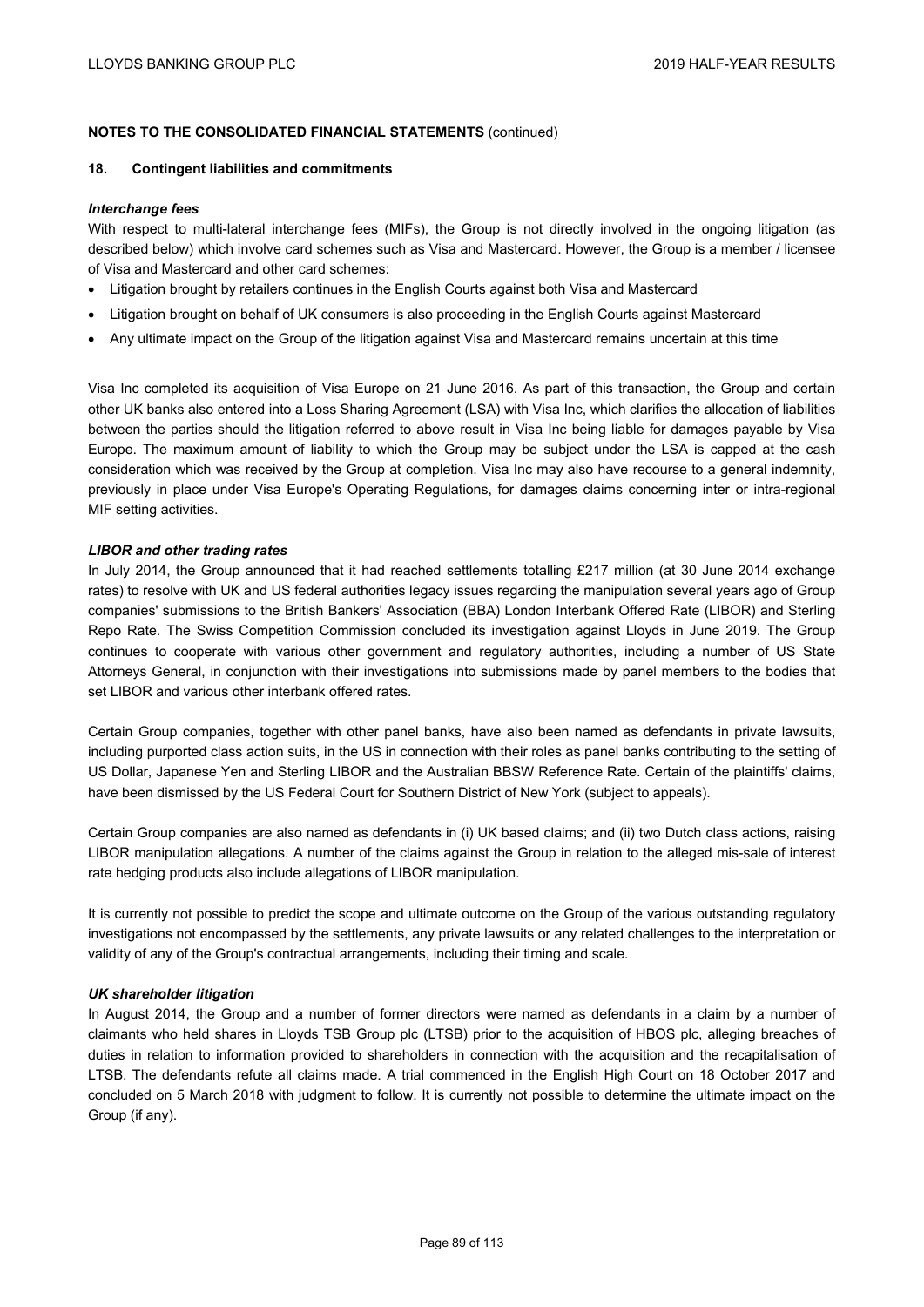#### **18. Contingent liabilities and commitments** (continued)

#### *Tax authorities*

The Group has an open matter in relation to a claim for group relief of losses incurred in its former Irish banking subsidiary, which ceased trading on 31 December 2010. In 2013 HMRC informed the Group that their interpretation of the UK rules which allow the offset of such losses denies the claim. If HMRC's position is found to be correct management estimate that this would result in an increase in current tax liabilities of approximately £770 million (including interest) and a reduction in the Group's deferred tax asset of approximately £250 million. The Group does not agree with HMRC's position and, having taken appropriate advice, does not consider that this is a case where additional tax will ultimately fall due. There are a number of other open matters on which the Group is in discussion with HMRC (including the tax treatment of certain costs arising from the divestment of TSB Banking Group plc), none of which is expected to have a material impact on the financial position of the Group.

#### *Mortgage arrears handling activities*

On 26 May 2016, the Group was informed that an enforcement team at the FCA had commenced an investigation in connection with the Group's mortgage arrears handling activities. This investigation is ongoing and the Group continues to cooperate with the FCA. It is not currently possible to make a reliable assessment of any liability that may result from the investigation including any financial penalty or public censure.

#### *HBOS Reading - FCA investigation*

The FCA's investigation into the events surrounding the discovery of misconduct within the Reading-based Impaired Assets team of HBOS has concluded. The FCA issued a final notice on 21 June 2019 announcing that the Group had agreed to settle the matter and pay a fine of £45.5 million.

#### *Other legal actions and regulatory matters*

In addition, during the ordinary course of business the Group is subject to other complaints and threatened or actual legal proceedings (including class or group action claims) brought by or on behalf of current or former employees, customers, investors or other third parties, as well as legal and regulatory reviews, challenges, investigations and enforcement actions, both in the UK and overseas. All such material matters are periodically reassessed, with the assistance of external professional advisers where appropriate, to determine the likelihood of the Group incurring a liability. In those instances where it is concluded that it is more likely than not that a payment will be made, a provision is established to management's best estimate of the amount required at the relevant balance sheet date. In some cases it will not be possible to form a view, for example because the facts are unclear or because further time is needed properly to assess the merits of the case, and no provisions are held in relation to such matters. In these circumstances, specific disclosure in relation to a contingent liability will be made where material. However the Group does not currently expect the final outcome of any such case to have a material adverse effect on its financial position, operations or cash flows.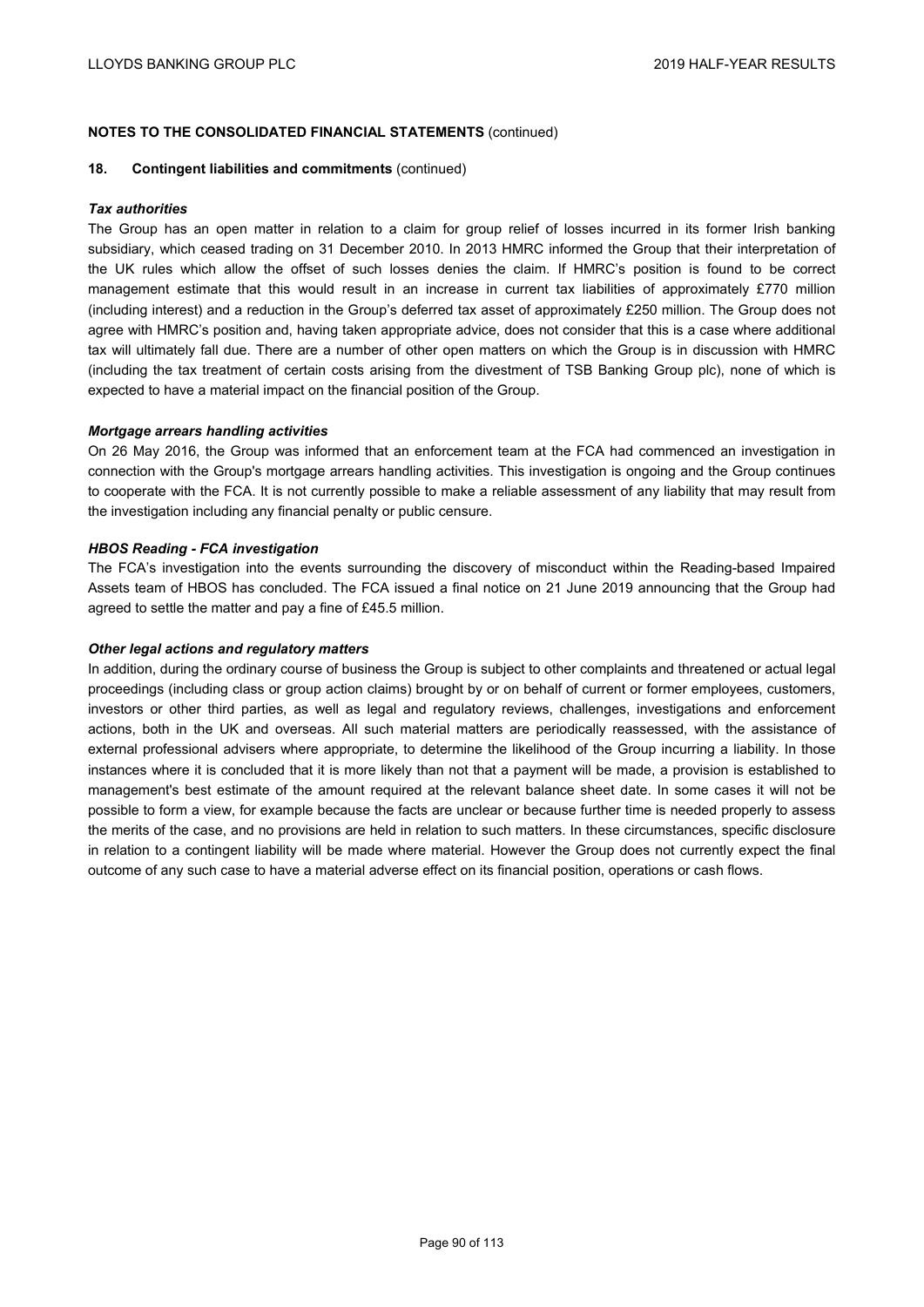### **18. Contingent liabilities and commitments** (continued)

### **Contingent liabilities and commitments arising from the banking business**

|                                                                                                                       | At 30 June<br>2019<br>£m | At 31 Dec<br>2018<br>£m |
|-----------------------------------------------------------------------------------------------------------------------|--------------------------|-------------------------|
| <b>Contingent liabilities</b>                                                                                         |                          |                         |
| Acceptances and endorsements                                                                                          | 74                       | 194                     |
| Other:                                                                                                                |                          |                         |
| Other items serving as direct credit substitutes                                                                      | 1,042                    | 632                     |
| Performance bonds and other transaction-related contingencies                                                         | 2,462                    | 2,425                   |
|                                                                                                                       | 3,504                    | 3,057                   |
| <b>Total contingent liabilities</b>                                                                                   | 3,578                    | 3,251                   |
| <b>Commitments and guarantees</b>                                                                                     |                          |                         |
| Documentary credits and other short-term trade-related transactions                                                   | 1                        |                         |
| Forward asset purchases and forward deposits placed                                                                   | 171                      | 731                     |
| Undrawn formal standby facilities, credit lines and other commitments to lend:<br>Less than 1 year original maturity: |                          |                         |
| Mortgage offers made                                                                                                  | 15,011                   | 11,594                  |
| Other commitments and guarantees                                                                                      | 84,322                   | 85,060                  |
|                                                                                                                       | 99,333                   | 96,654                  |
| 1 year or over original maturity                                                                                      | 37,599                   | 37,712                  |
| <b>Total commitments and guarantees</b>                                                                               | 137,104                  | 135,098                 |
|                                                                                                                       |                          |                         |

Of the amounts shown above in respect of undrawn formal standby facilities, credit lines and other commitments to lend, £67,814 million (31 December 2018: £64,884 million) was irrevocable.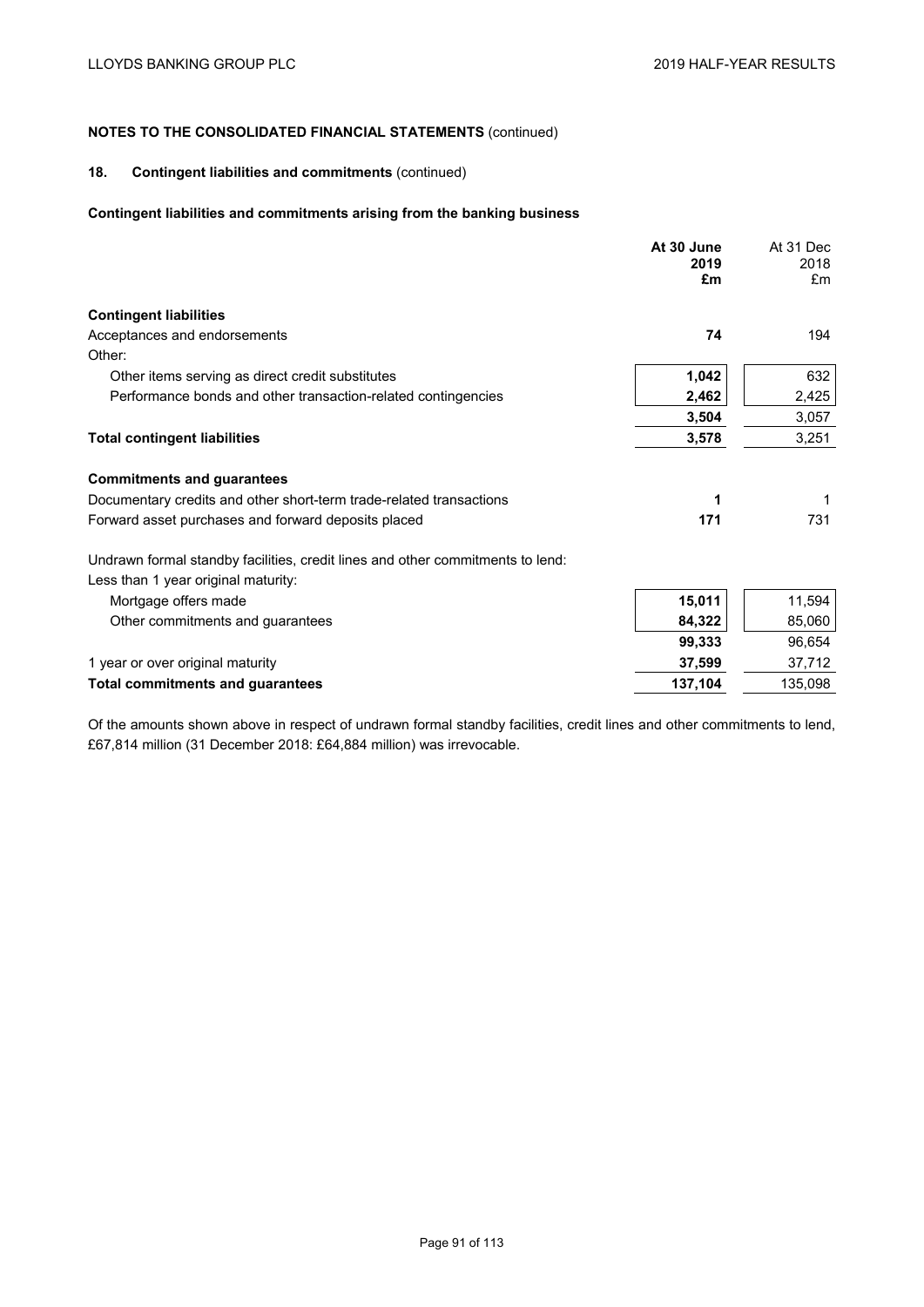#### **19. Fair values of financial assets and liabilities**

The valuations of financial instruments have been classified into three levels according to the quality and reliability of information used to determine those fair values. Note 49 to the Group's 2018 financial statements describes the definitions of the three levels in the fair value hierarchy.

#### **Valuation control framework**

Key elements of the valuation control framework, which covers processes for all levels in the fair value hierarchy including level 3 portfolios, include model validation (incorporating pre-trade and post-trade testing), product implementation review and independent price verification. Formal committees meet quarterly to discuss and approve valuations in more judgemental areas.

#### **Transfers into and out of level 3 portfolios**

Transfers out of level 3 portfolios arise when inputs that could have a significant impact on the instrument's valuation become market observable; conversely, transfers into the portfolios arise when sources of data cease to be observable.

### **Valuation methodology**

For level 2 and level 3 portfolios, there is no significant change to the valuation methodology (techniques and inputs) disclosed in the Group's 2018 Annual Report and Accounts applied to these portfolios.

The table below summarises the carrying values of financial assets and liabilities presented on the Group's balance sheet. The fair values presented in the table are at a specific date and may be significantly different from the amounts which will actually be paid or received on the maturity or settlement date.

|                                                            | 30 June 2019 |         | 31 December 2018 |         |
|------------------------------------------------------------|--------------|---------|------------------|---------|
|                                                            | Carrying     | Fair    | Carrying         | Fair    |
|                                                            | value        | value   | value            | value   |
|                                                            | £m           | £m      | £m               | £m      |
| <b>Financial assets</b>                                    |              |         |                  |         |
| Financial assets at fair value through profit or loss      | 155,108      | 155,108 | 158,529          | 158,529 |
| Derivative financial instruments                           | 26,148       | 26,148  | 23,595           | 23,595  |
| Loans and advances to banks                                | 8,374        | 8,363   | 6,283            | 6,286   |
| Loans and advances to customers                            | 495,138      | 496,768 | 484,858          | 484,660 |
| Debt securities                                            | 5,434        | 5,427   | 5,238            | 5,244   |
| Financial assets at amortised cost                         | 508,946      | 510,558 | 496,379          | 496,190 |
| Financial assets at fair value through other               |              |         |                  |         |
| comprehensive income                                       | 27,078       | 27,078  | 24,815           | 24,815  |
| <b>Financial liabilities</b>                               |              |         |                  |         |
| Deposits from banks                                        | 34,777       | 34,761  | 30,320           | 30,322  |
| Customer deposits                                          | 421,692      | 422,277 | 418,066          | 418,450 |
| Financial liabilities at fair value through profit or loss | 24,754       | 24,754  | 30,547           | 30,547  |
| Derivative financial instruments                           | 23,026       | 23,026  | 21,373           | 21,373  |
| Debt securities in issue                                   | 97,815       | 100,102 | 91,168           | 93,233  |
| Liabilities arising from non-participating investment      |              |         |                  |         |
| contracts                                                  | 14,706       | 14,706  | 13,853           | 13,853  |
| Subordinated liabilities                                   | 17,809       | 20,200  | 17,656           | 19,564  |

The carrying amount of the following financial instruments is a reasonable approximation of fair value: cash and balances at central banks, items in the course of collection from banks, items in course of transmission to banks and notes in circulation.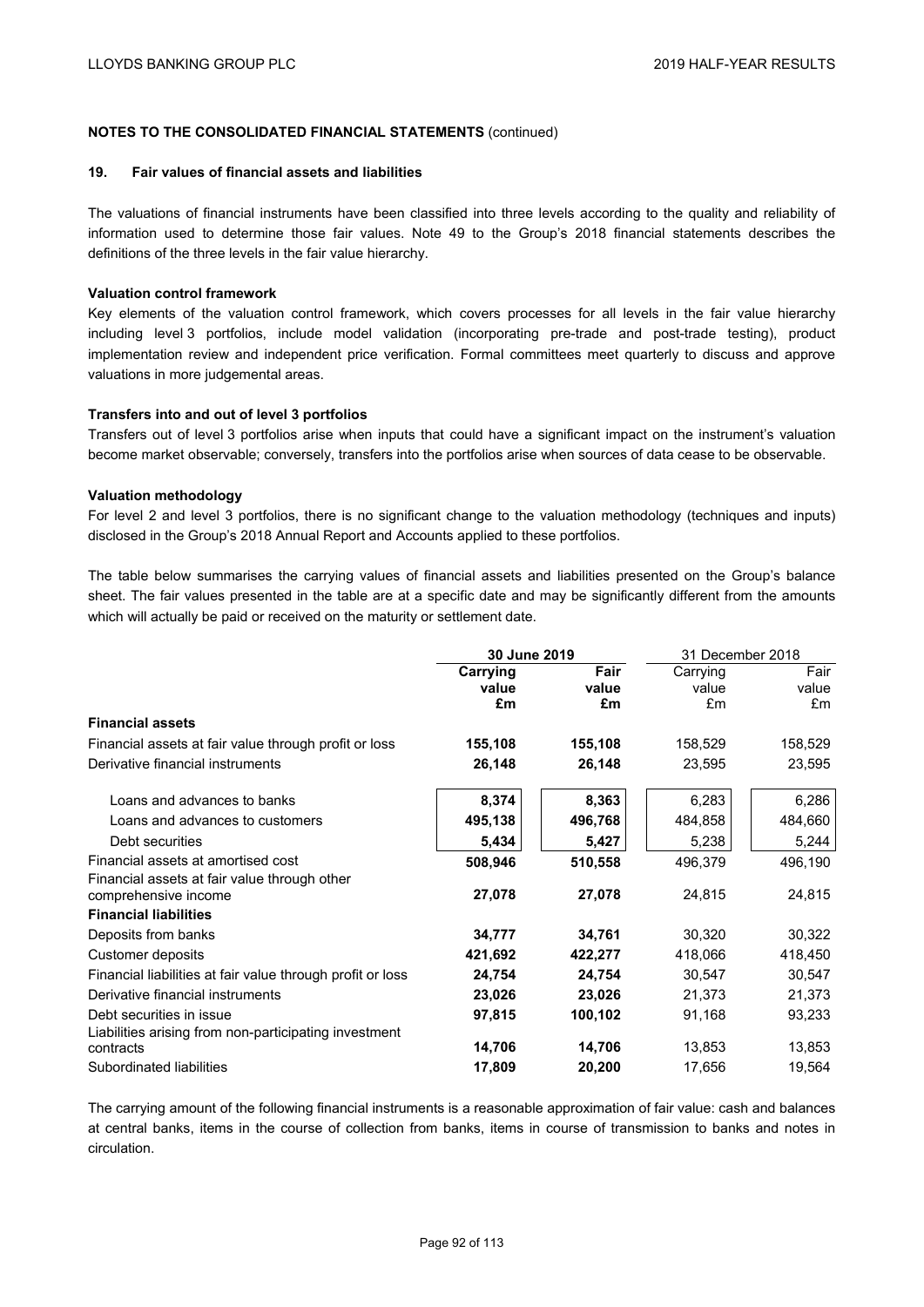## **19. Fair values of financial assets and liabilities** (continued)

The Group manages valuation adjustments for its derivative exposures on a net basis; the Group determines their fair values on the basis of their net exposures. In all other cases, fair values of financial assets and liabilities measured at fair value are determined on the basis of their gross exposures.

The following tables provide an analysis of the financial assets and liabilities of the Group that are carried at fair value in the Group's consolidated balance sheet, grouped into levels 1 to 3 based on the degree to which the fair value is observable.

#### **Financial assets**

|                                                                            | Level 1<br>£m | Level <sub>2</sub><br>£m | Level 3<br>£m | <b>Total</b><br>£m |
|----------------------------------------------------------------------------|---------------|--------------------------|---------------|--------------------|
| At 30 June 2019                                                            |               |                          |               |                    |
| Financial assets at fair value through profit or loss:                     |               |                          |               |                    |
| Loans and advances to customers                                            |               | 14,907                   | 11,042        | 25,949             |
| Loans and advances to banks                                                |               | 3,082                    |               | 3,082              |
| Debt securities                                                            | 17,931        | 21,459                   | 1,778         | 41,168             |
| <b>Equity shares</b>                                                       | 82,833        | 13                       | 2,043         | 84,889             |
| Treasury and other bills                                                   | 20            |                          |               | 20                 |
| Total financial assets at fair value through profit or loss                | 100,784       | 39,461                   | 14,863        | 155,108            |
| Financial assets at fair value through other<br>comprehensive income:      |               |                          |               |                    |
| Debt securities                                                            | 15,252        | 11,083                   | 171           | 26,506             |
| <b>Equity shares</b>                                                       |               |                          | 25            | 25                 |
| Treasury and other bills                                                   | 547           |                          |               | 547                |
| Total financial assets at fair value through other<br>comprehensive income | 15,799        | 11,083                   | 196           | 27,078             |
| Derivative financial instruments                                           | 83            | 24,881                   | 1,184         | 26,148             |
| Total financial assets carried at fair value                               | 116,666       | 75,425                   | 16,243        | 208,334            |
| At 31 December 2018                                                        |               |                          |               |                    |
| Financial assets at fair value through profit or loss:                     |               |                          |               |                    |
| Loans and advances to customers                                            |               | 27,285                   | 10,565        | 37,850             |
| Loans and advances to banks                                                |               | 3,026                    |               | 3,026              |
| Debt securities                                                            | 18,010        | 20,544                   | 1,594         | 40,148             |
| Equity shares                                                              | 75,701        | 26                       | 1,758         | 77,485             |
| Treasury and other bills                                                   | 20            |                          |               | 20                 |
| Total financial assets at fair value through profit or<br>loss             | 93,731        | 50,881                   | 13,917        | 158,529            |
| Financial assets at fair value through other<br>comprehensive income:      |               |                          |               |                    |
| Debt securities                                                            | 18,879        | 5,366                    | 246           | 24,491             |
| Treasury and other bills                                                   | 303           |                          |               | 303                |
| Equity shares                                                              |               |                          | 21            | 21                 |
| Total financial assets at fair value through other<br>comprehensive income | 19,182        | 5,366                    | 267           | 24,815             |
| Derivative financial instruments                                           | 93            | 22,575                   | 927           | 23,595             |
| Total financial assets carried at fair value                               | 113,006       | 78,822                   | 15,111        | 206,939            |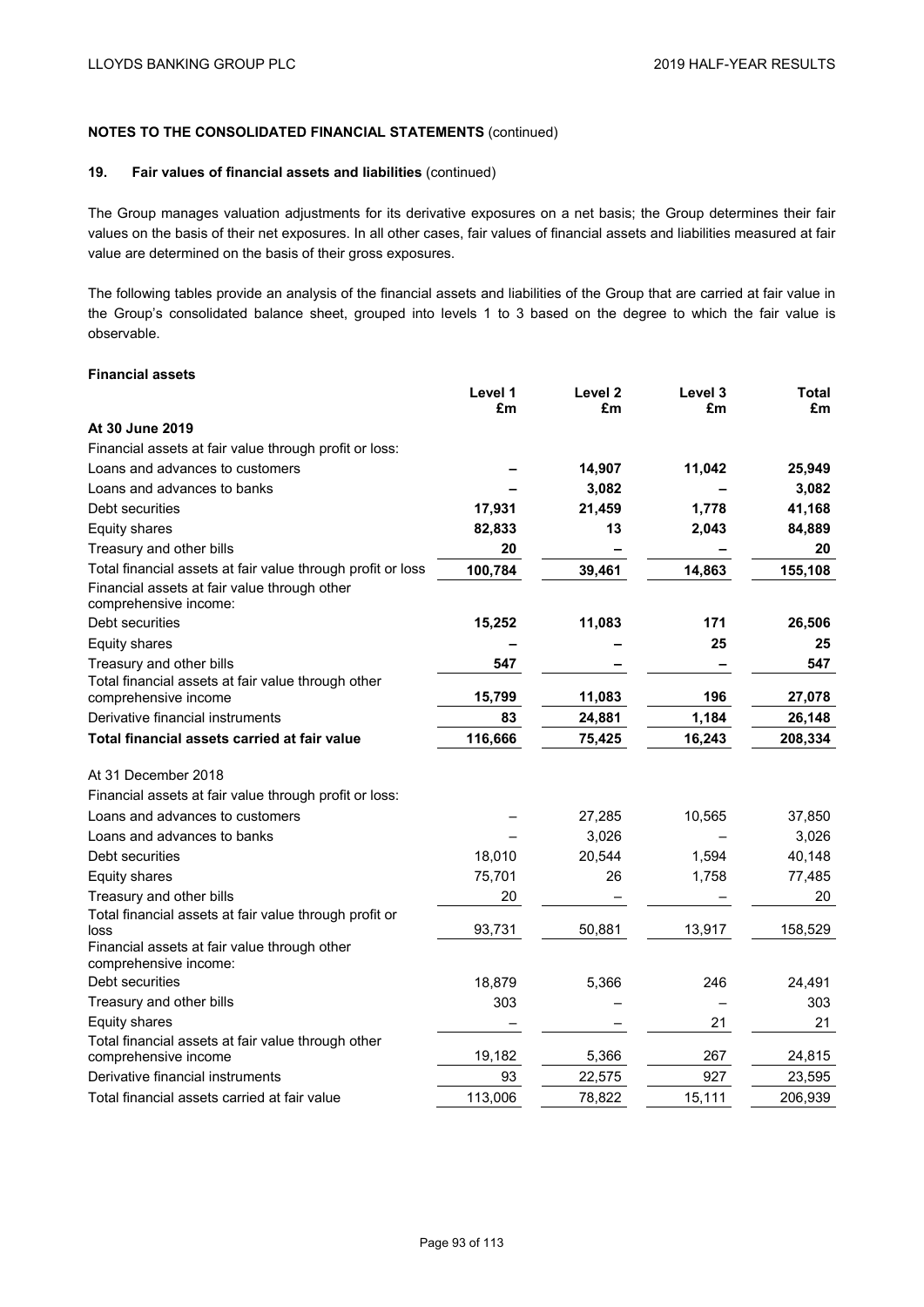## **19. Fair values of financial assets and liabilities** (continued)

### **Financial liabilities**

|                                                                     | Level 1<br>£m | Level 2<br>£m | Level 3<br>£m | Total<br>£m |
|---------------------------------------------------------------------|---------------|---------------|---------------|-------------|
|                                                                     |               |               |               |             |
| At 30 June 2019                                                     |               |               |               |             |
| Financial liabilities at fair value through profit or loss:         |               |               |               |             |
| Liabilities held at fair value through profit or loss               |               | 7,930         | 52            | 7,982       |
| <b>Trading liabilities</b>                                          | 2,672         | 14,100        |               | 16,772      |
| Total financial liabilities at fair value through profit or<br>loss | 2,672         | 22,030        | 52            | 24,754      |
| Derivative financial instruments                                    | 274           | 21,479        | 1,273         | 23,026      |
| Total financial liabilities carried at fair value                   | 2,946         | 43,509        | 1,325         | 47,780      |
| At 31 December 2018                                                 |               |               |               |             |
| Financial liabilities at fair value through profit or loss:         |               |               |               |             |
| Liabilities held at fair value through profit or loss               |               | 7,085         | 11            | 7,096       |
| <b>Trading liabilities</b>                                          | 1,464         | 21,987        |               | 23,451      |
| Total financial liabilities at fair value through profit or         | 1,464         | 29,072        | 11            | 30,547      |
| loss                                                                |               |               |               |             |
| Derivative financial instruments                                    | 132           | 20,525        | 716           | 21,373      |
| Total financial liabilities carried at fair value                   | 1,596         | 49,597        | 727           | 51,920      |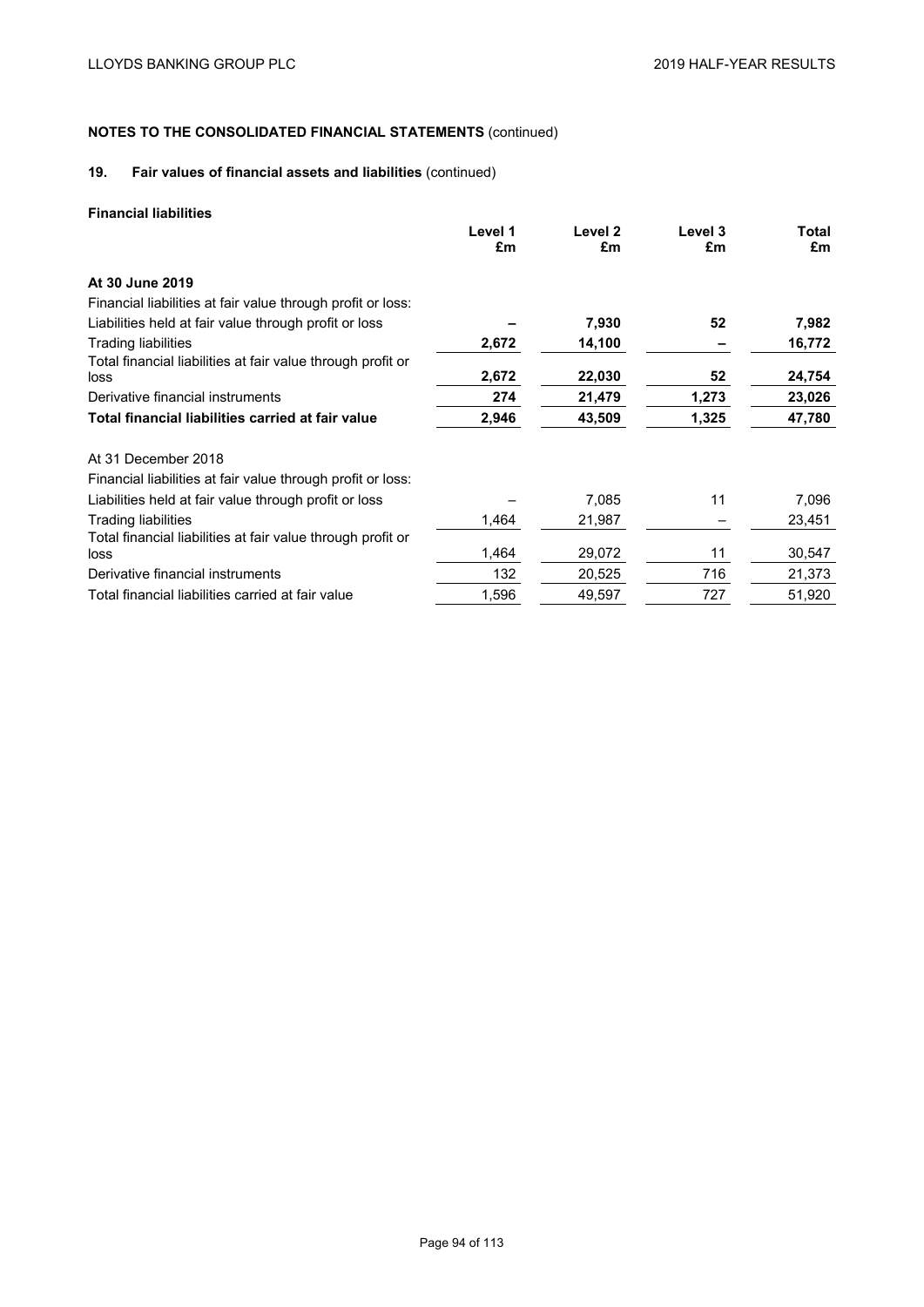## **19. Fair values of financial assets and liabilities** (continued)

### **Movements in level 3 portfolio**

The tables below analyse movements in the level 3 financial assets portfolio.

|                                                                                                                                                                                                                                    | <b>Financial</b><br>assets at<br>fair value<br>through profit<br>or loss<br>£m | <b>Financial</b><br>assets at<br>fair value<br>through other<br>comprehensive<br>income<br>£m | <b>Derivative</b><br>assets<br>£m | Total<br>financial<br>assets<br>carried at<br>fair value<br>£m |
|------------------------------------------------------------------------------------------------------------------------------------------------------------------------------------------------------------------------------------|--------------------------------------------------------------------------------|-----------------------------------------------------------------------------------------------|-----------------------------------|----------------------------------------------------------------|
| At 1 January 2019                                                                                                                                                                                                                  | 13,917                                                                         | 267                                                                                           | 927                               | 15,111                                                         |
| Exchange and other adjustments                                                                                                                                                                                                     | 3                                                                              | 1                                                                                             |                                   | 4                                                              |
| Gains recognised in the income statement within<br>other income<br>Gains (losses) recognised in other comprehensive<br>income within the revaluation reserve in respect of<br>financial assets carried at fair value through other | 489                                                                            | 8                                                                                             | 251                               | 740<br>8                                                       |
| comprehensive income<br>Purchases/ increases to customer loans                                                                                                                                                                     | 1,511                                                                          |                                                                                               | $\mathbf{2}$                      | 1,513                                                          |
| Sales/repayments                                                                                                                                                                                                                   | (1,522)                                                                        | (80)                                                                                          | (16)                              | (1,618)                                                        |
| Transfers into the level 3 portfolio                                                                                                                                                                                               | 563                                                                            |                                                                                               | 22                                | 585                                                            |
| Transfers out of the level 3 portfolio                                                                                                                                                                                             | (98)                                                                           |                                                                                               | (2)                               | (100)                                                          |
| At 30 June 2019                                                                                                                                                                                                                    | 14,863                                                                         | 196                                                                                           | 1,184                             | 16,243                                                         |
| Gains (losses) recognised in the income<br>statement within other income relating to those<br>assets held at 30 June 2019                                                                                                          | 189                                                                            |                                                                                               | 285                               | 474                                                            |
|                                                                                                                                                                                                                                    | Financial<br>assets at<br>fair value<br>through profit<br>or loss<br>£m        | Financial<br>assets held<br>at fair value<br>through other<br>comprehensive<br>income<br>£m   | Derivative<br>assets<br>£m        | Total<br>financial<br>assets<br>carried at<br>fair value<br>£m |
| At 1 January 2018                                                                                                                                                                                                                  | 14,152                                                                         | 302                                                                                           | 1,056                             | 15,510                                                         |
| Exchange and other adjustments                                                                                                                                                                                                     | 3                                                                              | (1)                                                                                           |                                   | 2                                                              |
| Gains recognised in the income statement within<br>other income<br>Gains recognised in other comprehensive income<br>within the revaluation reserve in respect of financial                                                        | 111                                                                            |                                                                                               | 2                                 | 113                                                            |
| assets held at fair value through other                                                                                                                                                                                            |                                                                                | 1                                                                                             |                                   | 1                                                              |
| comprehensive income<br>Purchases/ increases to customer loans                                                                                                                                                                     | 206                                                                            |                                                                                               |                                   | 206                                                            |
| Sales/repayments                                                                                                                                                                                                                   | (491)                                                                          | (91)                                                                                          | (90)                              | (672)                                                          |
| Transfers into the level 3 portfolio                                                                                                                                                                                               | 532                                                                            | 334                                                                                           |                                   | 866                                                            |
| Transfers out of the level 3 portfolio                                                                                                                                                                                             | (320)                                                                          | (193)                                                                                         |                                   | (513)                                                          |
| At 30 June 2018                                                                                                                                                                                                                    | 14,193                                                                         | 352                                                                                           | 968                               | 15,513                                                         |
| Gains (losses) recognised in the income statement<br>within other income relating to those assets held at<br>30 June 2018                                                                                                          | 160                                                                            |                                                                                               | $\overline{c}$                    | 162                                                            |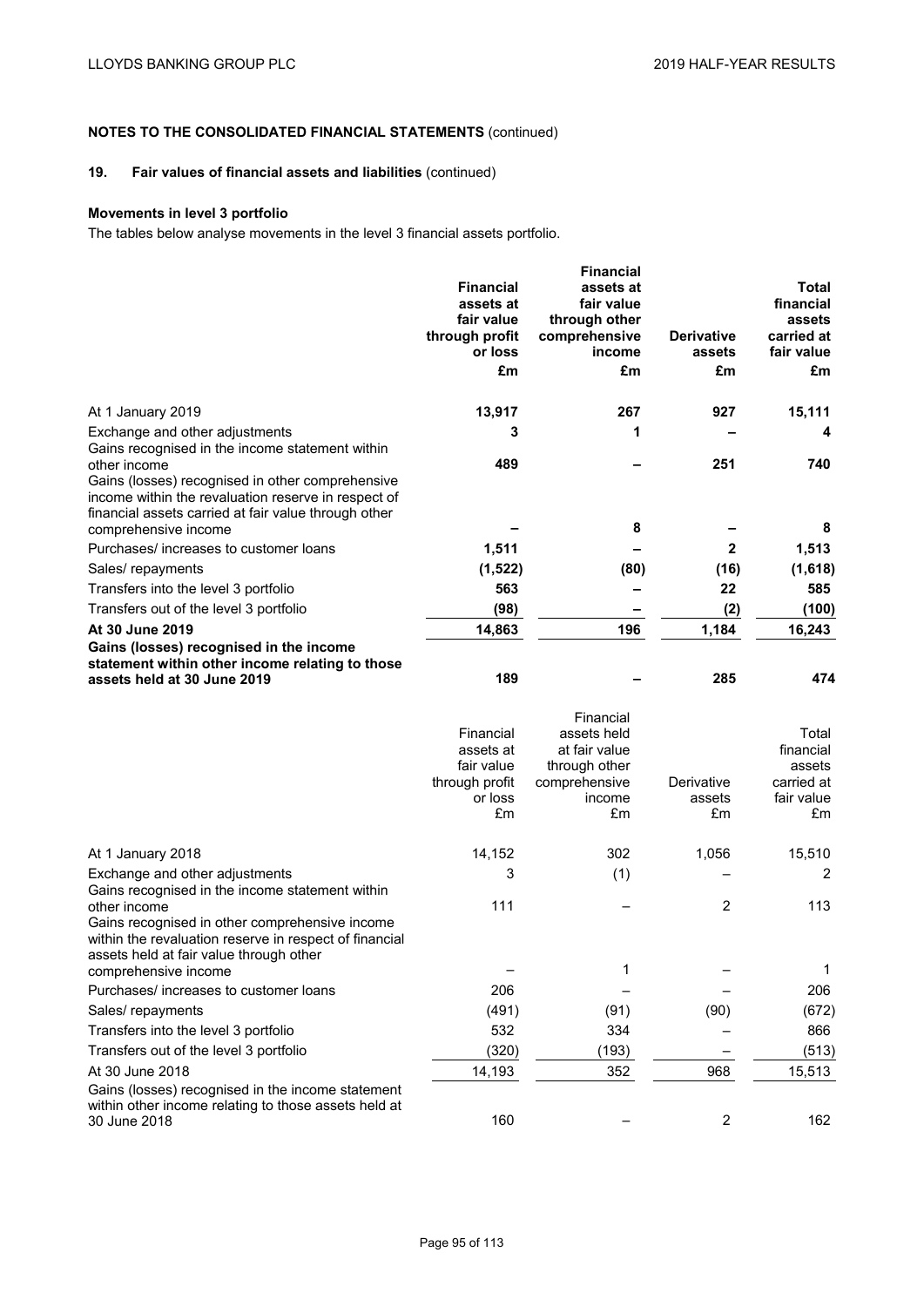## **19. Fair values of financial assets and liabilities** (continued)

The tables below analyse movements in the level 3 financial liabilities portfolio.

|                                                               | <b>Financial</b><br>liabilities at<br>fair value<br>through<br>profit or loss<br>£m | <b>Derivative</b><br><b>liabilities</b><br>£m | <b>Total</b><br>financial<br><b>liabilities</b><br>carried at<br>fair value<br>£m |
|---------------------------------------------------------------|-------------------------------------------------------------------------------------|-----------------------------------------------|-----------------------------------------------------------------------------------|
|                                                               |                                                                                     |                                               |                                                                                   |
| At 1 January 2019                                             | 11                                                                                  | 716                                           | 727                                                                               |
| Exchange and other adjustments                                |                                                                                     |                                               |                                                                                   |
| Losses recognised in the income statement within other income |                                                                                     | 204                                           | 204                                                                               |
| Additions                                                     |                                                                                     | 1                                             | 1                                                                                 |
| Redemptions                                                   | (1)                                                                                 | (12)                                          | (13)                                                                              |
| Transfers into the level 3 portfolio                          | 53                                                                                  | 364                                           | 417                                                                               |
| Transfers out of the level 3 portfolio                        | (11)                                                                                |                                               | (11)                                                                              |
| At 30 June 2019                                               | 52                                                                                  | 1,273                                         | 1,325                                                                             |
| Losses recognised in the income statement within other        |                                                                                     |                                               |                                                                                   |
| income relating to those liabilities held at 30 June 2019     |                                                                                     | 249                                           | 249                                                                               |
|                                                               | Financial<br>liabilities at<br>fair value<br>through<br>profit or loss<br>£m        | Derivative<br>liabilities<br>£m               | Total<br>financial<br>liabilities<br>carried at<br>fair value<br>£m               |
| At 1 January 2018                                             |                                                                                     | 804                                           | 804                                                                               |

| At 1 January 2018                                                                                                  |    | 804  | 804  |
|--------------------------------------------------------------------------------------------------------------------|----|------|------|
| Exchange and other adjustments                                                                                     |    |      |      |
| Gains recognised in the income statement within other income                                                       |    | (30) | (30) |
| Additions                                                                                                          |    |      |      |
| Redemptions                                                                                                        |    | (2)  | (2)  |
| Transfers into the level 3 portfolio                                                                               | 10 |      | 10   |
| Transfers out of the level 3 portfolio                                                                             |    |      |      |
| At 30 June 2018                                                                                                    | 10 | 772  | 782  |
| Gains recognised in the income statement within other income<br>relating to those liabilities held at 30 June 2018 |    | (30) | (30) |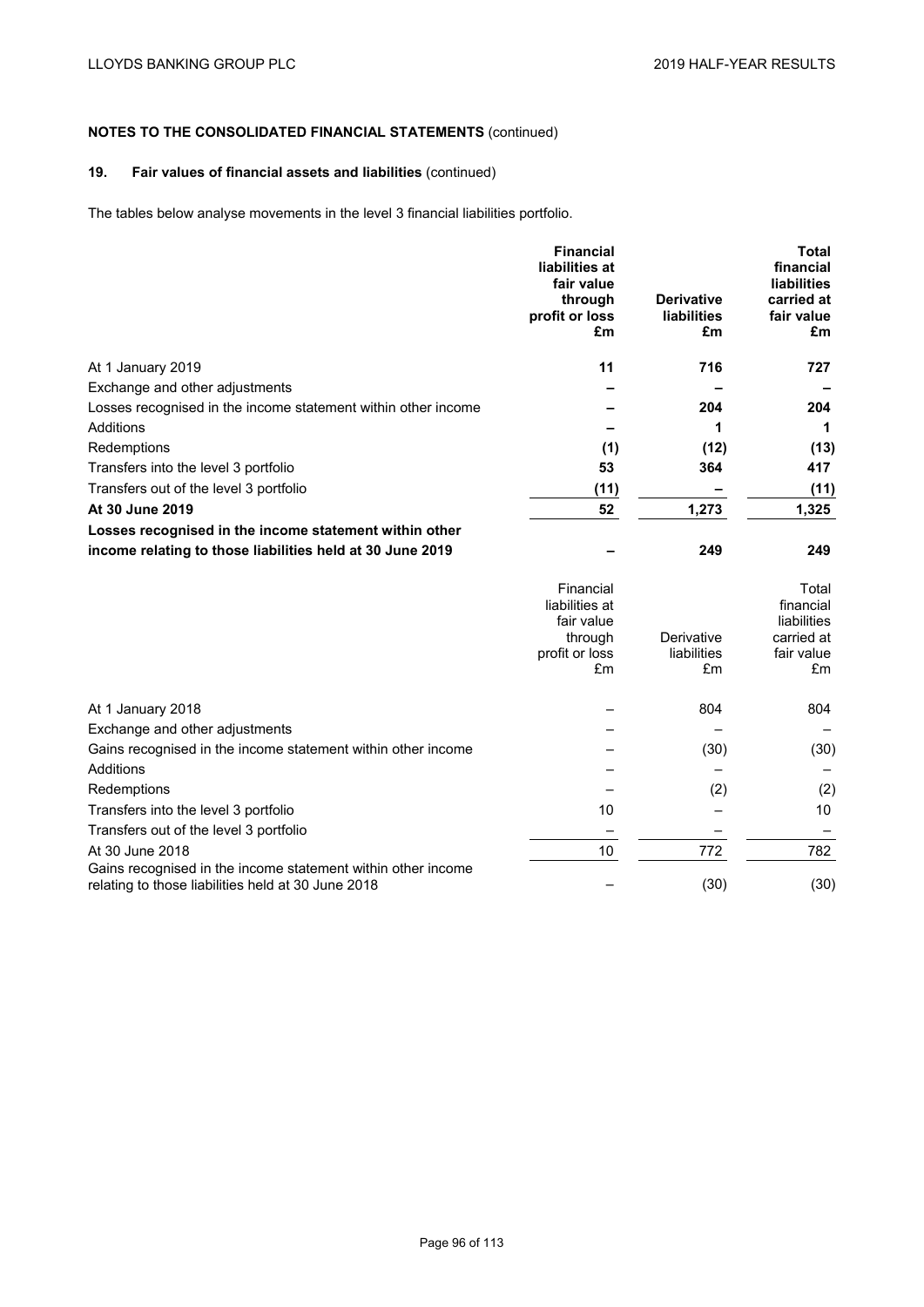### **19. Fair values of financial assets and liabilities** (continued)

The tables below set out the effects of reasonably possible alternative assumptions for categories of level 3 financial assets and financial liabilities which have an aggregated carrying value greater than £500 million.

|                                                                                                   |                                                                |                                                    |                       |                         | At 30 June 2019<br><b>Effect of reasonably</b><br>possible alternative<br>assumptions <sup>1</sup> |                                      |
|---------------------------------------------------------------------------------------------------|----------------------------------------------------------------|----------------------------------------------------|-----------------------|-------------------------|----------------------------------------------------------------------------------------------------|--------------------------------------|
|                                                                                                   | <b>Valuation</b><br>technique(s)                               | <b>Significant</b><br>unobservable<br>inputs       | Range <sup>2</sup>    | Carrying<br>value<br>£m | <b>Favourable</b><br>changes<br>£m                                                                 | <b>Unfavourable</b><br>changes<br>£m |
| Financial assets at fair value through profit or loss                                             |                                                                |                                                    |                       |                         |                                                                                                    |                                      |
| Loans and advances to<br>customers                                                                | Discounted<br>cash flows                                       | Gross interest<br>rates, inferred<br>spreads (bps) | 76 bps /<br>$208$ bps | 11,042                  | 347                                                                                                | (406)                                |
| Equity and venture capital<br>investments                                                         | Market approach Earnings                                       | multiple                                           | 0.91<br>14.6          | 1,786                   | 102                                                                                                | (96)                                 |
| Equity and venture capital<br>investments                                                         | Underlying<br>asset/net asset<br>value (incl.                  | n/a                                                |                       |                         |                                                                                                    |                                      |
| Unlisted equities and debt<br>securities, property<br>partnerships in the life funds value (incl. | property prices) <sup>3</sup><br>Underlying<br>asset/net asset | n/a                                                |                       | 524                     | 51                                                                                                 | (74)                                 |
|                                                                                                   | property prices) <sup>3</sup>                                  |                                                    |                       | 1,153                   | 16                                                                                                 | (40)                                 |
| Other                                                                                             |                                                                |                                                    |                       | 358                     | 47                                                                                                 | (47)                                 |
|                                                                                                   |                                                                |                                                    |                       | 14,863                  |                                                                                                    |                                      |
| Financial assets at fair value through other comprehensive                                        |                                                                |                                                    |                       |                         |                                                                                                    |                                      |
| income                                                                                            |                                                                |                                                    |                       | 196                     |                                                                                                    |                                      |
| Derivative financial assets                                                                       |                                                                |                                                    |                       |                         |                                                                                                    |                                      |
| Interest rate derivatives                                                                         | Option pricing<br>model                                        | Interest rate<br>volatility                        | 7%1<br>121%           | 1,184                   |                                                                                                    |                                      |
|                                                                                                   |                                                                |                                                    |                       | 1,184                   | 8                                                                                                  | (4)                                  |
| Financial assets carried at fair value                                                            |                                                                |                                                    |                       | 16,243                  |                                                                                                    |                                      |
|                                                                                                   |                                                                |                                                    |                       |                         |                                                                                                    |                                      |
| Financial liabilities at fair value through profit or loss                                        |                                                                |                                                    |                       | 52                      |                                                                                                    |                                      |
| Derivative financial liabilities                                                                  |                                                                |                                                    |                       |                         |                                                                                                    |                                      |
| Interest rate derivatives                                                                         | Option pricing                                                 | Interest rate                                      | 7%1                   |                         |                                                                                                    |                                      |
|                                                                                                   | model                                                          | volatility                                         | 121%                  | 1,273                   |                                                                                                    |                                      |
| Financial liabilities carried at fair value                                                       |                                                                |                                                    |                       | 1.325                   |                                                                                                    |                                      |

<sup>1</sup> Where the exposure to an unobservable input is managed on a net basis, only the net impact is shown in the table.

 $2$  The range represents the highest and lowest inputs used in the level 3 valuations.

<sup>3</sup> Underlying asset/net asset values represent fair value.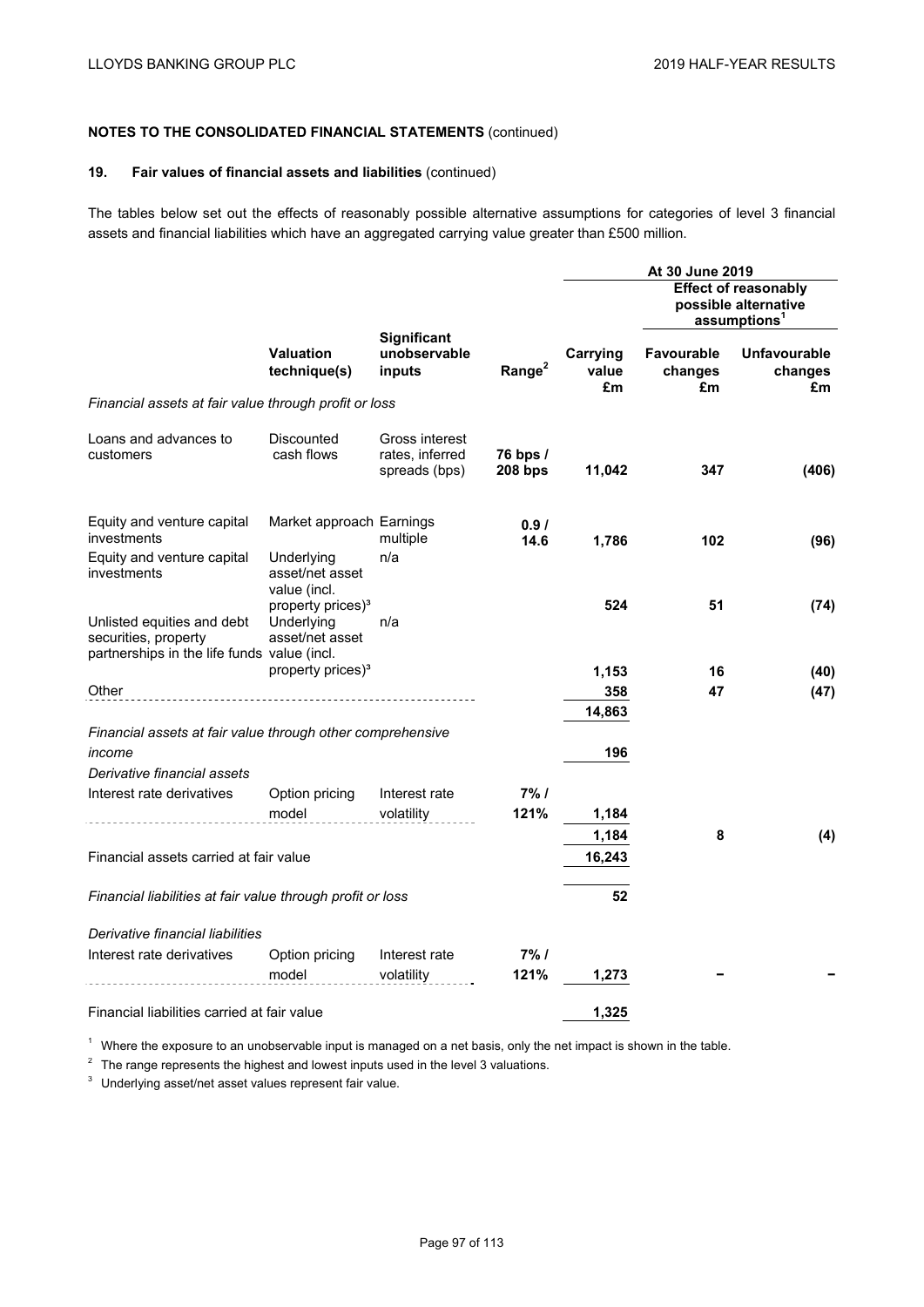### **19. Fair values of financial assets and liabilities** (continued)

|                                                                                                         |                                                                                                        |                                                    |                   | At 31 December 2018     |                                                                          |                               |
|---------------------------------------------------------------------------------------------------------|--------------------------------------------------------------------------------------------------------|----------------------------------------------------|-------------------|-------------------------|--------------------------------------------------------------------------|-------------------------------|
|                                                                                                         |                                                                                                        |                                                    |                   |                         | Effect of reasonably<br>possible alternative<br>assumptions <sup>1</sup> |                               |
|                                                                                                         | Valuation<br>technique(s)                                                                              | Significant<br>unobservable<br>inputs              | Range $2$         | Carrying<br>value<br>£m | Favourable<br>changes<br>£m                                              | Unfavourable<br>changes<br>£m |
| Financial assets at fair value through profit or loss:<br>Loans and advances to Discounted<br>customers | cash flows                                                                                             | Gross interest<br>rates, inferred<br>spreads (bps) | 97bps /<br>208bps | 10,565                  | 380                                                                      | (371)                         |
| Equity and venture<br>capital investments                                                               | Market approach Earnings                                                                               | multiple                                           | 0.9/<br>14.6      | 1,657                   | 54                                                                       | (55)                          |
|                                                                                                         | Underlying<br>assets/net asset<br>value (incl.<br>property prices) <sup>3</sup>                        |                                                    |                   | 523                     | 48                                                                       | (57)                          |
| Unlisted equities and<br>debt securities,<br>property partnerships in value (incl.<br>the life funds    | Underlying<br>asset/net asset<br>property prices,<br>broker quotes or<br>discounted cash<br>flows) $3$ | n/a                                                | n/a               | 898                     | 2                                                                        | (45)                          |
| Other                                                                                                   |                                                                                                        |                                                    |                   | 274                     | 92                                                                       | (21)                          |
| Financial assets at fair value through<br>other comprehensive income<br>Derivative financial<br>assets: |                                                                                                        |                                                    |                   | 13,917<br>267           |                                                                          |                               |
| Interest rate derivatives Option pricing                                                                | model                                                                                                  | Interest rate<br>volatility                        | 19% /<br>80%      | 927<br>927              | 7                                                                        | (5)                           |
| Financial assets carried at fair value<br>Financial liabilities at fair value through<br>profit or loss |                                                                                                        |                                                    |                   | 15,111<br>11            |                                                                          |                               |
| Derivative financial liabilities:<br>Interest rate derivatives Option pricing                           | model                                                                                                  | Interest rate<br>volatility                        | 19% /<br>80%      | 716                     |                                                                          |                               |
| Financial liabilities carried at fair value                                                             |                                                                                                        |                                                    |                   | 716<br>727              |                                                                          |                               |

 $<sup>1</sup>$  Where the exposure to an unobservable input is managed on a net basis, only the net impact is shown in the table.</sup>

 $2\degree$  The range represents the highest and lowest inputs used in the level 3 valuations.

<sup>3</sup> Underlying asset/net asset values represent fair value.

### **Unobservable inputs**

Significant unobservable inputs affecting the valuation of debt securities, unlisted equity investments and derivatives are unchanged from those described in the Group's 2018 financial statements.

## **Reasonably possible alternative assumptions**

Valuation techniques applied to many of the Group's level 3 instruments often involve the use of two or more inputs whose relationship is interdependent. The calculation of the effect of reasonably possible alternative assumptions included in the table above reflects such relationships and are unchanged from those described in note 49 to the Group's 2018 financial statements.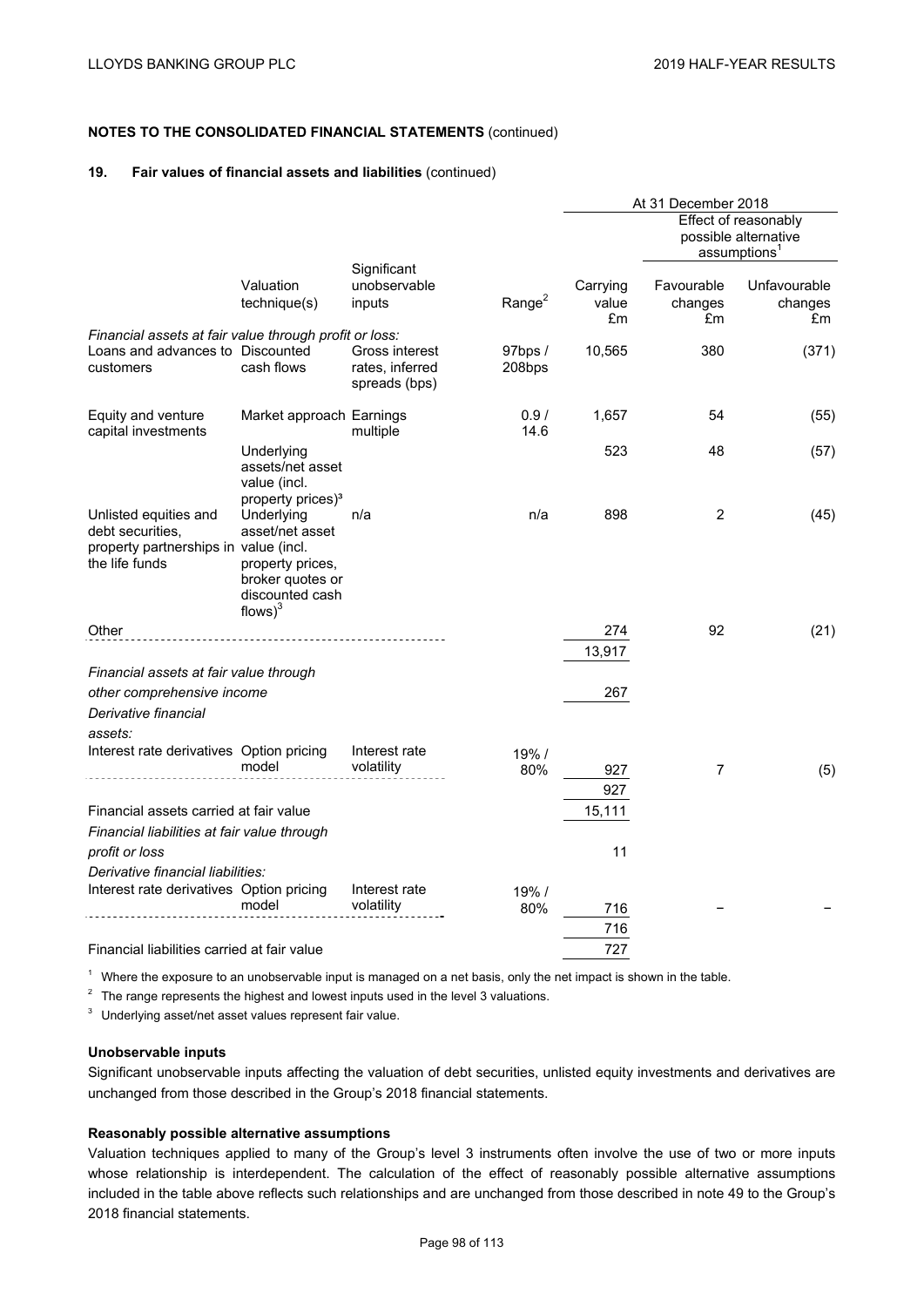## **20. Credit quality of loans and advances to banks and customers**

### **Gross drawn exposures**

| At 30 June 2019                  |                 |         |         |         | <b>Purchased</b> |              |
|----------------------------------|-----------------|---------|---------|---------|------------------|--------------|
|                                  |                 |         |         |         | or<br>originated |              |
|                                  |                 |         |         |         | credit-          |              |
|                                  | <b>PD</b>       | Stage 1 | Stage 2 | Stage 3 | impaired         | <b>Total</b> |
|                                  | range           | £m      | £m      | £m      | £m               | £m           |
| Loans and advances to banks:     |                 |         |         |         |                  |              |
| <b>CMS 1-10</b>                  | 0.00-0.50%      | 8,170   | 15      |         |                  | 8,185        |
| <b>CMS 11-14</b>                 | 0.51-3.00%      | 192     |         |         |                  | 192          |
| <b>CMS 15-18</b>                 | 3.01-20.00%     |         |         |         |                  |              |
| <b>CMS 19</b>                    | 20.01-99.99%    |         |         |         |                  |              |
| CMS 20-23                        | 100%            |         |         |         |                  |              |
|                                  |                 | 8,362   | 15      |         |                  | 8,377        |
| Loans and advances to customers: |                 |         |         |         |                  |              |
| Retail - mortgages               |                 |         |         |         |                  |              |
| <b>RMS 1-6</b>                   | 0.00-4.50%      | 252,238 | 13,585  |         |                  | 265,823      |
| <b>RMS 7-9</b>                   | 4.51-14.00%     | 22      | 1,842   |         |                  | 1,864        |
| <b>RMS 10</b>                    | 14.01-20.00%    |         | 421     |         |                  | 421          |
| <b>RMS 11-13</b>                 | 20.01-99.99%    |         | 1,028   |         |                  | 1,028        |
| <b>RMS 14</b>                    | 100.00%         |         |         | 1,543   | 14,614           | 16,157       |
|                                  |                 | 252,260 | 16,876  | 1,543   | 14,614           | 285,293      |
| Retail - unsecured               |                 |         |         |         |                  |              |
| <b>RMS 1-6</b>                   | 0.00-4.50%      | 22,749  | 1,213   |         |                  | 23,962       |
| <b>RMS 7-9</b>                   | 4.51-14.00%     | 1,782   | 738     |         |                  | 2,520        |
| <b>RMS 10</b>                    | 14.01-20.00%    | 36      | 143     |         |                  | 179          |
| <b>RMS 11-13</b>                 | 20.01-99.99%    | 11      | 545     |         |                  | 556          |
| <b>RMS 14</b>                    | 100.00%         |         |         | 678     |                  | 678          |
|                                  |                 | 24,578  | 2,639   | 678     |                  | 27,895       |
| Retail - UK Motor Finance        |                 |         |         |         |                  |              |
| <b>RMS 1-6</b>                   | 0.00-4.50%      | 14,013  | 881     |         |                  | 14,894       |
| <b>RMS 7-9</b>                   | 4.51-14.00%     | 327     | 236     |         |                  | 563          |
| <b>RMS 10</b>                    | 14.01-20.00%    |         | 93      |         |                  | 93           |
| RMS 11-13                        | 20.01-99.99%    | 3       | 192     |         |                  | 195          |
| <b>RMS 14</b>                    | 100.00%         |         |         | 137     |                  | 137          |
|                                  |                 | 14,343  | 1,402   | 137     |                  | 15,882       |
| Retail – other                   |                 |         |         |         |                  |              |
| <b>RMS 1-6</b>                   | $0.00 - 4.50%$  | 8,252   | 370     |         |                  | 8,622        |
| <b>RMS 7-9</b>                   | 4.51-14.00%     |         | 107     |         |                  | 107          |
| <b>RMS 10</b>                    | 14.01-20.00%    |         | 10      |         |                  | 10           |
| RMS 11-13                        | 20.01-99.99%    | 167     | 28      |         |                  | 195          |
| <b>RMS 14</b>                    | 100.00%         |         |         | 132     |                  | 132          |
|                                  |                 | 8,419   | 515     | 132     |                  | 9,066        |
| <b>CMS 1-10</b>                  | $0.00 - 0.50\%$ | 1,538   | 275     |         |                  | 1,813        |
| <b>CMS 11-14</b>                 | 0.51-3.00%      |         |         |         |                  |              |
| <b>CMS 15-18</b>                 | 3.01-20.00%     |         |         |         |                  |              |
| <b>CMS 19</b>                    | 20.01-99.99%    |         |         |         |                  |              |
| CMS 20-23                        | 100%            |         |         | 29      |                  | 29           |
|                                  |                 | 1,538   | 275     | 29      |                  | 1,842        |
| <b>Total Retail</b>              |                 | 301,138 | 21,707  | 2,519   | 14,614           | 339,978      |

Page 99 of 113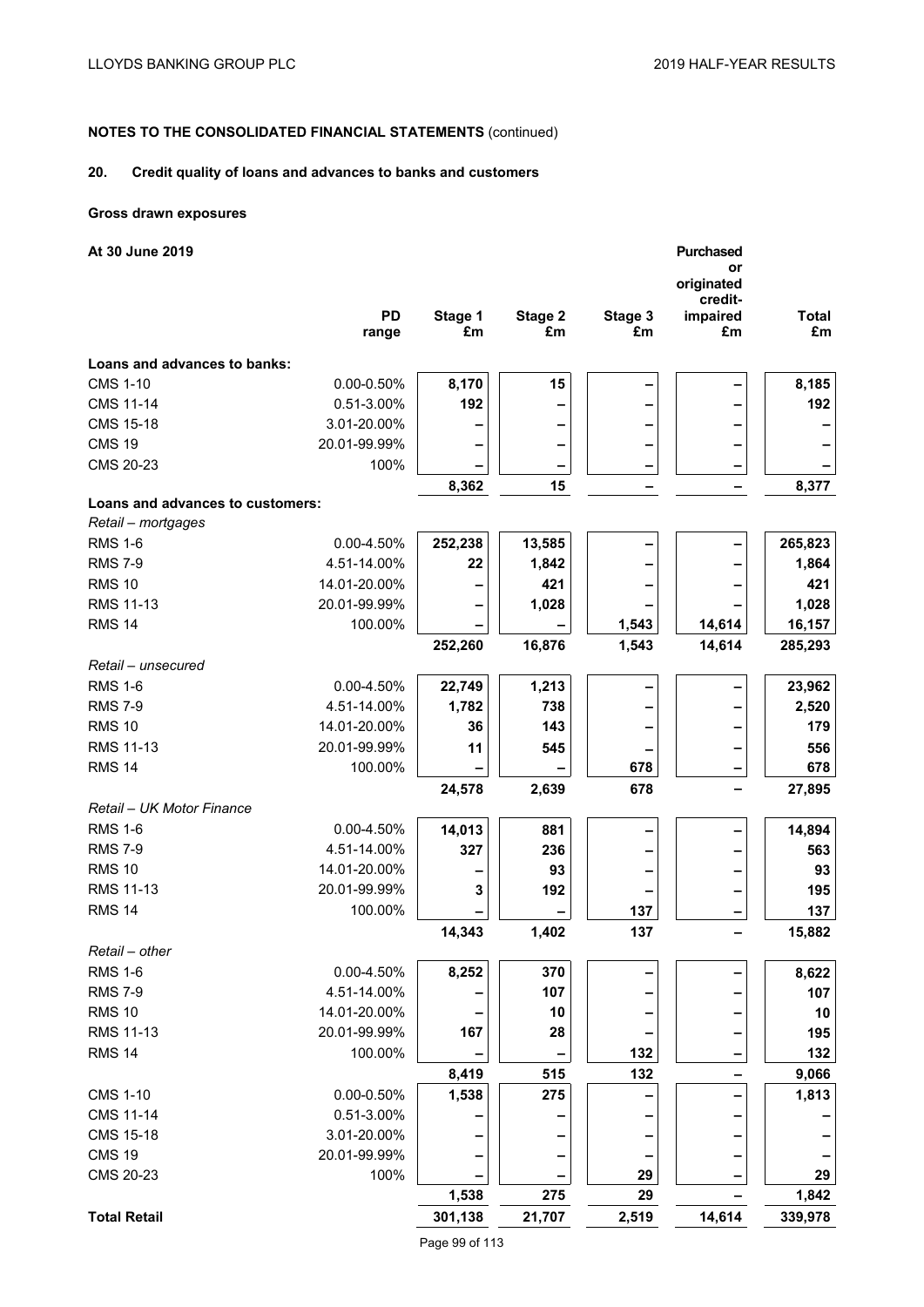## **20. Credit quality of loans and advances to banks and customers** (continued)

### **Gross drawn exposures** (continued)

| At 30 June 2019                       |                    |               |               |               | Purchased<br>or<br>originated<br>credit- |                    |
|---------------------------------------|--------------------|---------------|---------------|---------------|------------------------------------------|--------------------|
|                                       | <b>PD</b><br>range | Stage 1<br>£m | Stage 2<br>£m | Stage 3<br>£m | impaired<br>£m                           | <b>Total</b><br>£m |
| Commercial                            |                    |               |               |               |                                          |                    |
| <b>CMS 1-10</b>                       | $0.00 - 0.50\%$    | 68,151        | 344           |               |                                          | 68,495             |
| <b>CMS 11-14</b>                      | 0.51-3.00%         | 21,584        | 4,661         |               |                                          | 26,245             |
| <b>CMS 15-18</b>                      | 3.01-20.00%        | 598           | 2,334         |               |                                          | 2,932              |
| <b>CMS 19</b>                         | 20.01-99.99%       |               | 74            |               |                                          | 74                 |
| CMS 20-23                             | 100%               |               |               | 3,777         |                                          | 3,777              |
|                                       |                    | 90,333        | 7,413         | 3,777         |                                          | 101,523            |
| Other                                 |                    |               |               |               |                                          |                    |
| <b>RMS 1-6</b>                        | $0.00 - 4.50%$     | 789           | 50            |               |                                          | 839                |
| <b>RMS 7-9</b>                        | 4.51-14.00%        |               |               |               |                                          |                    |
| <b>RMS 10</b>                         | 14.01-20.00%       |               |               |               |                                          |                    |
| <b>RMS 11-13</b>                      | 20.01-99.99%       |               |               |               |                                          |                    |
| <b>RMS 14</b>                         | 100.00%            |               |               | 56            |                                          | 56                 |
|                                       |                    | 789           | 50            | 56            |                                          | 895                |
| <b>CMS 1-10</b>                       | $0.00 - 0.50\%$    | 55,986        | 1             |               |                                          | 55,987             |
| <b>CMS 11-14</b>                      | 0.51-3.00%         |               |               |               |                                          |                    |
| <b>CMS 15-18</b>                      | 3.01-20.00%        |               |               |               |                                          |                    |
| <b>CMS 19</b>                         | 20.01-99.99%       |               |               |               |                                          |                    |
| CMS 20-23                             | 100%               |               |               | 68            |                                          | 68                 |
|                                       |                    | 55,986        | 1             | 68            |                                          | 56,055             |
| Total loans and advances to customers |                    | 448,246       | 29,171        | 6,420         | 14,614                                   | 498,451            |
| In respect of:                        |                    |               |               |               |                                          |                    |
| Retail                                |                    | 301,138       | 21,707        | 2,519         | 14,614                                   | 339,978            |
| Commercial                            |                    | 90,333        | 7,413         | 3,777         |                                          | 101,523            |
| Other                                 |                    | 56,775        | 51            | 124           |                                          | 56,950             |
| Total loans and advances to customers |                    | 448,246       | 29,171        | 6,420         | 14,614                                   | 498,451            |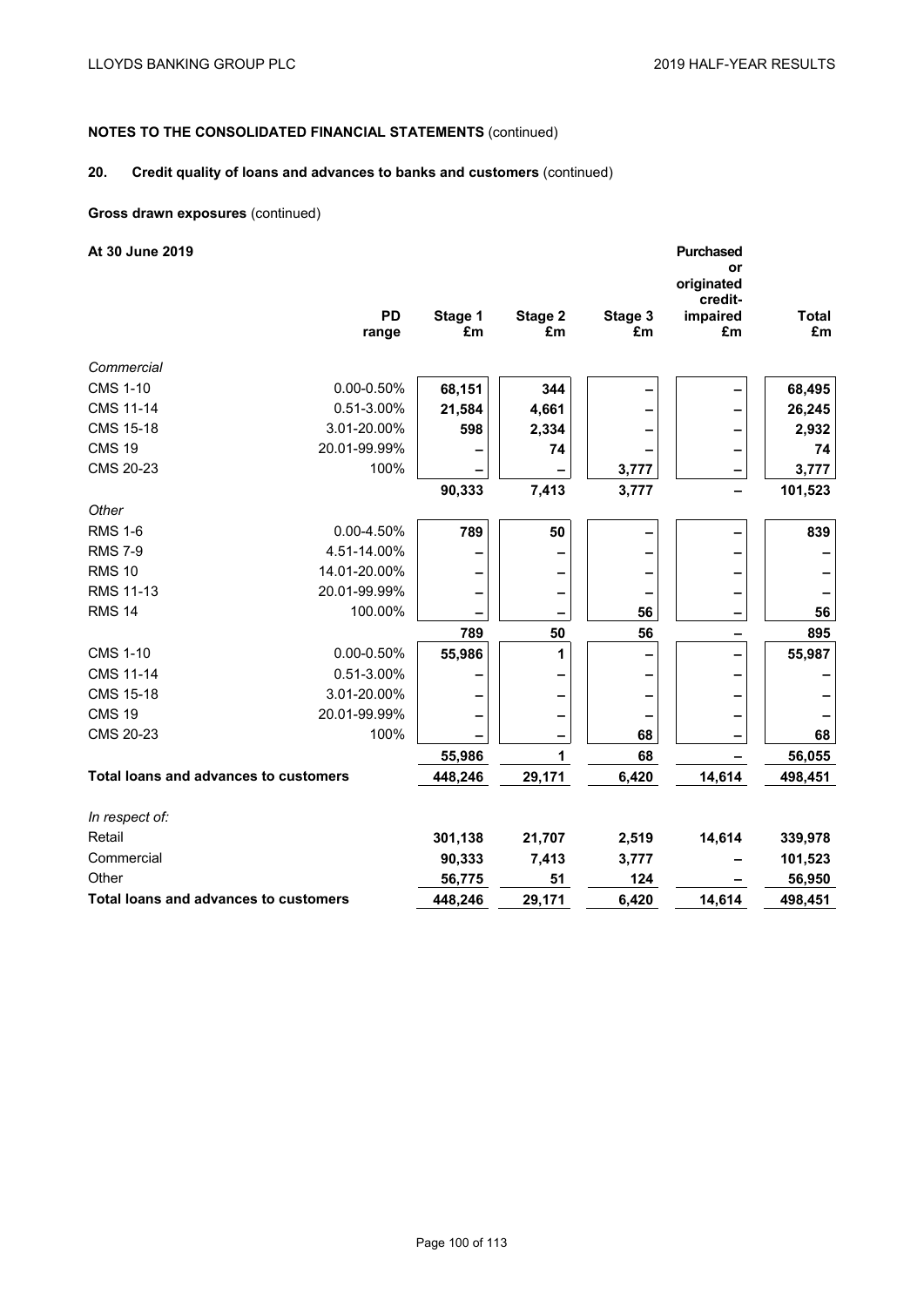## **20. Credit quality of loans and advances to banks and customers** (continued)

## **Expected credit losses**

| At 30 June 2019                  |              |         |         |         | <b>Purchased</b>    |              |
|----------------------------------|--------------|---------|---------|---------|---------------------|--------------|
|                                  |              |         |         |         | or<br>originated    |              |
|                                  | <b>PD</b>    | Stage 1 | Stage 2 | Stage 3 | credit-<br>impaired | <b>Total</b> |
|                                  | range        | £m      | £m      | £m      | £m                  | £m           |
| Loans and advances to banks:     |              |         |         |         |                     |              |
| <b>CMS 1-10</b>                  | 0.00-0.50%   | $\bf 2$ |         |         |                     | $\mathbf 2$  |
| <b>CMS 11-14</b>                 | 0.51-3.00%   | 1       |         |         |                     | 1            |
| <b>CMS 15-18</b>                 | 3.01-20.00%  |         |         |         |                     |              |
| <b>CMS 19</b>                    | 20.01-99.99% |         |         |         |                     |              |
| CMS 20-23                        | 100%         | -       | -       | -       |                     | -            |
|                                  |              | 3       |         |         |                     | $\mathbf{3}$ |
| Loans and advances to customers: |              |         |         |         |                     |              |
| Retail - mortgages               |              |         |         |         |                     |              |
| <b>RMS 1-6</b>                   | 0.00-4.50%   | 37      | 168     |         |                     | 205          |
| <b>RMS 7-9</b>                   | 4.51-14.00%  |         | 36      |         |                     | 36           |
| <b>RMS 10</b>                    | 14.01-20.00% |         | 15      |         |                     | 15           |
| <b>RMS 11-13</b>                 | 20.01-99.99% |         | 47      |         |                     | 47           |
| <b>RMS 14</b>                    | 100.00%      |         |         | 134     | 181                 | 315          |
|                                  |              | 37      | 266     | 134     | 181                 | 618          |
| Retail - unsecured               |              |         |         |         |                     |              |
| <b>RMS 1-6</b>                   | 0.00-4.50%   | 184     | 48      |         |                     | 232          |
| <b>RMS 7-9</b>                   | 4.51-14.00%  | 70      | 76      |         |                     | 146          |
| <b>RMS 10</b>                    | 14.01-20.00% | 4       | 26      |         |                     | 30           |
| <b>RMS 11-13</b>                 | 20.01-99.99% | 3       | 180     |         |                     | 183          |
| <b>RMS 14</b>                    | 100.00%      |         |         | 215     |                     | 215          |
| Retail - UK Motor Finance        |              | 261     | 330     | 215     |                     | 806          |
| <b>RMS 1-6</b>                   | 0.00-4.50%   | 187     | 19      |         |                     | 206          |
| <b>RMS 7-9</b>                   | 4.51-14.00%  | 13      | 11      |         |                     | 24           |
| <b>RMS 10</b>                    | 14.01-20.00% |         | 9       |         |                     | 9            |
| <b>RMS 11-13</b>                 | 20.01-99.99% |         | 31      |         |                     | 31           |
| <b>RMS 14</b>                    | 100.00%      |         |         | 77      |                     | 77           |
|                                  |              | 200     | 70      | 77      |                     | 347          |
| Retail - other                   |              |         |         |         |                     |              |
| <b>RMS 1-6</b>                   | 0.00-4.50%   | 6       | 8       |         |                     | 14           |
| <b>RMS 7-9</b>                   | 4.51-14.00%  |         | 3       |         |                     | 3            |
| <b>RMS 10</b>                    | 14.01-20.00% |         |         |         |                     |              |
| RMS 11-13                        | 20.01-99.99% |         | 1       |         |                     | 1            |
| <b>RMS 14</b>                    | 100.00%      | -       | -       | 46      |                     | 46           |
|                                  |              | 6       | 12      | 46      |                     | 64           |
| <b>CMS 1-10</b>                  | 0.00-0.50%   | 20      | 19      |         |                     | 39           |
| <b>CMS 11-14</b>                 | 0.51-3.00%   |         |         |         |                     |              |
| CMS 15-18                        | 3.01-20.00%  |         |         |         |                     |              |
| <b>CMS 19</b>                    | 20.01-99.99% |         |         |         |                     |              |
| CMS 20-23                        | 100%         |         |         | 6       |                     | 6            |
|                                  |              | 20      | 19      | 6       |                     | 45           |
| <b>Total Retail</b>              |              | 524     | 697     | 478     | 181                 | 1,880        |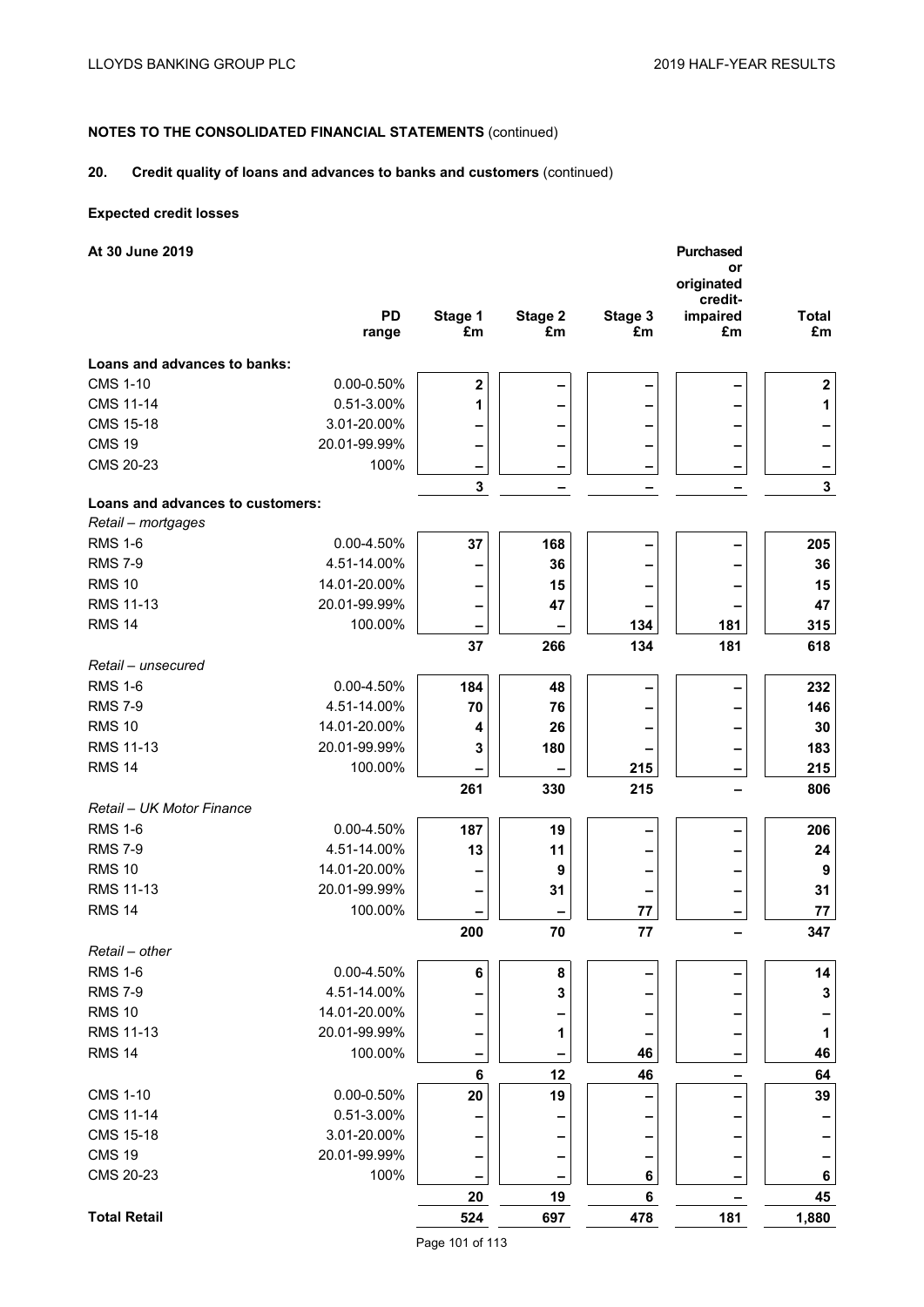## **20. Credit quality of loans and advances to banks and customers** (continued)

### **Expected credit losses** (continued)

| At 30 June 2019                              |                    |                  |               |               | <b>Purchased</b><br>or<br>originated<br>credit- |                         |
|----------------------------------------------|--------------------|------------------|---------------|---------------|-------------------------------------------------|-------------------------|
|                                              | <b>PD</b><br>range | Stage 1<br>£m    | Stage 2<br>£m | Stage 3<br>£m | impaired<br>£m                                  | <b>Total</b><br>£m      |
| Commercial                                   |                    |                  |               |               |                                                 |                         |
| <b>CMS 1-10</b>                              | $0.00 - 0.50\%$    | 35               | 1             |               |                                                 | 36                      |
| <b>CMS 11-14</b>                             | 0.51-3.00%         | 46               | 110           |               |                                                 | 156                     |
| <b>CMS 15-18</b>                             | 3.01-20.00%        | 3                | 135           |               |                                                 | 138                     |
| <b>CMS 19</b>                                | 20.01-99.99%       |                  | 8             |               |                                                 | 8                       |
| CMS 20-23                                    | 100%               | -                |               | 1,046         |                                                 | 1,046                   |
|                                              |                    | 84               | 254           | 1,046         |                                                 | 1,384                   |
| Other                                        |                    |                  |               |               |                                                 |                         |
| <b>RMS 1-6</b>                               | $0.00 - 4.50%$     | 4                | 1             |               |                                                 | $\overline{\mathbf{5}}$ |
| <b>RMS 7-9</b>                               | 4.51-14.00%        |                  |               |               |                                                 |                         |
| <b>RMS 10</b>                                | 14.01-20.00%       |                  |               |               |                                                 |                         |
| <b>RMS 11-13</b>                             | 20.01-99.99%       | -                |               |               |                                                 |                         |
| <b>RMS 14</b>                                | 100.00%            | -                |               | 11            | -                                               | 11                      |
|                                              |                    | 4                | 1             | 11            |                                                 | 16                      |
| <b>CMS 1-10</b>                              | $0.00 - 0.50\%$    | $\boldsymbol{9}$ | 1             |               |                                                 | 10                      |
| <b>CMS 11-14</b>                             | 0.51-3.00%         |                  |               |               |                                                 |                         |
| <b>CMS 15-18</b>                             | 3.01-20.00%        |                  |               |               |                                                 |                         |
| <b>CMS 19</b>                                | 20.01-99.99%       | -                |               |               |                                                 |                         |
| CMS 20-23                                    | 100%               | -                | -             | 23            | $\qquad \qquad$                                 | 23                      |
|                                              |                    | 9                | 1             | 23            |                                                 | 33                      |
| <b>Total loans and advances to customers</b> |                    | 621              | 953           | 1,558         | 181                                             | 3,313                   |
| In respect of:                               |                    |                  |               |               |                                                 |                         |
| Retail                                       |                    | 524              | 697           | 478           | 181                                             | 1,880                   |
| Commercial                                   |                    | 84               | 254           | 1,046         |                                                 | 1,384                   |
| Other                                        |                    | 13               | $\mathbf 2$   | 34            |                                                 | 49                      |
| Total loans and advances to customers        |                    | 621              | 953           | 1,558         | 181                                             | 3,313                   |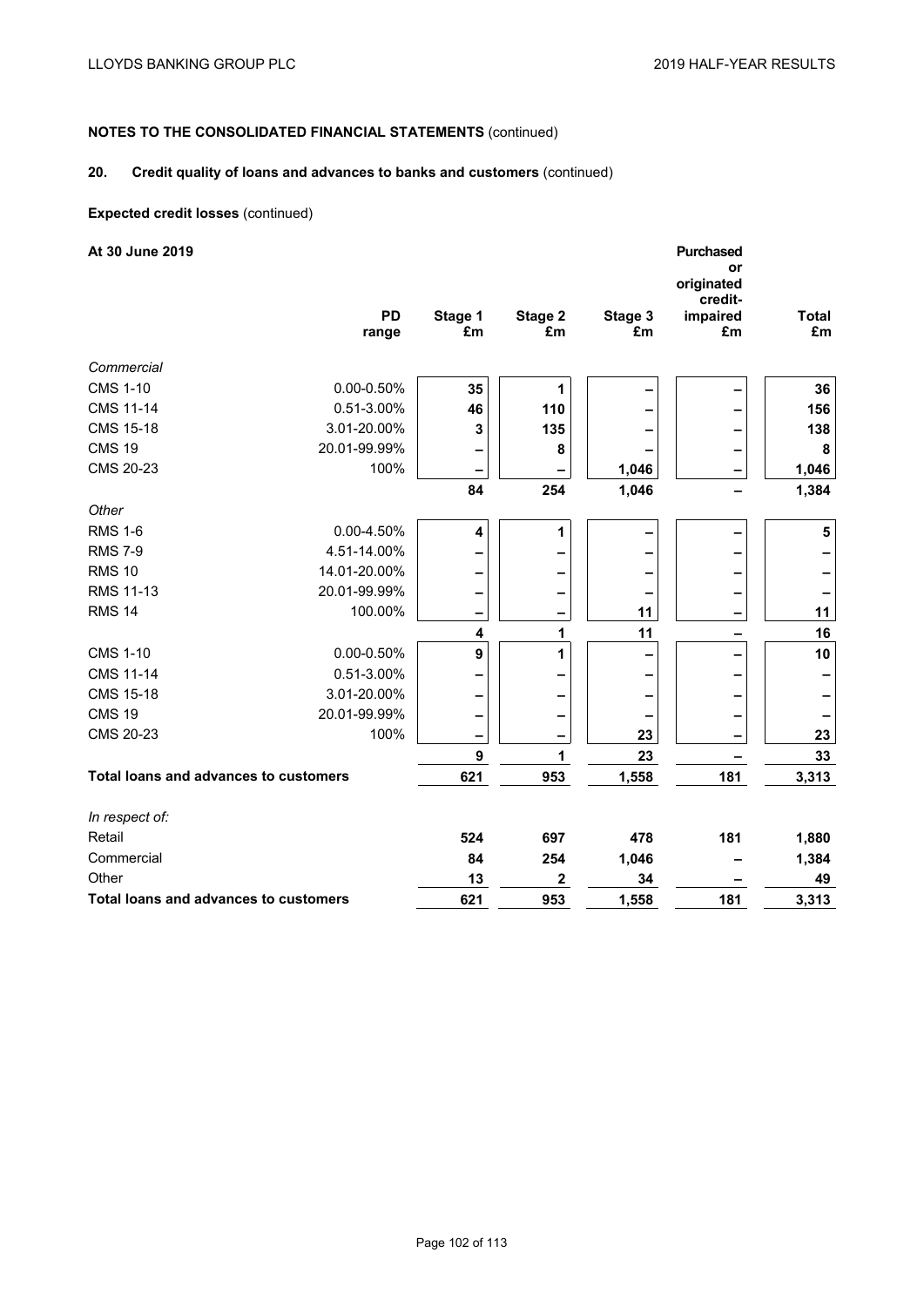## **20. Credit quality of loans and advances to banks and customers** (continued)

### **Gross drawn exposures**

| At 31 December 2018              |                 |         |         |         | Purchased        |         |
|----------------------------------|-----------------|---------|---------|---------|------------------|---------|
|                                  |                 |         |         |         | or<br>originated |         |
|                                  |                 |         |         |         | credit-          |         |
|                                  | PD              | Stage 1 | Stage 2 | Stage 3 | impaired         | Total   |
|                                  | range           | £m      | £m      | £m      | £m               | £m      |
| Loans and advances to banks:     |                 |         |         |         |                  |         |
| <b>CMS 1-10</b>                  | $0.00 - 0.50\%$ | 6,177   | 3       |         |                  | 6,180   |
| <b>CMS 11-14</b>                 | 0.51-3.00%      | 105     |         |         |                  | 105     |
| <b>CMS 15-18</b>                 | 3.01-20.00%     |         |         |         |                  |         |
| <b>CMS 19</b>                    | 20.01-99.99%    |         | -       | -       |                  |         |
| CMS 20-23                        | 100%            |         |         | -       |                  |         |
|                                  |                 | 6,282   | 3       |         |                  | 6,285   |
| Loans and advances to customers: |                 |         |         |         |                  |         |
| Retail - mortgages               |                 |         |         |         |                  |         |
| <b>RMS 1-6</b>                   | 0.00-4.50%      | 257,740 | 10,784  |         |                  | 268,524 |
| <b>RMS 7-9</b>                   | 4.51-14.00%     | 57      | 1,709   |         |                  | 1,766   |
| <b>RMS 10</b>                    | 14.01-20.00%    |         | 262     |         |                  | 262     |
| RMS 11-13                        | 20.01-99.99%    |         | 899     |         |                  | 899     |
| <b>RMS 14</b>                    | 100.00%         |         |         | 1,393   | 15,391           | 16,784  |
|                                  |                 | 257,797 | 13,654  | 1,393   | 15,391           | 288,235 |
| Retail - unsecured               |                 |         |         |         |                  |         |
| <b>RMS 1-6</b>                   | 0.00-4.50%      | 22,363  | 1,079   |         |                  | 23,442  |
| <b>RMS 7-9</b>                   | 4.51-14.00%     | 2,071   | 774     |         |                  | 2,845   |
| <b>RMS 10</b>                    | 14.01-20.00%    | 72      | 167     |         |                  | 239     |
| <b>RMS 11-13</b>                 | 20.01-99.99%    | 199     | 687     |         |                  | 886     |
| <b>RMS 14</b>                    | 100.00%         |         |         | 703     |                  | 703     |
|                                  |                 | 24,705  | 2,707   | 703     |                  | 28,115  |
| Retail - UK Motor Finance        |                 |         |         |         |                  |         |
| <b>RMS 1-6</b>                   | 0.00-4.50%      | 12,918  | 954     |         |                  | 13,872  |
| <b>RMS 7-9</b>                   | 4.51-14.00%     | 301     | 318     |         |                  | 619     |
| <b>RMS 10</b>                    | 14.01-20.00%    |         | 111     |         |                  | 111     |
| <b>RMS 11-13</b>                 | 20.01-99.99%    | 5       | 197     |         |                  | 202     |
| <b>RMS 14</b>                    | 100.00%         |         |         | 129     |                  | 129     |
|                                  |                 | 13,224  | 1,580   | 129     |                  | 14,933  |
| Retail - other                   |                 |         |         |         |                  |         |
| <b>RMS 1-6</b>                   | 0.00-4.50%      | 7,428   | 473     |         |                  | 7,901   |
| <b>RMS 7-9</b>                   | 4.51-14.00%     | 190     | 60      |         |                  | 250     |
| <b>RMS 10</b>                    | 14.01-20.00%    |         | 7       |         |                  | 7       |
| RMS 11-13                        | 20.01-99.99%    | 211     | 23      |         |                  | 234     |
| <b>RMS 14</b>                    | 100.00%         |         |         | 136     |                  | 136     |
|                                  |                 | 7,829   | 563     | 136     |                  | 8,528   |
| <b>CMS 1-10</b>                  | 0.00-0.50%      | 1,605   | 231     |         |                  | 1,836   |
| <b>CMS 11-14</b>                 | 0.51-3.00%      |         | 6       |         |                  | 6       |
| <b>CMS 15-18</b>                 | 3.01-20.00%     |         |         |         |                  |         |
| <b>CMS 19</b>                    | 20.01-99.99%    |         |         |         |                  |         |
| CMS 20-23                        | 100%            |         |         | 29      |                  | 29      |
|                                  |                 | 1,605   | 237     | 29      |                  | 1,871   |
| <b>Total Retail</b>              |                 | 305,160 | 18,741  | 2,390   | 15,391           | 341,682 |
|                                  |                 |         |         |         |                  |         |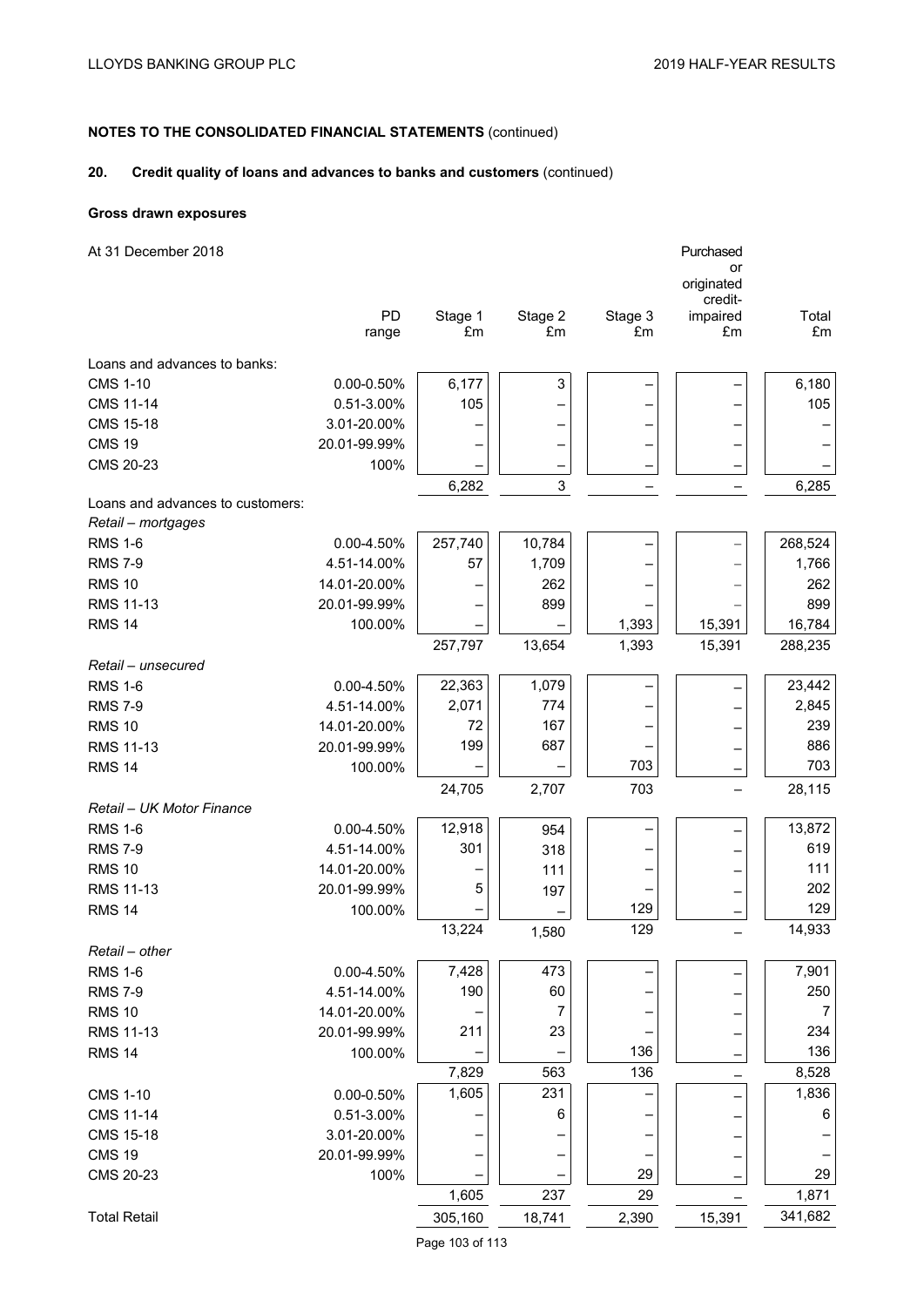## **20. Credit quality of loans and advances to banks and customers** (continued)

### **Gross drawn exposures** (continued)

| At 31 December 2018                   |                 |               |               |               | Purchased<br>or<br>originated<br>credit- |             |
|---------------------------------------|-----------------|---------------|---------------|---------------|------------------------------------------|-------------|
|                                       | PD<br>range     | Stage 1<br>£m | Stage 2<br>£m | Stage 3<br>£m | impaired<br>£m                           | Total<br>£m |
| Commercial                            |                 |               |               |               |                                          |             |
| <b>CMS 1-10</b>                       | $0.00 - 0.50\%$ | 65,089        | 100           |               |                                          | 65,189      |
| <b>CMS 11-14</b>                      | 0.51-3.00%      | 25,472        | 3,450         |               |                                          | 28,922      |
| <b>CMS 15-18</b>                      | 3.01-20.00%     | 1,441         | 2,988         |               |                                          | 4,429       |
| <b>CMS 19</b>                         | 20.01-99.99%    |               | 54            |               |                                          | 54          |
| CMS 20-23                             | 100%            |               |               | 3,230         |                                          | 3,230       |
|                                       |                 | 92,002        | 6,592         | 3,230         | $\overline{\phantom{0}}$                 | 101,824     |
| Other                                 |                 |               |               |               |                                          |             |
| <b>RMS 1-6</b>                        | 0.00-4.50%      | 804           | $\,6\,$       |               |                                          | 810         |
| <b>RMS 7-9</b>                        | 4.51-14.00%     |               |               |               |                                          |             |
| <b>RMS 10</b>                         | 14.01-20.00%    |               |               |               |                                          |             |
| <b>RMS 11-13</b>                      | 20.01-99.99%    |               |               |               |                                          |             |
| <b>RMS 14</b>                         | 100.00%         |               |               | 55            |                                          | 55          |
|                                       |                 | 804           | 6             | 55            |                                          | 865         |
| <b>CMS 1-10</b>                       | $0.00 - 0.50\%$ | 43,565        |               |               |                                          | 43,565      |
| <b>CMS 11-14</b>                      | 0.51-3.00%      |               | $\,6\,$       |               |                                          | 6           |
| <b>CMS 15-18</b>                      | 3.01-20.00%     |               |               |               |                                          |             |
| <b>CMS 19</b>                         | 20.01-99.99%    |               |               |               |                                          |             |
| CMS 20-23                             | 100%            |               |               | 66            |                                          | 66          |
|                                       |                 | 43,565        | 6             | 66            |                                          | 43,637      |
| Total loans and advances to customers |                 | 441,531       | 25,345        | 5,741         | 15,391                                   | 488,008     |
| In respect of:                        |                 |               |               |               |                                          |             |
| Retail                                |                 | 305,160       | 18,741        | 2,390         | 15,391                                   | 341,682     |
| Commercial                            |                 | 92,002        | 6,592         | 3,230         |                                          | 101,824     |
| Other                                 |                 | 44,369        | 12            | 121           |                                          | 44,502      |
| Total loans and advances to customers |                 | 441,531       | 25,345        | 5,741         | 15,391                                   | 488,008     |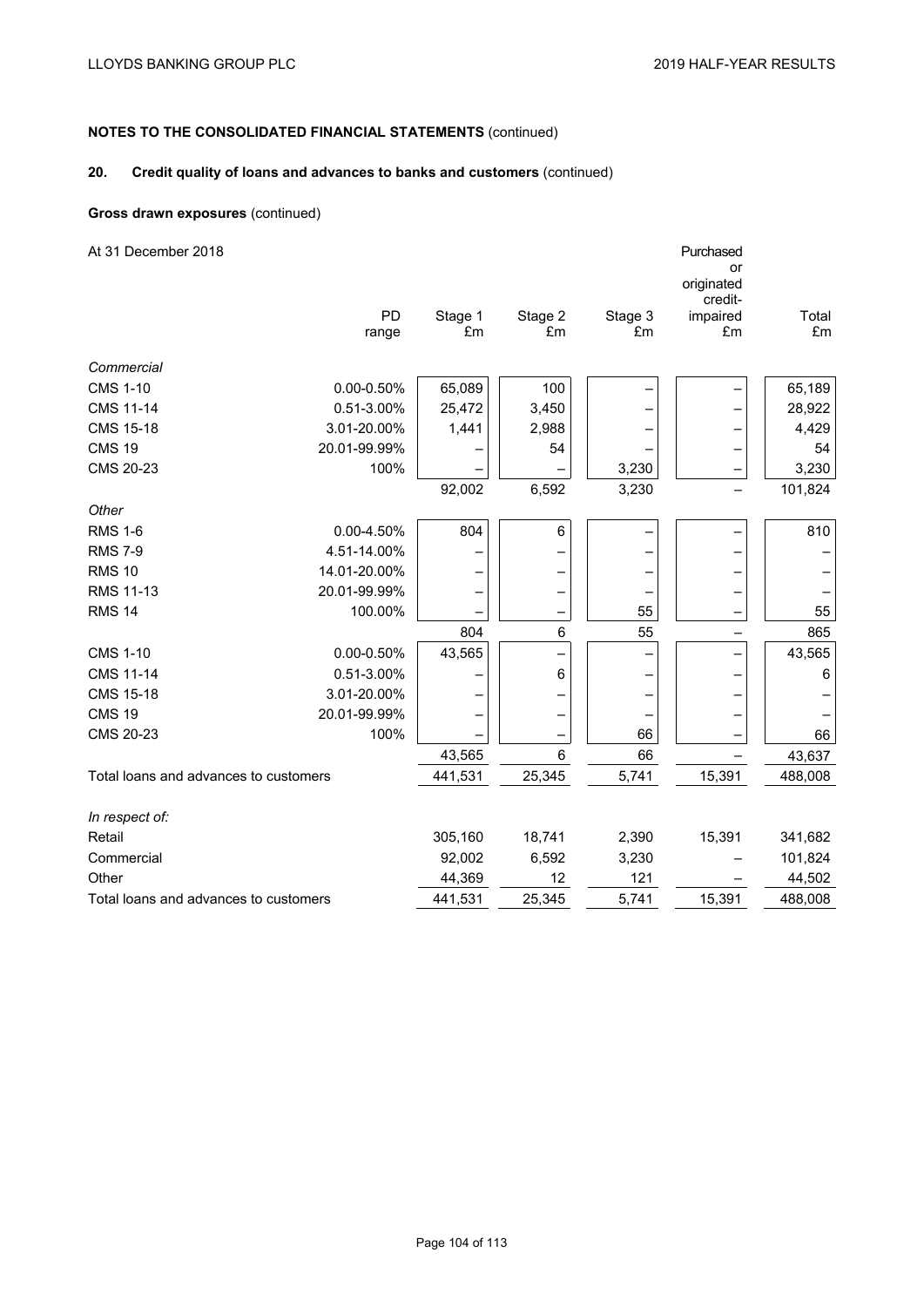## **20. Credit quality of loans and advances to banks and customers** (continued)

### **Expected credit losses**

| At 31 December 2018              |                 |                  |         |         | Purchased        |                  |
|----------------------------------|-----------------|------------------|---------|---------|------------------|------------------|
|                                  |                 |                  |         |         | or<br>originated |                  |
|                                  |                 |                  |         |         | credit-          |                  |
|                                  | PD              | Stage 1          | Stage 2 | Stage 3 | impaired         | Total            |
|                                  | range           | £m               | £m      | £m      | £m               | £m               |
| Loans and advances to banks:     |                 |                  |         |         |                  |                  |
| <b>CMS 1-10</b>                  | $0.00 - 0.50\%$ | $\boldsymbol{2}$ |         |         |                  | $\mathbf 2$      |
| <b>CMS 11-14</b>                 | 0.51-3.00%      |                  |         |         |                  |                  |
| <b>CMS 15-18</b>                 | 3.01-20.00%     |                  |         |         |                  |                  |
| <b>CMS 19</b>                    | 20.01-99.99%    |                  |         |         |                  | —                |
| CMS 20-23                        | 100%            |                  |         |         |                  | —                |
|                                  |                 | $\overline{2}$   |         |         |                  | $\overline{c}$   |
| Loans and advances to customers: |                 |                  |         |         |                  |                  |
| Retail - mortgages               |                 |                  |         |         |                  |                  |
| <b>RMS 1-6</b>                   | $0.00 - 4.50%$  | 37               | 141     |         |                  | 178              |
| <b>RMS 7-9</b>                   | 4.51-14.00%     |                  | 34      |         |                  | 34               |
| <b>RMS 10</b>                    | 14.01-20.00%    |                  | 9       |         |                  | 9                |
| <b>RMS 11-13</b>                 | 20.01-99.99%    |                  | 42      |         |                  | 42               |
| <b>RMS 14</b>                    | 100.00%         |                  |         | 118     | 78               | 196              |
|                                  |                 | 37               | 226     | 118     | 78               | 459              |
| Retail - unsecured               |                 |                  |         |         |                  |                  |
| <b>RMS 1-6</b>                   | $0.00 - 4.50%$  | 135              | 45      |         |                  | 180              |
| <b>RMS 7-9</b>                   | 4.51-14.00%     | 57               | 83      |         |                  | 140              |
| <b>RMS 10</b>                    | 14.01-20.00%    | 4                | 29      |         |                  | 33               |
| <b>RMS 11-13</b>                 | 20.01-99.99%    | 3                | 172     |         |                  | 175              |
| <b>RMS 14</b>                    | 100.00%         |                  |         | 228     |                  | 228              |
|                                  |                 | 199              | 329     | 228     |                  | 756              |
| Retail - UK Motor Finance        |                 |                  |         |         |                  |                  |
| <b>RMS 1-6</b>                   | 0.00-4.50%      | 114              | 19      |         |                  | 133              |
| <b>RMS 7-9</b>                   | 4.51-14.00%     | 6                | 15      |         |                  | 21               |
| <b>RMS 10</b>                    | 14.01-20.00%    |                  | 11      |         |                  | 11               |
| RMS 11-13                        | 20.01-99.99%    | 1                | 34      |         |                  | 35               |
| <b>RMS 14</b>                    | 100.00%         |                  |         | 78      |                  | 78               |
|                                  |                 | 121              | 79      | 78      |                  | 278              |
| Retail - other                   |                 |                  |         |         |                  |                  |
| <b>RMS 1-6</b>                   | $0.00 - 4.50%$  | 10               | 8       |         |                  | 18               |
| <b>RMS 7-9</b>                   | 4.51-14.00%     | 2                | 2       |         |                  | 4                |
| <b>RMS 10</b>                    | 14.01-20.00%    |                  |         |         |                  |                  |
| RMS 11-13                        | 20.01-99.99%    |                  | 1       |         |                  | 1                |
| <b>RMS 14</b>                    | 100.00%         |                  |         | 53      |                  | 53               |
|                                  |                 | 12               | 11      | 53      |                  | 76               |
| <b>CMS 1-10</b>                  | 0.00-0.50%      | $20\,$           | 17      |         |                  | 37               |
| <b>CMS 11-14</b>                 | 0.51-3.00%      |                  |         |         |                  |                  |
| <b>CMS 15-18</b>                 | 3.01-20.00%     |                  |         |         |                  |                  |
| <b>CMS 19</b>                    | 20.01-99.99%    |                  |         |         |                  |                  |
| CMS 20-23                        | 100%            |                  |         | 7       |                  | $\boldsymbol{7}$ |
|                                  |                 | 20               | 17      | 7       |                  | 44               |
| <b>Total Retail</b>              |                 | 389              | 662     | 484     | 78               | 1,613            |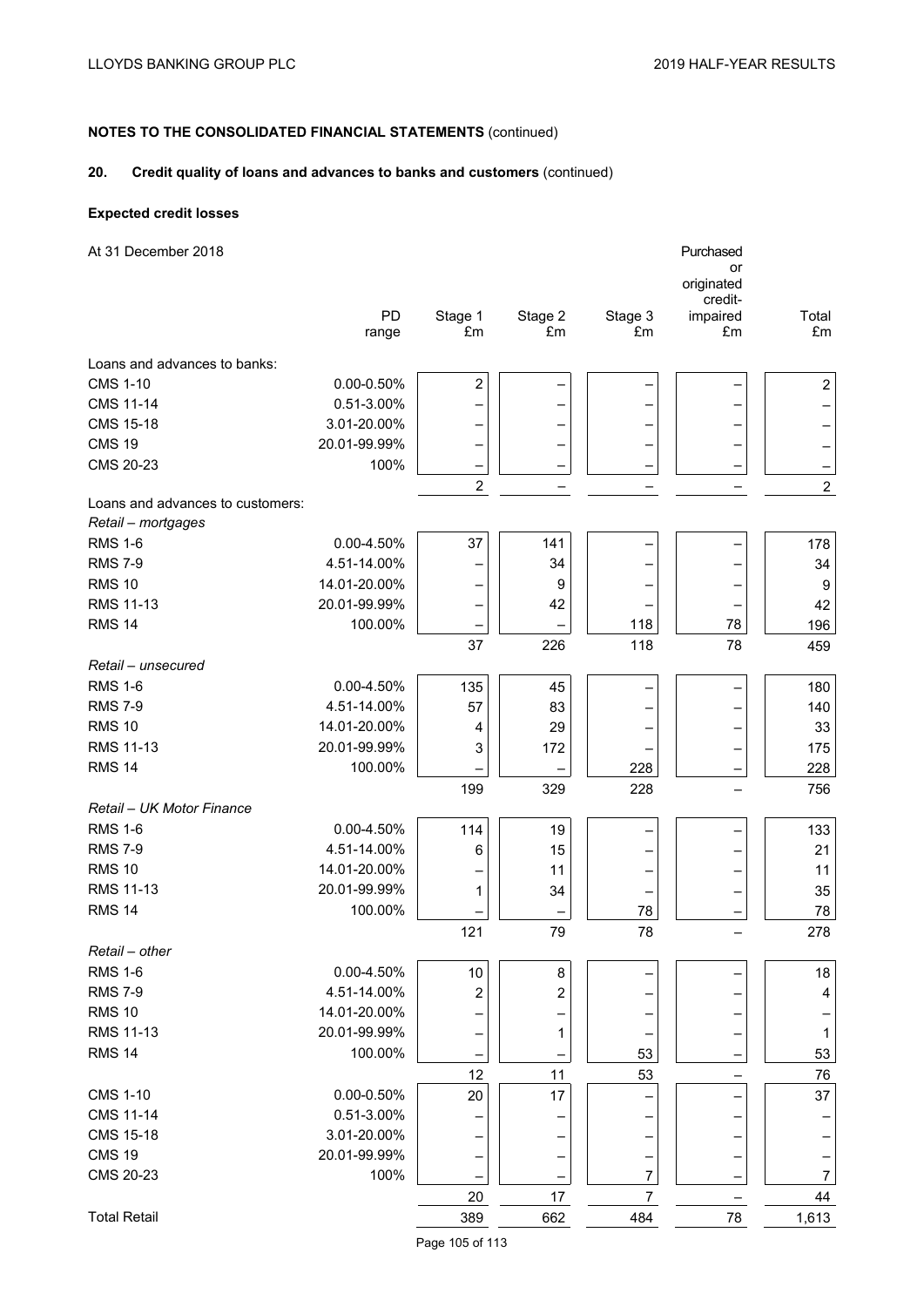# **NOTES TO THE CONSOLIDATED FINANCIAL STATEMENTS** (continued)

## **20. Credit quality of loans and advances to banks and customers** (continued)

### **Expected credit losses** (continued)

| At 31 December 2018                   |               |                |               | Purchased<br>or<br>originated<br>credit- |                   |
|---------------------------------------|---------------|----------------|---------------|------------------------------------------|-------------------|
| PD<br>range                           | Stage 1<br>£m | Stage 2<br>£m  | Stage 3<br>£m | impaired<br>£m                           | Total<br>£m       |
| Commercial                            |               |                |               |                                          |                   |
| <b>CMS 1-10</b><br>$0.00 - 0.50\%$    | 32            | $\mathbf{1}$   |               |                                          | 33                |
| <b>CMS 11-14</b><br>0.51-3.00%        | 50            | 86             |               |                                          | 136               |
| <b>CMS 15-18</b><br>3.01-20.00%       | 11            | 231            |               |                                          | 242               |
| <b>CMS 19</b><br>20.01-99.99%         |               | 7              |               |                                          | $\overline{7}$    |
| CMS 20-23<br>100%                     |               |                | 1,031         |                                          | 1,031             |
|                                       | 93            | 325            | 1,031         |                                          | 1,449             |
| Other                                 |               |                |               |                                          |                   |
| <b>RMS 1-6</b><br>$0.00 - 4.50%$      | 43            | 1              |               |                                          | 44                |
| <b>RMS 7-9</b><br>4.51-14.00%         |               |                |               |                                          |                   |
| <b>RMS 10</b><br>14.01-20.00%         |               |                |               |                                          |                   |
| <b>RMS 11-13</b><br>20.01-99.99%      |               |                |               |                                          |                   |
| <b>RMS 14</b><br>100.00%              |               |                | 11            |                                          | 11                |
|                                       | 43            | $\mathbf{1}$   | 11            |                                          | 55                |
| <b>CMS 1-10</b><br>$0.00 - 0.50\%$    |               |                |               |                                          | $\qquad \qquad -$ |
| <b>CMS 11-14</b><br>0.51-3.00%        |               | $\,6\,$        |               |                                          | $\,6$             |
| <b>CMS 15-18</b><br>3.01-20.00%       |               |                |               |                                          |                   |
| <b>CMS 19</b><br>20.01-99.99%         | -             |                |               |                                          |                   |
| CMS 20-23<br>100%                     |               |                | 27            |                                          | 27                |
|                                       |               | 6              | 27            |                                          | 33                |
| Total loans and advances to customers | 525           | 994            | 1,553         | 78                                       | 3,150             |
| In respect of:                        |               |                |               |                                          |                   |
| Retail                                | 389           | 662            | 484           | 78                                       | 1,613             |
| Commercial                            | 93            | 325            | 1,031         |                                          | 1,449             |
| Other                                 | 43            | $\overline{7}$ | 38            |                                          | 88                |
| Total loans and advances to customers | 525           | 994            | 1,553         | 78                                       | 3,150             |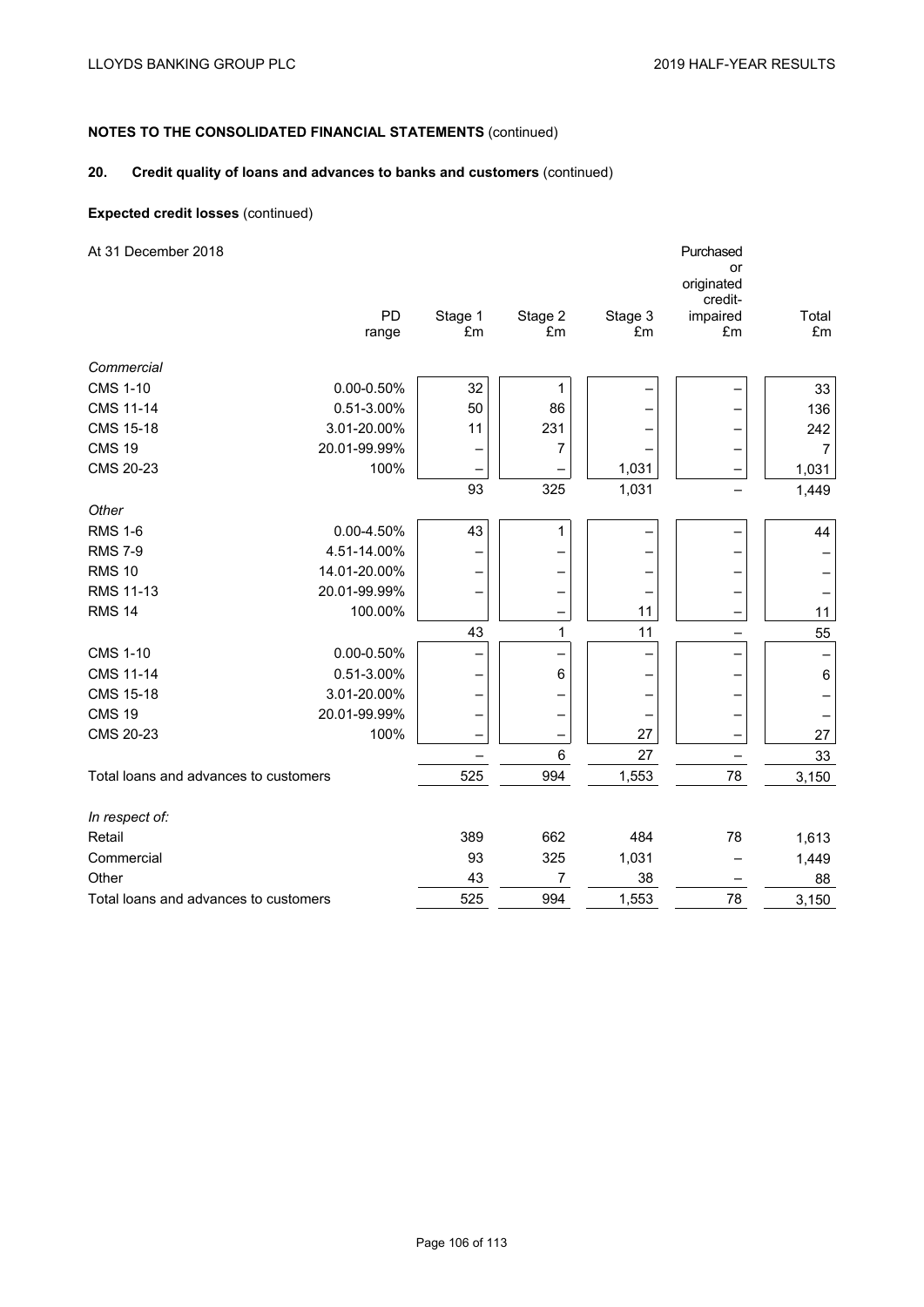### **NOTES TO THE CONSOLIDATED FINANCIAL STATEMENTS** (continued)

### **21. Dividends on ordinary shares**

On 21 May 2019, a final dividend in respect of 2018 of 2.14 pence per share, totalling £1,523 million was paid to shareholders. An interim dividend for 2019 of 1.12 pence per ordinary share (half-year to 30 June 2018: 1.07 pence) will be paid on 13 September 2019. The total amount of this dividend is £789 million (half-year to 30 June 2018: £765 million).

### **22. Implementation of IFRS 16**

The Group adopted IFRS 16 Leases from 1 January 2019 and elected to apply the standard retrospectively with the cumulative effect of initial application being recognised at that date; comparative information has therefore not been restated.

Lease liabilities amounting to £1,813 million in respect of leased properties previously accounted for as operating leases were recognised at 1 January 2019. These liabilities were measured at the present value of the remaining lease payments, discounted using the Group's incremental borrowing rate as at that date, adjusted to exclude short-term leases and leases of low-value assets. The weighted-average borrowing rate applied to these lease liabilities was 2.43 per cent in the UK, where the majority of the obligations arise, and 5.10 per cent in the US. The corresponding rightof-use asset of £1,716 million was measured at an amount equal to the lease liabilities, adjusted for lease liabilities recognised at 31 December 2018 of £97 million. The right-of-use asset and lease liabilities are included within Property, plant and equipment and Other liabilities respectively. There was no impact on shareholders' equity.

In applying IFRS 16 for the first time, the Group has used a number of practical expedients permitted by the standard; the most significant of which were the use of a single discount rate to a portfolio of leases with reasonably similar characteristics; reliance on previous assessments of whether a lease is onerous; and the use of hindsight in determining the lease term where the contract contains options to extend or terminate the lease. The Group has also elected not to apply IFRS 16 to contracts that were not identified as containing a lease under IAS 17 and IFRIC 4 *Determining whether an Arrangement contains a Lease*.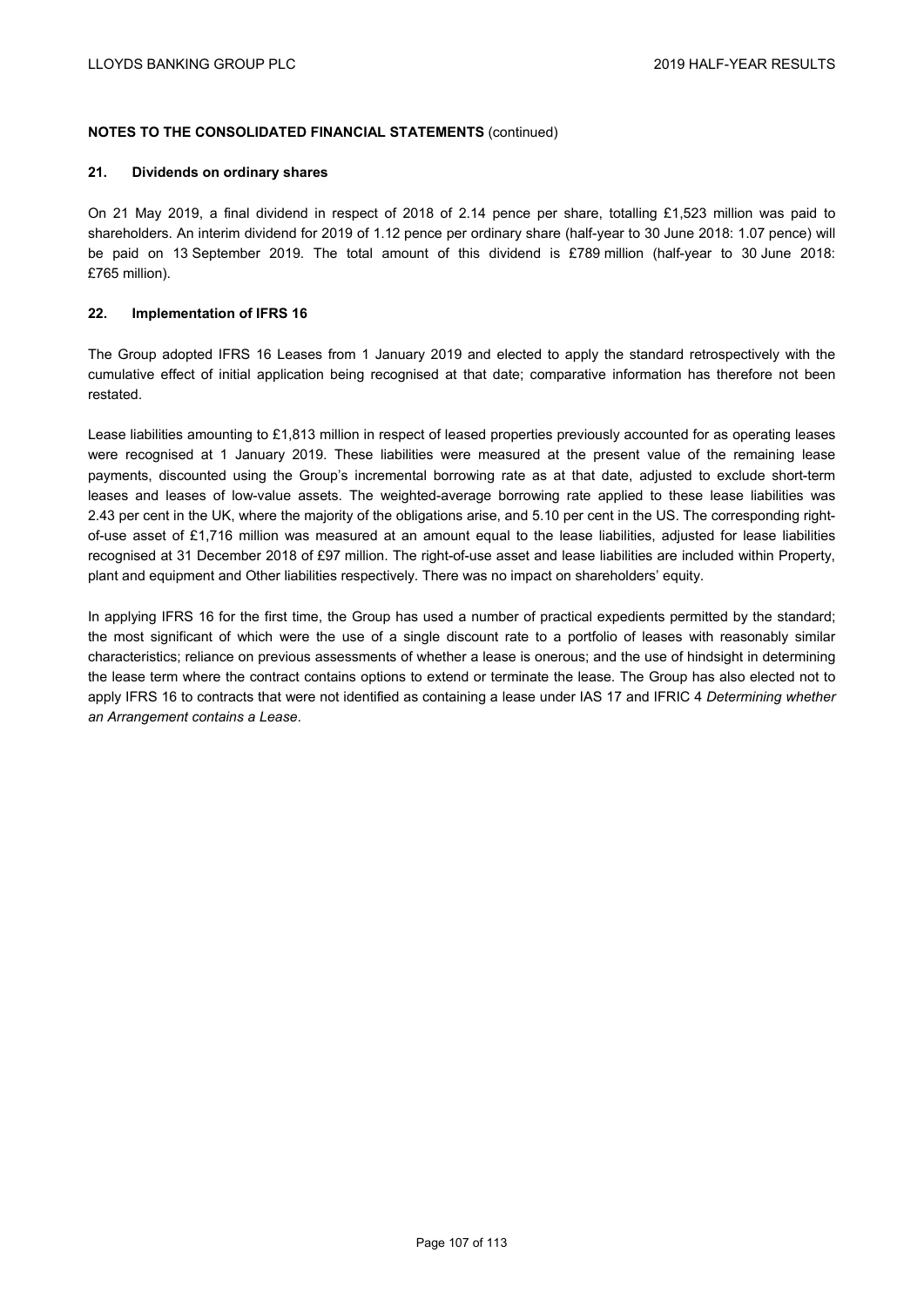## **NOTES TO THE CONSOLIDATED FINANCIAL STATEMENTS** (continued)

### **23. Future accounting developments**

The following pronouncements are not applicable for the year ending 31 December 2019 and have not been applied in preparing these interim financial statements. Save as disclosed below, the impact of these accounting changes is still being assessed by the Group and reliable estimates cannot be made at this stage.

IFRS 17 *Insurance Contracts* and certain minor amendments to other accounting standards have not been endorsed by the EU as at 30 July 2019.

### **IFRS 17 Insurance Contracts**

IFRS 17 replaces IFRS 4 *Insurance Contracts* and is currently effective for annual periods beginning on or after 1 January 2021 although the International Accounting Standards Board has proposed delaying implementation until 1 January 2022.

IFRS 17 requires insurance contracts and participating investment contracts to be measured on the balance sheet as the total of the fulfilment cash flows and the contractual service margin. Changes to estimates of future cash flows from one reporting date to another are recognised either as an amount in profit or loss or as an adjustment to the expected profit for providing insurance coverage, depending on the type of change and the reason for it. The effects of some changes in discount rates can either be recognised in profit or loss or in other comprehensive income as an accounting policy choice. The risk adjustment is released to profit and loss as an insurer's risk reduces. Profits which are currently recognised through a value-in-force asset will no longer be recognised at inception of an insurance contract. Instead, the expected profit for providing insurance coverage is recognised in profit or loss over time as the insurance coverage is provided.

The Group's IFRS 17 project is progressing to plan. Work has focused on interpreting the requirements of the standard to support the development of future accounting policy and methodology, and to help understand the financial and reporting impacts of IFRS 17. Further, build of the Group's data warehousing and actuarial liability calculation processes has progressed to enable readiness for reporting to required pace and granularity when IFRS 17 is implemented. The updated IFRS 17 Exposure Draft was published by the IASB on 26 June 2019, and the Group is currently assessing the implications of changes proposed.

## **Minor amendments to other accounting standards**

The IASB has issued a number of minor amendments to IFRSs effective 1 January 2020 (including IFRS 3 *Business Combinations* and IAS 1 *Presentation of Financial Statements*). These amendments are not expected to have a significant impact on the Group.

## **24. Other information**

The financial information included in these condensed consolidated financial statements does not constitute statutory accounts within the meaning of section 434 of the Companies Act 2006. Statutory accounts for the year ended 31 December 2018 were approved by the directors on 19 February 2019 and were delivered to the Registrar of Companies on 31 May 2019. The auditors' report on those accounts was unqualified and did not include a statement under sections 498(2) (accounting records or returns inadequate or accounts not agreeing with records and returns) or 498(3) (failure to obtain necessary information and explanations) of the Companies Act 2006.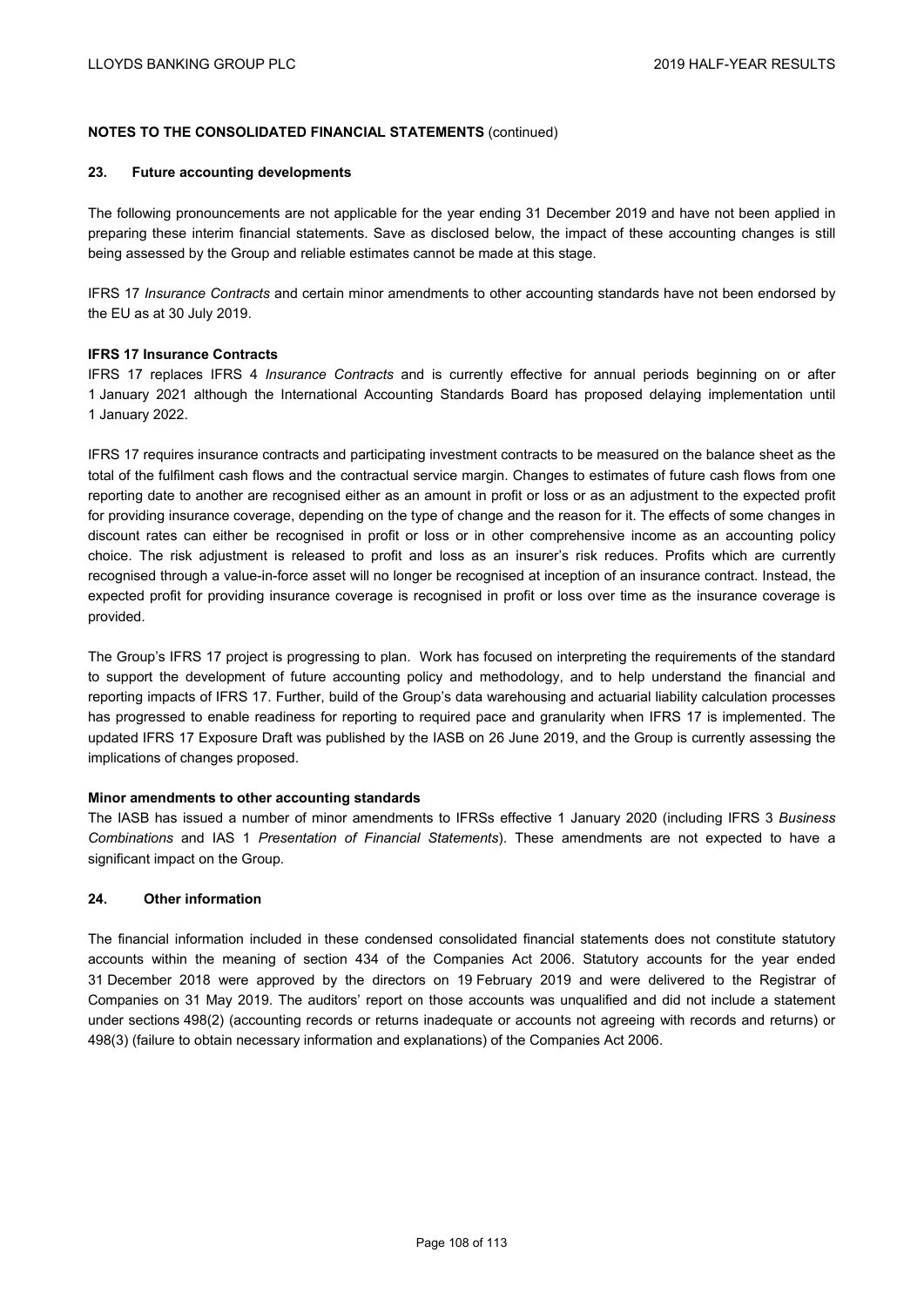## **STATEMENT OF DIRECTORS' RESPONSIBILITIES**

The directors listed below (being all the directors of Lloyds Banking Group plc) confirm that to the best of their knowledge these condensed consolidated half-year financial statements have been prepared in accordance with International Accounting Standard 34, *Interim Financial Reporting*, as adopted by the European Union, and that the half-year management report herein includes a fair review of the information required by DTR 4.2.7R and DTR 4.2.8R, namely:

- an indication of important events that have occurred during the six months ended 30 June 2019 and their impact on the condensed consolidated half-year financial statements, and a description of the principal risks and uncertainties for the remaining six months of the financial year; and
- material related party transactions in the six months ended 30 June 2019 and any material changes in the related party transactions described in the last annual report.

Signed on behalf of the Board by

António Horta-Osório Group Chief Executive 30 July 2019

Lloyds Banking Group plc Board of directors:

### **Executive directors:**

António Horta-Osório (Group Chief Executive) George Culmer (Chief Financial Officer) Juan Colombás (Chief Operating Officer)

### **Non-executive directors:**

Lord Blackwell (Chairman) Anita Frew (Deputy Chairman and Senior Independent Director) Alan Dickinson Simon Henry Lord Lupton CBE Amanda Mackenzie OBE Nicholas Prettejohn Stuart Sinclair Sara Weller CBE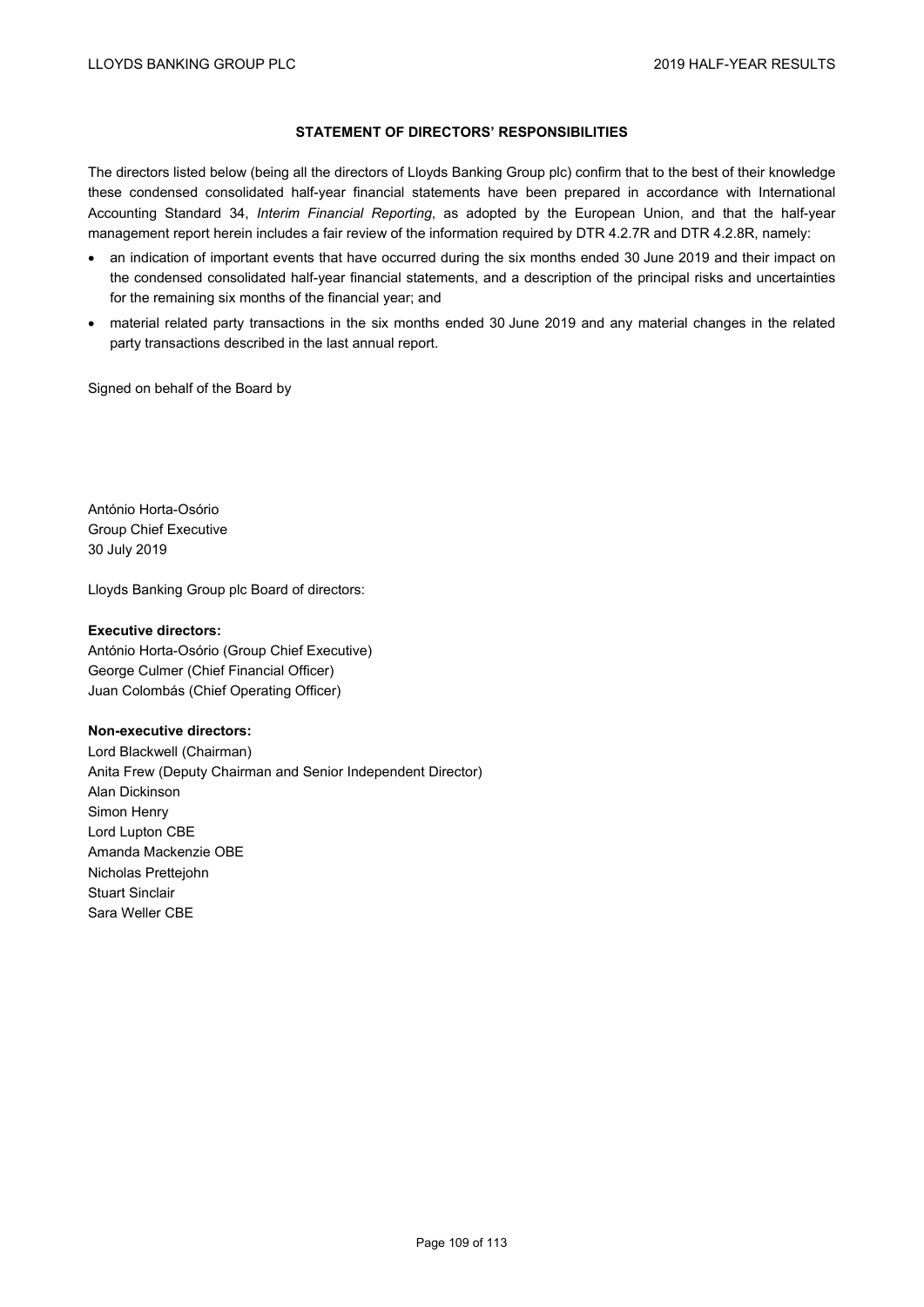## **INDEPENDENT REVIEW REPORT TO LLOYDS BANKING GROUP PLC**

#### **Report on the condensed consolidated half-year financial statements**

#### *Our conclusion*

We have reviewed Lloyds Banking Group plc's condensed consolidated half-year financial statements (the 'interim financial statements') in the 2019 Half-Year Results of Lloyds Banking Group plc (the 'Company') for the six month period ended 30 June 2019. Based on our review, nothing has come to our attention that causes us to believe that the interim financial statements are not prepared, in all material respects, in accordance with International Accounting Standard 34, 'Interim Financial Reporting', as adopted by the European Union and the Disclosure Guidance and Transparency Rules sourcebook of the United Kingdom's Financial Conduct Authority.

### *What we have reviewed*

The interim financial statements comprise:

- the consolidated balance sheet as at 30 June 2019;
- the consolidated income statement and consolidated statement of comprehensive income for the period then ended;
- the consolidated cash flow statement for the period then ended;
- the consolidated statement of changes in equity for the period then ended; and
- the explanatory notes to the interim financial statements

The interim financial statements included in the 2019 Half-Year Results have been prepared in accordance with International Accounting Standard 34, 'Interim Financial Reporting', as adopted by the European Union and the Disclosure Guidance and Transparency Rules sourcebook of the United Kingdom's Financial Conduct Authority.

As disclosed in note 1 to the interim financial statements, the financial reporting framework that has been applied in the preparation of the full annual financial statements of the Group is applicable law and International Financial Reporting Standards (IFRSs) as adopted by the European Union.

### **Responsibilities for the interim financial statements and the review**

### *Our responsibilities and those of the directors*

The 2019 Half-Year Results, including the interim financial statements, is the responsibility of, and has been approved by, the directors. The directors are responsible for preparing the 2019 Half-Year Results in accordance with the Disclosure Guidance and Transparency Rules sourcebook of the United Kingdom's Financial Conduct Authority.

Our responsibility is to express a conclusion on the interim financial statements in the 2019 Half-Year Results based on our review. This report, including the conclusion, has been prepared for and only for the Company for the purpose of complying with the Disclosure Guidance and Transparency Rules sourcebook of the United Kingdom's Financial Conduct Authority and for no other purpose. We do not, in giving this conclusion, accept or assume responsibility for any other purpose or to any other person to whom this report is shown or into whose hands it may come save where expressly agreed by our prior consent in writing.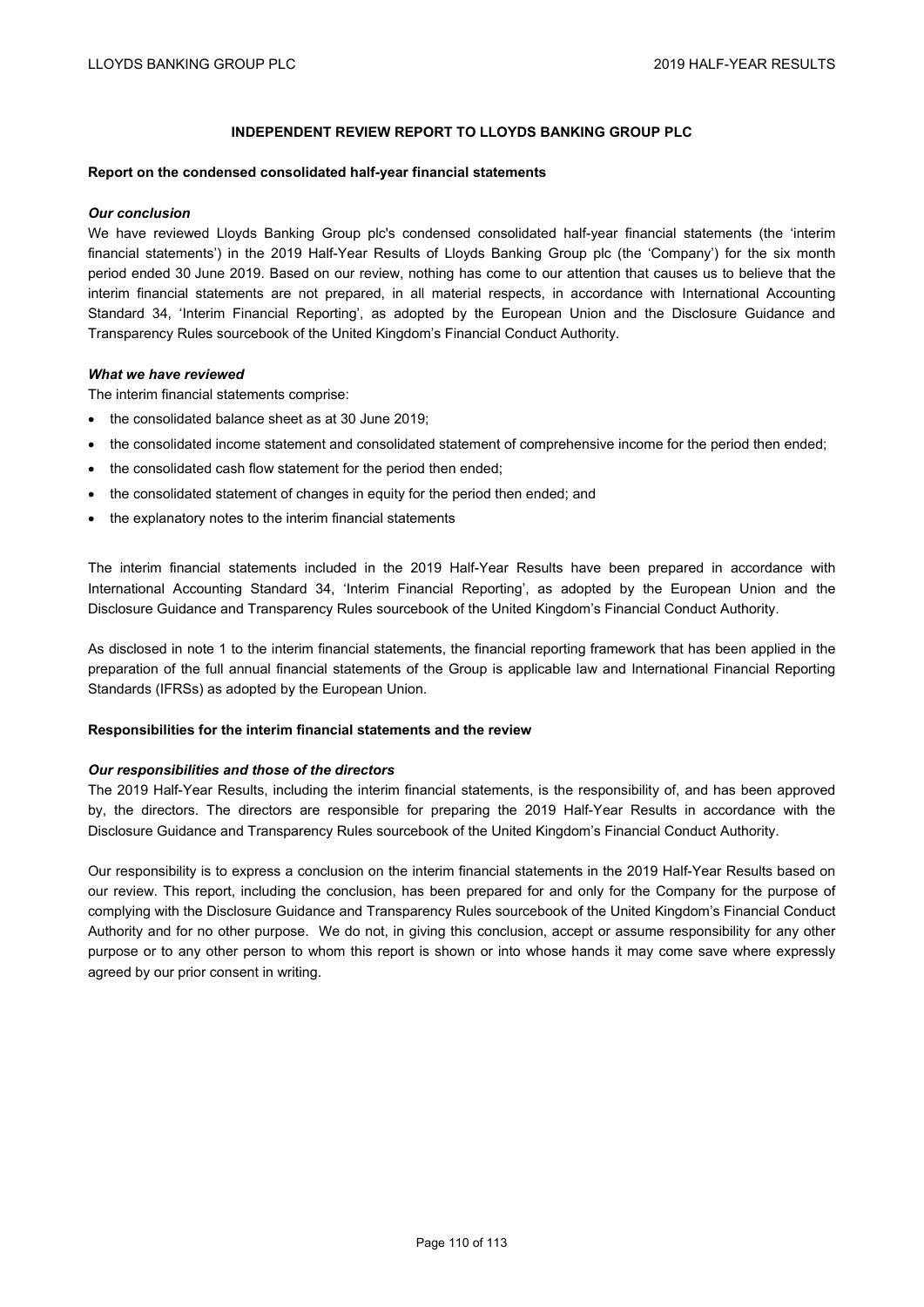## **INDEPENDENT REVIEW REPORT TO LLOYDS BANKING GROUP PLC** (continued)

### *What a review of interim financial statements involves*

We conducted our review in accordance with International Standard on Review Engagements (UK and Ireland) 2410, 'Review of Interim Financial Information Performed by the Independent Auditor of the Entity' issued by the Auditing Practices Board for use in the United Kingdom. A review of interim financial information consists of making enquiries, primarily of persons responsible for financial and accounting matters, and applying analytical and other review procedures.

A review is substantially less in scope than an audit conducted in accordance with International Standards on Auditing (UK) and, consequently, does not enable us to obtain assurance that we would become aware of all significant matters that might be identified in an audit. Accordingly, we do not express an audit opinion.

We have read the other information contained in the 2019 Half-Year Results and considered whether it contains any apparent misstatements or material inconsistencies with the information in the interim financial statements.

PricewaterhouseCoopers LLP Chartered Accountants London 30 July 2019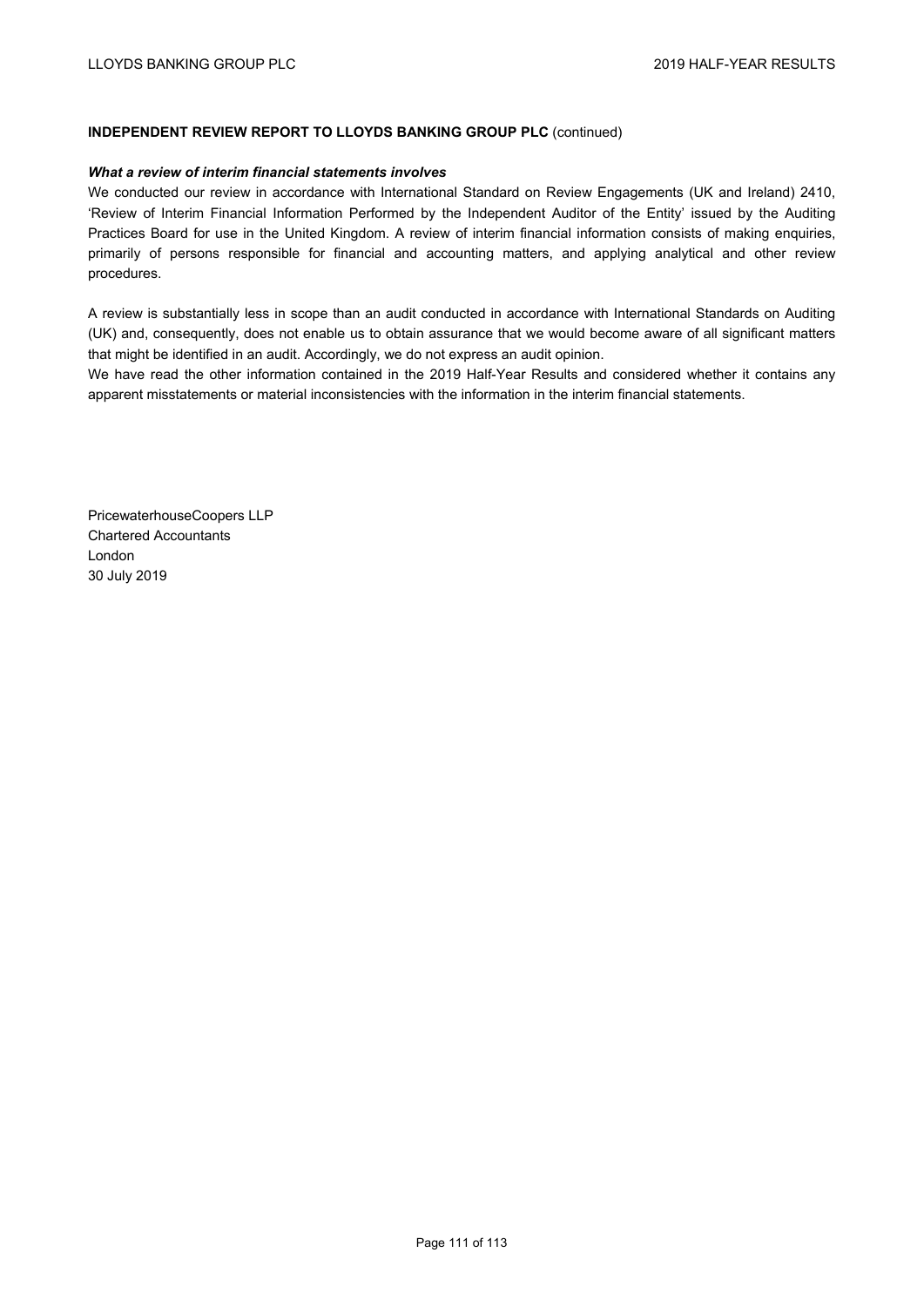# **SUMMARY OF ALTERNATIVE PERFORMANCE MEASURES**

The Group calculates a number of metrics that are used throughout the banking and insurance industries on an underlying basis. A description of these measures and their calculation is set out below.

| Asset quality ratio                       | The underlying impairment charge for the period (on an annualised basis) in respect of loans<br>and advances to customers after releases and write-backs, expressed as a percentage of<br>average gross loans and advances to customers for the period            |
|-------------------------------------------|-------------------------------------------------------------------------------------------------------------------------------------------------------------------------------------------------------------------------------------------------------------------|
| Banking net interest<br>margin            | Banking net interest income on customer and product balances in the banking businesses as<br>a percentage of average gross banking interest-earning assets for the period                                                                                         |
| Business as usual<br>costs                | Operating costs, less investment expensed and depreciation                                                                                                                                                                                                        |
| Cost:income ratio                         | Total costs as a percentage of net income calculated on an underlying basis                                                                                                                                                                                       |
| Gross asset quality<br>ratio              | The underlying impairment charge for the period (on an annualised basis) in respect of loans<br>and advances to customers before releases and write-backs, expressed as a percentage of<br>average gross loans and advances to customers for the period           |
| Loan to deposit ratio                     | Loans and advances to customers net of allowance for impairment losses and excluding<br>reverse repurchase agreements divided by customer deposits excluding repurchase<br>agreements                                                                             |
| Jaws                                      | The difference between the period on period percentage change in net income and the<br>period on period change in total costs calculated on an underlying basis                                                                                                   |
| Present value of new<br>business premium  | The total single premium sales received in the period (on an annualised basis) plus the<br>discounted value of premiums expected to be received over the term of the new regular<br>premium contracts                                                             |
| Return on<br>risk-weighted assets         | Underlying profit before tax divided by average risk-weighted assets                                                                                                                                                                                              |
| Return on tangible<br>equity              | Statutory profit after tax adjusted to add back amortisation of intangible assets, and to deduct<br>profit attributable to non-controlling interests and other equity holders, divided by average<br>tangible net assets                                          |
| Tangible net assets<br>per share          | Net assets excluding intangible assets such as goodwill and acquisition-related intangibles<br>divided by the weighted average number of ordinary shares in issue                                                                                                 |
| Underlying, 'or above<br>the line' profit | Statutory profit adjusted for certain items as detailed in the Basis of Presentation                                                                                                                                                                              |
| Underlying return on<br>tangible equity   | Underlying profit after tax at the standard UK corporation tax rate adjusted to add back<br>amortisation of intangible assets, and to deduct profit attributable to non-controlling interests<br>and other equity holders, divided by average tangible net assets |

# **KEY DATES FOR THE PAYMENT OF THE DIVIDENDS**

| Shares quoted ex-dividend                                        | 8 August 2019     |
|------------------------------------------------------------------|-------------------|
| Record date                                                      | 9 August 2019     |
| Final date for joining or leaving the dividend reinvestment plan | 23 August 2019    |
| Interim dividend paid                                            | 13 September 2019 |